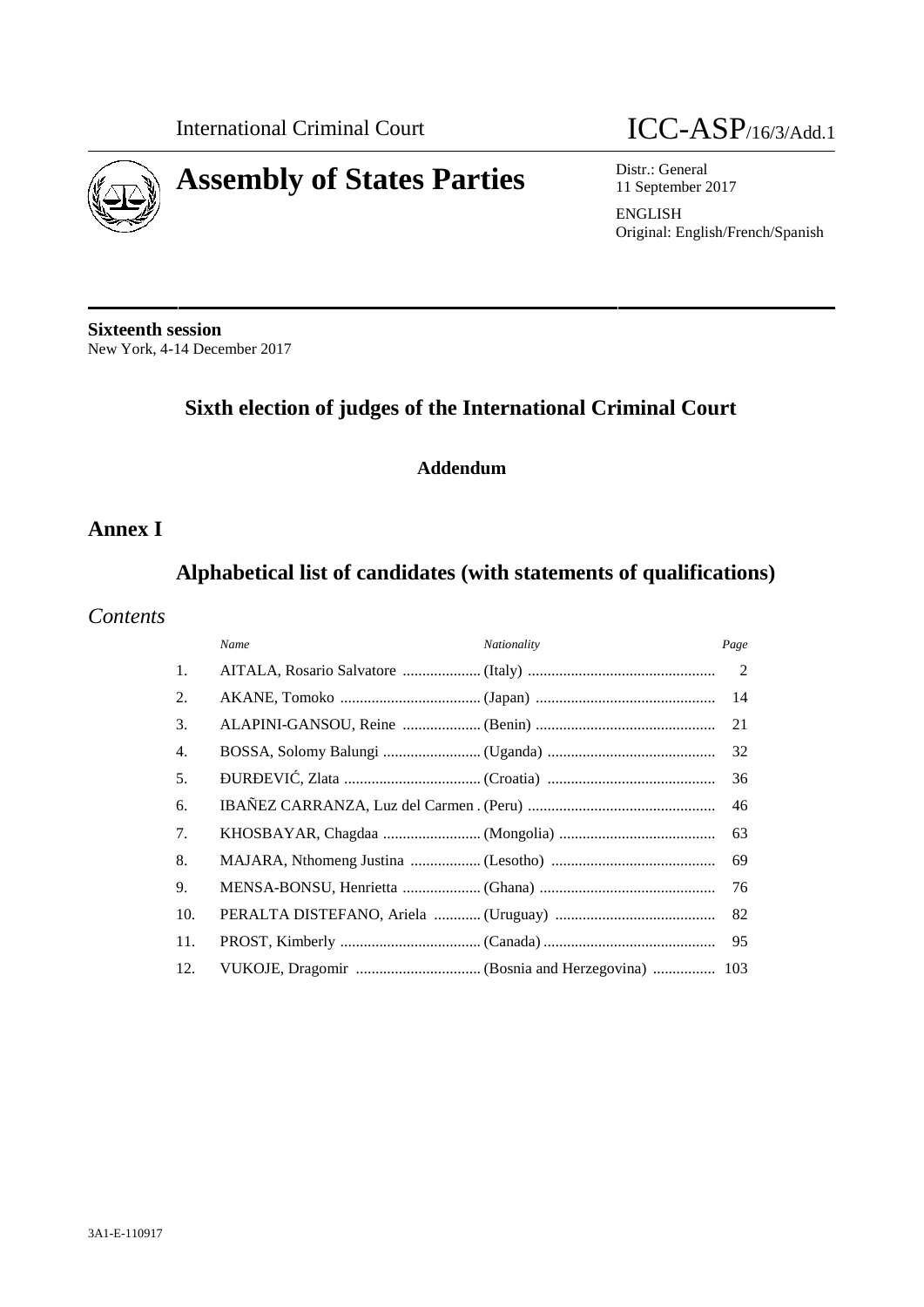# **1. AITALA, Rosario Salvatore (Italy)**

[Original: English]

#### **Note verbale**

The Embassy of Italy presents its compliments to the Secretariat of the Assembly of States Parties to the Statute of Rome and has the honour to submit a candidature for the election of six judges of the International Criminal Court, taking place at the sixteenth session of the Assembly in New York from 1-14 December 2017.

The Government of the Italian Republic is presenting the candidature of Mr. Rosario Salvatore Aitala, Judge and current Senior International Affairs Advisor to the President of the Senate of the Italian Republic, as a judge of the International Criminal Court on List A for the years 2018-2027. Italy deems that Mr. Aitala fully complies with the criteria mentioned in article 36, paragraph 3, of the Rome Statute.

In compliance with the procedure set forth in ICC-ASP/3/Res.6, and with note verbale ICC-ASP/16/SP/07 of 7 March 2017, the Embassy of Italy has the honour to submit the candidature and enclose Mr. Aitala's curriculum vitae and the statement of qualifications by the Italian Government, in accordance with article 36, paragraph 4, of the Rome Statute and paragraph 6 of the resolution of the Assembly of States Parties on the procedure for the nomination and election of judges of the International Criminal Court (ICC-ASP/3/Res.6).

#### **Statement of qualifications**

Statement submitted in accordance with article 36 (4) of the Rome Statute of the International Criminal Court and paragraph 6 of the resolution of the Assembly of States Parties on the procedure for the nomination and election of judges of the of the International Criminal Court (ICC-ASP/3/Res.6).

The Government of Italy has decided to nominate Mr. Rosario Salvatore Aitala, a senior Italian Judge and Prosecutor, for a post of judge at the International Criminal Court in the elections to be held at the sixteenth session of the Assembly of States Parties in New York, from 4 to 14 December 2017.

Mr. Aitala's curriculum vitae in English is attached hereto.

Mr. Aitala is nominated for inclusion in List A, consisting of candidates with "established competence in criminal law and procedure, and the necessary relevant experience, whether as judge, prosecutor, advocate or in other similar capacity, in criminal proceedings" (article 36 paragraph 3 (b) (i) and paragraph 5 of the Rome Statute).

Mr. Aitala fulfils all the conditions of character, impartiality, integrity, experience and seniority required in Italy for appointment to the highest judicial offices, as stipulated by article 36, paragraph 3 (a), of the Rome Statute.

Mr. Aitala's career has been devoted to criminal law and procedure, also at international level. In twenty-five years of activity, he has held several judicial and investigative positions in Italy and abroad. He has also been teaching criminal law, criminal procedure and international criminal law in local and international universities. He started his career as senior police official in charge of investigations on serious crime. Subsequently, he became a junior magistrate at the Court of Appeal in Milan, where he specialized in the prosecution of cases of corruption and Mafia and crimes against vulnerable persons. Later, he acted as prosecutor in Trapani, Sicily, and was seconded at the Anti-Mafia Prosecution Office in Palermo, prosecuting many cases of offences against women and children, organized crime, corruption, violent crimes, and human trafficking. As Principal Expert of the Police Assistance Mission of the European Community to Albania (PAMECA), he closely advised the Minister of Justice on criminal legislation and the General Prosecutor on cases of organized crime, human and drugs trafficking, terrorism and money laundering. He also contributed to the establishment of the Serious and Organized Crime Court and the Office of the Prosecutor. In his capacity as coordinator of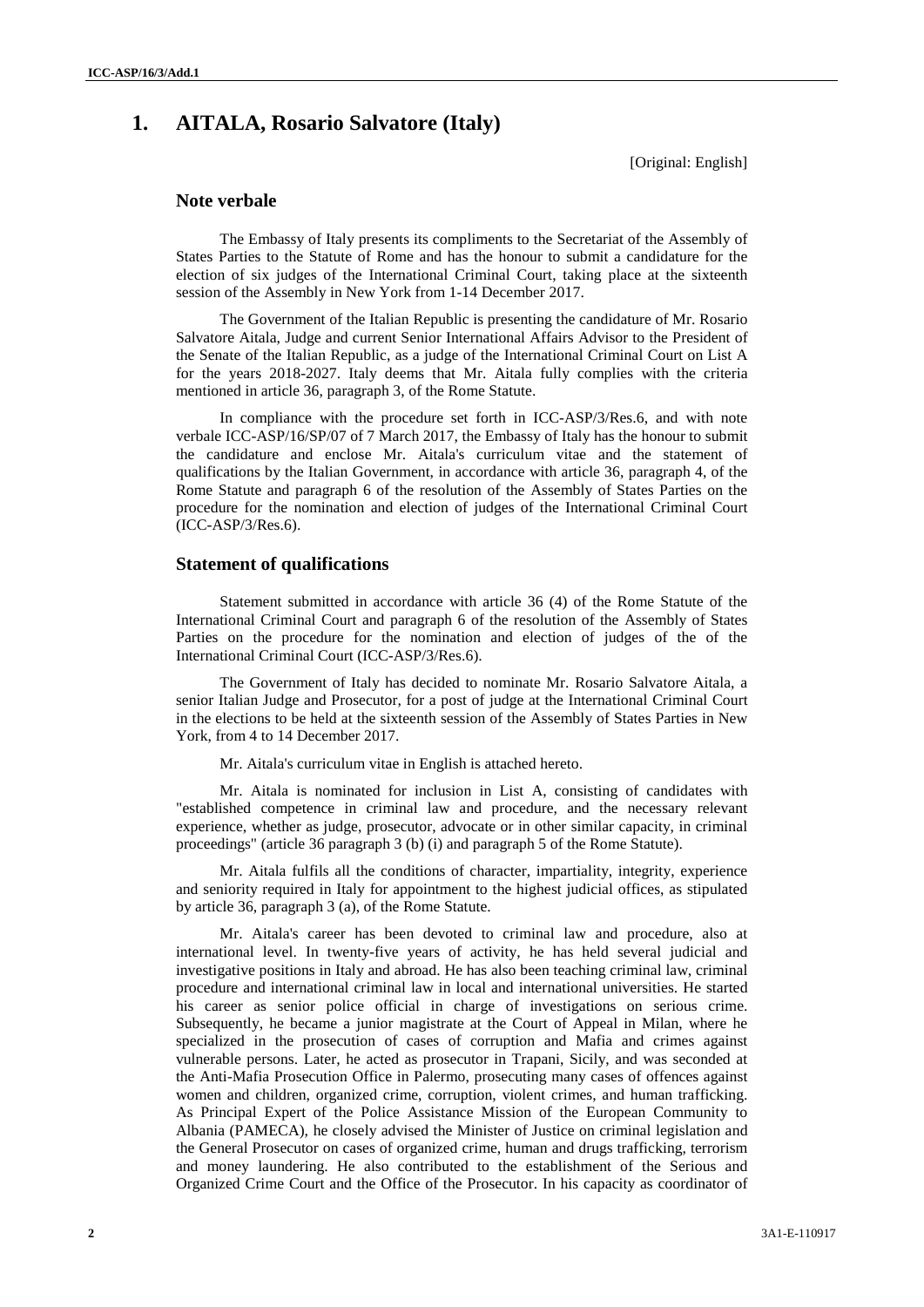the Italian Judicial Programme for Afghanistan, he drafted criminal legislation and established Sections for crimes against women and children in the Office of the General Prosecutor in Kabul and in Herat. He advised Central and Latin American countries on investigation and prosecution of organized, financial and serious crime. Currently, as Senior Advisor to the President of the Italian Senate, Mr. Aitala supervises a wide range of international and legal affairs.

Mr. Aitala has specific judicial expertise on criminal offences against vulnerable persons, including women and children, transnational crime, financial investigations and international cooperation on criminal matters.

He is fluent in English and Spanish, has a basic knowledge of French and speaks Albanian at an intermediate level.

Mr. Aitala is a national of Italy and does not possess the nationality of any other State.

Mr. Aitala would be available to take up full-time service when the Court's workload so requires.

#### **Curriculum vitae**

#### **Personal data**

| Family name:                         | Aitala                                                |                                              |              |
|--------------------------------------|-------------------------------------------------------|----------------------------------------------|--------------|
| First name:                          | Rosario Salvatore                                     |                                              |              |
| Gender:                              | Male                                                  |                                              |              |
| Date of birth:<br>24 September 1967  |                                                       |                                              |              |
| Nationality:                         | Italian                                               |                                              |              |
| Regional criteria: WEOG              |                                                       |                                              |              |
| Marital status:                      | Married                                               |                                              |              |
| List A / List B                      | List A                                                |                                              |              |
| Mother tongue: Italian<br>Languages: |                                                       |                                              |              |
|                                      |                                                       | English: (written) Advanced; (oral) Advanced |              |
|                                      | French:                                               | (written) Basic;                             | (oral) Basic |
|                                      |                                                       | Spanish: (written) Advanced; (oral) Advanced |              |
|                                      | Albanian: (written) Intermediate; (oral) Intermediate |                                              |              |

#### **Educational qualifications**

- 09/2004: Abo Academy University. Institute for Human Rights. Turku, Finland; Specialisation in Civilian management of post-crisis countries - Rule of law (Course held in cooperation with the European Commission).
- 02/2004: European University Institute. Robert Schuman Centre for Advanced Studies, Firenze, Italy; Diploma in International Criminal Law (substantive international criminal law, procedural international criminal law and international criminal jurisdictions). Director of the Course: prof. Antonio Cassese).
- 2000/2002: University of Rome Tor Vergata Department of Law; Post-graduate Degree in the International Protection and Promotion of Human Rights.
- 1993/1995: University of Catania. Department of Public Law; PHD Course in Public/ Financial law (uncompleted).
- 1991/1994: Court of Appeal of Catania; Attorney-at-law (following 2-year judicial defence practice and oral/written competitive examinations).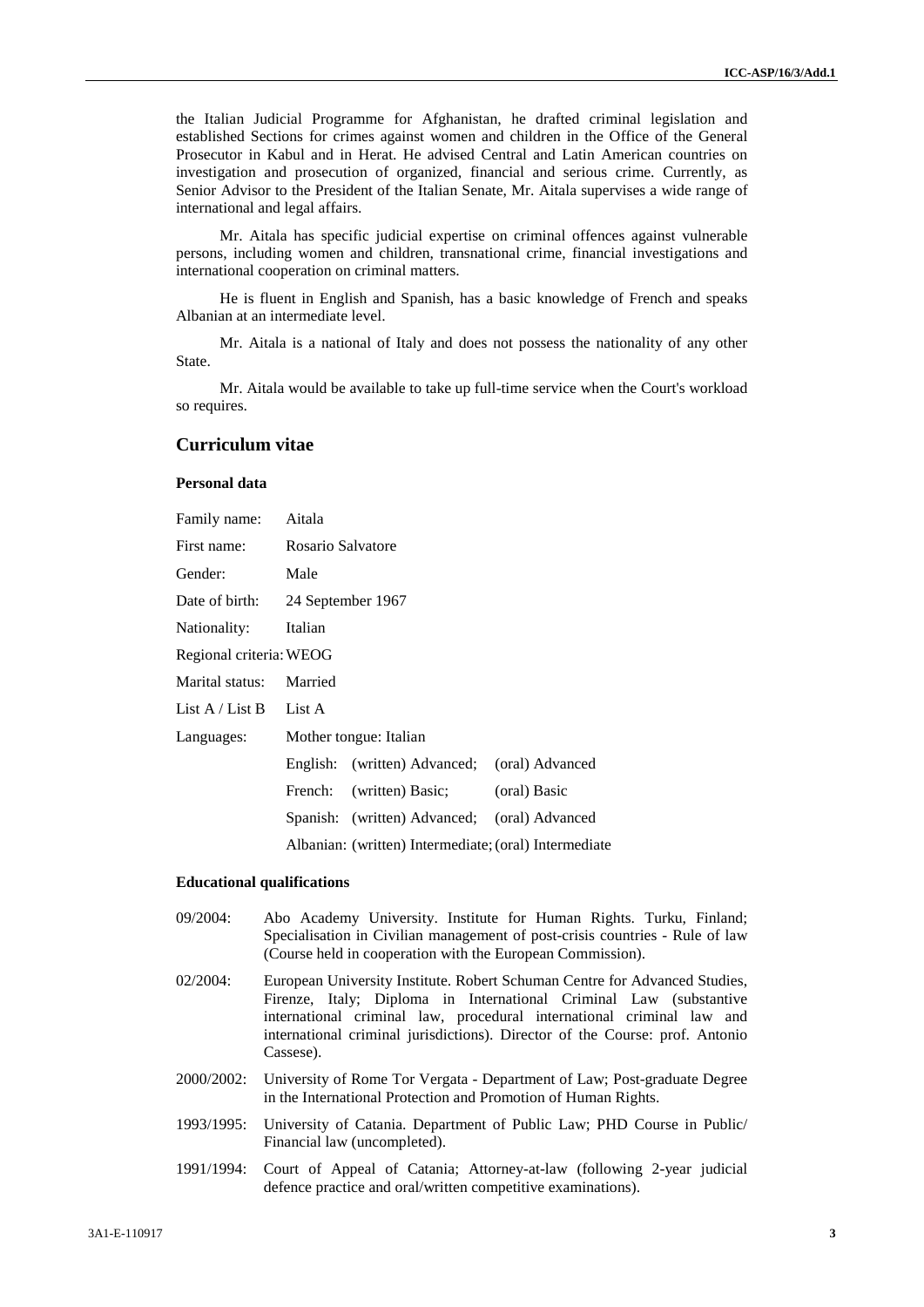1986/1991: University of Catania; Master's Degree in Law.

#### **Professional experience**

- 02/1997 Current: Ministry of Justice, under the authority of the High Council of the Judiciary; Senior Judge and Prosecutor; Qualified for appointment at the Supreme Court of Cassation, the highest judicial office in Italy, and as President or Chief Prosecutor at district level.
- 04/2013 Current: Senate of the Italian Republic; Senior Advisor to the President of the Italian Senate for international and legal affairs (seconded by the High Council of the Judiciary, while retaining his judicial position); As the most senior advisor of the President of the Senate (who deputizes the President of the Republic) closely supports the President in his main functions; supervises a variety of international and institutional relations and coordinates on behalf of the President the work of the departments of the Senate involved in external relations, international and European issues, study and research in a wide range of issues. On behalf of the President supervises cases dealt by the in-house judicial system of the Senate, according to which the Institution holds reserved judicial review of internal acts, including those affecting the electoral mandate of Senators, and cases ruled by the Senate involving the criminal non-liability rule and the immunity from arrest of Senators, as provided by the Italian Constitution, and cases on the loss of voting rights as a non- penal effect of convictions for corruption and other serious crime.
- 2017 Current: University of Rome Luiss Guido Carli, Department of Criminal law; Adjunct Professor of Criminal law and International criminal law; Currently holding a Course on Crimes against humanity and Torture.
- 10/2006 Current: Second University of Napoli, Department of Criminal law; Adjunct Professor of Criminal procedure - Cooperation in criminal matters.
- 06/2010 04/2013: Ministry of Foreign Affairs and International cooperation Cabinet of the Minister; Senior Advisor to the Minister for crisis areas and international crime; Advised the Minister on legal and judicial issues, questions of diplomatic jurisdiction, cooperation in criminal matters, international crime human rights and humanitarian law and areas of crisis: among many other has dealt with security, political and humanitarian crises in Libya and Afghanistan. Coordinator of the Assistance Programme to the Security Strategy of countries of Central America members of the Sistema de Integración Centroamericana (SICA), focusing on investigation and prosecution of organized crime and money laundering (with several months of overall stay in the Region) and Senior lecturer on prosecutorial techniques. Coordinator of the EU's Cocaine Route Programme. Italian representative at the Board of the United Nations Institute for Crime and Research.
- 12/2007 06/2010: Ministry of Foreign Affairs and International cooperation Directorate General for countries of Asia, the Pacific and Antarctica; Senior legal advisor; Coordinator of the Italian Judicial Programme for Afghanistan (being Italy the Lead country for Justice) and resident representative in Kabul and Herat within international working groups (several months of overall stay in Afghanistan). In this capacity has established and advised Sections for crimes against women and children within the Office of the General Prosecutor of Afghanistan and the Office of the General Prosecutor in Herat; has established and assisted the Afghan Bar Association; has coordinated an Association of defence lawyers providing assistance to women and children victims or accused of crime. Coordinator of the Economic Cooperation Programme between regions of Italy and China.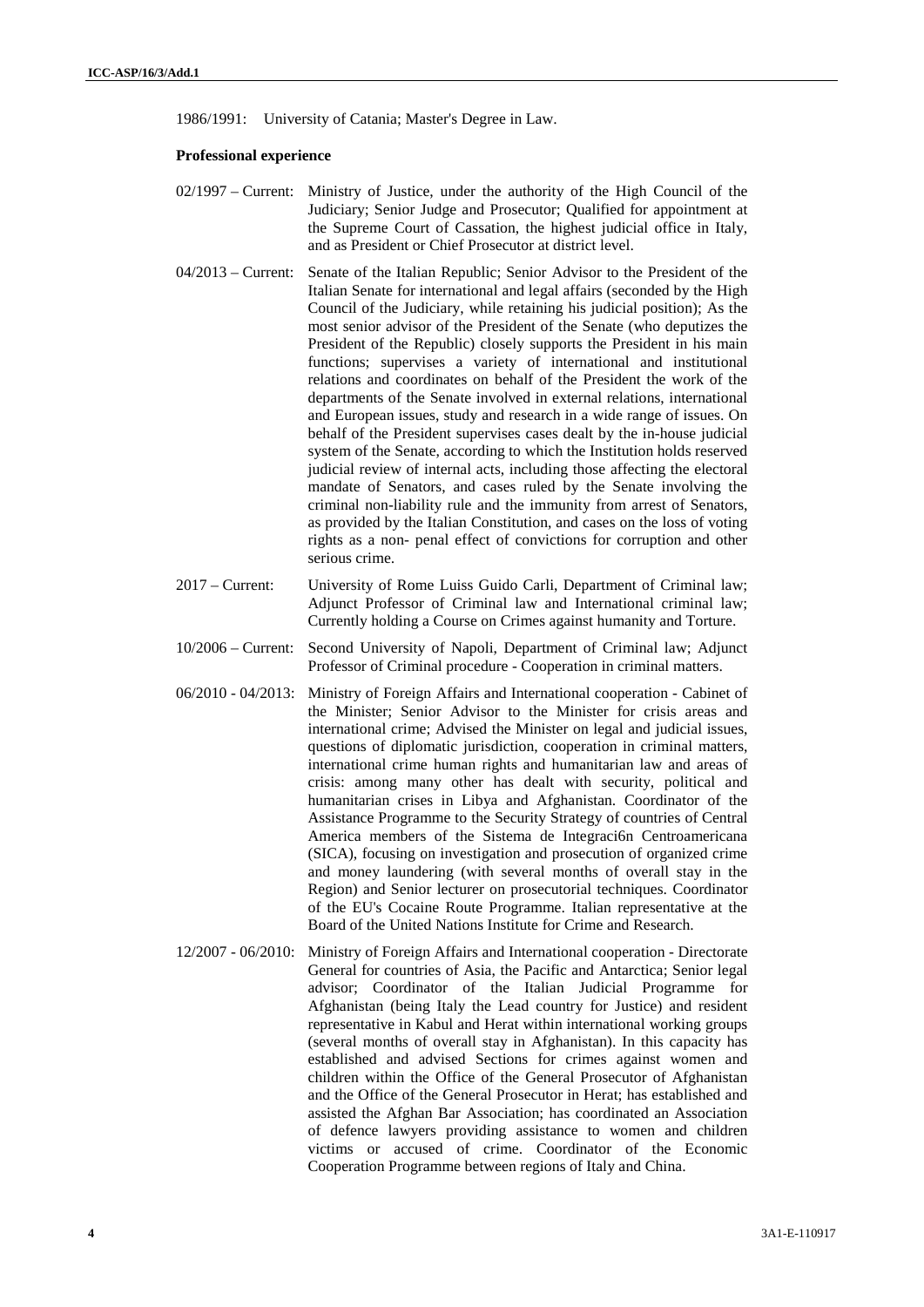- 2010/2011: University for Foreigners of Perugia and University of Rome Tor Vergata; Higher Training; Programme in legal studies for Afghan lawyers and magistrates; Member of the Scientific Committee and Coordinator for Criminal procedure.
- 2007/2008: University of Teramo. Master's Degree in International Cooperation against Transnational organized crime; Adjunct Professor of international cooperation in penal matters.
- 2003/2007: School of Magistrates of Albania; Professor of criminal law, criminal procedure and investigative/prosecutorial practice.
- 05/2003 12/2007: European Commission, PAMECA Mission of Assistance to the Police and the Criminal Justice system of Albania; Principal expert - Director of the Criminal Justice Department; Senior advisor to the General Prosecutor, the Serious Crimes Prosecutor and the Minister of justice. Supervisor of legislative drafting, particularly the criminal justice reform. Contributed personally to the required legislation, the establishment and the organization of the Serious and Organised Crime Court and the Serious and Organised Crime Office of the Prosecutor. Within the Office of the Prosecutor, has closely cooperated on the investigation and prosecution of the main cases of organized crime, terrorism and money laundering and on the recovery of criminal proceeds. Acted also as a contact point for international judicial cooperation. Director of training courses in criminal matters at the School of Magistrates.
- 11/1998 05/2003: Office of the Prosecutor of Trapani, Sicily; Prosecutor; Seconded to the Anti-Mafia District Prosecution Office in Palermo for cases of organized crime. Member of the working group on recovery of Mafia assets and property. District Contact Point for human trafficking and smuggling of migrants. Conducted also prosecutions of crimes against vulnerable persons, such as abuse and violence on women and children.
- 2002: Ministry of Justice. Penitentiary of Trapani and Penitentiary of Favignana. Training and professional development course for Penitentiary Police officials; Professor of Criminal procedure.
- 02/1997 11/1998: Court of Appeal of Milano; Junior Judge and Prosecutor; Specialised in cases of political and administrative corruption, transnational organized crime and Mafia, abuse and violence against vulnerable persons.
- 1995/1996: Ministry of Interior. Police Academy in Milano. Courses for Police Inspectors; Professor of criminal law.
- 1995: Ministry of Interior. Police Headquarters in Milano. Advancement Courses for criminal police officers; Professor of criminal law.
- 1993/1994: Ministry of Interior. Police Headquarters in Pavia. Advancement Courses for criminal police officers; Professor of criminal law and criminal procedure.
- 11/1992 02/1997: Ministry of Interior; Police Superintendent: Chief of Investigations in Pavia, deputy Chief of staff and Head of Prevention and Patrolling Department in Pavia, deputy Head and Chief of Investigations of two commissariats in Milano (specializing in organized crime), Chief of staff in Treviso.
- 11/1991 1995: University of Catania, Department of Public Financial law; Voluntary researcher.
- 01/1990 11/1992: Law Firm Burgaretta, Catania; Legal Practitioner.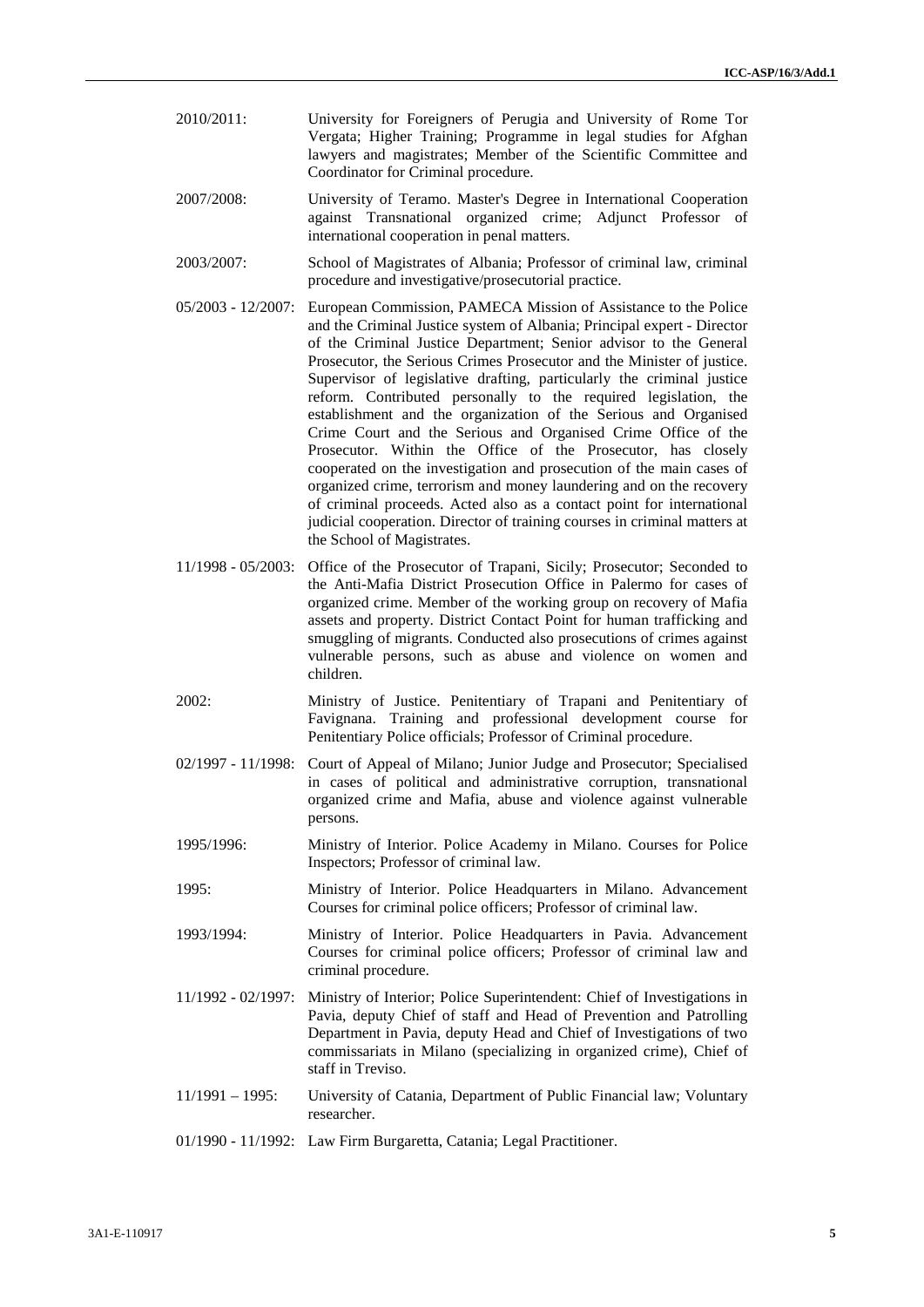#### **Other professional activities:**

- 2013-2017: Law Enforcement and Capacity Mission of the European Commission to Albania (PAMECA IV): Senior short term expert for the Office of the General Prosecutor.
- 2010/2013: United Nations Crime and Research Institute (UNICRI), Torino: Member of the Board of Trustees.
- June/2012: United Nations Office on Drugs and Crime (UNODC). Intergovernmental Expert Group on protection of trafficking in cultural property, Vienna: Chair.
- 2012/2013: EU Twinning Project to support the Judicial Academy of Croatia: Coordinator for the Italian partner and Senior expert.
- 2011/2013: Sistema de Integracion Centroamericana (SICA), Banco Centroamericano de Integracion Economica (BCIE) and Foreign Ministry of Italy. Programme to assist Central-American countries in security strategies, specifically organized crime and money laundering: Coordinator with field missions.
- 2011/2014: Cocaine Route Programme of the European Commission, CORMS Project: Coordinator and Senior expert.
- 2011/2012: EU Twinning Project to assist the General Prosecutor and the Ministries of Interior and Finance of Albania on countering money laundering and financial crime: Senior expert for the Office of the General Prosecutor.
- 2010/2013: Mission of the European Commission for the Legal and Institutional Consolidation of the Justice. System in Albania (EURALIUS): Coordinator for the Italian partner and senior expert on criminal justice
- 2010: European Commission, Instrument for Stability. Cocaine Route Coordinating and Monitoring. Support: Team leader for Western Africa and Latin America.
- 2008/2010: EU Twinning Project between the Office of the General Prosecutor of Albania, the Office of the General Prosecutor of Spain and the Italian High Council for the Judiciary: Coordinator for Italy and Team leader.
- 2009/2010: European Commission, Project Preparation Facility, Tirana. Programme for Money- laundering and financial investigations: Team leader.
- 2008/2009: European Commission. Instrument for Stability: Team leader for Latin America and the Caribbean (with field missions).
- 2008: EV Twinning Project on countering organized crime and corruption between the Office of the General Prosecutor of Macedonia/FYROM and the Italian Ministry of Justice: Medium term expert; coordinator on corruption, organized crime, financial crime and criminal asset recovery.
- 2007: Police Cooperation Centre for South-Eastern Europe (SECI), Bucharest: Scientific expert for the European Commission.
- 2006: European Commission. Evaluation Mission to Kosovo: Expert in Judicial Councils.
- 2006: European Parliament. Expert on "Reform of the Judiciary in South-Eastern countries and the role of Parliaments
- 2005: European Commission, Europol and International Institute of Higher Studies in Criminal Sciences (ISISC). Working group on witness protection: Expert.
- 2005: European Commission and High Council of the Judiciary of Italy. Working group on European judicial training. International cooperation in criminal matters: Expert.
- 2004: Evaluation Mission of the European Commission on the Police Cooperation Centre for South- Eastern Europe: Expert on legal issues and investigations.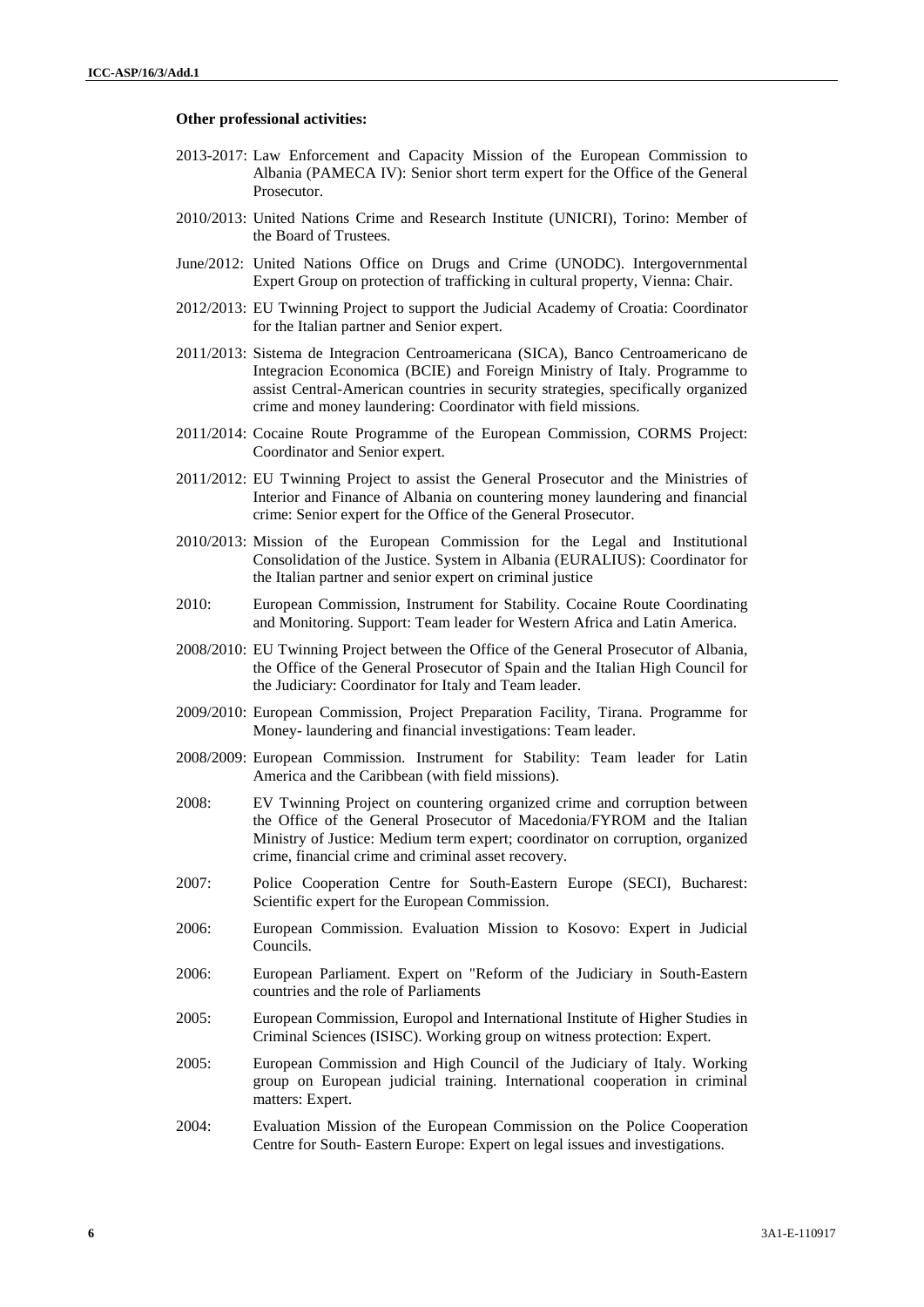#### **Most relevant publications (from 2005)**

- (Geopolitics, organized crime, Balkans) Le strade del crimine non hanno confini, in I Quaderni Speciali di Limes, I Balcani non sono lontani (with Paolo Sartori), 2005 and in Limes - I classici, La guerra in Europa non e mai finita, 2012
- Les politiques europeennes de lutte au crime organisé transnational. Entre politique criminelle, demande de securite et perspective geopolitique. Le cas des Balcans occidentaux, in Du Monde Penal, Melnages en l'honneur de Pierre-Henri Bolle, Collection Neuchateleloise, 2006 (with Attilio Massimo Iannucci), 2006
- Judicial Reform in Countries of South Eastern Europe, European Parliament, 2006
- **(**Geopolitics, organized crime, Balkans)**.** Pristina capitale delle Mafie, in I Quaderni Speciali di Limes, Kosovo Capitale delle Mafie, 2006
- (Organized crime, international cooperation in penal matters) Prospettive della cooperazione penale internazionale nel contrasto al traffico transnazionale dei rifiuti pericolosi fra repressione e prevenzione, in Senato della Repubblica e Camera dei deputati, Giornata di lavoro sui rifiuti speciali - Atti del convegno della Commissione parlamentare di inchiesta sul ciclo dei rifiuti e sulle attivita illecite ad esso connesse, 2007
- (Organized crime, geopolitics, Balkans) Le Mafie Ringraziano, in Limes, Kosovo. Non Solo Balcani, 2008
- (International role of the judiciary in Fundamental rights) La magistratura italiana e il futuro della comunita internazionale (Stato di diritto e diritti fondamentali, in Questione Giustizia, III, 2009
- (International crime) Il nuovo triangolo delle mafie parla cinese, in I Quaderni Speciali di Limes, La Cina spacca l'occidente, 2009
- Afghanistan domestic justice system: a matter of time and training (interview with Scuola Superiore Sant'Anna), in www.itpcm.sssup.it, 2009
- (Afghanistan, fundamental rights, rule of law). Le Parole e le cose, in Limes, Afghanistan addio! 2010
- (Afghanistan, drug trafficking) La Droga ha vinto, in Limes, Afghanistan addio! 2010
- (Geopolitics of organized crime) Per una geopolitica dei sistemi criminali organizzati, (intervista a cura di Aldo Musci e Salvatore Dettori), in Paneacqua, 2010
- (Afghanistan, fundamental rights, rule of law) Prospettive e sfide: quali sviluppi futuri, in L'Italia e la rinascita dello Stato di Diritto in Afghanistan, 2011
- (Mafia, economic power of organized crime) Per chi tifano le mafie, in Limes, L'Italia di nessuno, 2013
- (Phenomenology of Mafia powers) Fenomenologia dei poteri mafiosi, in Limes, Il circuito delle mafie, 2013
- (video) (Organized crime in the world) Lezioni di mafia: Le mafie nel Mondo. Rai Scuola & Universita, in www.rai.scuola.it
- (Geopolitics, Italian foreign policy) Le cause del male, le sfide del rilancio, in Limes, Quel che resta dell'Italia, 2014
- (International Terrorism) Se la paura dei barbari ci rende barbari, in Limes, Dopo Parigi che guerra fa, 2015
- (International Terrorism) Il terrorismo non si vince solo con le bombe, in Limes, La strategia della paura, 2015
- (International Terrorism) L'Apocalisse in periferia? in Limes, Indagine sulle periferie, 2016
- (International Terrorism) Lo scontro di civilta non esiste, in Limes, Chi comanda il mondo, 2017

#### **Most relevant seminars**

- 29 March 2017. Abu Dhabi, UAE. Interpol. International Conference: Unity for Security. Responsibilities for a safer world. Panel on Vulnerable Persons. "The victim, the perpetrator and the justice".
- 13 March 2017, Buenos Aires. Universidad de Buenos Aires. Conference: La Union Europea entre logros y desafios en el sexcentesimo aniversario de la firma de los Tratados de Roma. "La Union de los derechos y de la dignidad humana".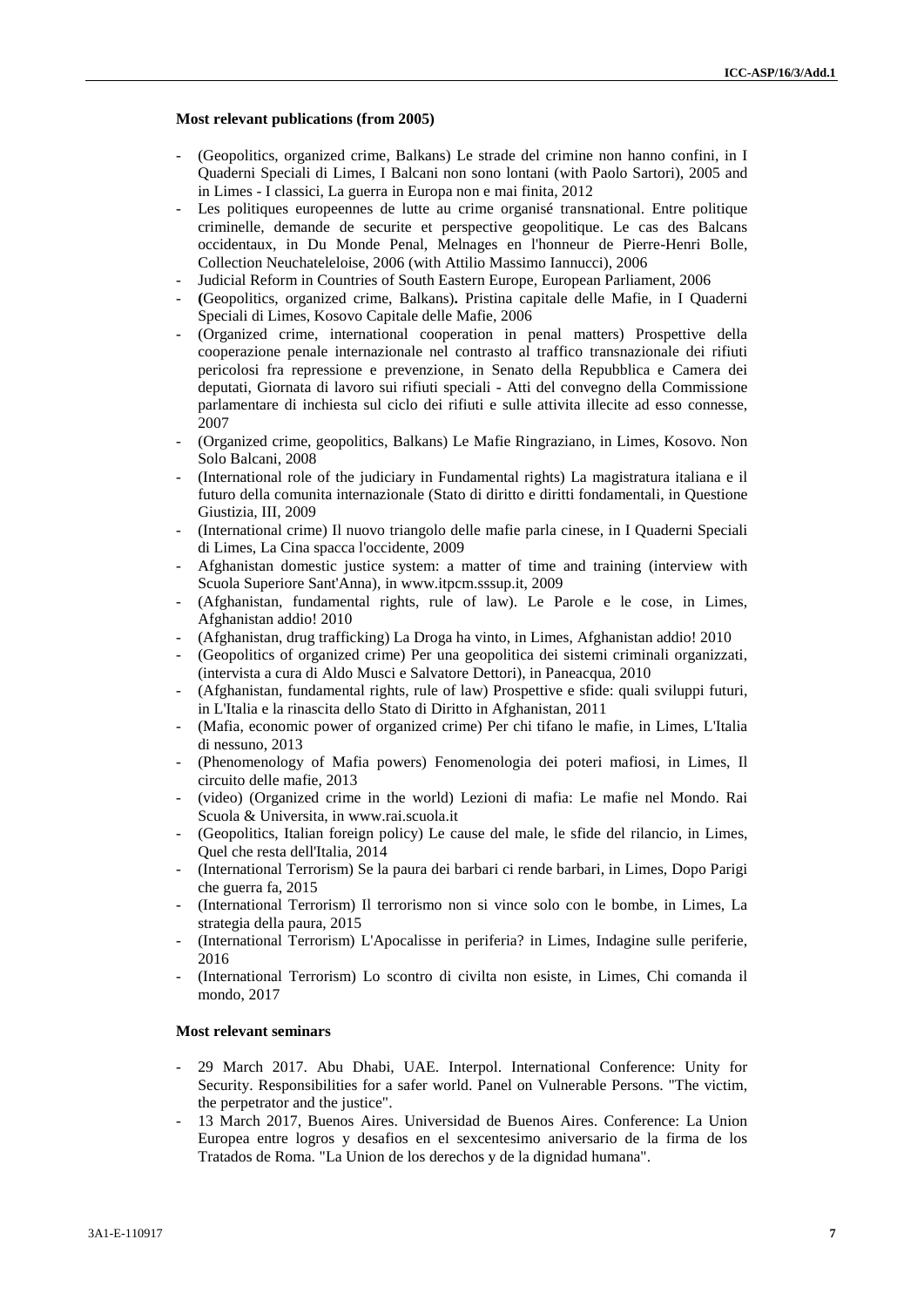- 10 March 2017, Buenos Aires. Ministerio de Seguridad. "Estrategias judiciales en la lucha al crimen organizado".
- 5 March 2017. Genova, Italy. Festival of Limes, Italian Geopolitical Review: "Who runs the world?". Panel on Illegal Powers. "Terrorism: the method of fear".
- 17 December 2016. University LUISS Guido Carli. Master's course in Corporate Criminal Law. "Financing of international terrorism".
- 12 November 2016. Noto, Italy. International Association of Penal Law, International Institute of Higher Studies in Criminal Sciences. Post-doctoral Course in Penal Law and Penal Procedural Terrorism and Criminal Systems: prospects and limits. "Terrorism in international criminal law". Also co-coordinator of session on Participation and support to terrorist conducts.
- 14 September 2016, Rome. Italian Foreign Ministry, High Human Rights Council of the Islamic Republic of Iran and International Institute of Higher Studies in Criminal Sciences. Expert meeting: Human rights in the criminal justice system. Rome, High Council of the Judiciary. "The rights of the suspect, the accused and the defendant in criminal proceedings under international law".
- 14 August 2016. Casacalenda, Italy. Molise Cinema International Film Festival. Presentation of the book L'Islam in venti parole (Islam in twenty words) by Lorenzo Declich. "Geopolitics of Islam".
- 14 July 2016. Siracusa, Italy. International Association of Prosecutors, International Institute of Higher Studies in Criminal Sciences and International Association of Penal Law. Specialisation Course for Junior Prosecutors. International criminal law and international cooperation in criminal matters: theoretical and practical questions. "Emerging crimes related to conflict and instability in the Mediterranean Region".
- 17 December 2015 and 13 December 2016. Italian Society for International Organisations (SIOI) and United Nations Crime and Research Institute (UNICRI). Winter School on Environmental Crime. "Involvement of organized crime in environmental offences. The case of trafficking of hazardous waste".
- 31 October 2015. University LUISS Guido Carli. Master's course in Corporate Criminal Law. Module IV: Criminal protection of financial markets and savings. "International consideration of money-laundering".
- 29-30 October 2015. Milano, Italy. Embassy of Switzerland to Italy and LIMES, Italian Geopolitical Review. Third Forum for Italy-Switzerland Dialogue, (in camera expert meeting).
- 12 October 2015. Caserta, Italy. Ministry of the Interior. International School of Higher Training in Organised Crime Prevention and Enforcement. "The Italian experience in combating illegal property".
- 11-16 September 2015. Teheran and Qom, Iran. Italian Ministry of Interior, International Institute of Higher Studies in Criminal Sciences and Higher Human Rights Council of the Islamic Republic of Iran. Expert meeting: Human rights in the criminal justice system. "Universal elements and cultural diversity in criminal law systems".
- 7-8 September 2015. Tirana, Albania. European Commission and Italian Ministry of Interior. Law enforcement and capacity mission to Albania (PAMECA IV). Seminar on the identification, disclosure, freezing and forfeiture of illegal proceeds, Tirana Regulatory and international framework for the seizure and forfeiture of illegal proceeds.
- 5 June 2015. Italian Society for International Organisations (SIOI). Master's course in Economics Security, Geopolitics and Intelligence. "The domains of chaos: the geopolitics of mafia and international terrorism".
- 14 May 2015. Tor Vergata University, Rome. Training course for Brazilian magistrates on the fight against organized crime. "Phenomenology of Italian Mafia".
- 16 April 2015. School of the Department of Information for Security. Intelligence School Academy. What Future for the Mediterranean?.
- 27 March 2015, Torino, Italy. Biennial Meeting on Democracy. Palace if Science. "Mapping a World on the Move".
- 8 March 2015, Genova, Italy. Festival of Limes, Italian Geopolitical Review. Money and Empire. Who is behind Global Finance. "Mafia Inc." (keynote speaker and roundtable moderator).
- 18 February 2015, Rome. Foreign Ministry and Italy-Latin America Institute. Italian support to security in Central America. "Geopolitics of Mafia".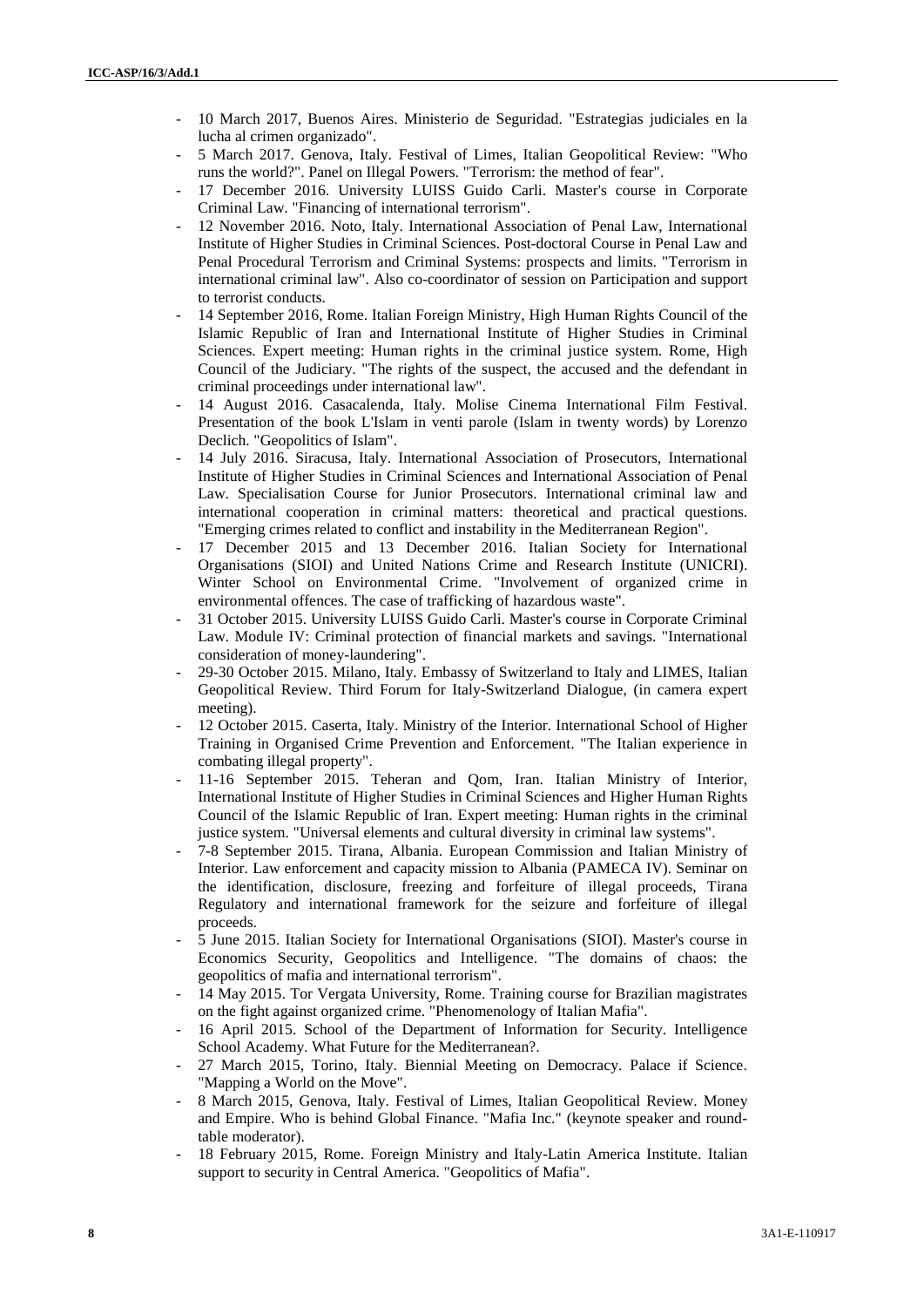- 30 May 2014, Piacenza, Italy. Province of Piacenza and Caponnetto Anti-mafia Foundation. Presentation of the report on a mafia-free Emilia-Romagna. "Structure and phenomenology of Mafia".
- 28 November 2013, Rome. Link Campus University and Consortium for Research on Intelligence and Security Services. Conference on A New Criminal Alliance: 'Ndrangheta and South-American Drug Cartels. "Geopolitics of Mafia. The Western circuit: 'Ndrangheta and cocaine cartels".
- 29-30 November 2014, Siracusa, Italy. International Institute of Higher Studies in Criminal Sciences and Higher Human Rights Council of the Judiciary of the Islamic Republic of Iran. Expert Meeting: human rights in the criminal justice system. "A comparative analysis of national human rights enforcement. Case studies in Italy and Iran".
- 13 November 2013, Rome. University La Sapienza. Dept. of Political Sciences. "Phenomenology of Mafia power".
- 11 July 2011, Rome. Higher Council of the Judiciary. Training course: The Italian Judiciary and the European Criminal Justice System. "Domestic enforcement of the Freedom, Security and Justice Area: the role of the judiciary as seen through the caselaw. International cooperation in criminal matters".
- 5 July 2011, Rome. Military Centre for Strategic Studies, Ministry of Foreign Affairs, International Centre on Terrorism. Seminar on Terrorism in a changing environment: international transformations, the Arab uprising and the evolution of the threat. "Geopolitical, political and social roots of terrorism in Western Europe. The Italian experience".
- 21 June 2011, Ciutad de Guatemala. International Conference to support the Security Strategy in Central America. Seminar on Crimen Organizado transnacional y violencia. "Crimen Organizado transnacional y violencia. La cooperacion italiana con Centroamerica".
- 26 May 2011. Rome. University La Sapienza. Italian-Albanian Day. Italy, Albania and Kosovo: Social and legal experiences. "International principles and constitutional values in criminal justice policies".
- 24 May 2011, Lucca. United Nations Institute on Crime and Research. Centre on Policies to Counter the Appeal of Terrorism. International Seminar on Upstream prevention and downstream disengagement, rehabilitation and reintegration. "Countering terrorism in the full respect of fundamental rights. The judicial way in the Italian experience with internal terrorism".
- 18 April 2011, Rome. Italian Society for International Organisations (SIOI). Master in Geopolitics "The Growth of Transnational Organised Crime".
- 6 April 2011, Rome. Higher Council of the Judiciary. International Course supported by the European Criminal Justice Programme. Criminal Justice Systems, migration and international cooperation. "Migration and trafficking in human beings: European and international response".
- 5 April 2011, Rome. Prime Minister's Office. Intelligence System for the Security of the Republic. "Non-profit organizations and how terrorism is funded".
- 30 March 2011, Rome. POL-PRIMETT European Project. Tackling Metal Theft. International conference on International Metal Theft. An emerging threat to Europe's economic security? "A geopolitical approach to organized crime. The case of international metal theft".
- 22 March 2011, Rome. Embassy of Canada: Italy and Canada in the Afghanistan transition. "Fostering an Afghan way to the rule of law".
- 21 October 2010, Rome. International Development Law Organisation (IDLO). International Conference on Legal And Judicial Development Assistance: Realising the Paris and Accra Agendas for Rule of Law and Human Rights. Rome Law and society. "Challenges in the interaction of Western concepts of the Rule of Law and Afghan traditions".
- 14 October 2010, Siracusa. NATO School and International Institute of Higher Studies in Criminal Sciences (ISISC). Sharia Law and Military Operations Seminar. Sharia and Human Rights/Rule of Law Operations - Afghanistan. "Afghan traditional conflict resolution mechanisms. Prospects and Challenges".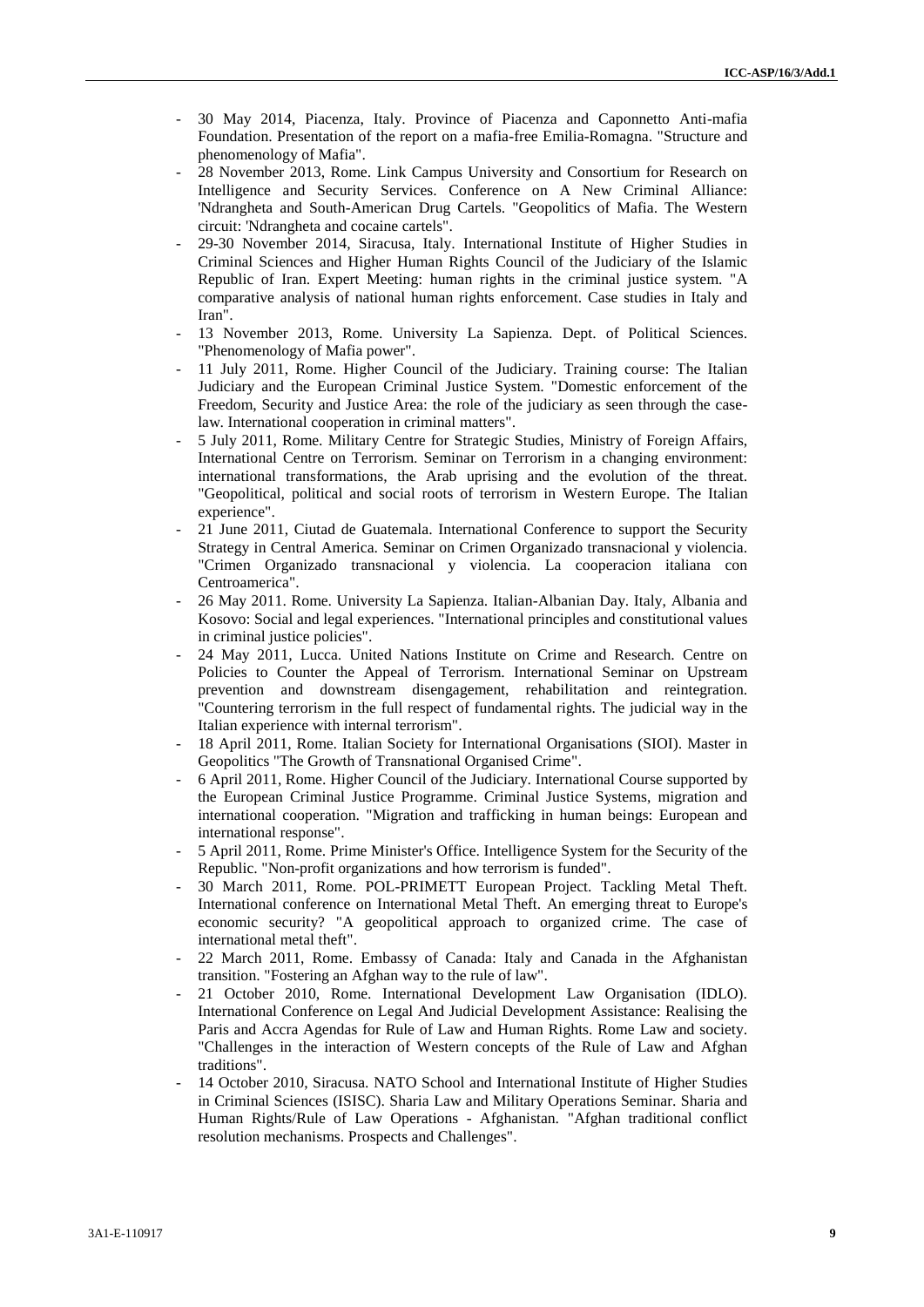- 12 July 2010, Rome. Higher Council of the Judiciary. Seminar: The international role of the Higher Council. Achievements and Prospects. "The contribution of the Higher Council to the Albanian Judicial System".
- 21 June 2010, Rome. Higher Council of the Judiciary. Advanced course on Combating organized crime. Latest developments and new investigative instruments. "The transnational dimension of criminal organizations. International ramifications of traditional Italian Mafia-like organizations, criminal migration and foreign Mafia infiltration in Italy".
- 14 June 2010, Bucharest. Higher Councils of the Judiciary of Romania and Italy. EU Twinning project on magistrates evaluation. International Conference: Evaluating the judiciary: best practices in Europe. "Comparative perspectives for prosecutors in the European Union. Professional evaluation and independence".
- 3 May 2010, Rome. Italian Society for International Organisations (SIOI) Master's course in Geopolitics. "Mafia States" April 2010, Rome. Prime Minister's Office. Intelligence System for the Security of the Republic. Training Course on Economic and Financial Crime. "Financing of terrorism: Global Challenges and Prospects".
- March 2010, Rome. Prime Minister's Office. Intelligence System for the Security of the Republic. Training Course on Economic and Financial Crime. "Combating Economic Crime: Forms and Methods. International Case Studies".
- 8 April 2009. Rome. Higher Council of the Judiciary. International Programme with the Support of the European Criminal Justice Programme: European Judiciary and Shared Language. Coordinator.
- 16 March 2009. Rome. Embassies of Canada and Afghanistan. Seminar: Towards a new Afghanistan. "Fostering the Rule of Law in Afghanistan. Challenges and Prospects".
- 10 March 2009. Rome. Chamber of Deputies. Round Table: Iran thirty years after the Islamic Revolution. "The Iranian constitutional system. A Legal and Sociological Approach".
- 29 January 2009. Rome. Guardia di Finanza (Financial Police) Academy. Advanced course for officials with international responsibilities. "Security Challenges in a Globalised World. A Geopolitical Approach. The role of Technical Cooperation".
- 22 December 2008, Rome. Italian Society for International Organisations (SIOI) Master's course in Geopolitics. "International Illicit Trafficking".
- 9-13 November 2008. Teheran. UNODC and Islamic Republic of Iran. Training for Iranian magistrates. "Italian Experience in Investigations on organized crime, money laundering and combating illegal proceeds". "International Cooperation. Case studies and practices".
- 6 November 2008. University of Malta. Link Campus. Upper advanced training on Security and Intelligence. The Challenges of Globalisation and Transnational Organised Crime. The Case of Italy. The Penetration of Balkan Criminal Organisations into Italy. The Albania and Kosovo Case.
- 20-22 October 2008. Skopje, Macedonia/FYROM. European Twinning Project between the Italian Ministry of Justice and the Macedonian Prosecutor's Office on the Fight against organized crime and corruption. Seminar: Investigating International Trafficking in an International Context. "International Trafficking in Hazardous Waste".
- 1-5 September 2008. Vienna. International Monetary Fund. Seminar: Measures against Money Laundering and Financing of Terrorism. "Tracing and Recovery of Illegal Assets".
- 8 May 2008. Trento. University of Trento and Trentino-Alto Adige Region. Seminar: Rule of Law Enforcement and Judicial Reform in the Western Balkans. "The Judiciary, Judicial Authority and the Balance of Power under the Albanian Constitution".
- 8 May 2008. Rovereto, Italy. Bar Association and Balkan Observatory. Seminar: Albania calling Europe. "Enlargement, constitutional architecture and organization of the prosecution in Albania".
- 3-4 April 2008, Madrid. 6th Conference of the Asia-Europe Meeting (ASEM) on Anti-Terrorism. "Measures to Ensure Respect for Human Rights for All. Rule of Law as the Fundamental Basis of the Fight Against Terrorism". Keynote speaker and Session chair.
- 30 November 2007, Berlin. German Presidency of G8, Conference on the Rule of Law. "Rule of Law Requirements on Legislation and the Administration. Monitoring of the Executive by the Courts": Chair of Working Group III and rapporteur to the Plenary.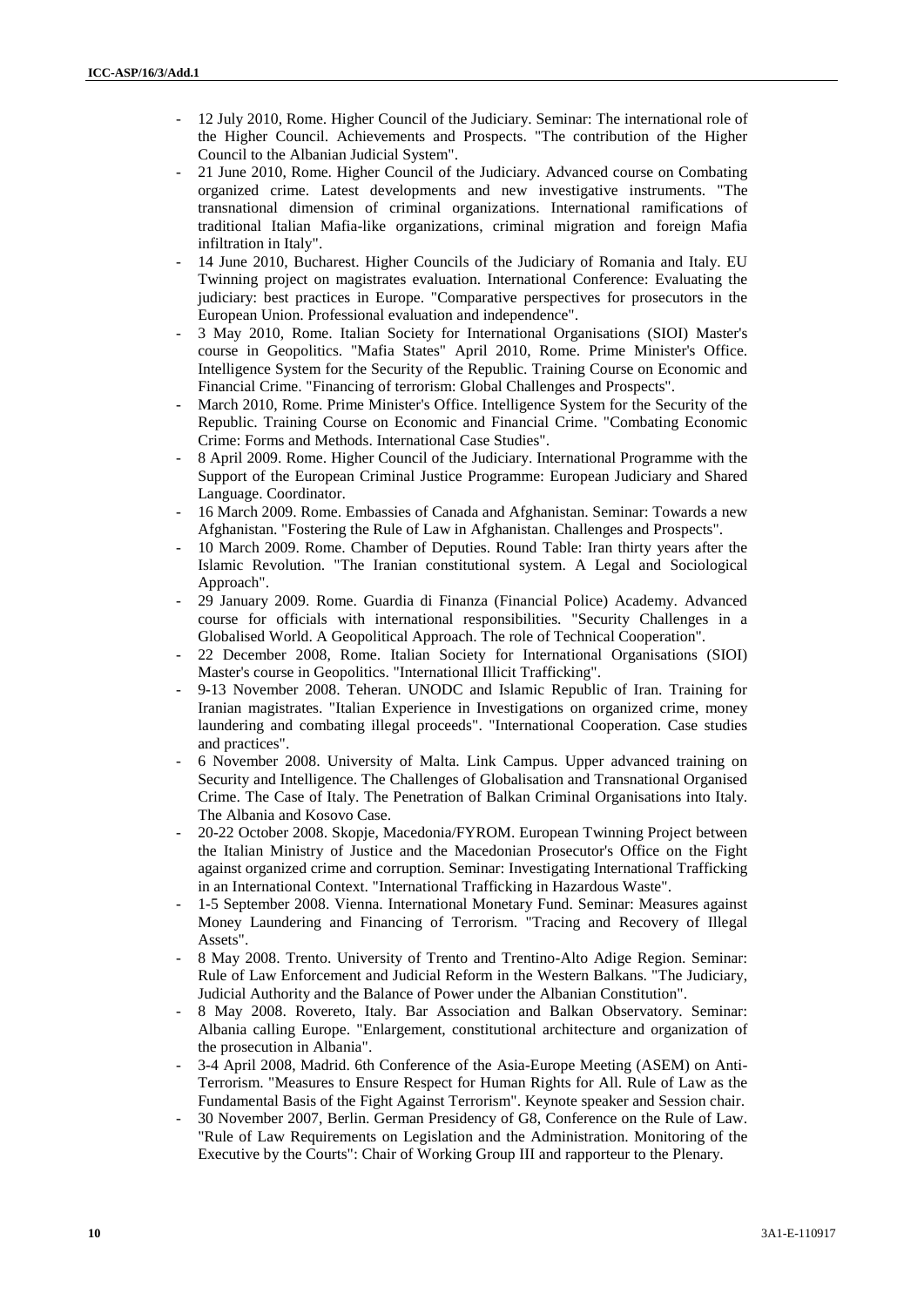- 13-14 November 2007, Amman, Jordan. Hashemite Kingdom of Jordan and UNDP/Programme on Strengthening the Rule of Law in Arab Countries - Modernisation of the Prosecutor. "Role and Organisation of the Prosecution in Italy. European Standards on the Role of the Prosecution in Judicial Systems".
- 31 October 2007, Siracusa. International Institute of Criminal Science, Munich University, Palermo University. Second Summer School in European Penal Law: European Cooperation in Penal Matters: Issues and Perspectives (AGIS 2006 European Programme). "Fighting Illegal Proceeds: Money Laundering and Confiscation".
- 15-17 October 2007, Giessbach, Switzerland. Financial Integrity Network. International Seminar on Financing of Terrorism. "Financing of terrorism: the perspective of Prosecution".
- 9 July 2007. Italian Parliament, Joint Committee on Waste treatment and Report on Related Illicit Activities. Seminar on Special Waste. "Prospects for International Cooperation in international smuggling of hazardous waste".
- 4-8 June 2007, Vienna. International Monetary Fund and UNODC/Global Programme against Money Laundering and Terrorism Prevention Branch. Seminar on Measures against Money Laundering and the Financing of Terrorism. "Prosecuting Money Laundering and the Financing of Terrorism: main challenges".
- 14-18 May 2007, Siracusa. International Monetary Fund/ISISC/UNODC/Terrorism Prevention Branch. Seminar on Money Laundering and the Financing of Terrorism. "Confiscation of criminal proceeds" "Investigating and Prosecuting the Financing of Terrorism: Practical Issues".
- 7-9 May 2007. Higher Council of the Judiciary: International Seminar on Mobbing (EU AGIS programme). "Prospects for penal cooperation on mobbing in the EU, between harmonisation and mutual recognition".
- 6-9 March 2007, Belgrade. Serbia Magistrates' Academy and European Agency for Reconstruction. Seminar on European penal legislation. "Forms of EU cooperation in criminal matters: extradition, EU arrest warrant; movement of evidence; confiscation orders. Institutionalised cooperation in criminal matters: Europol and Eurojust. Caselaw in the field of EU cooperation in criminal matters".
- 13-14 February 2007, Belgrade. Serbia Magistrates' Academy and European Agency for Reconstruction. Seminar on financial investigation and oversight of European funding. "Recovery of criminal assets in acquisitive offences".
- 28-30 November 2006. Belgrade. EU's Regional Programme on Justice in the Western Balkans. Regional Seminar: Specific investigation techniques; Protection of European Community Financial Interests". "Customs fraud related to corruption".
- 9-10 November 2006. Tirana. Council of Europe and Albanian Magistrates Academy Training on article 5 of the European Convention on Human Rights. "Human rights in criminal proceedings in the time of globalisation: the Council of Europe standards and the Albanian framework".
- 16 October 2006. Zagreb. European Parliament, Croatian Parliament and Stability Pact for SEE. Seminar for South-East European MPs on Judicial Reform. "Judicial Reform cornerstone of modern democracies: What are its main conditions and what are the challenges for the South East Europe? The role of Parliaments: legislating and monitoring".
- 28 September 2006, Tirana. US Defence Dept, Justice Dept. and Treasury Dept. Seminar: investigations on financial crimes, financing of terrorism and money laundering. "Confiscation in Criminal Proceedings".
- 18-21 September 2006. Tirana. George Marshall European Centre for Security Studies. Conference: Adriatic Charter. Countering Corruption, Organised Crime and Illicit Trafficking. "Organized Crime in the Western Balkans: A Geopolitical Approach".
- 22-23 August 2006, Stavropol, Russian Federation. Council of Europe, Human Rights Commissioner of the Russian Federation and Republic of Chechnya. Seminar on Implementation of the European Convention on Human Rights In Russian Legal System. "Human Rights in Criminal Proceedings in the Jurisprudence of the Strasbourg Court. The balance between the rights of the individuals and public interest". "Criminal Investigations and the Right to Private Life". "Scope and Significance of Fair Trial in the Jurisprudence of the ECHR".
- 24-26 July 2006. Bucharest. International Monetary Fund and Romania General Prosecutors' Office. Seminar: Financial Investigation and Implementation Aspects of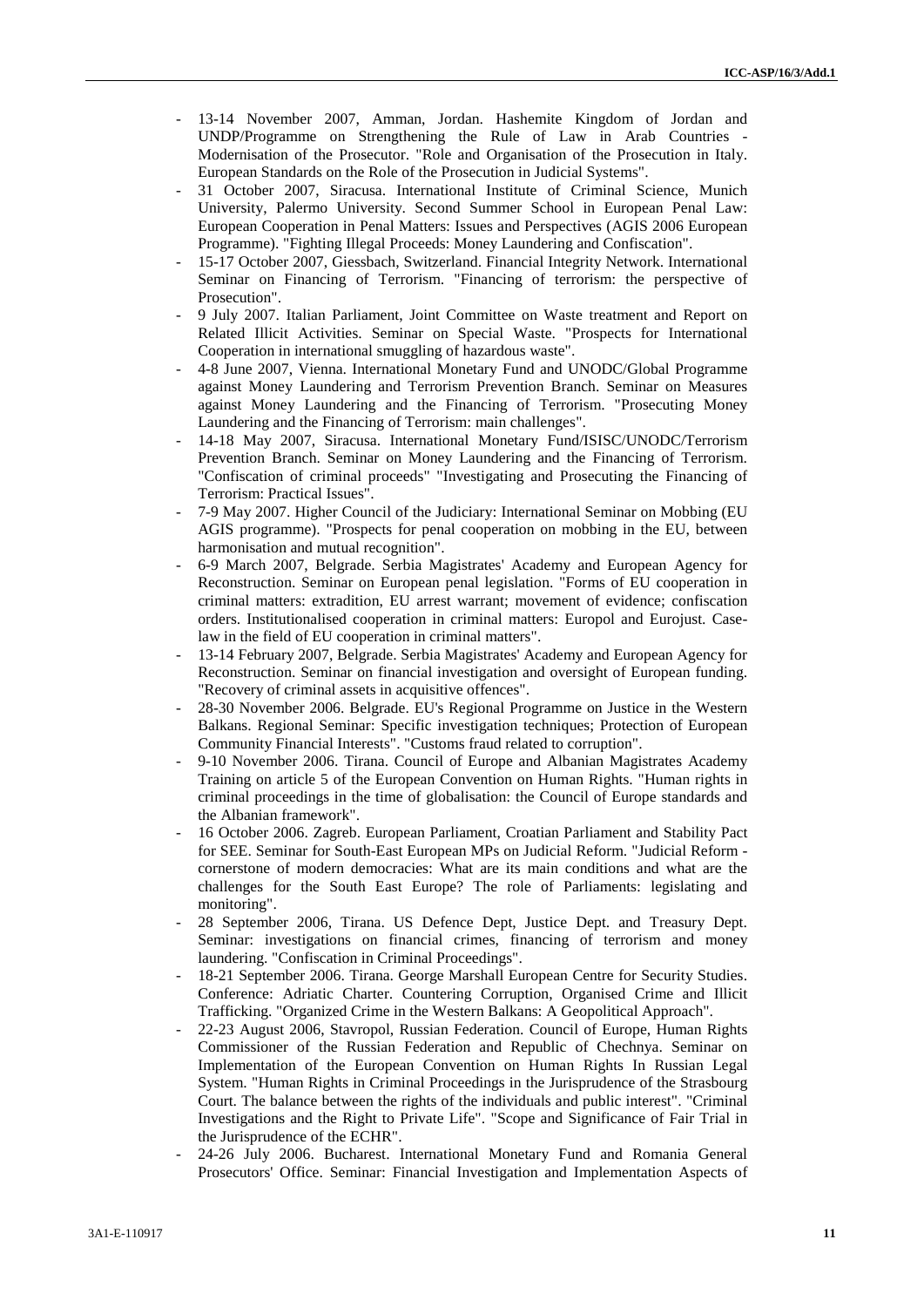Anti-Money Laundering and Combating the Financing of Terrorism. "Roles of the Criminal Justice Officials and Financial Intelligence Unit Prosecuting a Money Laundering Offence: Practical Aspects and Main Issues". "Prosecuting a Terrorist Financing Offence: Practical Aspects and Main Issues".

- 22-23 June 2006. Tirana. Police Academy. Strategic Command Course. "Seizure and Confiscation in the Albanian legal framework: Duties and Powers of Judicial Police".
- 26 May 2006. University of Catania. Jean Monnet Master Course in Criminal Procedure and Law. "European instruments to recover illicit proceeds in the fight against organized crime".
- 25 May 2006. Siracusa. International Monetary Fund, ISISC, UNODC/Terrorism Prevention Branch and World Bank. Seminar on the Financing of Terrorism. "Investigating and Prosecuting Financing of Terrorism: Practical Issues".
- 3-5 May 2006. Rome. Higher Council of the Judiciary Training Course: Migration and penal law. "Instruments of international cooperation and domestic legal systems: from extradition to the European arrest warrant. Case studies".
- 11 April 2006, Tirana. OSCE, Stability Pact for South Eastern Europe and Modern Politics. Regional Seminar on Engaging SEE Parliamentarians in the Fight against Organized Crime. "Legal reform and criminal policies in the fight against organized crime in SEE countries: issues and prospects".
- 6-8 February 2006. Rome. Higher Council of the Judiciary and European Commission/AGIS Programme. Professional development course: human trafficking and instruments of judicial cooperation. "Instruments of judicial cooperation to counter human trafficking".
- 16-17 January 2006. Debrecen, Hungary. European Commission. Seminar on Police Cooperation in the field of organized crime. "Introduction to EU regulations and recommendations concerning the fight against cross-border criminal activity. The case of the EU external border". "International cooperation to fight criminal offences with cross-border dimension. Opportunities and legal basis: EU schemes and regulations on cooperation with acceding and third countries".
- 30 November 3 December 2005. Skopje and Ohrid, Macedonia/FYROM. International Organization for Migration, Training course: Practical experiences in combating Trafficking in human beings and illegal migration. "Trafficking in human beings and the protection of human dignity. Legal, political and operational implications of a regional approach in the WB. The Macedonian framework. The prospects of international cooperation".
- 24-25 October 2005, London. EUROJUST and UK Home Office. Strategy Meeting: Trafficking in Human Beings and Illegal Immigration. "Regional Perspectives in Trafficking in Humans in the Balkan area: routes, source, transit and destination countries".
- 8 October 2005. Siracusa, ISISC. Summer School in European Penal Law: European Cooperation in Penal Matters: Issues and Perspectives. "Re-thinking confiscation. The Challenges of the Global World and the Prospects of International Cooperation".
- 6-8 June 2005. Rome. Higher Council of the Judiciary. Professional development course: Transnational organized crime: instruments for judicial cooperation. "Transnational organized crime and cooperation with South-East European countries".
- 31 March 1 April 2005. Zagreb. US Embassy to Croatia, ICITAP, Croatian Magistrates Academy. Seminar: Legal Tools to Combat Organised Crime: US RICO Law, UN Conventions and Croatian Criminal Code International. "Consideration for Organised Crime".
- 23-24 February 2005. Tirana. Ministry of Justice of Albania, ISISC, PAMECA. Seminar: International Judicial and Police Cooperation in the UN Convention against Transnational Organised Crime and its Protocols. "Confiscation of criminal proceeds and unjustifiable assets".
- 10-11 February 2005. Tirana. European Commission and Ministry of Justice of Albania. Seminar: Judicial Cooperation in Criminal Law Matters. "Current Status of Judicial Cooperation in Albania".
- 28-29 October 2003, 11-12 December 2003, 15-16 January 2004. Tirana. Council of Europe. Seminars on the European Convention on Human Rights and Trafficking in Human Beings. Professor of Criminal Procedure.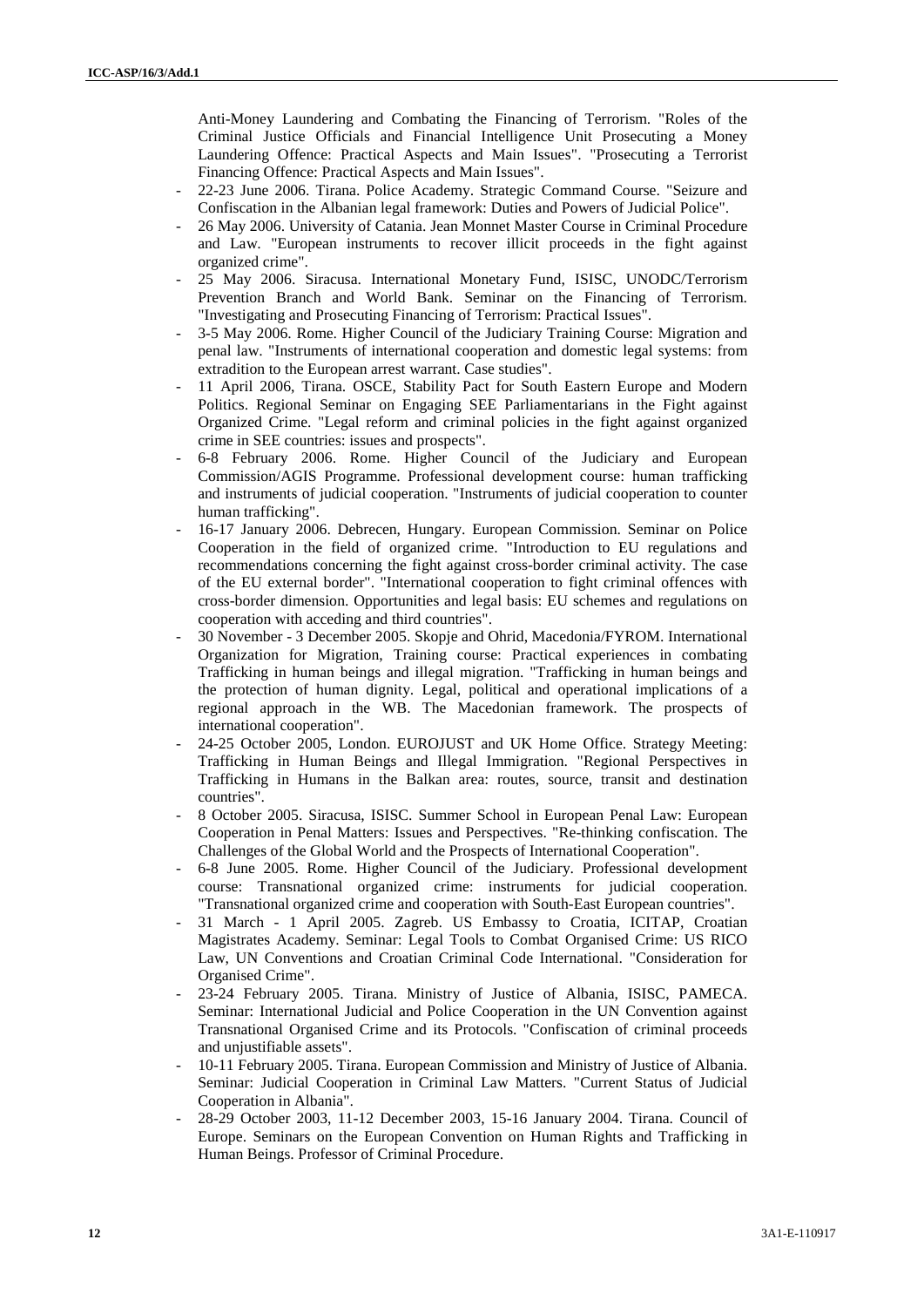- 3 July 2003. Tirana. International Organization for Migration, Seminar: Albanian and Italian Experiences in the Prevention of Human Trafficking and the Protection of Victim. "Overview in differences between the protection of witnesses and the protection of victims of trafficking".
- 25 June 2003. Tirana. General Prosecutor of Albania and US Justice Department, ICITAP, OPDAT. Training course in organized crime. "Courtroom advocacy".

#### **Membership of professional associations and societies**

- Since 2016: International Institute of Higher Studies in Criminal Sciences. Member of the Advisory Board.
- Since 2016: Osservatorio sul Riciclaggio e il Finanziamento al terrorismo (Observatory on Money laundering and financing of terrorism). Member of the Scientific Council.
- Since 2016: Diritto penale della globalizzazione (Law review: criminal law of globalization). Member of the Scientific Committee.
- Since 2015: LIMES, Italian Review of Geopolitics. Member of the Scientific Council.
- Since 2010: Italian Institute of Strategic Studies Nicolo Macchiavelli. Member of the International Advisory Council.
- Since 2008: Italian Centre for International Relations. Member of the Scientific Committee.
- Since 1994: Attorney-at-law.

#### **Awards and honours**

- 2016: Universidad de Buenos Aires. Honorary Professor of Criminal Law
- 2006: Academy Arben Zylifari, Tirana. Honorary Professor of Criminal Law

#### **Personal interests**

Travels, reading, writing, music, running

#### **Other relevant facts**

2006: International Criminal Tribunal for the Former Yugoslavia. The Hague. Winner of UN competition for the position of Chief of Cabinet of the Tribunal (did not take the position to continue his assignment with the European Commission in Albania)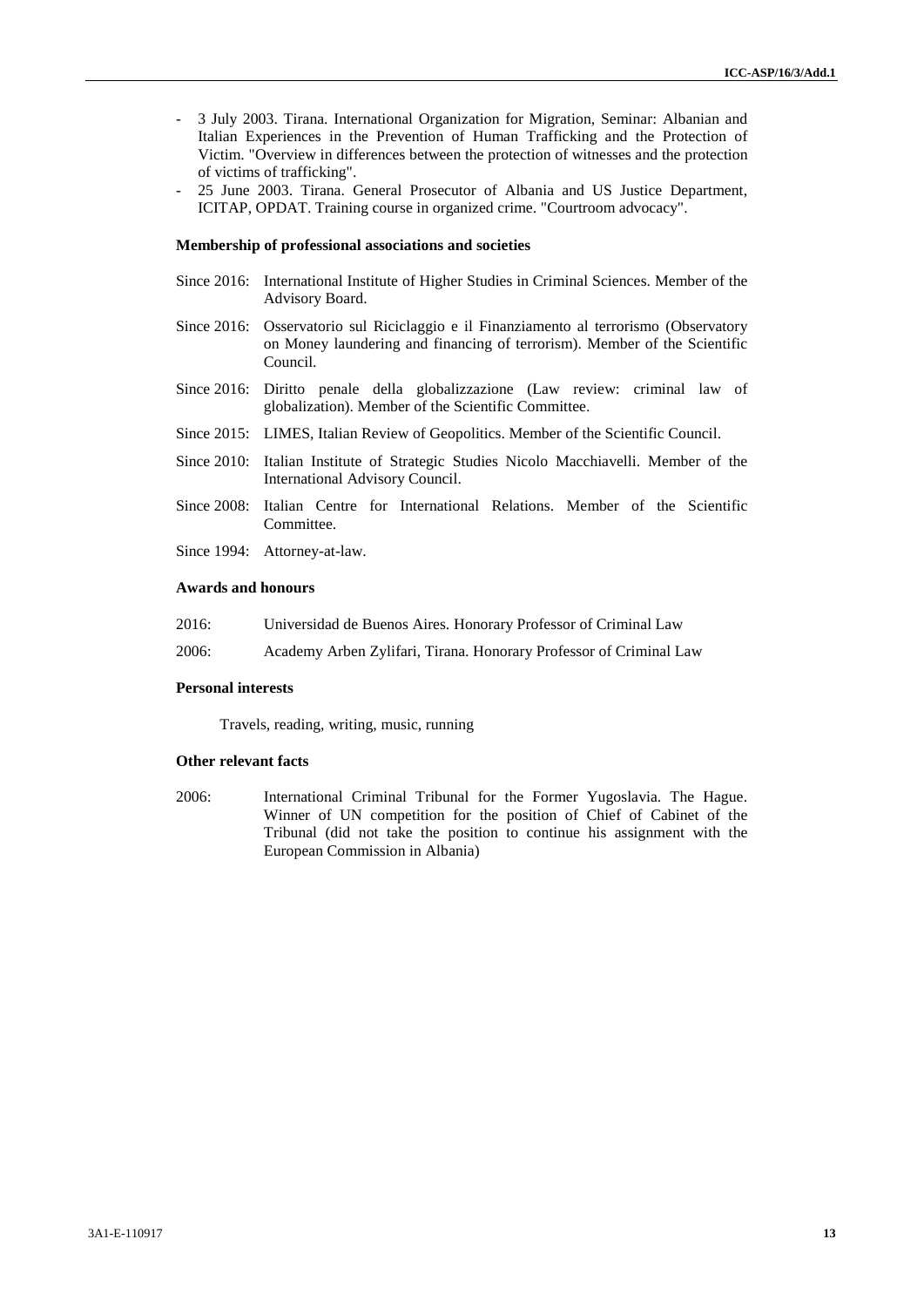# **2. AKANE, Tomoko (Japan)**

[Original: English]

#### **Note verbale**

The Embassy of Japan in the Kingdom of the Netherlands presents its compliments to the Secretariat of the Assembly of States Parties to the Rome Statute of the International Criminal Court, and with reference to the Secretariat's note ICC-ASP/l6/SP/07 dated 7 March 2017, has the honour to inform the latter that the Government of Japan has decided to nominate Ms. Tomoko Akane, Public Prosecutor, Supreme Public Prosecutors Office of Japan, and Ambassador for International Judicial Cooperation, as a candidate for judge of the International Criminal Court for the term 2018 to 2027, at the elections to be held during the sixteenth session of the Assembly of States Parties scheduled for 4 to 14 December 2017.

The nomination of Ms. Akane is made in accordance with article 36, paragraph  $4(a)$ , of the Rome Statute.

Ms. Akane is a List A candidate for the purposes of article 36, paragraph 5, of the Rome Statute. She has a long and successful career, both as a highly competent public prosecutor experienced in various kinds of criminal cases through investigation, prosecution, trial and appeal, legislative activities and education of prosecutors, and as a leading expert in legal technical assistance in international fields, including through the activities of the Asia and Far East Institute for the Prevention of Crime and the Treatment of Offenders affiliated with the United Nations (UNAFEI). As an academic professor, Ms. Akane has also undertaken research and teaching activities in criminal affairs. Most recently, Ms. Akane headed the Research and Training Institute of the Ministry of Justice of Japan, an institute specialized in legal research, training of officials of the Ministry, and technical assistance to other countries conducted under the auspices of the Ministry. Currently, she serves as Public Prosecutor, Supreme Public Prosecutors Office of Japan, and as Ambassador for International Judicial Cooperation in charge of promoting international cooperation in the field of justice. These experiences clearly demonstrate her qualifications as a candidate with established competence in criminal law and court procedures with the necessary relevant experiences as public prosecutor in criminal proceedings.

It is also important to note that, as a female candidate from Asia-Pacific, the election of Ms. Akane would contribute to improving the gender balance and maintaining the regional balance in the composition of judges of the Court. The statement of qualifications prepared in accordance with article 36, paragraph 4(a), of the Rome Statute and the curriculum vitae of Ms. Akane are attached herewith.

Japan has consistently supported the activities of the International Criminal Court since its establishment and, having formally become a State Party to the Rome Statute in October 2007, intends to remain a strong supporter of the Court. The decision of the Government of Japan to present the candidature of Ms. Akane for election as a judge of the Court reflects its firm commitment to continue exerting utmost efforts to facilitate the activities of the Court, thus contributing to the promotion of the rule of law in the international community. The Government of Japan is fully confident that Ms. Akane possesses the necessary experience, expertise and knowledge in relevant areas of criminal law and procedure, and would add a strong contribution to the important work of the Court.

#### **Statement of qualifications**

Statement prepared in accordance with article 36, paragraph 4 (a), of the Rome Statute of the International Criminal Court, resolution ICC-ASP/3/Res.6, as amended by resolutions ICC-ASP/5/Res.5, ICC-ASP/12/Res.8, annex II and ICC-ASP/14/Res.4, annex II, adopted by the Assembly of States Parties, relating to the procedure for the nomination and election of judges of the International Criminal Court: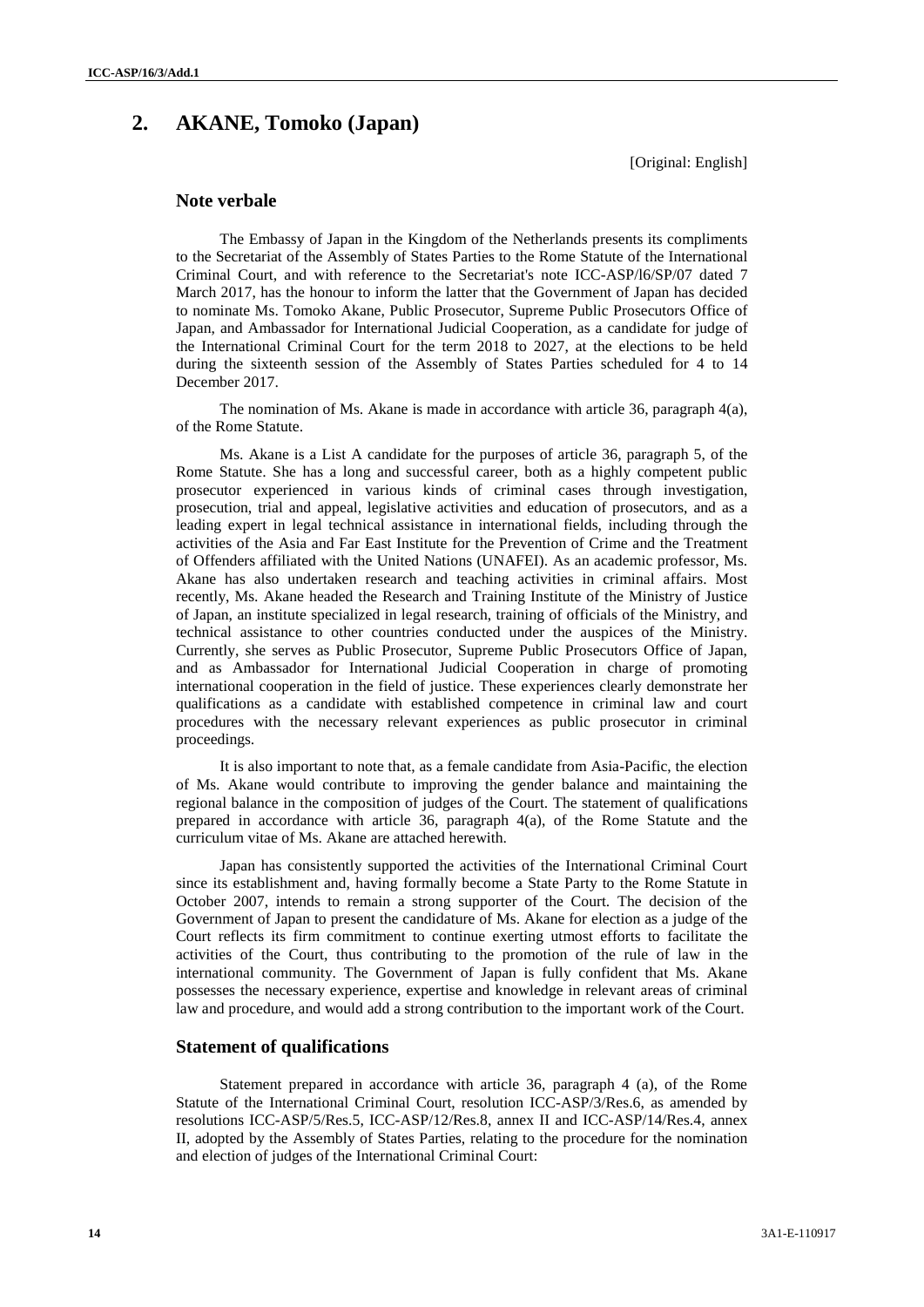(a) (i) Ms. Tomoko Akane is a person of high moral character, impartiality and integrity who possesses the qualifications required in Japan for appointment to the highest judicial offices.

Ms. Akane's nomination as the Japanese candidate for judge of the International Criminal Court was approved at the Cabinet Meeting of the Government of Japan on 22 April 2016, following the procedure stipulated in article 36, paragraph 4 (a) (i), of the Statute.

(ii) Ms. Akane is one of Japan's most prominent experts in criminal justice and has served as a public prosecutor with exceptional competence and ability in criminal law and international criminal law. In her successful career as public prosecutor for over 35 years, she has served in various Public Prosecutors Offices in Japan and other legal and academic institutions, dealing with various kinds of criminal cases through investigation, prosecution, trial and appeal, and engaged in legislative activities including revision of Juvenile Act of Japan, as well as education of prosecutors. She also serves as Ambassador for International Judicial Cooperation in charge of promoting international cooperation in the field of justice.

In addition to her achievements as prosecutor and leading expert in criminal justice, Ms. Akane also has extensive experience and expertise in legal technical assistance gained through her responsibilities at the Asia and Far East Institute for the Prevention of Crime and the Treatment of Offenders (UNAFEI), a member institute of the United Nations Crime Prevention and Criminal Justice Programme Network Institutes (PNI), and at the Research and Training Institute (RTI) of the Ministry of Justice of Japan. Amongst other activities, through training of criminal justice practitioners from various countries on relevant international treaties and conventions, she has contributed to the promotion of ratification and implementation of conventions such as the United Nations Convention against Transnational Organized Crime, the United Nations Convention against Corruption, human rights conventions including the Convention on the Rights of the Child and counterterrorism conventions.

Ms. Akane has also acquired rich experience in academia as Professor of Criminal Justice Practice at Nagoya University Law School and Chukyo University Law School in Japan, having been intensively involved in education and training of future legal professionals.

(iii) Ms. Akane has an excellent command of English including both the oral and written knowledge of it. She also has a fair knowledge of French.

(b) Ms. Akane is nominated as the Japanese candidate for judge of the International Criminal Court for inclusion in List A for the purposes of article 36, paragraph 5, of the Statute.

As a highly competent public prosecutor, Ms. Akane has dealt with a wide range of criminal cases from economic and financial crimes to corruption, violent crimes and organized crime. In her senior position at the Supreme Public Prosecutors Office of Japan, she provided guidance to numerous investigations of different kinds of crimes conducted by regional Prosecutors Offices nationwide, thus establishing sufficient competence in criminal law and procedure and acquiring the necessary experience in criminal proceedings.

Ms. Akane has also been involved intensively in training criminal justice practitioners from other countries, and providing legal technical assistance to these countries. As Director of the UNAFEI and as Director-General of the RTI, she led capacity building projects for the criminal justice systems of developing countries, attaching particular importance to protecting the rights of vulnerable groups such as women and children as well as to ending impunity. Representing the RTI, she also worked closely with the United Nations Office on Drugs and Crime (UNODC) and the PNI institutes in the planning and implementation of the UN policies concerning worldwide crime prevention and treatment of offenders.

The information relating to article 36, paragraph 8 (a), of the Statute is as follows: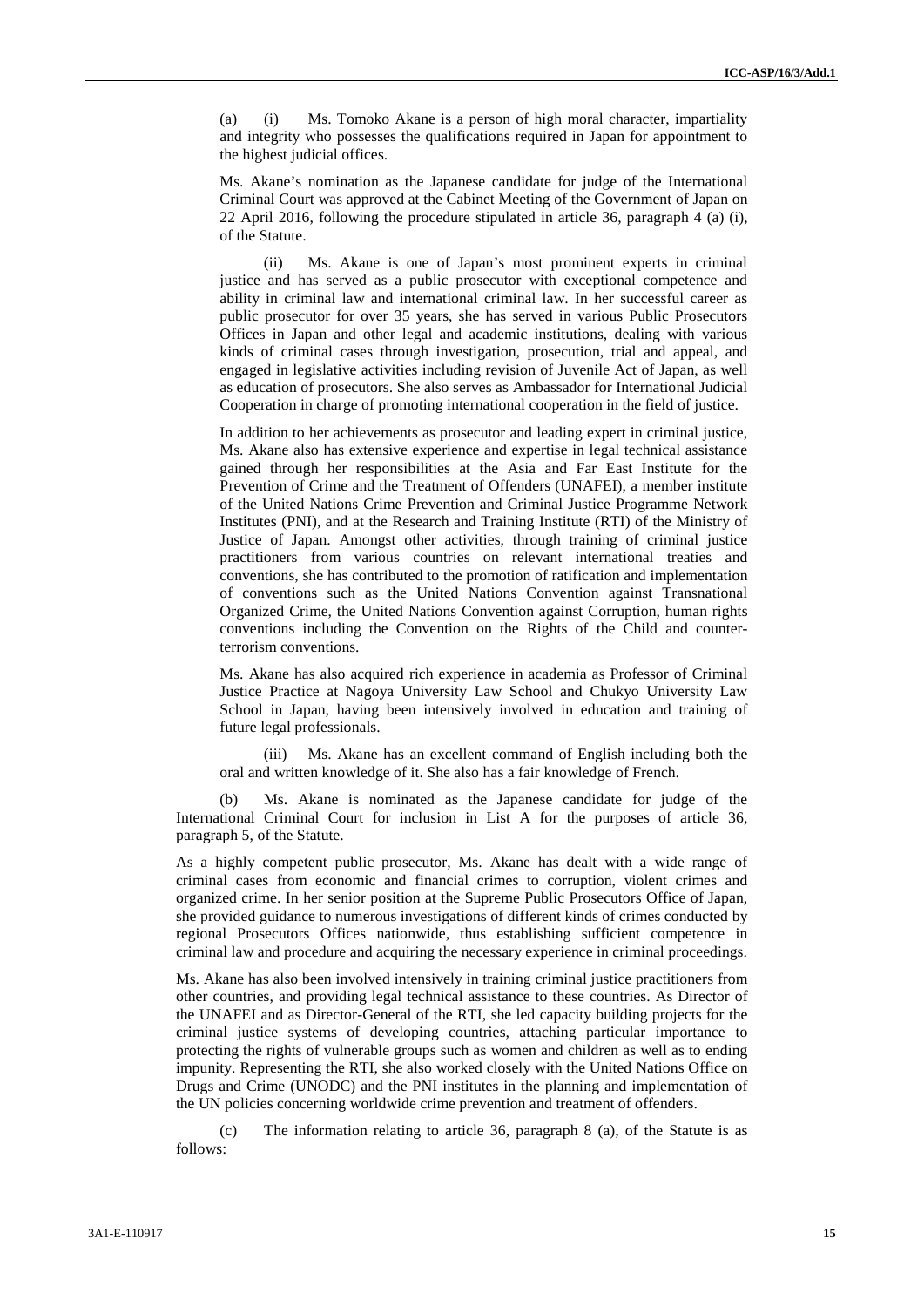(i) Ms. Akane is qualified for appointment to the highest judicial offices in Japan, whose legal system mainly consists of continental law but also has some elements of common law;

(ii) Ms. Akane is a national of Japan, a member of the Asia-Pacific region; and

(iii) Ms. Akane is female.

(d) Ms. Akane has legal expertise on specific issues, including, but not limited to, violence against women and children. In her capacity as Director of the UNAFEI, she was in charge of organizing international training seminars on the treatment of offenders that require special consideration including gender-related issues. On juvenile justice, as Deputy Director of the UNAFEI, she was involved in reforming Kenya's juvenile justice system and provided technical assistance to the Kenyan justice authorities, as a short-term expert posted in the country. She also supervised the UNAFEI's work in revitalizing the system of community-based treatment of offenders including women in the Philippines.

(e) Ms. Akane is a national of Japan and does not possess the nationality of any other State.

(f) Ms. Akane is committed to making herself available to take up full-time service at the commencement of her term.

## **Curriculum vitae**

#### **Personal data**

| Family Name:                    | Akane                                        |
|---------------------------------|----------------------------------------------|
| First name:                     | Tomoko                                       |
| Gender:                         | Female                                       |
| Date of Birth:                  | 28 June 1956                                 |
| Nationality:                    | Japan                                        |
| Regional Criteria: Asia/Pacific |                                              |
| <b>Marital Status:</b>          | Single                                       |
| List $A /$ List B:              | List A                                       |
| Languages:                      | Mother tongue: Japanese                      |
|                                 | English: (written) Advanced; (oral) Advanced |
|                                 | French: (written) Basic;<br>(oral) Basic     |

#### **Educational qualifications**

09/1989–12/1990: Jacksonville State University; Master of Science in Criminal Justice.

04/1980–03/1982: Legal Training and Research Institute of Japan; Bar qualification.

04/1975–03/1980: University of Tokyo; Bachelor of Arts in Law.

#### **Professional experience**

04/2016-Present: Ministry of Foreign Affairs, Japan; Ambassador for International Judicial Cooperation; In charge of promoting international cooperation in the field of justice.

04/2012-Present: Supreme Public Prosecutors Office, Japan; Public Prosecutor; Provided advice and instructions to special investigation divisions/special criminal affairs divisions of the Public Prosecutors Offices nationwide on economic/financial crime investigations. Also provided advice and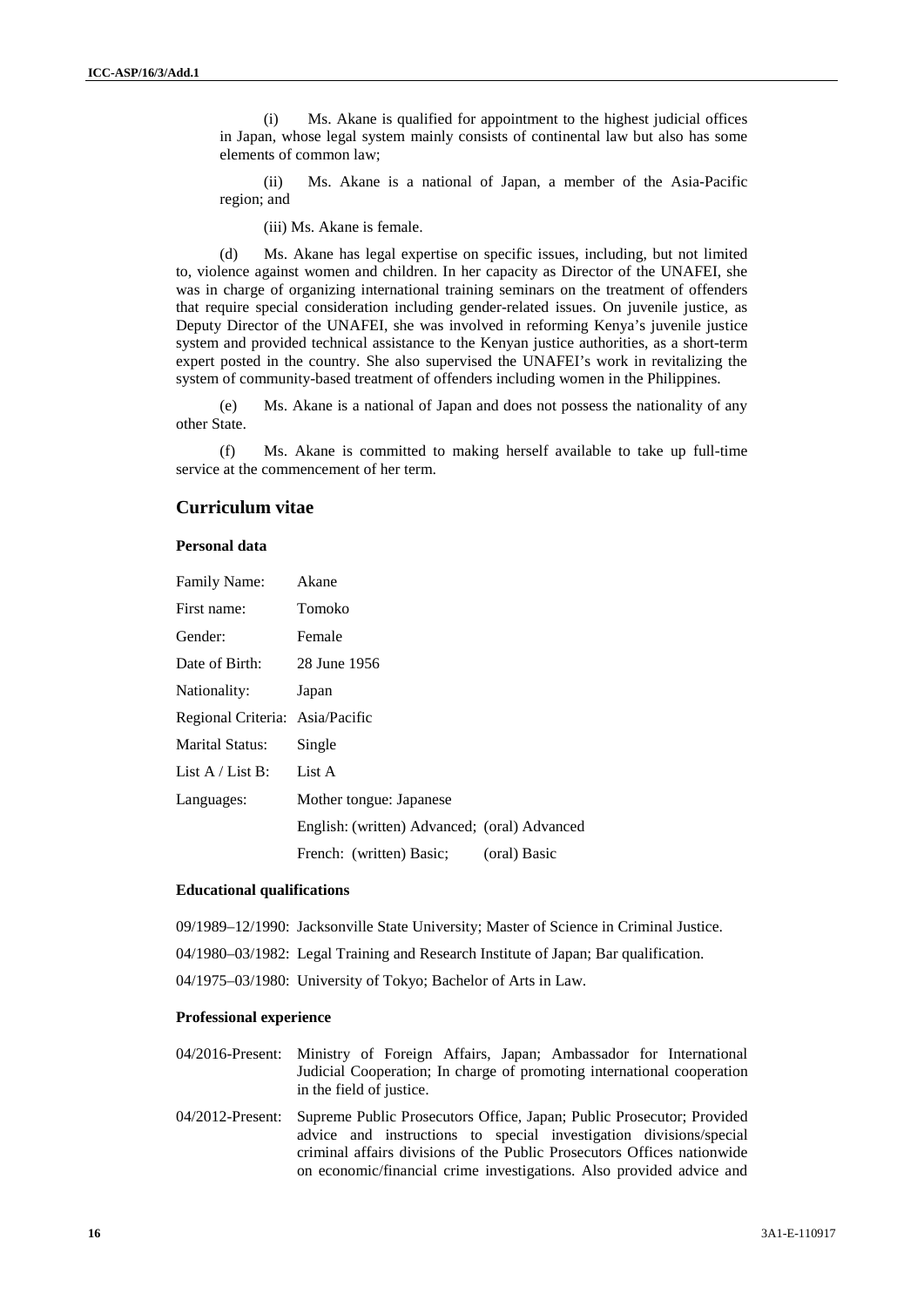instructions to district prosecutors in charge of organized crime investigations. As Vice Chairperson of the International Affairs Experts Committee established under the auspices of the Supreme Public Prosecutors Office, planned and supervised research programmes and lecture events related to international investigation and cooperation. Also served as a special member of the Legislative Council of the Ministry of Justice in charge of deliberation on revision of the Juvenile Act and other criminal laws.

- 07/2014–06/2016: Research and Training Institute (RTI), Ministry of Justice, Japan; Director-General; As Head of the institute specialized in the legal research and training and technical assistance to other countries conducted under the auspices of the Ministry, responsible for overall activities of the RTI including its International Cooperation Department (ICD) as well as the Asia and Far East Institute for the Prevention of Crime and the Treatment of Offenders affiliated with the United Nations (UNAFEI). Represented the RTI at various UN conferences including the UN Crime Congress and the Commission on Crime Prevention and Criminal Justice (CCPCJ), and relevant meetings of the UN Crime Prevention and Criminal Justice Programme Network Institutes (PNI).
- 07/2013–10/2014: Employer: Asia and Far East Institute for the Prevention of Crime and the Treatment of Offenders affiliated with the United Nations (UNAFEI); Post title: Director; Other information: Responsible for programmes and activities of the UNAFEI. Led the international seminars on treatment of offenders that required special consideration including gender-related issues, and seminars that addressed impunity in Nepal and West African countries. Participated in relevant UN conferences and relevant PNI meetings.
- 10/2010–04/2012: Hakodate District Prosecutors Office, Japan; Chief Prosecutor; As head of the Office, led the investigations and trials within its jurisdiction. Instructed dispositions of approximately 6,000 cases per year by providing advice and guidance to more than 80 prosecutors and assistant officers in her Office.
- 08/2010–10/2010: Supreme Public Prosecutors Office, Japan; Public Prosecutor; Provided advice and instructions to special investigation divisions/special criminal affairs divisions of the Public Prosecutors Offices nationwide.
- 01/2009-08/2010: International Cooperation Department, Research and Training Institute (RTI), Ministry of Justice, Japan; Director; Led and organized technical legal assistance projects mainly for Asian countries. Launched an assistance project for Nepal, and developed a regional comparative legal research seminar for Central Asian countries.
- 04/2008–01/2009: Tokyo High Public Prosecutors Office, Japan; Public Prosecutor; Dealt with cases at the Tokyo High Court including a widely-known medical malpractice appellate case and high-profile retrial motions against murder convictions. Provided advice and assistance to prosecutors in the District Public Prosecutors Offices under the jurisdiction of her Office in relation to newly implemented pre-trial procedures.
- 04/2005–03/2008: Nagoya University Law School and Chukyo University Law School, Japan; Professor; As a professor, actively engaged in education and training of future judges, prosecutors and private attorneys, providing lectures on practical legal matters related to criminal affairs including basic criminal practice and mock trial. Also supported the technical assistance activities in legal education implemented by the Center for Asian Legal Exchange of Nagoya University.
- 04/2002–03/2005: Asia and Far East Institute for the Prevention of Crime and the Treatment of Offenders affiliated with the United Nations (UNAFEI); Deputy Director; Assisted the Director of the UNAFEI in planning and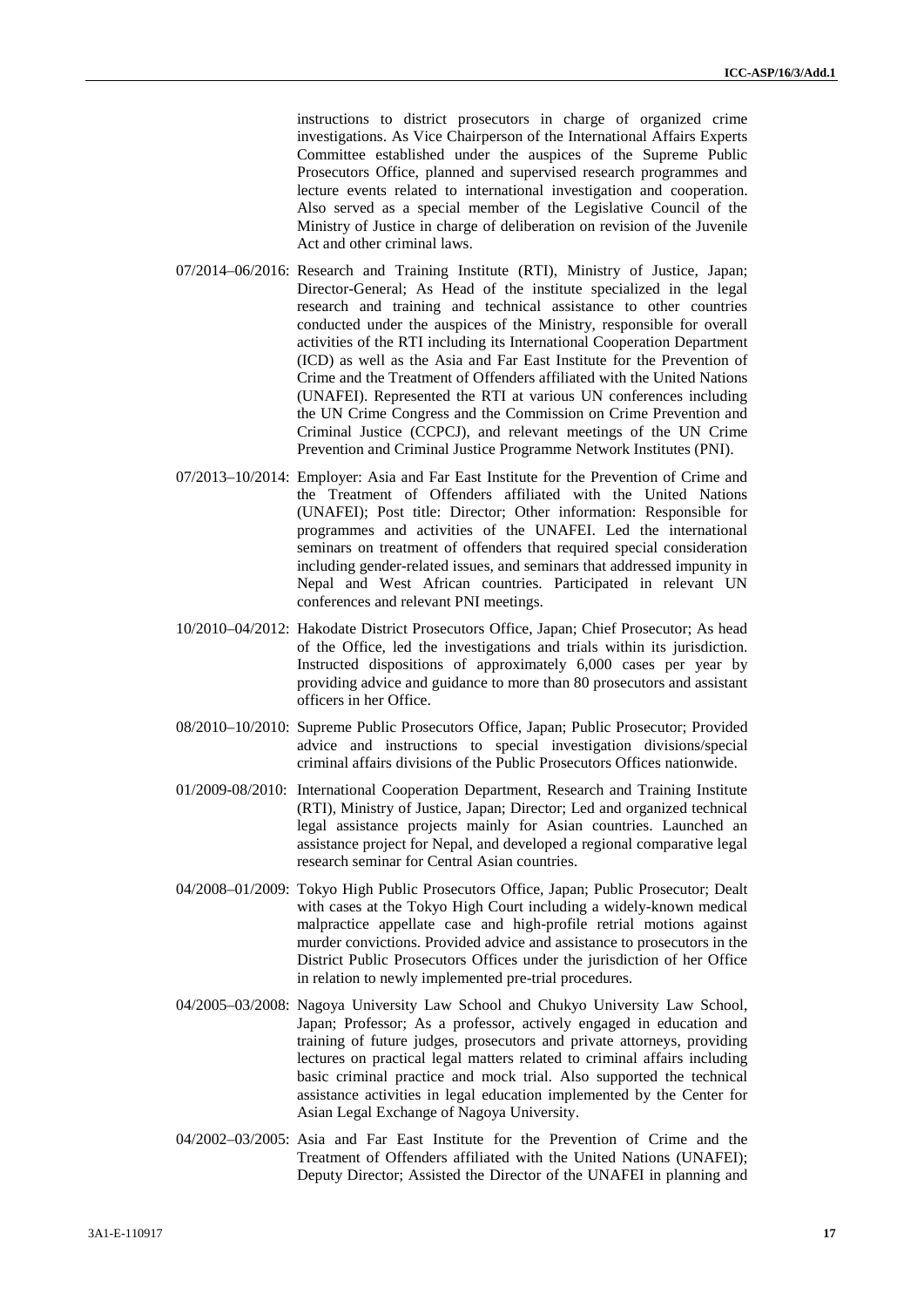organizing the Institute's workshops and seminars for criminal justice practitioners from various countries and gave lectures as well. Topics and themes of the aforementioned workshops and seminars included UN human rights conventions and counter terrorism conventions, as well as the UN Convention against Transnational Organized Crime and the UN Convention against Corruption. Visited Kenya as a short-term expert for the juvenile justice reform project implemented by the UNAFEI. Also engaged in revitalizing the system of community-based treatment of offenders including women in the Philippines.

- 04/2000–03/2002: Trial Division, Sapporo District Public Prosecutors Office, Japan; Director; Responsible for pending trial cases which were constantly at the level of approximately 400 cases at any given time. Led high-profile trial cases including kidnapping and murder. Provided guidance to more than 20 prosecutors and their assistant officers in her division and led the implementation of measures for victims support and protection.
- 04/1999–03/2000: Tokyo District Public Prosecutors Office, Japan; Public Prosecutor; Responsible for the trials of large-scale economic and financial crimes including high-profile financial cases committed by housing-loan companies, and corruption cases committed by legislators and government officials.
- 04/1996–03/1999: Asia and Far East Institute for the Prevention of Crime and the Treatment of Offenders affiliated with the United Nations (UNAFEI); Professor; Gave lectures and supervised workshops and training seminars for criminal justice practitioners from various countries on UN conventions, standards and norms, including UN human rights conventions, and the Standard Minimum Rules for the Treatment of Offenders. Also delivered lectures on investigation and trial procedures of the Japanese Prosecutorial authorities.
- 05/1991–03/1996: District Public Prosecutors Offices (Sendai and Tokyo), Japan; Public Prosecutor; In charge of conducting investigations and trials, including, among others, violent crimes such as murder and robbery, and economic crimes such as organized tax fraud and corruption.
- 04/1982–03/1989: District Public Prosecutors Offices (Yokohama, Tsu and Nagoya), Japan; Public Prosecutor; In charge of conducting investigations and trials, including, among others, violent crimes such as murder, robbery, gang-rape and assault, white collar crimes and other economic crimes. Dealt with dispositions of more than 1,000 cases.

#### **Other professional activities**

- $05/2017$ : Participated as a member of the Japanese delegation in  $26<sup>th</sup>$  Commission on Crime Prevention and Criminal Justice of the United Nations (CCPCJ) in Austria.
- 11/2016: Participated as a member of the Japanese delegation in the  $15<sup>th</sup>$  session of the Assembly of States Parties to the Rome Statute of the International Criminal Court in the Netherlands.
- 03, 05/2016: Visited Indonesia and Myanmar to promote on-going Japanese legal technical assistance projects and had bilateral meetings with relevant authorities. Also participated as commentator at a relevant workshop on intellectual property laws in Myanmar.
- 10/2015: Participated as one of the main speakers in the International Congress on Criminality and Criminal Justice Systems in Latin America and the Caribbean in Costa Rica.
- 04/2015: Participated as a member of the Japanese delegation in the  $13<sup>th</sup>$  United Nations Congress on Crime Prevention and Criminal Justice in Qatar.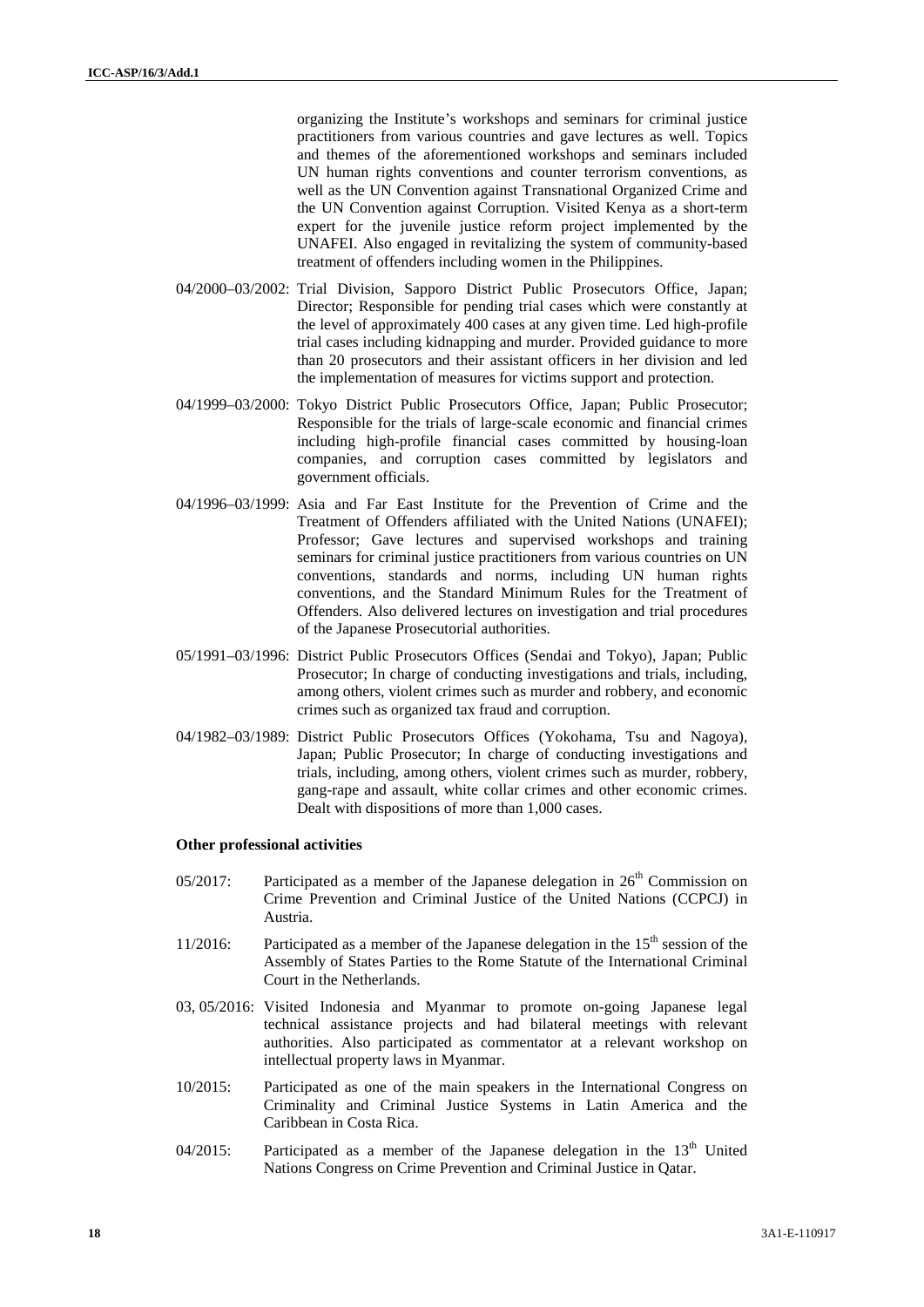- 10/2014: Participated as one of the main speakers in the  $16<sup>th</sup>$  Annual Conference of the International Corrections and Prisons Association in Namibia.
- 09/2014: Served as a member of the Committee for the Final National Examination of Legal Apprentices
- 08/2014: Participated as the keynote speaker in the  $2<sup>nd</sup>$  Association of South East Asian Nations (ASEAN) Plus Three Conference on Probation and Non-custodial Measures in Thailand.
- 05/2014: Participated as a member of the Japanese delegation in the  $23<sup>rd</sup>$  Commission on Crime Prevention and Criminal Justice of the United Nations (CCPCJ) in Austria.
- 04/2014: Visited Indonesia to discuss future Japanese legal technical assistance projects and had bilateral meetings with relevant authorities.
- 12/2013: Participated as a member of the Japanese delegation in the Coordination Meeting of the United Nations Crime Prevention and Criminal Justice Programme Network (PNI), and ISPAC International Conference on "Criminal Threats and International Answers in the Global Sports Industry" organized by the International Scientific and Professional Advisory Council (IPSAC) in Italy.
- 11/2013: Participated as a member of the Japanese delegation in the Bangkok Dialogue on the Rule of Law, and the preparatory meeting for establishing the United Nations Office on Drugs and Crime (UNODC) Regional Programme for Southeast Asia (Thailand)
- 06/2013: Served as a member (in charge of Examination for Prosecutors) of the Public Prosecutors and Notaries Public Appointment Examination Committee

#### **Most relevant publications**

#### *Books*

- *-* "Reform of the Legal Training System in Japan", Japan International Cooperation Agency, 2003
- *-* "Prosecution System in Asian Countries", UNAFEI, 1999 (joint-translation)
- *-* "Seminar on Organized Crime and its Means of Combatting", Naif Arab Academy for Security Sciences, 1999

#### *Treatises*

- *-* "Current Situations and Challenges of Legal Technical Assistance Centering on the Legal Technical Assistance Activities by the Research and Training Institute", Hou no Shihai (Rule of Law). Vol. 181, 2016 (in Japanese)
- *-* "Activities of UNAFEI as Legal Technical Assistance", ICD NEWS, Vol. 58, 2014 (in Japanese)
- *-* "Legal Possession in Criminal Law Possession of Fund in a Bank Account in Constituting a Property Offense", Chukyo Lawyer, Vol. 4, 2006 (co-authored, in Japanese)

#### **Most relevant seminars**

- Keynote Presentation at the side event of the 56<sup>th</sup> Annual Session of the Asian-African Legal Consultative Organization (AALCO): "International Workshop : 'Promoting rule of law in the Asian-African Region – Japan's contribution'" in Kenya, May 2017
- Participation in the 8<sup>th</sup> High-Level Regional Cooperation Seminar: "The ICC and Asia: the joint quest for justice, accountability and prevention" in Korea, April 2017
- Lecture at the 4<sup>th</sup> Seminar on Criminal Justice of Francophone African States in Cote d'Ivoire, February 2017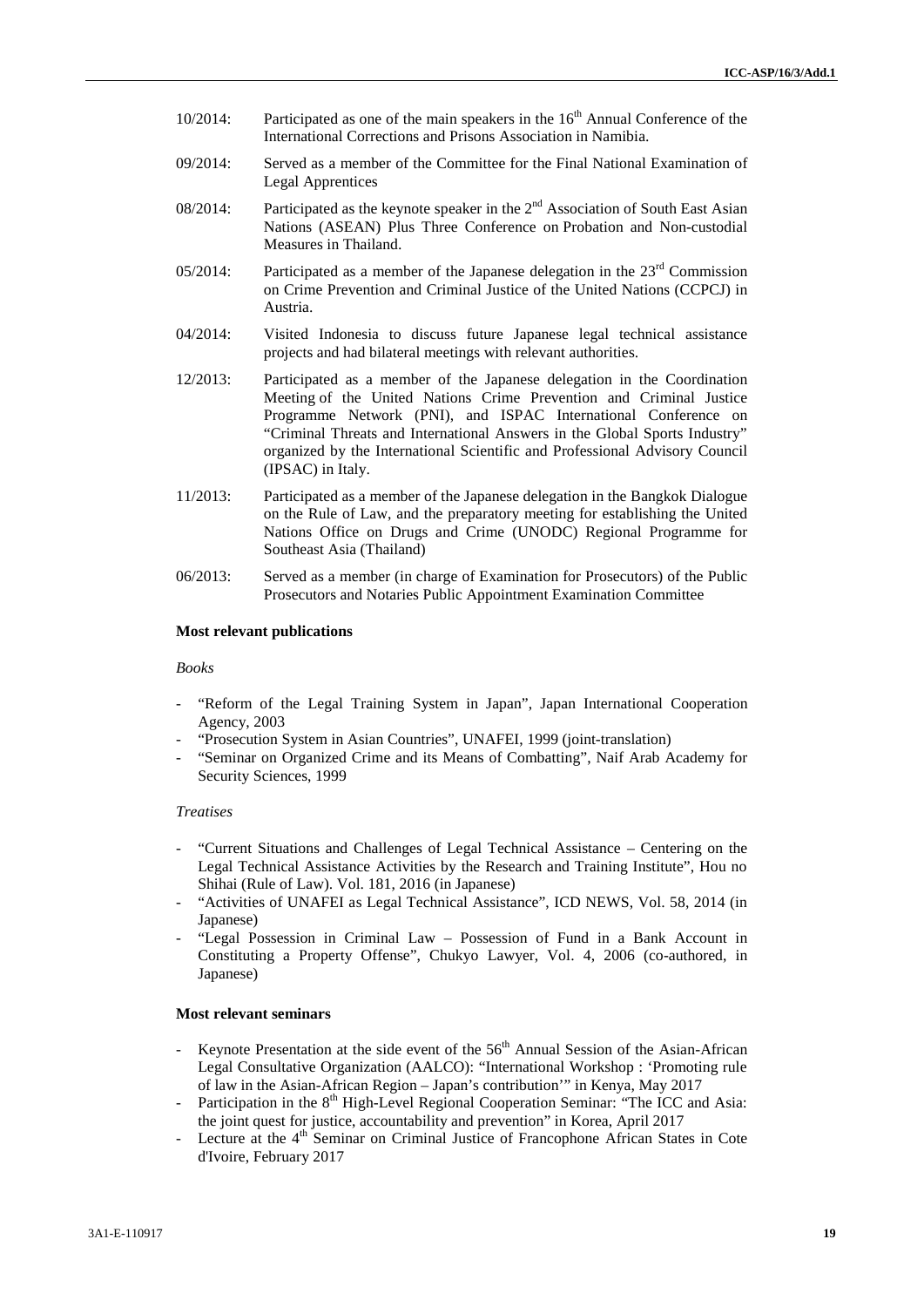- *-* Participation as Commentator at the Workshop for Countering Terrorism and Violent Extremist in Asia in Japan, January 2017
- **-** Presentation at the side event of the 6<sup>th</sup> Tokyo International Conference on African Development (TICAD VI): "Grands défis envers la paix et la résilience -Questions autours de la Région de l'Afrique de l'Ouest" in Kenya, August 2016
- <sup>1</sup>/<sub>2</sub> Keynote Presentation at the side event of the 55<sup>th</sup> Annual Session of the Asian-African Legal Consultative Organization (AALCO): "International Cooperation in Combating Violent Extremism and Terrorism" in India, May 2016
- <sup>1</sup> Lecture at the 3<sup>rd</sup> Seminar on Criminal Justice of Francophone African States in Cote d'Ivoire, February 2016

#### **Membership of professional associations and societies**

- Criminal Law Society of Japan

#### **Personal interests**

- Legal technical assistance, legal education
- Jogging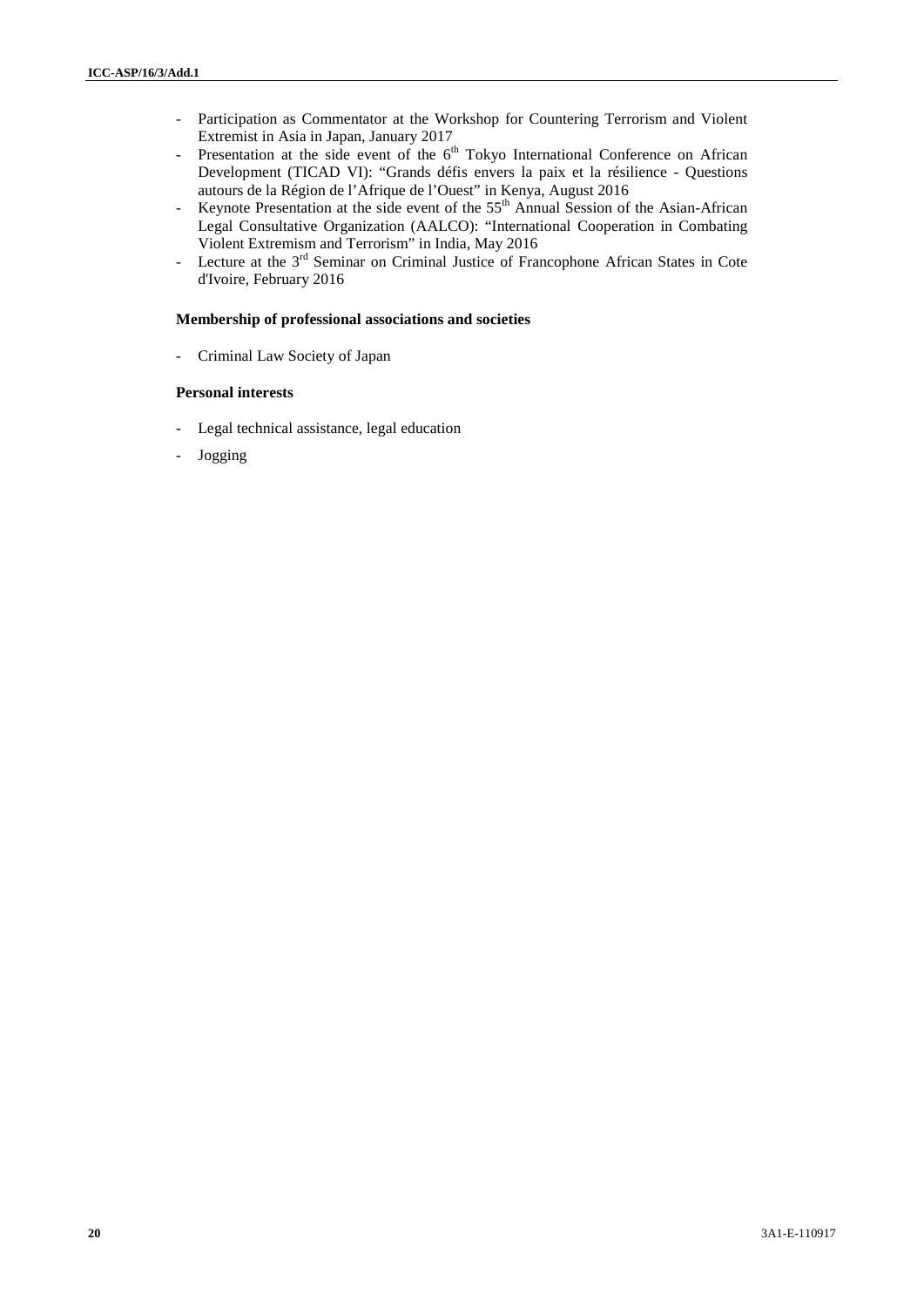# **3. ALAPINI-GANSOU, Reine (Benin)**

[Original: French]

#### **Note verbale**

The Ministry of Foreign Affairs and Cooperation presents its compliments to the Secretariat of the Assembly of States Parties to the Rome Statute and, with reference to its note No ICC-ASP/16/SP/07 dated 7 March 2017, has the honour to inform it of the following:

Pursuant to the provisions of article 36 of the Rome Statute of the International Criminal Court and Resolutions ICC-ACP/3/Res.6 amended by resolutions ICC-ASP/5/Res.5 and ICC-ASP/12/Res.8 and ICC-ASP/14/Res.4 adopted by the Assembly of States Parties on 10 September 2004, 1 February 2007, 27 November 2013 and 26 November 2015 respectively, the Government of Benin has decided to nominate Mrs Reine Alapini-Gansou, lawyer at the Benin bar, for one of the six vacant posts of judge at the International Criminal Court.

Mrs Reine Alapini-Gansou has been a member of the Permanent Court of Arbitration of the United Nations in The Hague since July 2011. She was Chairperson of the African Commission on Human and Peoples' Rights and an instructor/trainer at the International Training Centre for Francophone Lawyers (CIFAF) on proceedings before the International Criminal Court.

Mrs Reine Alapini-Gansou is nominated for list B in accordance with article 36(5) of the Rome Statute and the documents in support of her nomination are appended.

The Ministry hereby submits to the Secretariat of the Assembly of States Parties the curriculum vitae of Mrs Alapini-Gansou and documents in support of her nomination which are appended.

#### **Statement of qualifications**

The Republic of Benin ratified the Rome Statue of the International Criminal Court in January 2002. In collaboration with the Benin Coalition for the International Criminal Court, the Government works towards the adoption of a law for the domestication of the Rome Statute. It also works to improve cooperation between the International Criminal Court and the Francophone African States.

#### **Criteria of moral character, impartiality and integrity of Mrs. Reine Alapini Gansou**

Mrs. Reine Alapini Gansou is a Benin citizen. Her nomination is submitted by the Government of Benin by virtue of article 36 of the Rome Statute of the International Criminal Court and resolutions ICC-ACP/3/Res.6 amended by resolutions ICC- ASP/5/Res.5 and ICC-ASP/12/Res.8 adopted by the Assembly of States Parties on 10 September 2004, 1 February 2007 and 27 November 2013 respectively.

She was born in Abidjan, Ivory Coast on 11 August 1956. She holds a joint Diploma of Advanced Studies (DEA) of the University of Maastricht in the Netherlands, Bhutan and Lome in Togo. Besides, she holds a Master degree in Business Law and judicial careers of the National University of Benin. Mrs. Reine Alapini studied in the civil law system but she got a law degree in common law from the University of Lyon 3 in France.

In view of her career in the field of International Human Rights Law and Humanitarian Law, Mrs. Reine Alapini Gansou obtained several diplomas in the fields of Development, Environmental Law and Women's' Rights. For her great contribution serving the cause of human rights, she received numerous awards including:

The Human Rights Award of the fiftieth anniversary of African independence awarded by the « Académie des Sciences d'Outre-Mer » Sorbonne, France, 27 November 2010;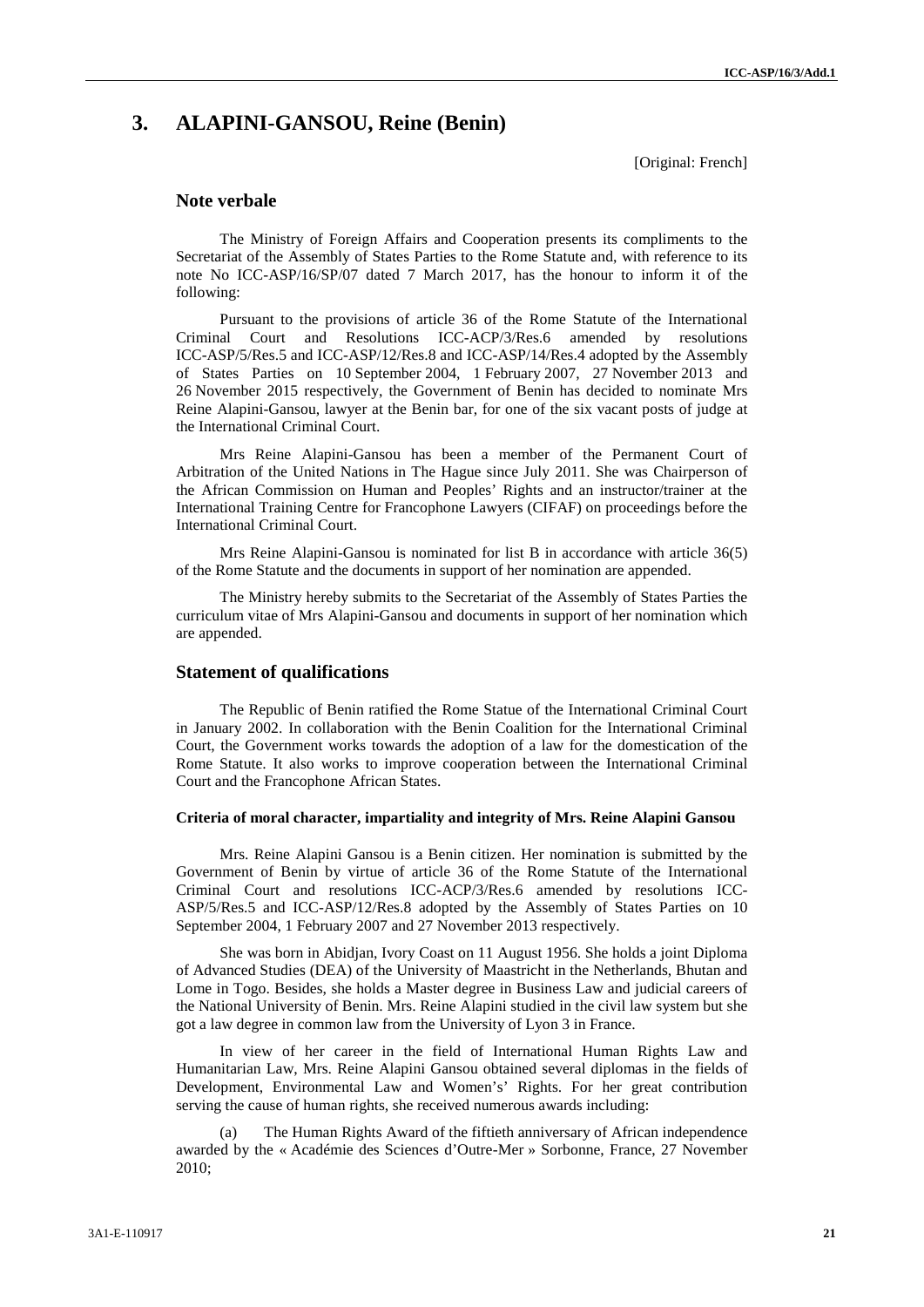(b) The Prize of the 25th anniversary of the African Commission on Human and People's Rights for her contribution serving the cause of human rights in Africa, 25 October, 2012, Yamoussoukro, Côte d'Ivoire;

(c) Award for her contribution to the fight against discrimination based on sexual orientation and homophobia, Geneva, UNAIDS, 16 May, 2014; and

(d) Distinction for her contribution as a personality, member and spokesman of the electoral response chamber to the success of the 2016 presidential election in Benin.

#### **Skills for judicial functions at the national level**

#### *In the academic field*

Mrs. Reine Alapini Gansou is lecturer-researcher at both Abomey-Calavi and Parakou's University in Benin since 2001. She is currently working as on an honorary basis. In this respect, she has presented works on the Theory of Strict Interpretation of Criminal Law and the Role of the World Trade Organization (WTO) in Environmental Protection. In 2002, during a scientific retreat in Lomé she presented a Paper on "New Dimensions of Confession in Criminal Matters (les nouvelles dimensions de l'Aveu en matière Pénale)." She has lectured at the Institute for Human Rights (IDH) and Promotion of Democracy: Democracy in Everyday Life, as well as the Faculty of Health Sciences (FSS) in Benin.

She is the author or co-author of several publications, including:

(a) «De l'article 64 à l'article 122-1 du code pénal: une reforme à mi-chemin parue à la revue annuelle de l'assistance en santé mentale en Afrique», (1999); "article 64 to article 122-1 of the Criminal Code: A Halfway Reform featured in the Annual Review for Mental Health Assistance in Africa, 'African Realities';

(b) «Aspects Psycho pathologique du viol en Afrique :cas du BENIN et du CONGO»; "Psycho Pathological Aspects of Rape in Africa: Cases of BENIN and CONGO";

(c) «Violences faites aux femmes: intérêt de la mise en place d'une cellule de prise en charge médico-psycho-juridique», paru dans le Bénin Médical N°39/40-2008; "Violence against women: Need to establish a medico-psychological and legal support unit", published in the journal "Bénin Médical: N°39/40-2008;

(d) «Le code des personnes et de la famille du Bénin à l'épreuve de l'application», (2012); "Beninese Individual and Family Code at the Ordeal of its Application", 2012;

(e) «La responsabilité des Etats en matière de violences sexuelles en Afrique», (2017); "States' Responsibility with regard to Sexual Violence in Africa", 2016;

(f) «L'adoption au Bénin: entre droit et culture». (2016); "Adoption in Benin, Law versus Culture", 2016; and

«Le législateur et le juge Africains dans le succès de la mission de Cour Pénale Internationale », (2017) ; "Role of the African Legislator and Judge in the success of the mission of the International Criminal Court", 2017.

#### *In the area of the Bar:*

Since 2015, she has been Counsel of permanence before the International Criminal Court:

(a) She is a Lawyer, with 31 years of experience in judicial practice. In this respect, she is registered at the Bar Association of Benin under number 23;

(b) She is a Legal Counsel with the International Criminal Court and registered on the list of duty counsels;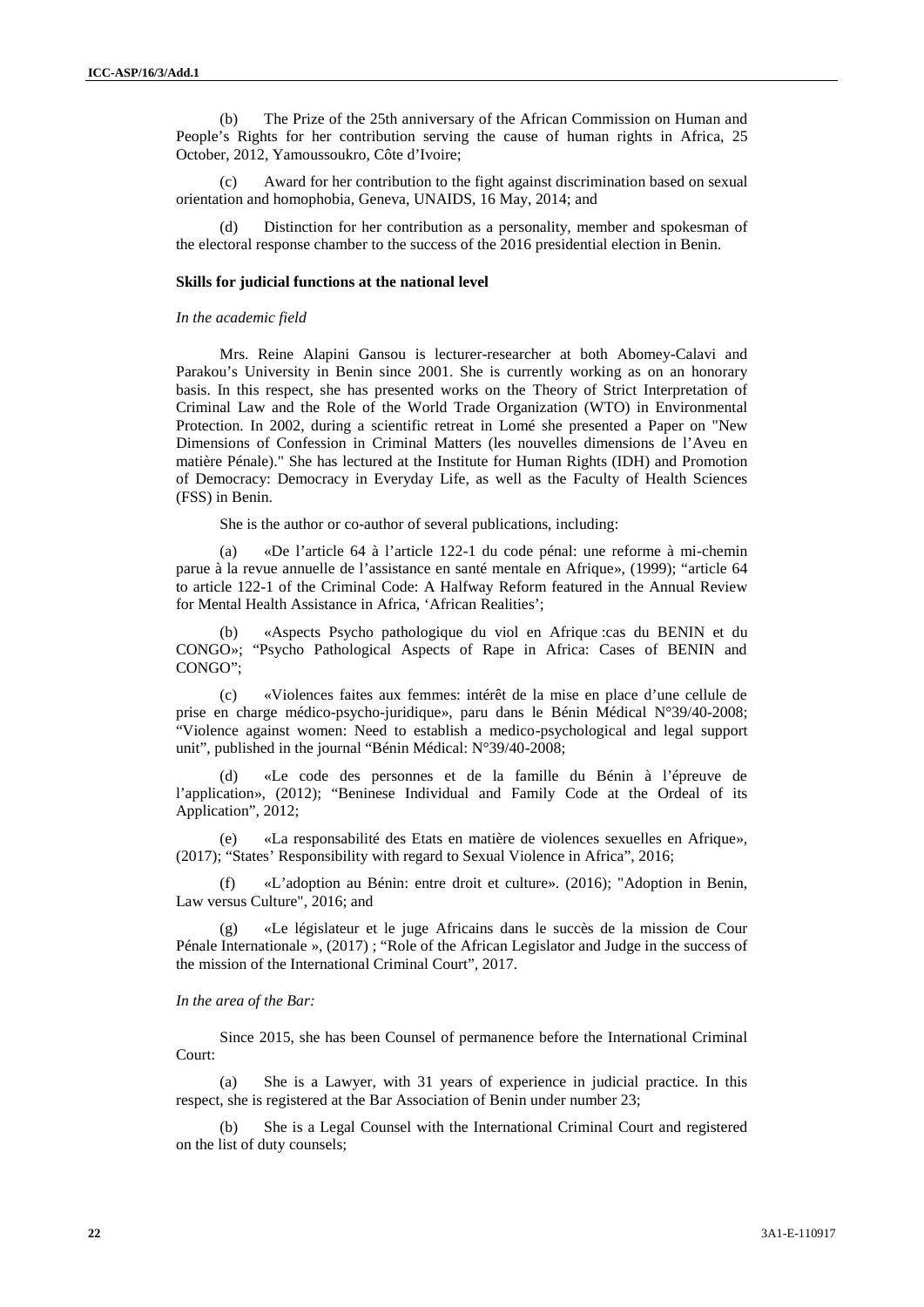(c) Former intern with the International Conference of Bar Associations in Paris (1988);

(d) Former intern with the International Organization for Development Law in Rome, Italy (2000-2002);

(e) She took part in the project "Justice for All in Rwanda" after the 1994 genocide for the Association of Lawyers without Borders (ASF) in Belgium, and served as a lawyer without borders for the association in 2001;

Member of the International Criminal Bar Association and the International Association of Legal Counsels. She pleaded in the case of Alidou OUEDRAOGO against the Government of Burkina Faso in 2002 at the request of the International Commission of Jurists;

(g) As a lawyer she obtained a ruling on the anti-constitutionality of articles 336 et seq. of the Beninese Criminal Code relating to the suppression of adultery deemed discriminatory against women; and

In Benin, she has been a former member of the National Commission on Codification and Legislation (CNCL); and Consultant to the Beninese National Assembly's Analysis and Programming Unit (CAPAN) for the reform of Benin's Criminal Procedure Code.

#### **Competence in the field of criminal law, criminal procedure, criminal proceedings and in international law**

#### *Competence in the field of Criminal Law and Criminal Procedure*

Mrs. Reine Alapini Gansou has been lecturing on Criminal Law and Criminal Procedure at the University of Abomey in Benin.

She has proven experience in criminal proceedings/trials before the criminal courts and tribunals of Benin.

She has been an instructor at the International Training Centre for Francophone Lawyers (CIFAF) on proceedings before the International Criminal Court since 2012.

#### *Competence in the field of International Law*

Since her election in 2005 and re-election in 2011 as a member of the African Commission on Human and Peoples' Rights, Mrs. Reine ALAPINI GANSOU has held very senior positions in this quasi-judicial institution. She left the African Commission after 12 years of practice in regional and international human rights law.

Mrs Reine ALAPINI GANSOU was Chairperson of the African Commission on Human and Peoples' Rights (2009-2011); and led several promotion missions in over 45 countries in Africa and worldwide. She also undertook fact-finding missions to several African countries.

She was alternatively chairperson and member of several juries on human rights mock trials organized by the Human Rights Centre of the University of Pretoria in South Africa.

She was at the initiative of the referral to the African Court on Human and Peoples' Rights of the massive human rights violations in Libya in 2010.

She also chaired the committee on human rights of PLHIV and other vulnerable persons, anchored within the African Commission from 2009 to 2011 and she is still currently a member. In this respect, she served as expert to UNAIDS with a focus on the rights of people living with HIV, vulnerable people and homosexuals.

As a member of the African Commission's working group on the rights of the elderly and disabled persons since 2007; she took part in the development of a protocol to the African Charter on human and people's rights on the promotion and protection of the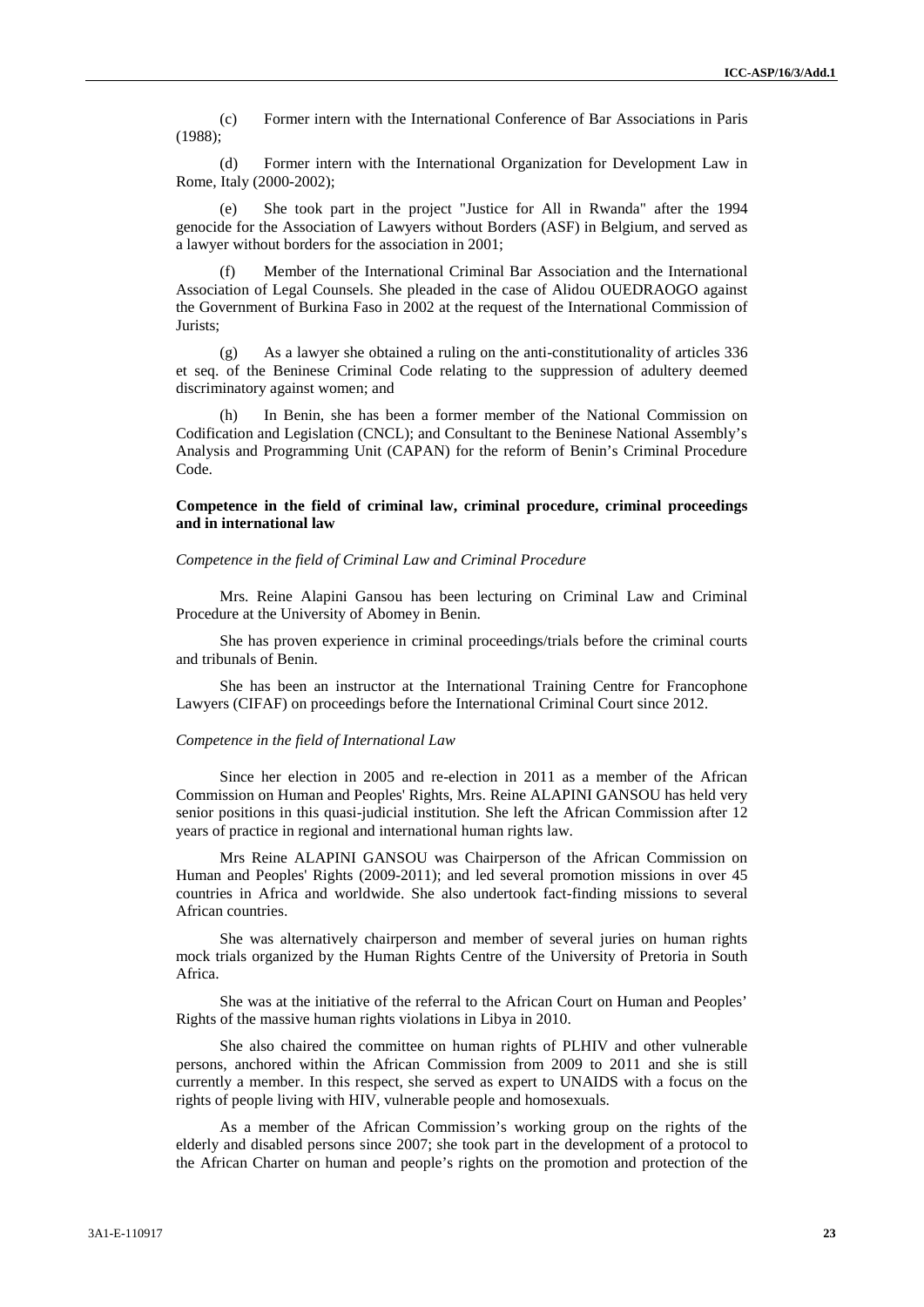rights of elderly persons in Africa, and a protocol to the African Charter on human and people's rights on the rights of persons with disabilities in Africa.

Mrs Reine Alapini Gansou is a Special Rapporteur on the situation of human rights defenders in Africa from 2005 to 2009; and in 2011 until her departure from the African Commission (July 2017):

(a) In this capacity, she participated in numerous seminars and meetings organized on current topics related to the promotion and protection of the rights of human rights defenders and their capacity building. She has published work manuals and guides on the rights of human rights defenders; and organized several seminars on human rights in Africa;

(b) As Special Rapporteur on the situation of human rights defenders in Africa, Mrs. Reine ALAPINI GANSOU conducted two studies, one on the situation of women rights defenders in Africa and the other on freedom of association in Africa. In this regard, she conducted missions to several African countries;

She also succeeded in adopting three guidelines: one on freedom of association and assembly; the second on human rights and terrorism in Africa; and the third on the right of peaceful demonstration in Africa;

Mrs. Reine ALAPINI GANSOU was an expert in the drafting and adoption of a model law on freedom of association at the request of the International Service for Human Rights (SIDH); and

(e) She initiated the adoption of a law for the protection of human rights defenders in Ivory Coast.

She was a member of the Permanent Court of Arbitration in The Hague.

She was appointed as a member of the United Nations International Fact-Finding Mission on Electoral Violence in the Republic of Côte d'Ivoire from May to June 2011.

She was also Head of the Human Rights Component of the African International Support Mission to Mali (MISMA/MISAHEL) from April 2013 to October 2014.

From 2015 to 2017 till the end of her mandate with the African Commission, Mrs. Reine ALAPINI GANSOU chaired the Joint Working Group on Special Procedures of the African Commission and the United Nations.

Expert, member of the Contact Group on Human Rights and HIV in West Africa and Central Africa (UNAIDS).

In September 2016, she was appointed by the UN Secretary General as a member of the Fact-Finding Commission on Human Rights Violations in Burundi.

#### **Languages**

Though from a Francophone background, Mrs Reine Alapini Gansou has a good knowledge of English and is able to speak and write in English.

Throughout her mandate as a member of the African Commission and as Special Rapporteur on the Situation of Human Rights Defenders in Africa, she has had the opportunity to make use of these skills and improve them. She has good computer skills.

#### **List**

For the purposes of paragraph 5 of article 36 of the Rome Statute, Mrs. Reine Alapini Gansou is proposed for the post of judge at the International Criminal Court on the List B.

#### **Specialized legal expertise**

Consultant for the World Health Organization (WHO) commissioned to draft a bill on the promotion and protection of mental patients' human rights (2008).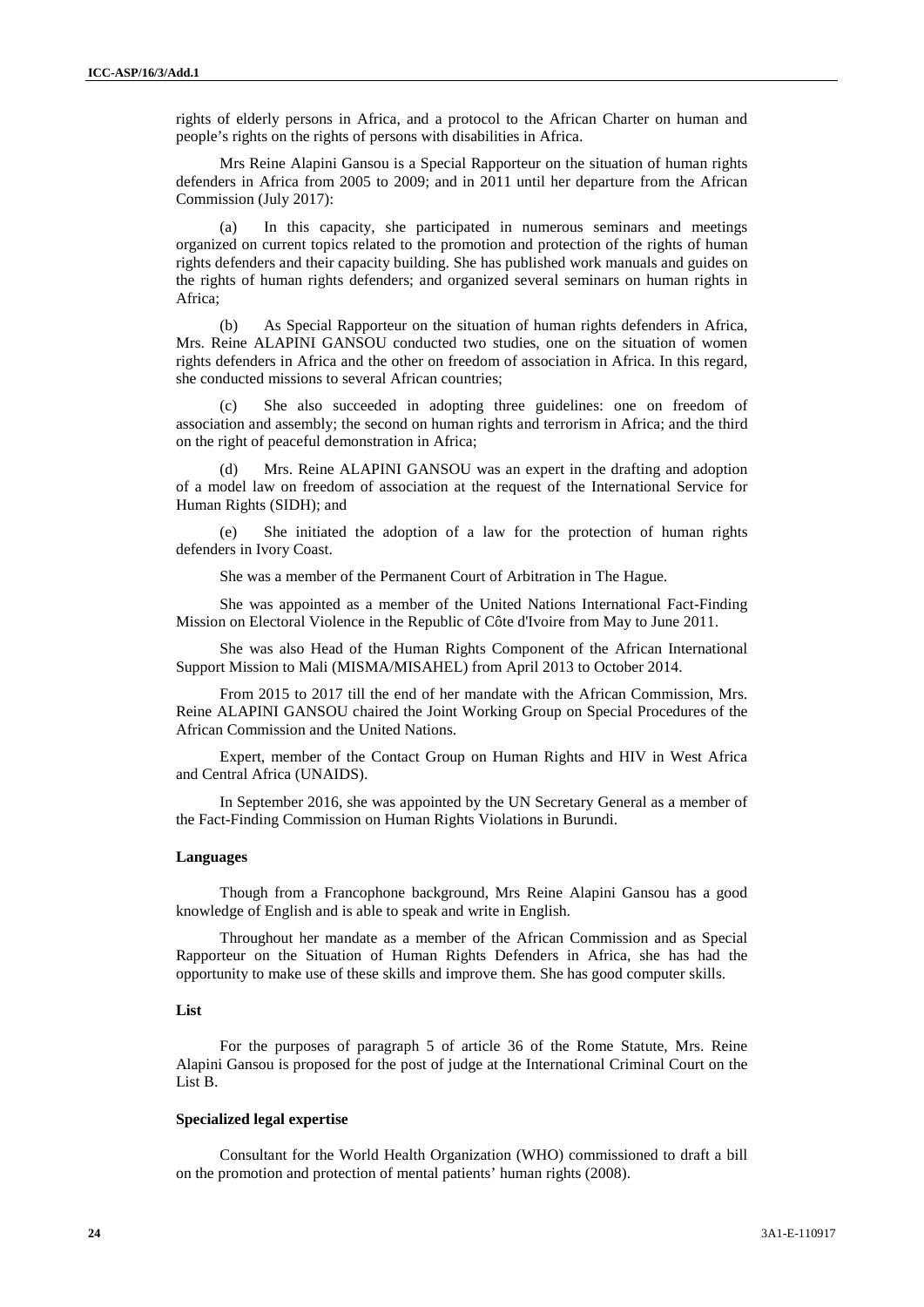Consultant for the International Labour Office (ILO) on the human rights of people living with HIV in the workplace.

Chartered Arbitrator with the Inter-Professional Cotton Association in Benin.

Chartered Arbitrator for the Benin Chamber of Commerce and Industry.

As a member of the Benin Coalition for the International Criminal Court, she initiated and organized a workshop project for the development and drafting of a law to adapt and enforce the Rome Statute in Benin.

She is a member of several women's associations. As a former member of the Association of Benin Women Lawyers, a founding member of WILDAF-Benin network and the Benin Development Law Association (ABDD), she was at the initiative of several laws for women's protection in Benin, notably:

Act No. 2002-07 of 24 August 2004 on Individual and Family Code in the Republic of Benin;

(b) Act No. 2003-03 of 3 March 2003 on the suppression of female genital mutilation in Benin;

(c) Act No. 2006-19 of 5 September 2006 on the suppression of sexual harassment and protection of victims in the Republic of Benin;

(d) Act No. 2005-31 of 5 April 2006 on the prevention, treatment and control of HIV/AIDS in the Republic of Benin; and

(e) The law on the promotion and protection of rights of mental disabilities in Benin.

She has strived towards the development of a training module for the female paralegals of the WILDAF-Benin network. She has also strived towards the design and implementation of a legal facilitation manual within the framework of the Women's Legal Rights Initiative (WLR-Benin).

She is specialized in the promotion and protection of women's rights and in this regard she has strived towards the training of lawyers in investigations on violence against women, notably in the case of the DRC.

At present, she serves as legal counsel to women victims of violence and rape at the Centre for Women's Rights and Development of the WILDAF-Benin network and in this context has attended to over 250 cases, notably matrimonial, inheritance, assault & battery and rape cases among others, which have been subject to alternative modes of dispute resolution or litigation before the courts/tribunals.

#### **Indication of nationality**

Mrs Reine Alapini Gansou is citizen of Benin.

### **Curriculum vitae**

#### **Personal data**

| <b>Family Name:</b>    | Alapini-Gansou  |  |
|------------------------|-----------------|--|
| First name:            | Reine           |  |
| Middle name:           | Adelaide Sophie |  |
| Gender:                | Female          |  |
| Date of Birth:         | 11 August 1956  |  |
| Nationality:           | <b>Beninese</b> |  |
| Regional Criteria:     | Africa          |  |
| <b>Marital Status:</b> | Married         |  |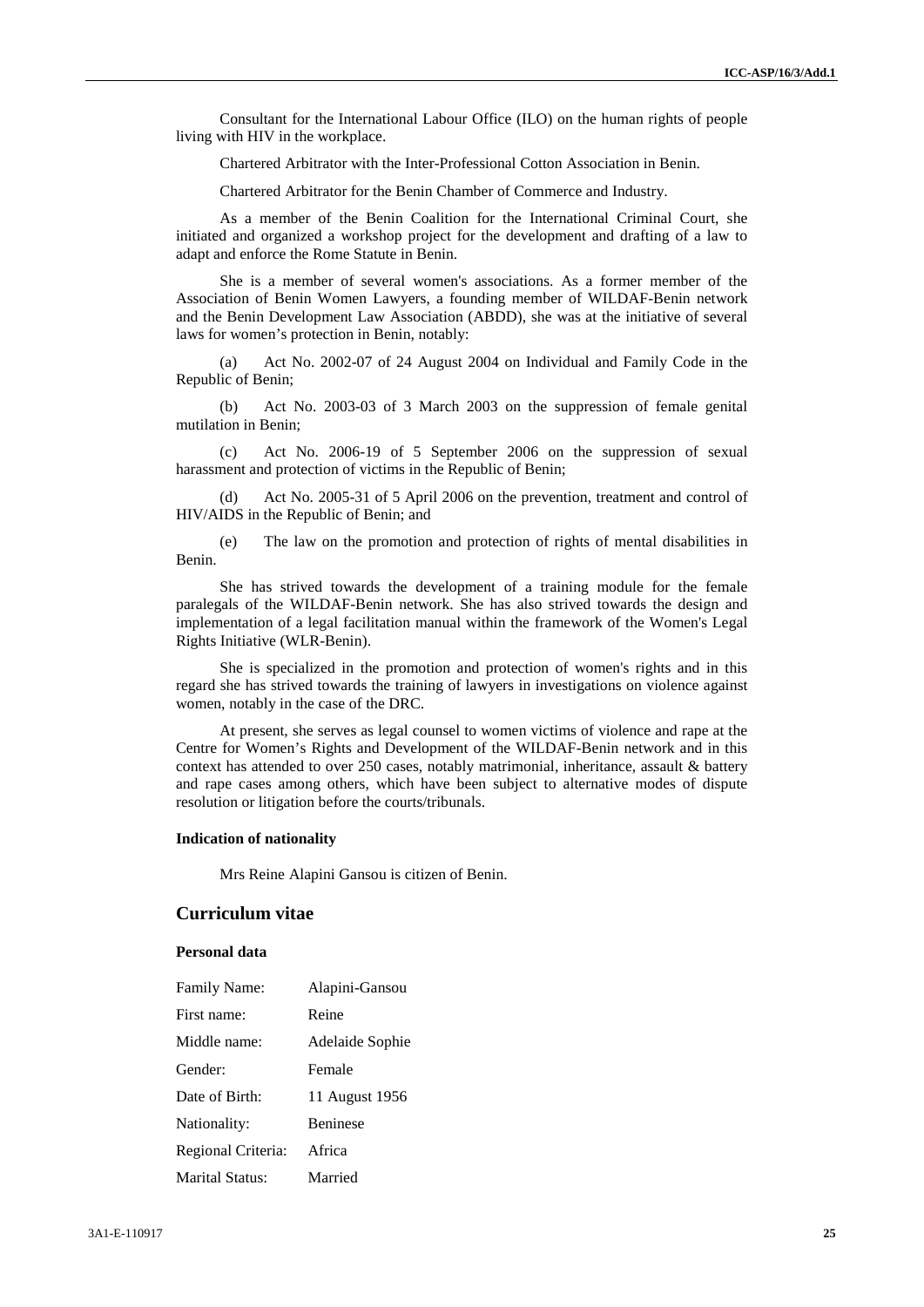| List $A /$ List B | List B                                        |  |  |
|-------------------|-----------------------------------------------|--|--|
| Languages         | Mother tongue: Nago (local language in Benin) |  |  |
|                   | English (written) Advanced (oral) Advanced    |  |  |
|                   | French (written) Advanced (oral) Advanced     |  |  |
|                   |                                               |  |  |

#### **Educational qualifications**

- 2007: University of Lyon, France; Degree in Common Law (Exhibit n°4).
- 1998 1999: University of Maastricht and University of Togo; Postgraduate Diploma in Environmental Law and Policy (Exhibit n°5).
- 1979 1983: Faculty of Law, National University of Benin; Master's Degree in Business Law and Judicial Carriers (Exhibit n°6).
- 1981 1982: Faculty of Law, National University of Benin; Master's Degree in Business Law and Judicial Carriers (License) (Exhibit n°7).
- 1979 1981: Faculty of Law, National University of Benin; Diplôme d'Études Universitaires Générales 1 and 2 (Exhibit n°8 and 9).

#### **Professional experience**

- 2015: Lawyer with the International Criminal Court; Duty Counsel; Fully practiced on African cases (Exhibit n°10).
- 2012 2014: Permanent Court of Arbitration; Judge.
- 2012 To date:International Training Centre for Francophone Lawyers, Cotonou; Instructor/Trainer; Training on "Defence Proceedings before the International Criminal Court" (Exhibit n°11).
- 2002 To date: Beninese State/Faculty of Law, Beninese National University of Abomey, Calavi and Parakou (Exhibit n°12);Lecturer - Researcher in Criminal Law and Criminal Procedure; In this capacity, I was commissioned as Expert to develop the new Criminal Procedure Code of Benin and I also facilitated conferences on Human Rights at the Amphi-Theatres and the UNSECO Chair in Benin (Exhibit n°13)
- 1986 To date: Lawyer, Member of the Bar Association of Benin since 4 December, registered on the list of lawyers under no. 23 (Exhibit n°14 and 15); Former Intern with the International Conference of Bar Associations. (Paris, 1988) (Exhibit n°16). Worked for the Association of Lawyers without Borders (ASF) on the project entitled "Justice for All in Rwanda".

In 2001: I secured a ruling on the anti-constitutionality of sections 336 et seq. of the Beninese Criminal Code relating to the suppression of adultery deemed discriminatory against women. In this capacity, I was appointed Chartered Arbitrator in 2005, at the Benin Chamber of Commerce and Industry; in 2003: Chaired the Technical Committee tasked with the Formulation of the Statute and Internal Regulations of the Centre for Conciliation, Arbitration and Mediation of the Benin Chamber of Commerce and Industry (CCAM - CCIB) and Draft Decree for the establishment of the CCAM - CCIB; and in 2004 at the Benin Interprofessional Cotton Association, based on my expertise in alternative dispute resolution mechanisms.(Exhibit n°17).

In 2002, I pleaded the case of Alidou OUEDRAOGO in Burkina Faso at the request of the International Commission of Jurists.

In 2009, I obtained the anti-constitutionality of articles 336 and following of the penal code of Benin repressing the adultery of the woman in BENIN by an emblematic decision DCC N ° 09/081 of July 30, 2009.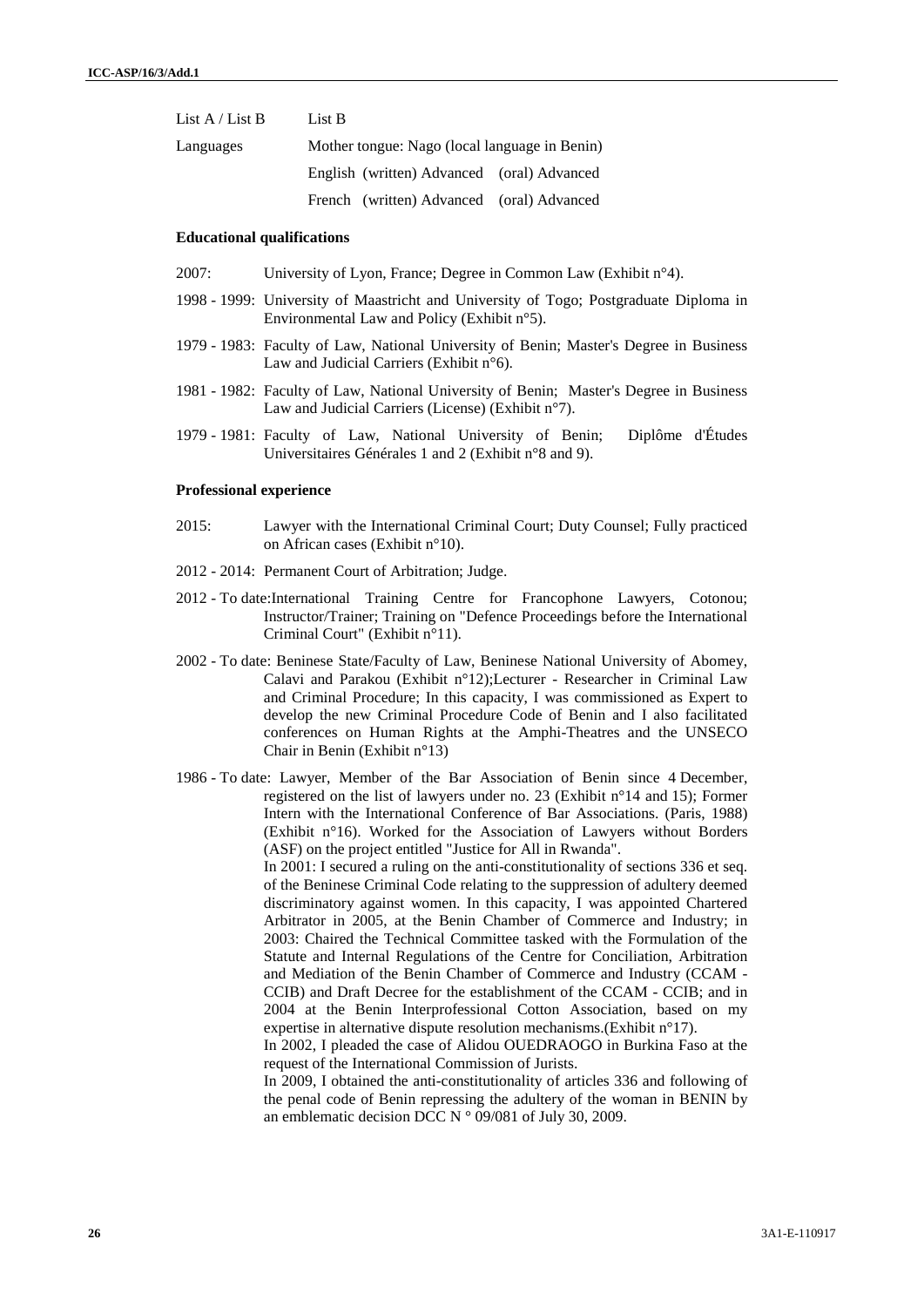#### **Other professional activities**

- 2016: In September 2016, I was appointed by the UN Secretary General as a member of the Fact-Finding Commission on Human Rights Violations in Burundi.
- 2015: From 2015 to 2017 at the end of my mandate with the African Commission, I chaired the Joint Working Group on the Special Procedures of the African Commission and the United Nations.
- 2012-2014: From April 2013 to October 2014, I was appointed Head of the Human Rights Component of the African International Support Mission to Mali (MISMA) and that of the Misahel.
- 2012-2014: I was appointed Judge at the UN Permanent Court of Arbitration in The Hague.
- 2011: Member of the Fact-Finding Commission on Electoral Violence in the Republic of Côte d'Ivoire.
- 2005-2017: As a member of the African Commission on Human and Peoples' Rights from 2005 to July 2017 (date of termination of my mandate), I performed judicial functions at the ACHPR pursuant to article 45 of the African Chapter on Human and Peoples' Rights. Said functions were performed within the ambit of the protection mandate of the ACHPR, which receives and examines individual complaints on human rights violations (Exhibit n°18).
- 2009-2011: I was appointed Chairperson of the African Commission on Human and Peoples' Rights.

Upon assumption of duty at the Commission, I got fully involved in the jurisprudential construction of this quasi-judicial institution. In this respect, I was responsible for complaints relating to cases of human rights violations in Francophone African States, notably the DRC, Togo, Mali, Cameroon, Cape Verde and Senegal. I took active part in most of the emblematic decisions of the ACHPR which, within the purview of its judicial mission, currently sum up to above 700 cases, including decisions on admissibility and merits.

I was also appointed as a member of several other special mechanisms of the African Commission on Human and Peoples' Rights.

2005-2017: Special Rapporteur on the situation of human rights defenders in Africa, from 2005 to 2009, and 5 November 2011 to July 2017. In this capacity, I became very well acquainted with all the other regional human rights systems thanks to the many joint activities and capacity building initiatives organized. I participated in several seminars on various themes related to the promotion, protection and capacity building of human rights defenders. I ensured the publication of manuals, working guides and a communication tool for human rights defenders. I equally organized several human rights symposia.

As Special Rapporteur, I chaired the Study Group on Freedom of Association for the African Commission on Human and Peoples' Rights. I was also appointed as a focal point on reprisals against human rights defenders in Africa.

I conducted a Study on Freedom of Association in Africa (2014) and I have just submitted to the African Commission draft guidelines on freedom of association in Africa.

I conducted a study on the situation of women human rights defenders in Africa (2014)

I have adopted principles and guidelines on human rights and terrorism in Africa (2015) on the one hand and guidelines on police and human rights in Africa (2017) on the other.

#### **Most relevant publications**

- « De l'article 64 à l'article 122-1 du code pénal : une reforme à mi-chemin parue à la revue annuelle de l'assistance en santé mentale en Afrique », (1999). [Article 64 to article 122-1 of the Criminal Code: a Halfway Reform featured in the Annual Review for Mental Health Assistance in Africa, 'African Realities'].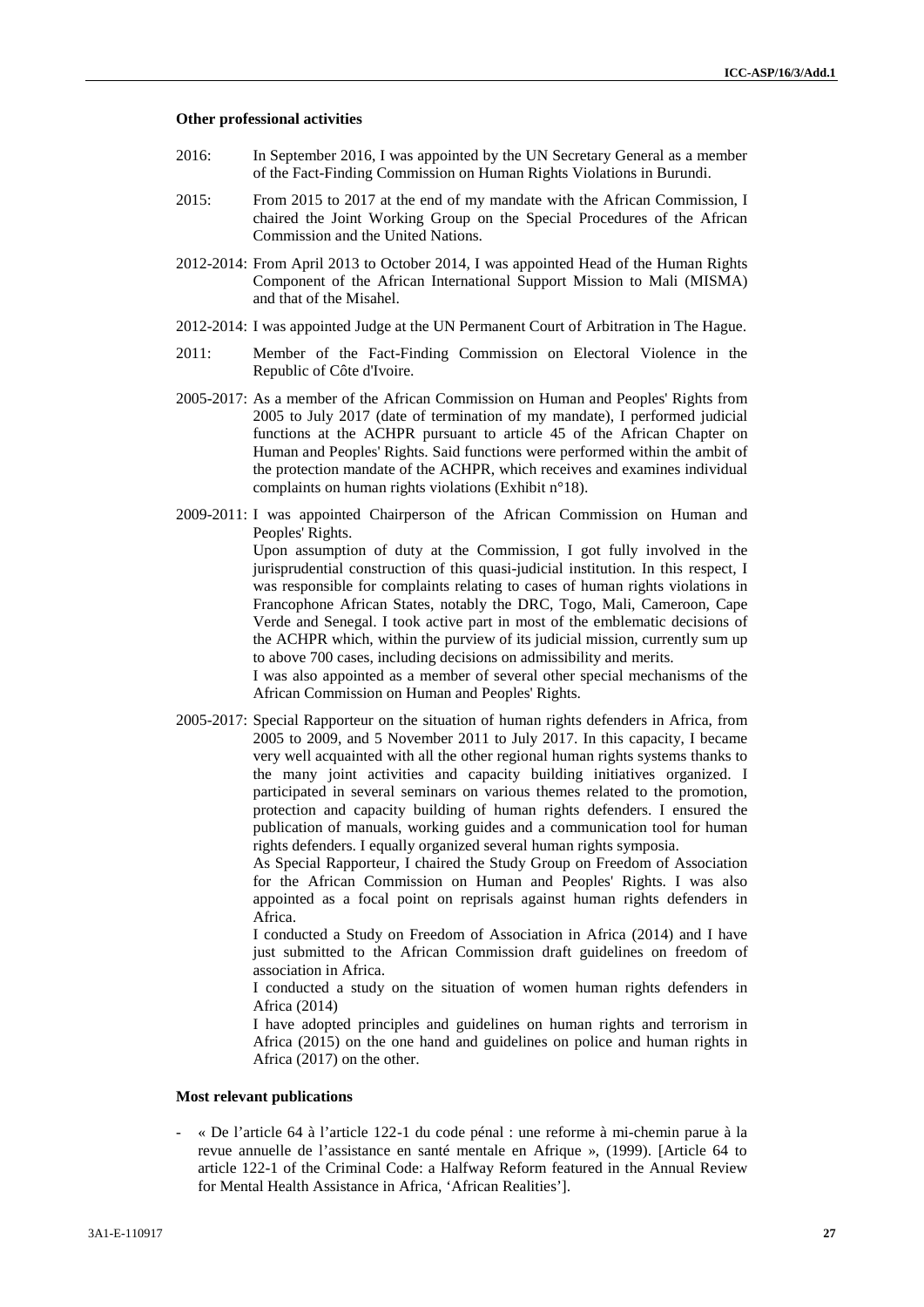- « La prise en charge psychologique des femmes victimes de violences sexuelles Cas du Bénin et du Congo». ["Psychological Treatment of Women Victims of Sexual Violence: Cases of Benin and Congo"].
- « Le code des personnes et de la famille du Bénin à l'épreuve de l'application », (2012). ["Beninese Individual and Family Code at the Ordeal of its Application"].
- « Publics policies for the protection of human rights defenders in Africa » (Focus 2014). [Les Politiques publiques pour la protection des défenseurs de droits de l'Homme en Afrique]
- « L'adoption au Bénin : entre droit et culture ». (2016). ["Adoption in Benin, Law Versus Culture"]
- « Le législateur et le juge Africains dans le succès de la mission de Cour Pénale Internationale », (2016). ["Role of the African Legislator and Judge in the success of the mission of the International Criminal Court"]
- « La responsabilité des Etats en matière de violences sexuelles en Afrique », (2017). ["States' Responsibility with regard to Sexual Violence in Africa"].

#### **Most relevant seminars**

- From 27 to 31 March 2017, I organized the 2nd International Symposium Jobourg +18 on the situation of human rights defenders in Africa, held in Cotonou, Benin.
- From 24 October to 4 November 2016, within the framework of the 59th Session of the African Commission on Human and Peoples' Rights, I took part in the commemoration of the year 2016 dedicated to the human rights in Africa with particular emphasis on the women' rights in Africa; on this occasion, my mechanism gave a presentation on works achieved in respect to the situation of women defenders in Africa.
- On 17 July 2016, as a former Executive Secretary and member of the Benin Coalition for the International Criminal Court (ICC), I organized a workshop to elaborate and draw up a law for the adaptation and implementation of the Rome Statute. I took part in the 1st TOAST on the Responsibility of the African States Parties to the International Criminal Court on Violence against Women in Africa, held on 16 July 2016, the occasion of the International Day of International Criminal Justice.
- From 8 to 9 July 2016, I took part in the 3rd High Level Panel on Gender and Development organized by the African Union as a prelude to the 26th Summit of Heads of State and Government in Kigali, Rwanda.
- From 31 July to 3 August 2016, I was the keynote speaker on the occasion of the International Conference on Women's Leadership in Francophone Africa. I was appointed 2nd Vice-President of the Observatory for Women's Leadership in Francophone Africa.
- In June 2016, I took part in a training for lawyers of the International Criminal Court at The Hague in the Netherlands (Exhibit n°19).
- In February 2015, in Accra, Ghana, I was invited as a keynote speaker to the 2nd International Conference on Children's Rights and Reproductive Health.
- In October 2014, I attended a high-level seminar in Cotonou, Benin, on cooperation between the Francophone African States and the International Criminal Court, which brought together Ministers of Justice, General Prosecutors; Participants from Burkina Faso, Mali; Togo, Senegal, Tunisia, Morocco, Niger, Chad, Central African Republic, Representatives of the Prosecutor's Office and the ICC Registry.
- In 2014, I attended a major workshop in Bamako, Mali, on "Impact of the Malian conflict on the rights of women and girls: what kind of partnership can be built with the African Commission on Human and Peoples' Rights (ACHPR): 28 - 30 October 2014, Bamako, Mali.
- In July 2010, I attended a regional conference on women's rights in Africa, held in Bamako, Mali, on 15 July 2010.
- In July / August 2008, I organized a capacity building workshop for African human rights defenders (HRD); at the end of which a toolkit for the HRDs was developed, comprising a guidebook and a work manual.
- In June 2006, I took part in a training for international judges, organized by the Institute Brandeis for International Judges, 2006 edition, held in Dakar and M'Bour in Senegal (Exhibit n°20).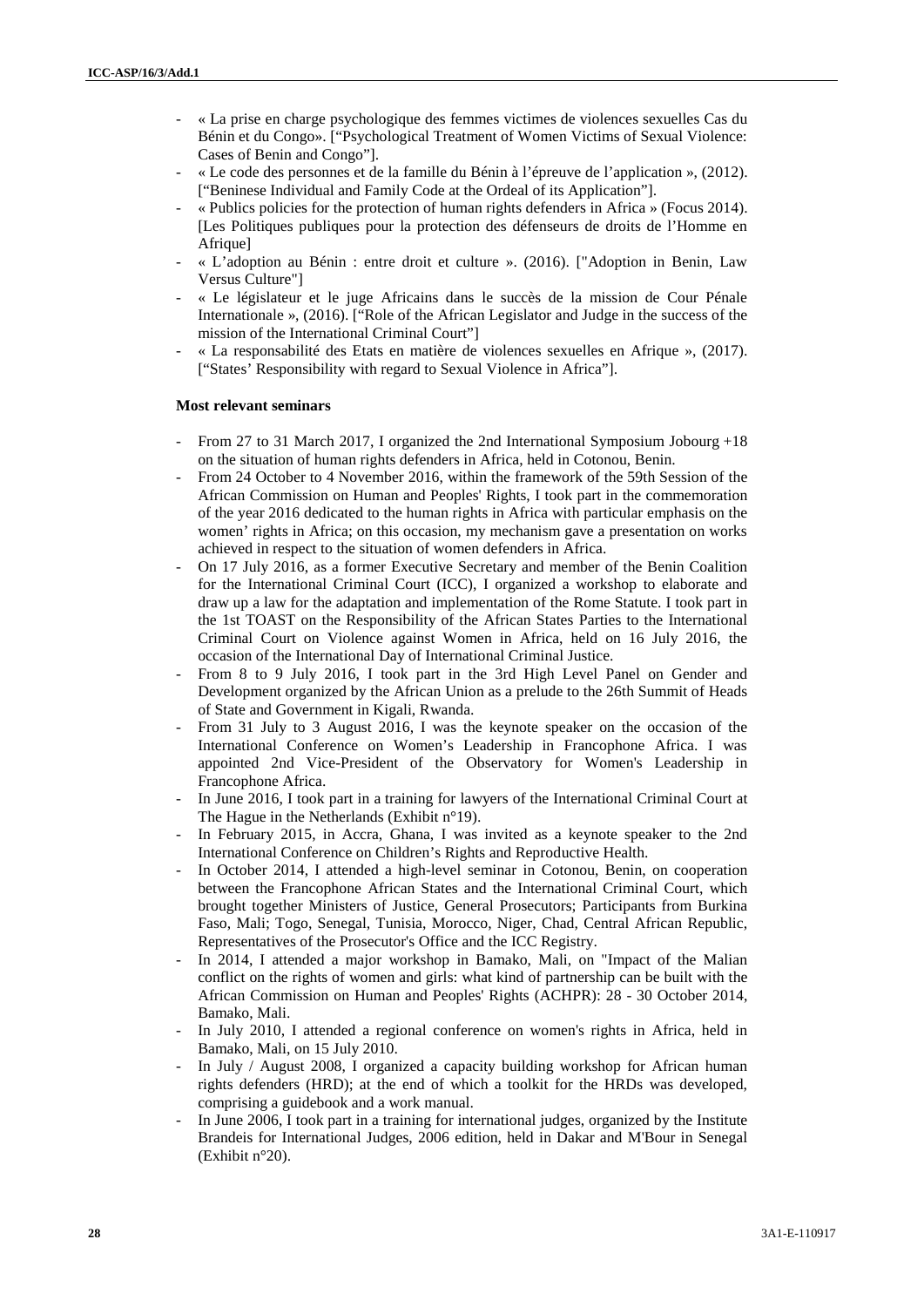From 4 to 6 March 2004: Presentation and execution of a workshop project on the elaboration and drafting of a law for the adaptation and implementation of the Rome Statute.

#### **Membership of professional associations and societies**

- Member of the Association of Women Lawyers of Benin since 1990.
- Founding member of WILDAF-Benin Network (Women's Rights and Development in Africa), 1999. Legal Counsel to women victims of violence for the Women's Right and Development Centre, WILDAF-Benin Network.
- Member of the Association of Women Lawyers of Benin, 2014.
- Member of International Federation of women's Lawyer.
- Member of the International Criminal Court Bar Association.
- Member of the Benin Coalition for the International Criminal Court.

#### **Awards and honours**

- At the Sorbonne in Paris, Human Rights Prize awarded on the occasion of the 50th Anniversary of African independence, held on 27 November 2010, for my significant contribution to human rights defence in Africa.
- In 2012, Human Rights Prize awarded on the occasion of the 52nd Session of the African Commission, held in Yamoussoukro, Côte d'Ivoire, for my contribution to human rights in Africa.
- In 2012, Recognition received at the UNAIDS Headquarters in Geneva for my contribution to the fight against human rights violations based on sexual orientation in Africa.
- In 2016, I am honored as a Member and spokesman of the Response Chamber for my contribution to the success of the 2016 presidential election in Benin.

#### **Personal interests**

- My personal interests are manifold.
- First, I want to pursue the protection of human rights at the International Criminal Court, which is indeed a permanent international judicial institution par excellence.
- Place my serve to international justice through judicial practice, advocacy and research activities.
- The International Criminal Court being the ultimate bulwark for the vulnerable populations; innocent victims who merely seek for the restoration of their human dignity; and consequently require a sound and effective justice to be rendered in consistency with the principle of fair trial, among others.
- Having served as a Lawyer cum Lecturer-Researcher for 31 years, with 15 years added expertise in international human rights law, I look forward with delight and excitement at the prospect of serving as a judge at the International Criminal Court.
- My personal qualities that strengthen my mission beyond my other proven skills include:
- My taste for research on current topics; All things which should enable me to make a good conviction of my subject. I like reading a lot. From reading, I draw my strength to interact with my interlocutors.
- My great listening skills that I associate with the respect of the psychology of dialogue gives me the strength to convince or to convince me.
- Speaking of justice, I like to remain in the legal rigor, while having the concern to make law a factor of development. To the African Commission, a quasi-judicial body that makes decisions that go beyond African borders, I served as a judge; And in the meantime I worked with international judges with whom I became familiar with my training with the Pearson Peacekeeping Center; The International Criminal Bar and the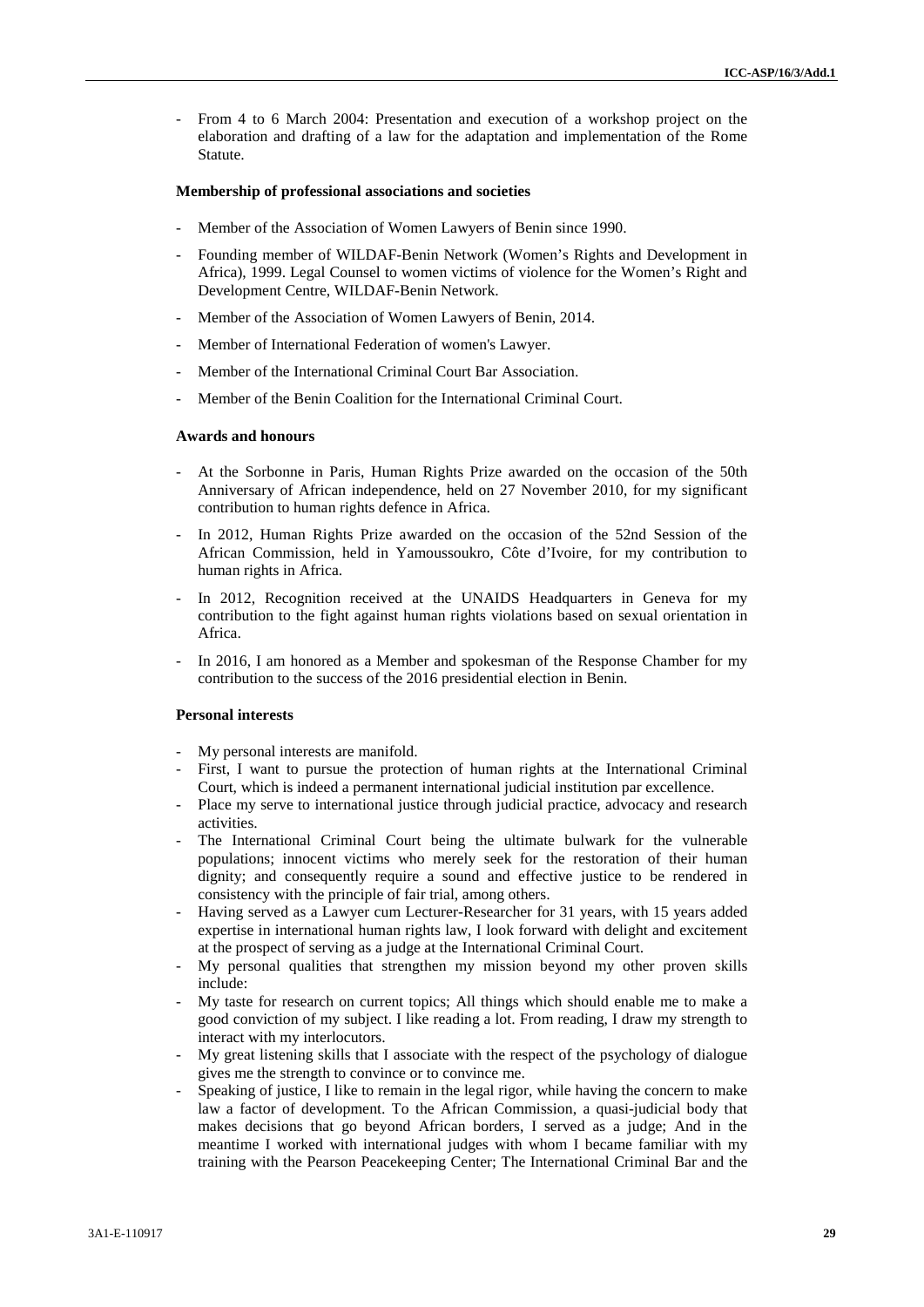International Association of Defense Lawyers; Without forgetting the BRANDEIS institute for international judges.

- I have the courage of my convictions and my decisions and I have the know-how with the different actors. I have a keen sense of duty and responsibility.
- I have a great ability to adapt to the most unexpected situations and make me close to people in difficulty. During the twelve (12) years I spent at the African Commission; First I was trained in the law of Common Law insofar as I am a national of a country of legal Romanesque Germanic and thus civil law. I will feel very comfortable with my colleagues in other legal systems.
- I have served as president / judge in many fictitious human rights trials throughout Africa. I therefore served human rights first as a member of the Commission by taking full, integral and consistent part in the construction and strengthening of this body to the legal functions of the African Commission; This through the multitude of decisions rendered to date. The African Commission has achieved its results thanks to our methods of interpretation of the African Charter on Human and Peoples' Rights; Methods based on both international law and international jurisprudence; But also on the different trends and developments in human rights.
- As Special Rapporteur on human rights defenders in Africa: I have established a constructive dialogue with state actors, civil society and all other partners on current human rights issues through urgent appeals, communications, press releases and statements. I have had working and capacity-building tools developed: manuals and a communication and capacity-building tool for Human Rights Defenders. I have also created the synergy with the similar organs of the United Nations, European, inter- American and Asian systems, on the rights of human rights defenders and initiated the inter-organic cooperation which Gave rise in 2012 to a roadmap on cooperation between the special procedures of the African Commission and those of the United Nations. For example, I have worked on the burning issues of freedom of association, freedom of expression, capacity building of actors, the rights of women defenders, reprisals against human rights defenders Human rights violations based on sexual orientation.
- As Special Rapporteur on Human Rights Defenders in Africa, I have endeavored to make the African Commission's special procedures for the creation of law. For example, the African Charter on Human and Peoples' Rights, which is the basic text on which the African Commission is based, does not explicitly provide for the right to peaceful demonstration, I have conducted and individual cases that have reached the African Commission, it has come to make the right to the peaceful demonstration a right to promote and protect. In this regard, we have had the guideline on the right to peaceful demonstration.
- Between 2009 and 2012, as Chairperson of the African Commission on Human and Peoples' Rights, it is with the sign of the materialization and complementarity between the African Commission and the African Court of Human Rights, Man and peoples that I put my mandate. This is done through the harmonization of the internal rules of the two bodies, bearing in mind that our Rules of Procedure in Part IV clearly regulate the modalities of our complementarity; It is also in this respect that the Commission has referred to the African Court on Human and Peoples' Rights the serious and massive violations of human rights perpetrated in Libya in 2011 and the case of the Endorois in 2011 and the OGiek in 2012.
- While I am aware that the journey is still long, I want to serve not only Africa; But the international community in all its dimensions and this through the International Criminal Court. I would like to take full part in building a less violent world, a world in which human rights must be at the center of political decisions; A world in which the rights of victims must prevail. I want to continue the work of protecting human rights at the level of the permanent international judicial institution par excellence, the International Criminal Court.

#### **Other relevant facts**

- Apart from my academic qualifications, I have received several certificates in the field of human rights and humanitarian law.
- As shown in the attached documents.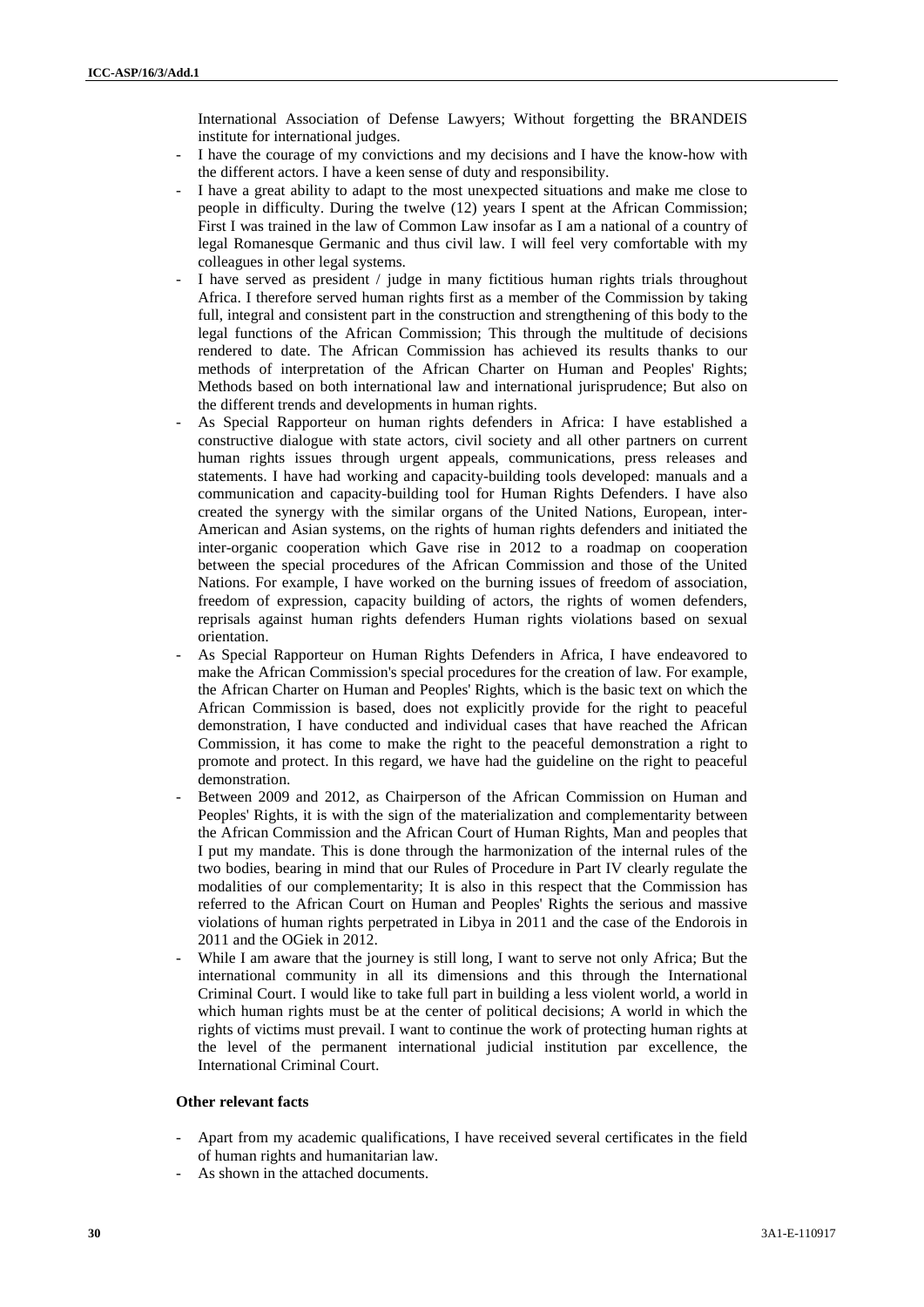- In 2009, I participated in a training workshop on human rights and conflict management for human rights defenders at the Center for Conflict Resolution in Johannesburg, South Africa (Exhibit n°21).
- In July 2005, Attestation of participation in the course on the practice of law before the International Criminal Court organized by the Pearson Center in Dakar, Senegal, in collaboration with the International Association of Defense Lawyers (Exhibit  $n^{\circ}22$ ).
- In February / March 2005: Certificate of participation in the course (CS-84 F) organized by the Pearson Center / Training Program for Civilian Francophone Peacebuilding Managers (PGCAF) in Ouidah, Benin (Exhibit n°23).
- 2003: Chair of the Technical Committee for the drafting of the statutes and rules of procedure of the Conciliation, Arbitration and Mediation Center of the Chamber of Commerce and Industry of Benin (CCAM - CCIB) and the draft decree Creation of the CCAM-CCIB.
- May 2003: Certificate of participation in the 11th regional course on international human rights procedures organized by the African Center for Democracy and Studies of Human and Peoples' Rights with participation in the 33rd Ordinary Session of the African Commission on Human Rights. Human rights and peoples' rights (Exhibit n <sup>o</sup>24).
- October 2002: Certificate of participation in the 5th Seminar Workshop organized by the African Institute of Human Rights on human rights litigation with participation in the 32nd Ordinary Session of the African Commission on Human and Peoples' Rights.
- July 2000: Certificate of participation in the 31st Teaching Session of the International Institute of Human Rights in Strasbourg (Exhibit n°25).
- July 1999: Certificates of participation in the 30th Teaching Session of the International Institute of Human Rights of Strasbourg Rene Cassin and the 27th intensive courses in teaching of the universities of the Rene Cassin institute in Strasbourg (Exhibit n°26 and n°27).
- November-December 1996: Certificate of Participation in a Training Seminar on Management for Human Rights NGOs in Cairo, Egypt (Exhibit n°28).
- July-August 1993: Certificate of Participation in the 21st Intensive Training Session of the International Institute of Human Rights in Strasbourg (Exhibit n°29).
- Expertise and consultation.
- 2015: Copied for training on violence against women at the ENA in Paris.
- 2012: Expert, member of the Contact Group for Human Rights and HIV for West and Central Africa, (UNAIDS).
- 2010-2011: Supervision of a pilot project to promote legal services for people living with HIV / AIDS and vulnerable populations in Benin.
- 2007-2008: Consultant for the Ministry of the Environment of Benin for the elaboration of a model law on water management.
- 2006: Consultant for the West Africa and Central Office of the World Health Organization (WHO) for the drafting of a bill on the protection of the human rights of the mentally ill.
- 4 6 March 2004: Presentation and execution of a workshop on the drafting of a law for the adaptation and implementation of the Rome Statute.
- 2003-2004: Consultant for the Ministry of the Environment of Benin for the preparation of a standard project contract.
- 2001-2002: Consultant for the Ministry of the Environment of Benin on Law and Biological Diversity (Exhibit n°30).
- I have a very good knowledge of Africa for having traveled more than 45 of the 54 countries on the continent in my role at the ACHPR.
- I also have a good knowledge of the computer tool.
- NB: Exhibits 1, 2 and 3 attest to my nationality and the endorsement of my candidacy by the African Union and ECOWAS. Parts 31, 32, and 33 are some of the relevant attestations in the area of HIV laws, policies, continuing education and training of trainers.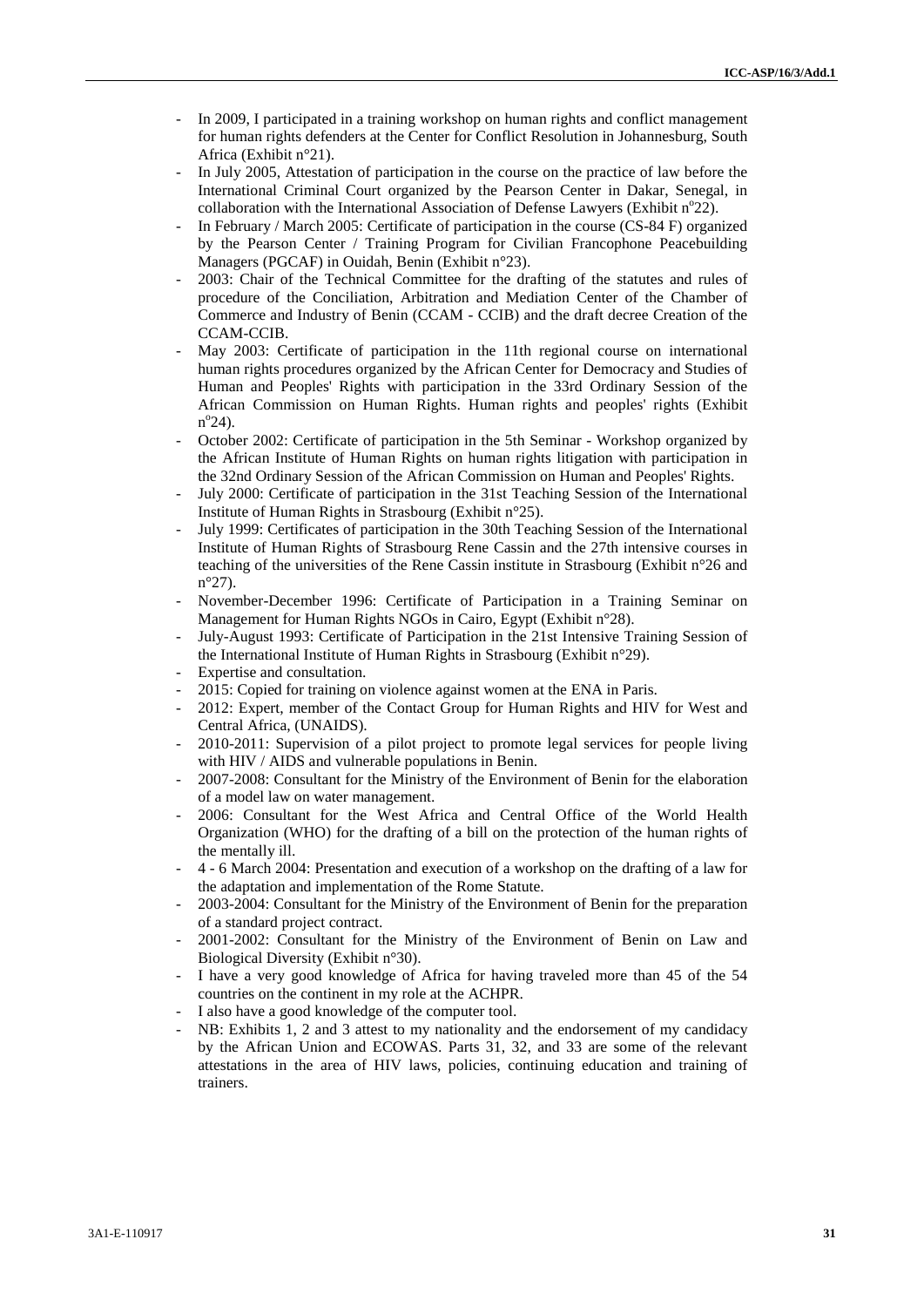# **4. BOSSA, Solomy Balungi (Uganda)**

[Original: English]

#### **Note verbale**

The Permanent Mission of the Republic of Uganda to the United Nations presents its compliments to the Secretariat of the Assembly of States Parties of the International Criminal Court has the honour to inform that the Government has nominated Judge Solomy Balungi Bossa for election to the post of Judge at the International Criminal Court for List "A", during elections to be held in December 2017 in New York.

The Permanent Mission has the further honour to submit the nomination, enclosing herewith the curriculum vitae, and the accompanying statement. Over the years as judge 'of the Courts of Judicature of Uganda; also as a judge at the International Criminal Tribunal for Rwanda (ICTR); and presently at the United Nations Mechanism for International Criminal Tribunals (UNMICT) judge Bossa has attained the necessary experience required to be a judge of the ICC. In addition, Judge Bossa was nominated in recognition of her professionalism as a skilled trial lawyer, as well as an outstanding human rights activist.

#### **Statement of qualifications**

This statement is made pursuant to article 36, paragraph 4 (a) of the Statute of the International Criminal Court.

Judge Solomy Balungi Bossa fulfills the requirements in article 36, paragraphs 3(a), (b) and (c) of the Statute in that:

(a) She enjoys a reputation of high moral character, impartiality and integrity. As a sitting Judge on the United Nations Mechanism for International Tribunals, the African Court on Human and Peoples' Rights and the Court of Appeal/Constitutional Court of Uganda with over 20 years' judicial experience and an additional 10 years' experience as an Advocate of the Courts of Judicature in Uganda, she qualifies for appointment to the highest judicial office in Uganda;

She possesses established competences in criminal law and procedure. As a Judge, she has sat in complex criminal trials in the United Nations International Criminal Tribunal for Rwanda for nine and half years (from August 2003 to February 2013) and in the United Nations Mechanism for International Criminal Tribunals from June 2012 to date. As a Judge in Uganda, she has sat in criminal trials in the High Court from August 1997 to July 2003, and in criminal appeals in the Uganda Court of Appeal from August 2013 to date. As an advocate, she represented accused persons in criminal trials before superior and subordinate Courts from 1988 to 1997;

(c) She possesses established competence in international criminal law, international humanitarian law, international rules of procedure and evidence and the law of human rights by virtue of her experience as a Judge on the United Nations International Criminal Tribunal for Rwanda and the United Nations Mechanism for International Criminal Tribunals. Additionally, since September 2014, she sits in the African Court on Human and Peoples' Rights, which addresses violations of human rights by States on the African continent. She has rendered many ground breaking judgments that have addressed the rights of victims of grave and simple crime and remedies for victims of violations of human rights, thus contributing to enforcing accountability for impunity for the violations of human rights by States and individuals at the international, regional and national levels;

(d) As a legal practitioner between 1988 and 1997, she represented indigent women in courts of law to ensure realization of their rights including security, share of matrimonial property, child support, parental rights and consortium. As President of the Uganda Law Society she chaired and expanded the Legal Aid Project that proffered free legal advice and representation to indigent women and children. She also chaired the Legal Aid Project of the Law Development Centre that dealt with children in problems with the law; and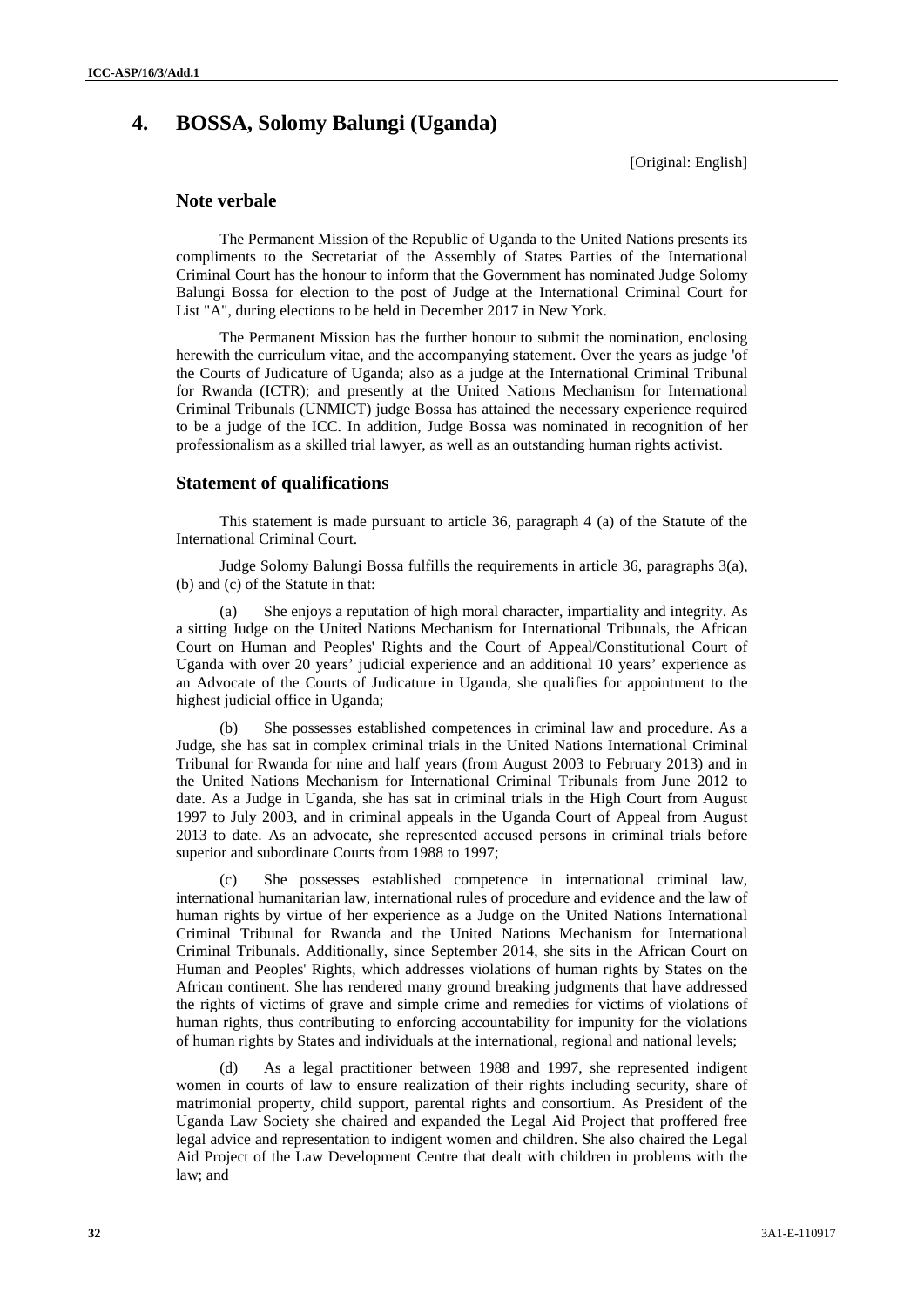(e) She possesses an excellent command of both written and spoken English, a working language of the Court. She took all her formal and higher education in English and has worked in the same language in all courts at the international, regional and national levels.

Judge Solomy Balungi Bossa is being nominated for inclusion in List A for the purpose of article 36, paragraph 5 of the Statute.

The election of Judge Solomy Balungi Bossa, who comes from the African region and from a common law country, will serve the need for the representation of the principal legal systems of the world, will give Africa a fairer representation on the Court for female judges and will not undermine gender balance on the Court.

Judge Solomy Balungi Bossa has legal competence and experience on issues relating to the rights of victims of crime, the protection of witnesses, jurisprudence of equality and remedies of victims of violations of human rights. This is exemplified by her long service as a judge on various International, Regional and national Courts, and as an Advocate of the Courts of Judicature in Uganda. Additionally, she is a member of several not for profit human rights organizations.

Taking into account her strong personal character and integrity, her internationally recognized competence in criminal law and procedure, international criminal law, international humanitarian law, international criminal procedure and rules of evidence and the law of human rights (as exemplified by her curriculum vitae), Judge Solomy Balungi Bossa is bound to make a substantial contribution to the work of the Court.

#### **Curriculum vitae**

#### **Personal data**

Name: Solomy Balungi Bossa

Gender: Female

Nationality: Ugandan

Date of Birth:14 April 1956

#### **Educational qualifications**

Law Development Centre, Uganda: Post-Graduate Diploma in Legal Practice (conferred) 1980.

Makerere University, Kampala, Uganda: Bachelor of Laws (LL.B.) (Honors) (conferred) August 1979.

Commonwealth Youth Institute Lusaka, Zambia: Certificate of Law Reporting 1986.

#### **Summary of professional skills/expertise/experience**

Judge with twenty years' judicial experience at the international, regional and national levels and has prior experience of ten years as practicing advocate and human rights activist.

Positions held are summarized as follows:

(a) Judge of the United Nations Mechanism for International Criminal Tribunals (UNMICT) from 2012 to date

(b) Judge of the African Court of Human and People's Rights: 8 September 2014 - to date;

(c) Judge of the Court of Appeal/Constitutional Court of Uganda: 7 July 2013 to date;

(d) Judge of the United Nations International Criminal Tribunal for Rwanda (UNICTR) 2003- 2013;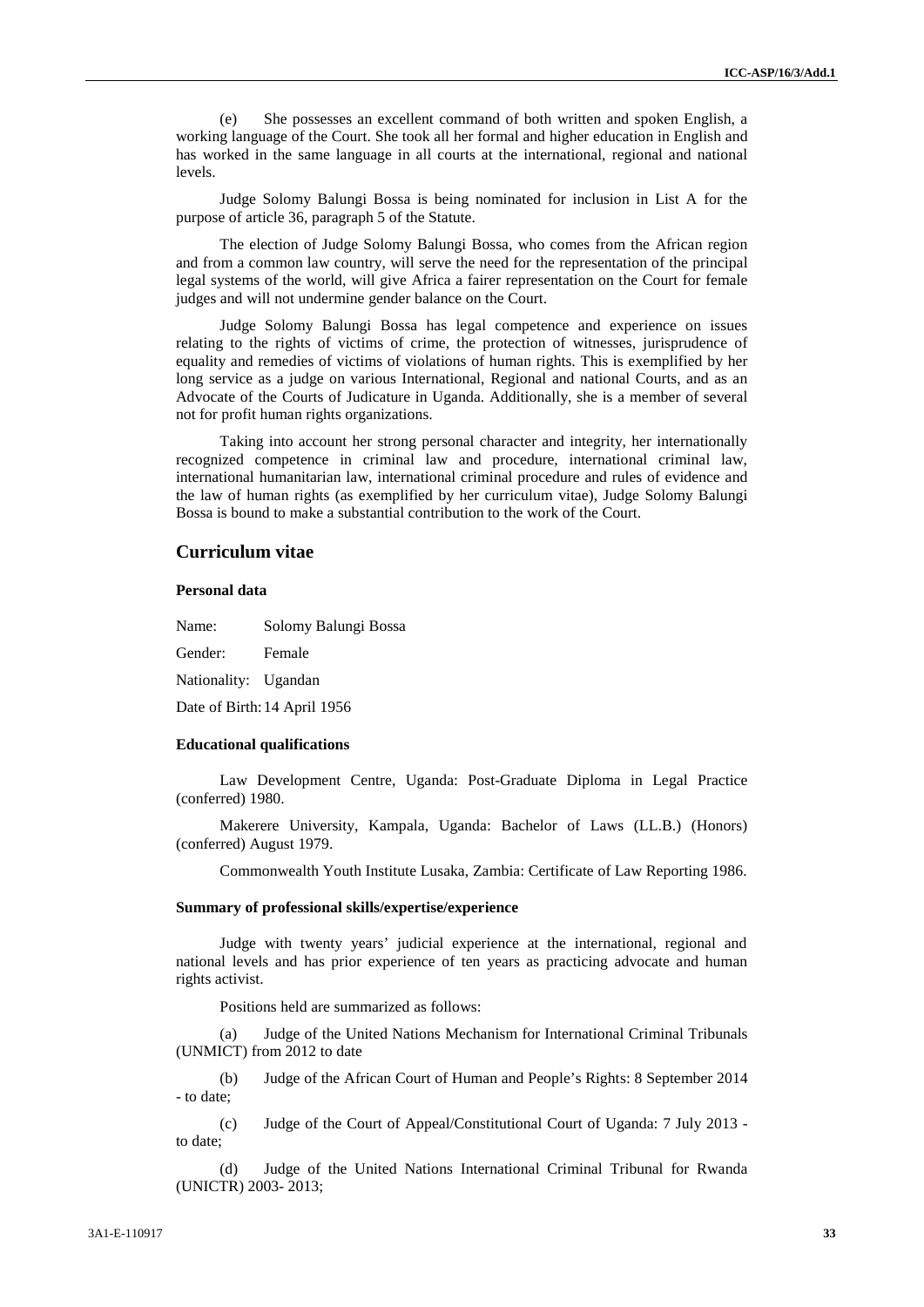- (e) Judge of the East African Court of Justice: 2001 2006;
- (f) Judge of the High Court of Uganda: 1997 2013;
- (g) Practicing Attorney: 1988-1997;
- (h) Lecturer, Law Development Centre, Uganda: 1980-1997;

Jurisprudence of Equality Project Trainer with the International Association of Women Judges and the National Association of Women Judges of Uganda;

Trained by Judicial Education Program, UNICTR, East African Judicial Education Committee, International Association of Women Judges and Uganda Judicial Education Committee including on: jurisprudence of equality, women in the judicial process, women on the edge, children in problems with the law, women's human rights, HIV, Aids, Ethics and the Law, constitutional governance, fair trial principles, judges as leaders and managers;

Trained by International Bar Association, East Africa Law Society, Uganda Law Society including on: improving access to justice, constitutional and democratic governance, leadership skills;

Human rights activist since 1990 and has founded/chaired non –profit human rights and governance organizations including: the International Bar Association Human Rights Institute, the East African Law Society, the East African Centre for Constitutional Development (Kituo cha Katiba), the Uganda Network on HIV, Aids, Ethics and the Law, Legal Aids Projects of the Uganda Law Society and Law Development Centre, the National Organization for Civic Education and Election Monitoring;

Keep abreast of human rights and governance issues through membership of international, regional and non-governmental organizations including International Commission of Jurists, International Association of Women Judges, African Centre for Democracy and Human Rights, East African Judges and Magistrates Association, International Federation of Women Lawyers (FIDA), Uganda.

#### **Summary of relevant work experience**

Judge with twenty years' judicial experience and exposure to: international and national criminal law, judicial practice, and rules of evidence, international human rights law, international humanitarian law and constitutional law;

Experience acquired through sitting on various international, regional and national courts including: nine and half years' as trial Judge with the United Nations International Criminal Tribunal for Rwanda (UNICTR); more than two and half years as Judge with the African Court on Human and Peoples' Rights; five years as Judge with the United Nations Mechanism for International Criminal Tribunals (UNMICT); three years and eight months as a Judge of the Court of Appeal/Constitutional Court of Uganda; and six years as a Judge of the High Court of Uganda;

Prior to joining the bench, practiced law as advocate of the Courts of Judicature in Uganda and as a human rights activist for ten years;

Through activism founded and/or chaired various international, regional, and national non- government human rights and governance organizations. Also chaired government organizations in Uganda;

Member of professional organizations dealing with human rights, judicial officers and governance at the international, regional and national levels.

#### **List of publications**

"Towards a Protocol extending the jurisdiction of the East African Court of Justice" in the East African Lawyer, March 2006;

"Anti-terrorism Act 2002 (Uganda) and Human Rights Implications" ICJ Bulletin on Counter-Terrorism, September 15, 2004;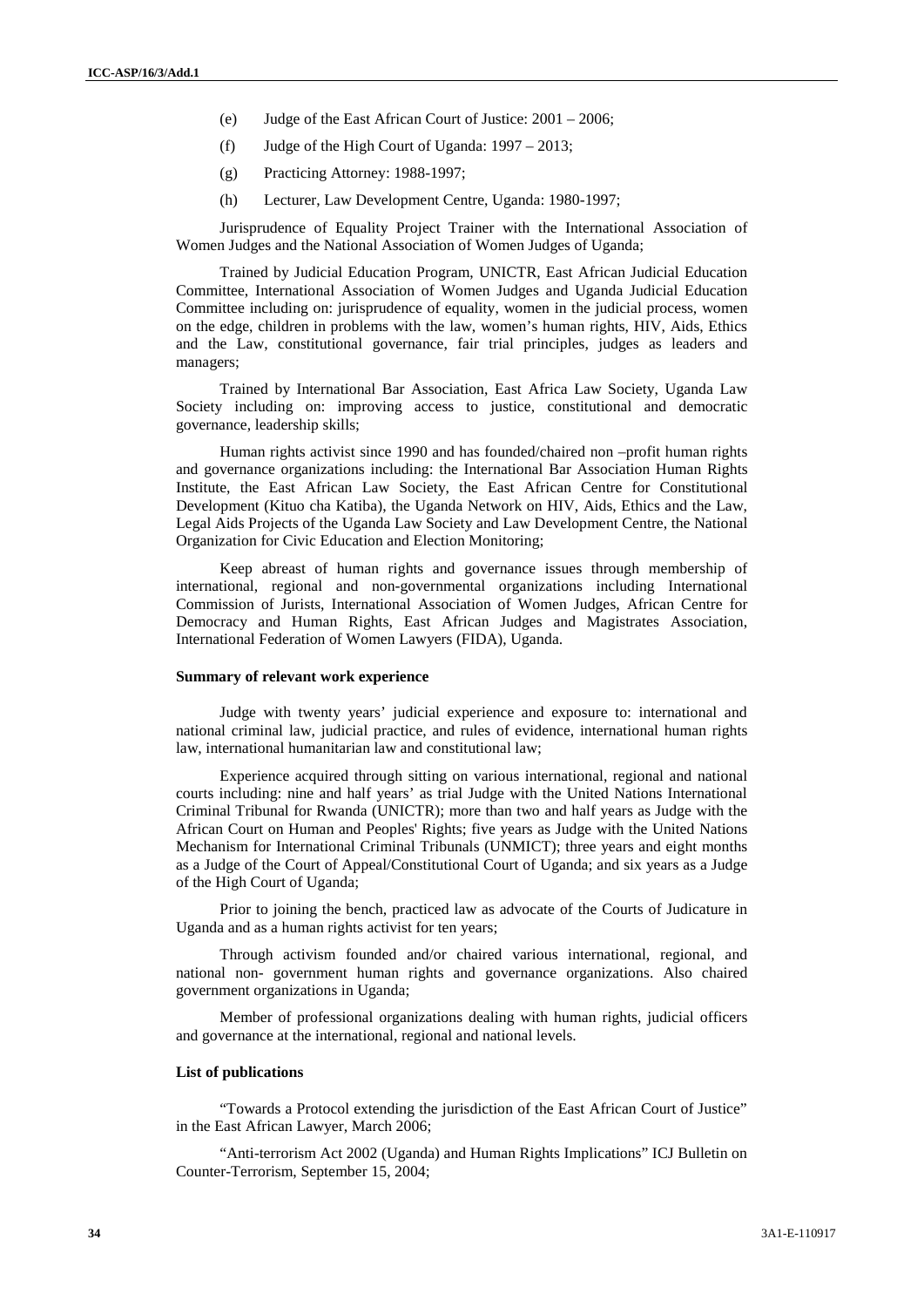"A critique on the East African Court of Justice as a Human Rights Court", in The Protectors: Human Rights Commissions and Accountability in East Africa, 2008;

Report on Legal Education and Training in Uganda (co-authored)", Uganda Ministry of Justice Publications, 1995.

#### **Sample presentations**

A General Overview of leadership skills in the Judiciary in the  $21<sup>st</sup>$  Century presented to the East African Judges Training Workshop on 25 October 2012 in Dar es Salaam;

The successes and challenges of the UNICTR presented to the Harvard African Law Association at Harvard University, USA;

The Role and contribution of Regional Courts in International Criminal Justice presented to the Golden Jubilee Celebration of the International Commission of Jurists Kenya Chapter on 9 November 2009, Mombasa, Kenya;

The East African Community, the Protection of Women's Rights and gender equality presented to the SIDA East African Program on Equal Status and Human Rights of Women August 2003 Nairobi, Kenya;

Many other presentations made on diverse topics on human rights and international justice.

#### **Language**

English

#### **Other relevant & supporting information**

#### *Awards*

Have received awards relating to my work as a bar leader; human rights activist and Judge from the International Bar Association; East African Law Society; Kituo cha Katiba (the East African Centre for Constitutional Development); the National Association of Women Judges of Uganda; Uganda Law Society; and Legal Aid Clinic of the Law Development Centre; and, the Government of Uganda among others.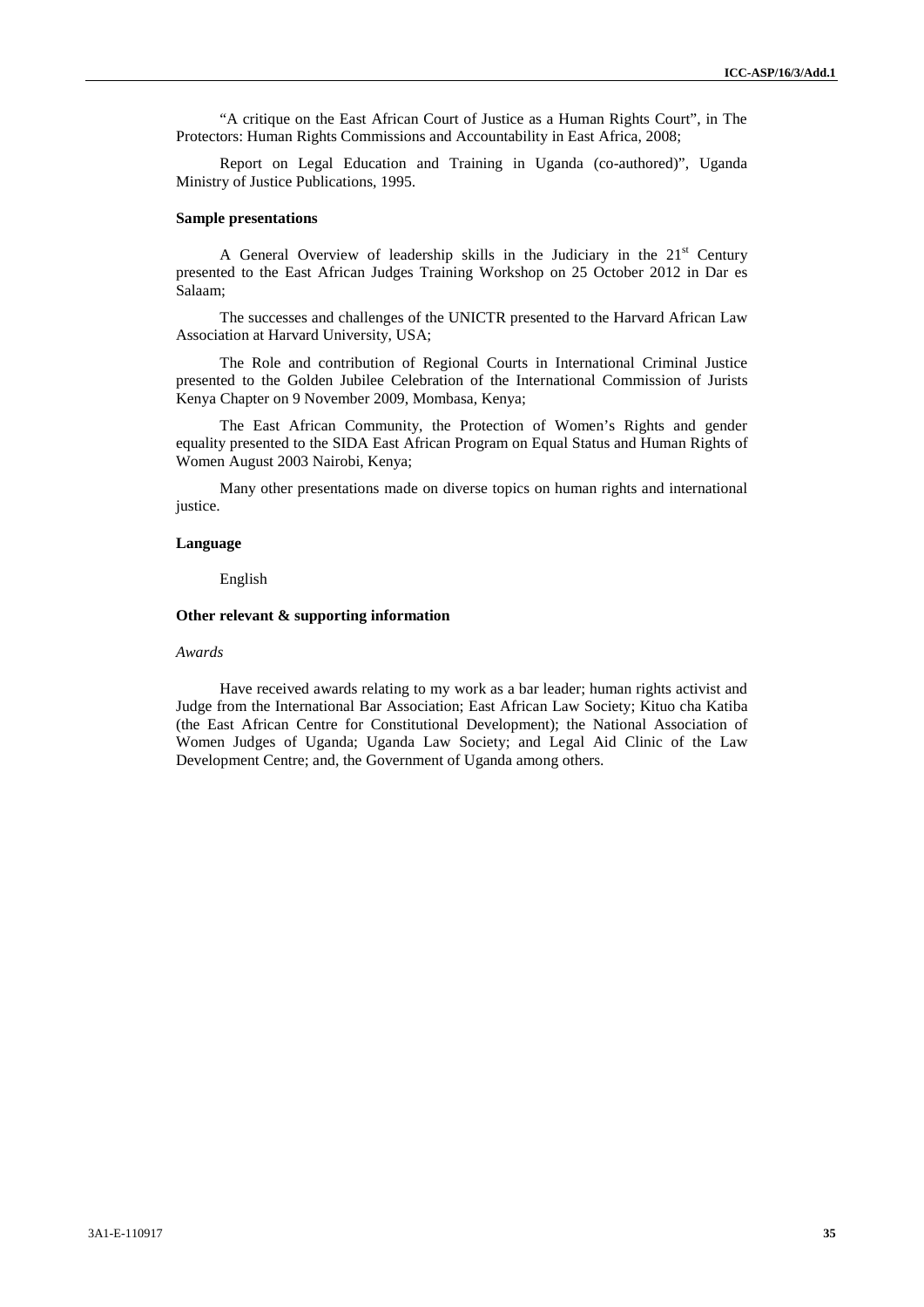# **5. UR EVI**, **Zlata** (Croatia)

[Original: English]

#### **Note verbale**

The Embassy of the Republic of Croatia presents its compliments to the Secretariat of the Assembly of States Parties to the Rome Statute of the International Criminal Court and has the honour to inform that the Government of the Republic of Croatia decided to nominate Professor Zlata ur evi as a candidate for election as a judge of the International Criminal Court for List B at elections that will take place at the sixteenth session of the Assembly of States Parties, scheduled to be held at United Nations Headquarters, New York, from 4 to 14 December 2017.

In compliance with the procedure set forth in resolution ICC-ASP/3/Res.6 and note verbale ICC-ASP/16/SP/07 of 7 March 2017, the Embassy of the Republic of Croatia has the honour to submit the candidature and enclose Professor ur evi 's curriculum vitae and the statement of qualification.

#### **Statement of qualifications**

Statement submitted in accordance with article 36(4)(a) of the Rome Statute of the International Criminal Court and paragraph 6 of resolution ICC-ASP/3/Res.6 relating to the procedure for the nomination and election of judges of the International Criminal Court.

The Republic of Croatia nominates Professor Zlata ur evi as candidate for judge of the International Criminal Court. Professor ur evi fully meets the requirements for election as judge of the International Criminal Court, as established in article 36(3) of the Rome Statute, as follows:

(a) Professor ur evi is an eminent person of high moral character, impartiality and integrity. Her high reputation has been recognized in professional and public life in the Republic of Croatia and abroad;

(b) Professor ur evi possesses the qualifications required for appointment to the highest judicial offices at the national level as she is a tenured professor of law, obtained her LLM in Criminal Law and PhD from the University of Zagreb and holds an MPhil Degree in Criminology from the University of Cambridge. She passed the judicial state exam in 1994, and practised law at Croatian courts for two years. She has been a member of public bodies of the Republic of Croatia, conducting asylum proceedings, proceedings to determine the disciplinary responsibility of prosecutors and the conflict of interests of public officials. She has more than 24 years of service in the judiciary and at university;

(c) Professor ur evi fulfils the professional criteria from article  $36(3)(b)$  of the Rome Statute. She is a distinguished professor of criminal procedure, human rights, international criminal law and European criminal law at the University of Zagreb where she has been teaching since 1995. She is a visiting professor of international criminal law at the University of Luxembourg and was a senior research scholar at the Yale Law School for two years. She is recognized as a leading scholar in the fields of human rights law, international criminal law, international humanitarian law and criminal and procedural law, as her academic and professional career clearly demonstrates. She is not only a top national expert on human rights and criminal justice issues, but also well-known in professional and scientific circles in the region, in Europe, and internationally. She has published extensively in the fields of human rights, international and European criminal law, and criminal procedural law and criminal law.

Professor ur evi is a prominent member of several international and national scientific and legal associations. She is a member of the Executive Committee of the International Organization of Penal Law (AIDP) that is the oldest association of specialists in penal law and she participates actively in the scientific and organizational activities of the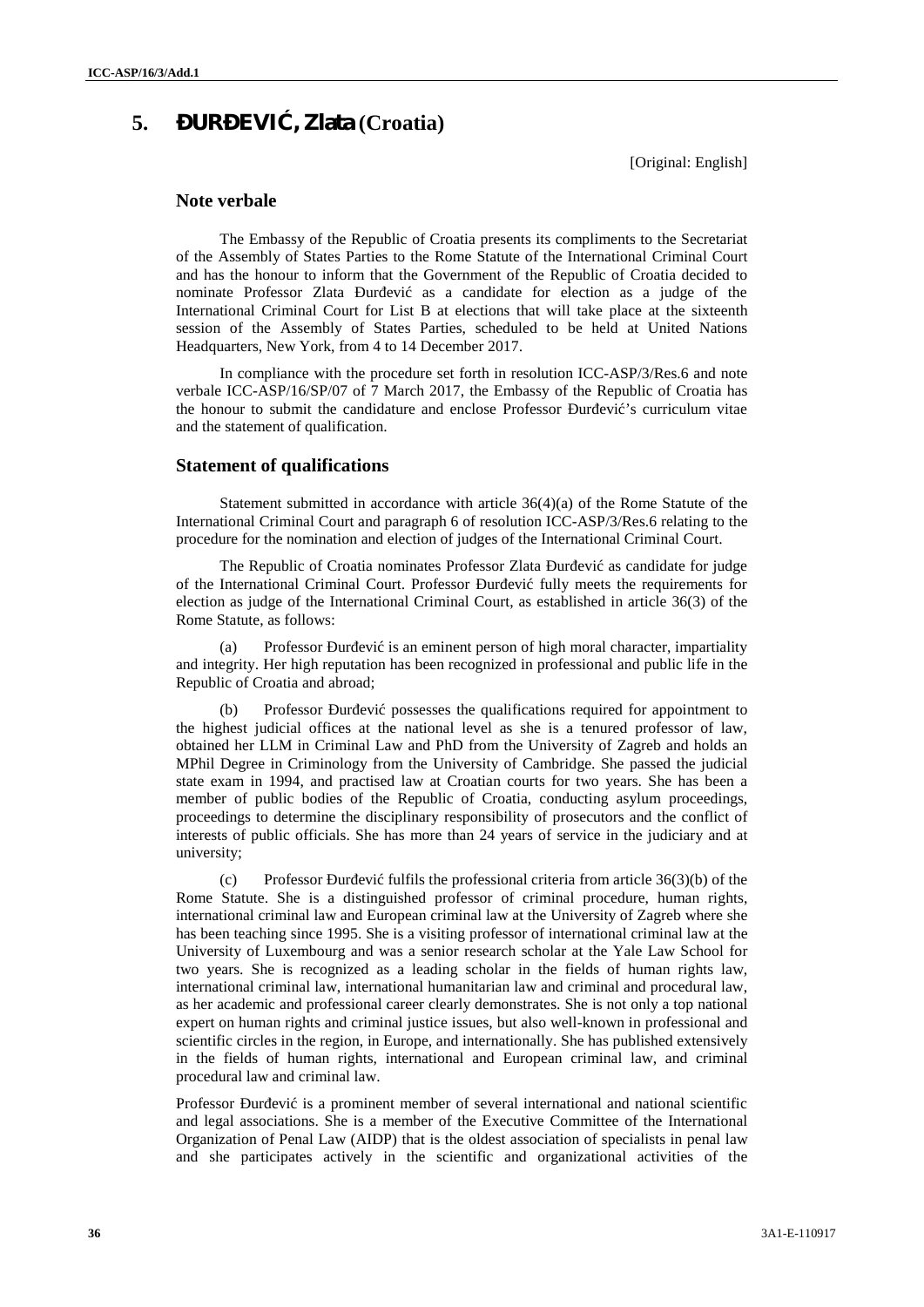Association. She is president of the Croatian Association of Criminal Sciences and Practice and president of the Croatian Association of European Criminal Law.

She is the recipient of several international awards, among which the EU Marie Curie FP7 project, the Chevening Scholarship, the German Academic Exchange Service (DAAD), the Austrian Exchange Service (OAD), and a Fulbright Visiting Scholarship.

In recognition of her specialization in international criminal law, the then President of Croatia has in 2013 appointed her as his personal envoy to work on the Statute of the Regional Commission for Establishing the Facts about War Crimes and Other Gross Violations of Human Rights Committed on the Territory of the Former Yugoslavia (RECOM).

Professor ur evi has had occasion to serve many times in a consultancy capacity to governmental, judicial, public and non-governmental organizations in fields ranging from human rights to compliance with international and European law. She was cited by the European Court of Human Rights and acted as an expert witness in the UNCITRAL and ICSID arbitrations. Her versatile academic, research and pedagogic work in Croatia show her initiative, organizational skills, leadership and competences. Her bibliography is impressive and her work is always well-researched, incisive, and appropriately critical;

(d) Professor ur evi is fluent in English and French and has a very good knowledge of German;

She is being nominated for List B. The information related to subparagraphs (i) to (iii) of paragraph 8(a) of article 36 of the Statute is as follows:

(i) The Republic of Croatia belongs to the civil law system. However, Professor ur evi has also been educated in and has extensive knowledge of the common law system;

(ii) The Republic of Croatia is a member of the Eastern European Group of States; and

(iii) Professor ur evi is female.

(f) Professor ur evi has extensive legal expertise in and experience of specific issues relevant to the work of the Court, including violence against women, protection of victims and witnesses, victims' procedural rights and rights to compensation, defence rights, and fair trial rights; and

 $(g)$  Professor ur evi is a national of the Republic of Croatia and does not possess the nationality of any other state.

For the aforementioned reasons, the Republic of Croatia fully recommends Prof. ur evi 's nomination, as it is confident that her qualities will add to the effective functioning of the International Criminal Court, which rests on the quality of its judges.

# **Curriculum vitae**

## **Personal data**

| Family Name:                      | ur evi         |
|-----------------------------------|----------------|
| First name:                       | Zlata          |
| Gender:                           | Female         |
| Date of Birth:                    | 2 October 1969 |
| Nationality:                      | Croatian       |
| Regional Criteria: Eastern Europe |                |
| Marital Status: Married           |                |
| List $A /$ List B: List B         |                |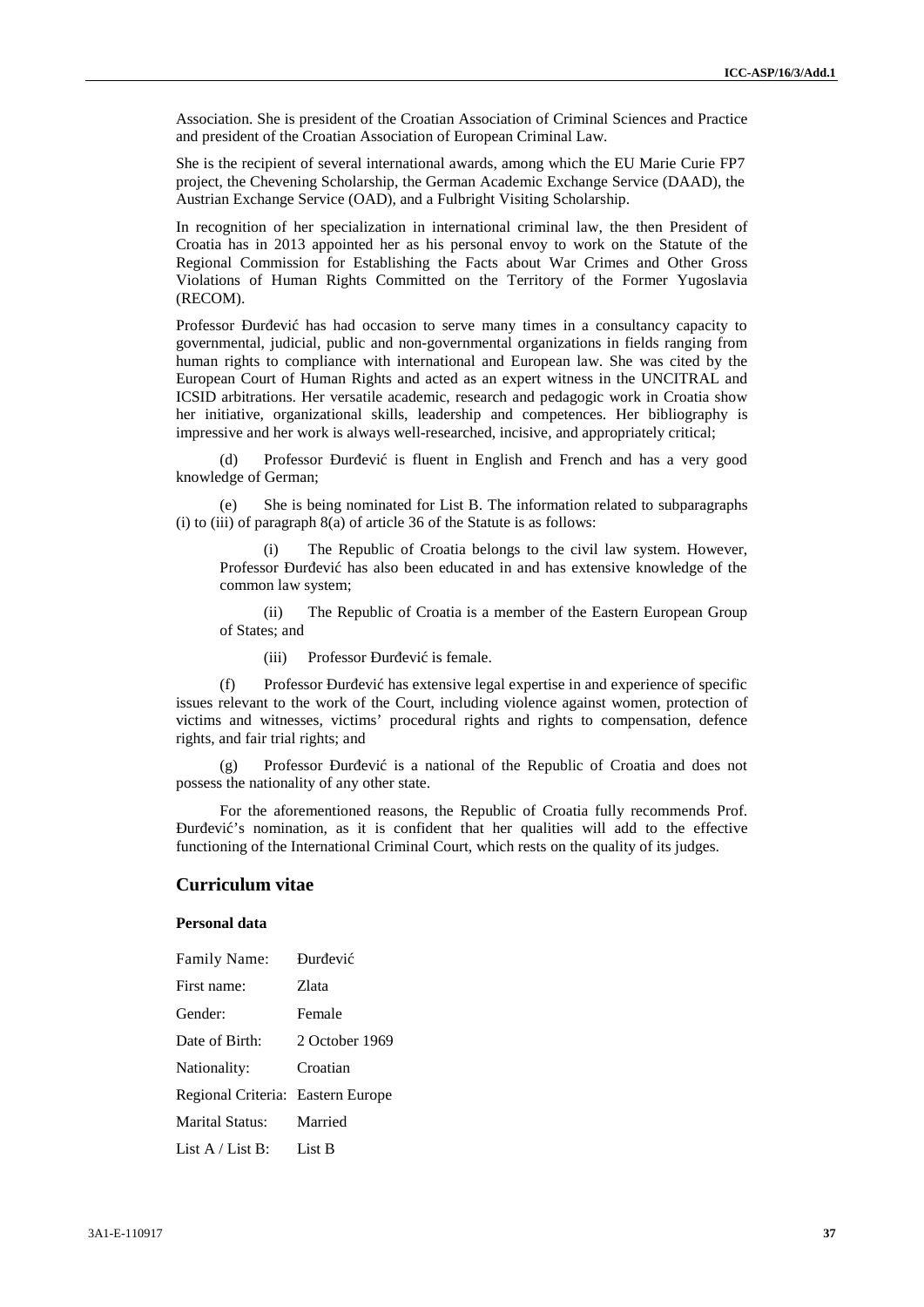| Languages | Mother tongue: Croatian                           |                 |
|-----------|---------------------------------------------------|-----------------|
|           | English (written) Advanced                        | (oral) Advanced |
|           | French (written) Advanced (oral) Advanced         |                 |
|           | German (written) Intermediate (oral) Intermediate |                 |

# **Educational qualifications**

| 07/2003:         | University of Zagreb, Croatia; PhD in Law.                                        |
|------------------|-----------------------------------------------------------------------------------|
| 04/2002:         | University of Zagreb, Croatia; Master of Laws in Criminal Law.                    |
| $07/1997$ :      | University of Cambridge, UK; M.Phil in Criminology.                               |
| 12/1994:         | Ministry of Justice, Croatia; State Judicial Exam.                                |
| 10/1988-06/1992: | University of Zagreb; B.A. in Law, first rank among the 1992<br>graduation class. |

# **Professional experience**

| $09/1995$ – present: | University of Zagreb, Faculty of Law; Head of Department of<br>Criminal Procedural Law (2007-2014); Tenured Professor (since<br>2016); Full Professor (2011-2016), Associated Professor (2007-2011),<br>Assistant Professor (2003-2007), Assistant (1997-2003), Young<br>Researcher (1995-1997); Teaching courses in: Criminal Procedural<br>Law, International criminal procedure (in English), International and<br>European Cooperation in Criminal Matters (in English); Human<br>Rights and Criminal Justice (in English); European Criminal Law (in<br>English); Criminal Responsibility of Legal Persons and Law and<br>Psychiatry. |
|----------------------|--------------------------------------------------------------------------------------------------------------------------------------------------------------------------------------------------------------------------------------------------------------------------------------------------------------------------------------------------------------------------------------------------------------------------------------------------------------------------------------------------------------------------------------------------------------------------------------------------------------------------------------------|
| $2016$ – present:    | University of Luxembourg, Master in European Law, Faculty of Law,<br>Economics and Finance; Visiting professor; Teaching International<br>Criminal Law, International Criminal Procedure and Cooperation.                                                                                                                                                                                                                                                                                                                                                                                                                                  |
|                      | 11/2014 - 11/2016: Yale Law School, USA; Senior Research Scholar; Conducting<br>scientific research 'Towards an European Criminal Procedure:<br>Integration at the Expense of Human Rights (EuroCrimPro)", EU<br>Marie Curie FP7 project.                                                                                                                                                                                                                                                                                                                                                                                                  |
|                      | 01/2010 - 07/2010: Berkeley Law School, University of California, USA; Visiting<br>Professor; Taught the course "Criminal Law Aspects of the European<br>Convention of Human Rights", Fulbright Scholarship.                                                                                                                                                                                                                                                                                                                                                                                                                               |
| $01/2013$ – present: | Ministry of Justice; Examiner at the State Judicial Exam; Responsible<br>for criminal law and criminal procedural law examinations.                                                                                                                                                                                                                                                                                                                                                                                                                                                                                                        |
|                      | 03/2008 - 11/2012: The Republic of Croatia; Member of the Commission for Asylum;<br>Second-instance body in asylum procedures.                                                                                                                                                                                                                                                                                                                                                                                                                                                                                                             |
|                      | 02/2010 - 06/2011: The Republic of Croatia; Member of the State Attorneys' Council;<br>Independent body with judicial powers to determine disciplinary<br>responsibility and the appointment of prosecutors.                                                                                                                                                                                                                                                                                                                                                                                                                               |
|                      | $03/2005 - 12/2008$ : The Republic of Croatia; Member of the State Commission for<br>Conflict of Interest; Independent body with judicial powers to<br>determine the responsibility of public officials for conflict of interest.                                                                                                                                                                                                                                                                                                                                                                                                          |
| $04/2007 - 6/2007$   | Max Planck Institute for Foreign and International Criminal Law,<br>Freiburg, Germany; Visiting researcher; Research on the European<br>arrest warrant and criminal law protection of EU financial interests.                                                                                                                                                                                                                                                                                                                                                                                                                              |
| 10/2005:             | International Institute of Higher Studies in Criminal Sciences,                                                                                                                                                                                                                                                                                                                                                                                                                                                                                                                                                                            |

Siracusa, Italy; Visiting researcher; Specialized course on European and International Cooperation in Criminal Matters.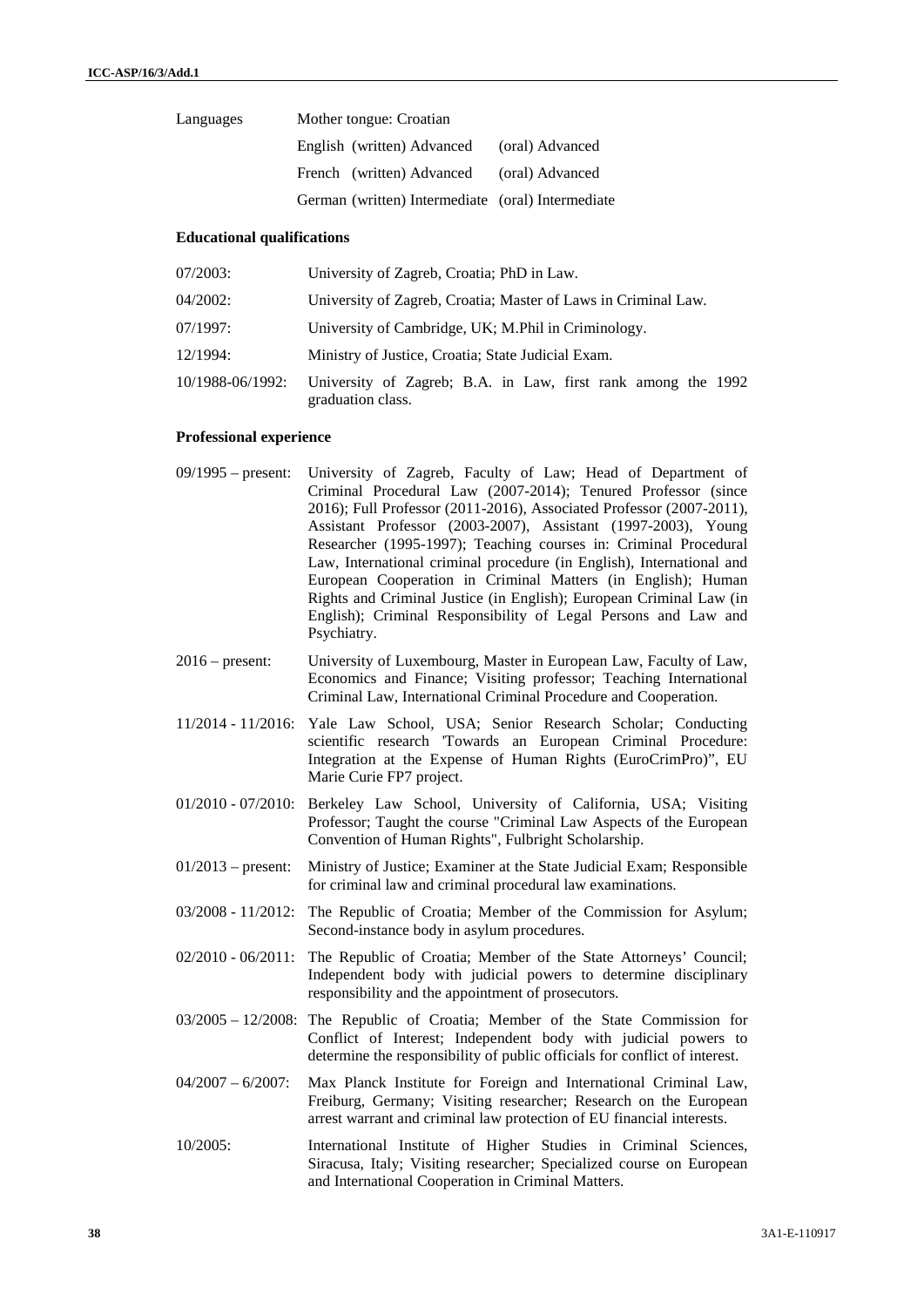| $07/2004$ : | US Department of State US; International Visitor Program "US<br>Judicial System"; Visit and practical learning about political, judicial<br>and penitentiary institutions (US Congress, courts, prosecutor offices,<br>public defence office, prisons) in several US states (Washington,<br>Williamsburg, Providence, Seattle and Denver). |
|-------------|--------------------------------------------------------------------------------------------------------------------------------------------------------------------------------------------------------------------------------------------------------------------------------------------------------------------------------------------|
|             | 10/2001 - 09/2002: Faculty of Law, University of Graz, Austria, ÖAD Research<br>Scholarship; Doctoral researcher; Research on European criminal law,<br>criminal and administrative law on protection of EU financial<br>interests.                                                                                                        |
|             | 09/1999 – 07/2000: Faculty of Law, University of Augsburg, Germany, DAAD Research<br>Scholarship; Doctoral researcher; EU law, Criminal Procedural Law.                                                                                                                                                                                    |
|             | 03/1993 - 06/1995: The Republic of Croatia; Trainee at the District Court in Zagreb, Civil<br>and Criminal Division; Drafted judgements.                                                                                                                                                                                                   |
|             | 06/1993 – 10/1993: Cantonal Court Valais, Switzerland; Trainee at the Cantonal Court in<br>Canton Valais, Switzerland.                                                                                                                                                                                                                     |
|             | $11/1992 - 03/1993$ : The Republic of Croatia; Post title: Trainee at the Municipal Court in<br>Zagreb.                                                                                                                                                                                                                                    |
|             | 06/1993 – 09/1993: Employer: Cantonal Police Service, Canton Valais, Switzerland;<br>Training course in Criminal Science.                                                                                                                                                                                                                  |

#### **Other professional activities**

- 2015 2017: Croatia's expert witness in the UNCITRAL and ICSID arbitrations in the MOL Hungarian oil and gas PLC v. Republic of Croatia case provided four written and two oral expert testimonies for both arbitral tribunals.
- 2013 2014: Personal Envoy of the President of the Republic of Croatia to RECOM (Regional Commission for Establishing the Facts about War Crimes and Other Gross Violations of Human Rights Committed on the Territory of the Former Yugoslavia in the period from 1991 to 2001)
- 2010 present: Cooperation (conference, reports, publication, lectures) with Croatian NGOs dealing with war crimes on the territory of ex-Yugoslavia, such as the NGO Centre for Women War Victims – ROSA and Documenta – Centre for Dealing with the Past (www.documenta.hr)
- 2012 2014: Author of the study on the compliance of Croatian standards with the Convention on Preventing and Combating Violence against Women and Domestic Violence (Istanbul Convention) for the Centre for Women War Victims – ROSA, non-governmental feminist organization in Croatia. Participating in activities advocating the ratification of the Istanbul Convention, such as a presentation in the Croatian Parliament, giving lectures to NGO groups in Croatia.
- 2011 present: Expert on victim rights and leader of the research group in Croatia working for the Fundamental Rights Agency (FRA) on the assessment of victim status in Croatia for annual reports, with special focus on victims of hate crime, domestic violence and the assessment of victims' rights in practice.
- 2012 2013: President of the Expert Committee drafting a new Croatian Criminal Procedural Code, Ministry of Justice
- 2003 present: Regularly giving legal opinions in criminal cases for defence lawyers and the Supreme Court
- 2010 present: Giving legal opinions for the Constitutional Court in procedures challenging the constitutionality of legislative acts in the field of criminal justice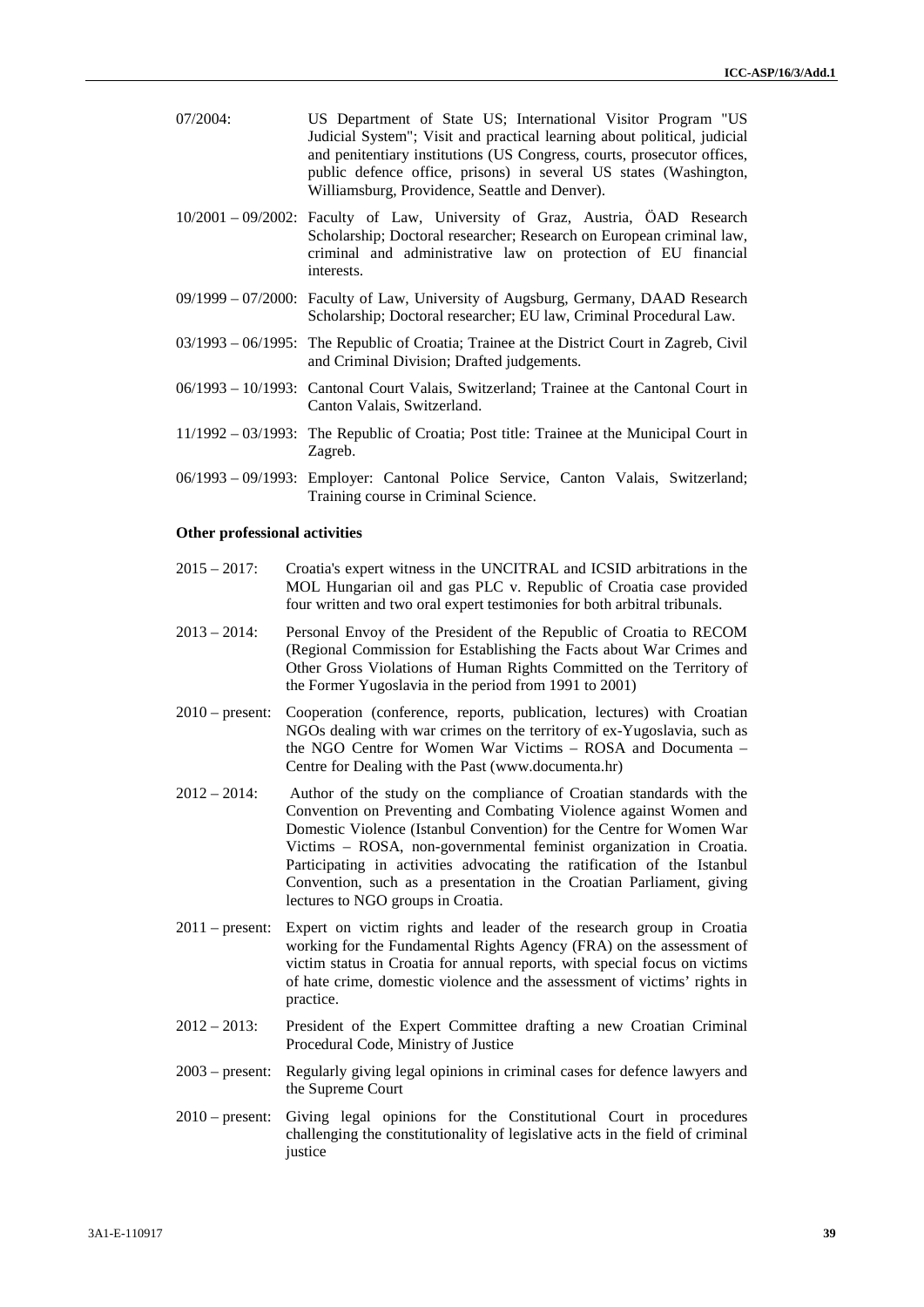- 2011 present: Editor-in-Chief of the e-journal Zagreb Law Review, published by the University of Zagreb, since 2011, http://revija.pravo.unizg.hr
- 2015 present: Editor-in Chief of the journal Croatian Annual of Criminal Sciences and Practice, responsible for editing, reviewing and publishing since 2007, www.pravo.hr/hljkpp
- 2005 present: Leader and partner in eight international and nine domestic scientific projects related to criminal proceedings, human rights, cooperation in criminal matters, European criminal law, rights of mentally disabled persons, establishment of the European Public Prosecutor's Office.
- 2005 2010: Member of the negotiation team of the Republic of Croatia for Chapter 24 "Justice, Freedom and Security" and Chapter 32 "Financial Control" for accession to the European Union (2005- 2010).
- 2009-2017: Presiding over international conferences: "Legal and social legacy of the International Criminal Court for ex-Yugoslavia", University of Zagreb, Zagreb, 24 February 2011; the 3rd section at the 18th International Criminal Law Congress in Istanbul 2009 (www.penal.org); the preparatory colloquium Section 3 on criminal procedural law "Information Society and Criminal Law" of the International Association of Criminal Law, September 2013, Antalya, Turkey (www.penal.org); the 3rd section at the 19th International Criminal Law Congress in Rio de Janeiro 2014 (www.penal.org).
- 2004 present: Education of practitioners: intensive cooperation with the Croatian Judicial Academy and the Bar Association
- 2003 present: Member of the expert team of the Ministry of Justice preparing a number of legislative acts in the area of criminal justice and European criminal law
- 2012 present: Member of the Ethics Commission of Croatian Radio Television since 2012.
- 2000 present: Organization of international conferences and workshops: International Conference "European Criminal Procedural Law in Service of Protection of European Union Financial Interests: State of Play and Challenges", Dubrovnik, Croatia, 15 May 2015; Symposium "The criminal justice aspects of Croatian membership in the European Union" on behalf of the Croatian Association of European Criminal Law and the Faculty of Law in Zagreb, Aula of the University of Zagreb, 3 July 2013; Organization of the workshop of the EU project "EU model rules of criminal investigation and prosecution for the procedure of the proposed European Public Prosecutor's Office" financed by the University of Luxemburg and OLAF, in Zagreb, 29 September - 2 October 2011; Organization of the international conference "Legal and social legacy of the International Criminal Court for ex-Yugoslavia", 24 February 2011, University of Zagreb, Croatia; Organization on behalf of the Croatian National Group of the International Association of Penal Law of the Preparatory Colloquium "Special Procedural Measures and Respect for Human Rights" of AIDP, 6-9 November 2008, Pula, Croatia; On behalf of the Croatian Association of European Criminal Law and in cooperation with the Austrian Association of European Criminal Law and the financial support of OLAF (EU Anti-fraud Office), in charge of the organization of the international conference "Current issues of European criminal law and the protection of the financial interests of the EU", Dubrovnik, Croatia, 13-15 May 2005; Regular annual national conferences in December in Opatija of the Croatian Association of Criminal Science and Practice.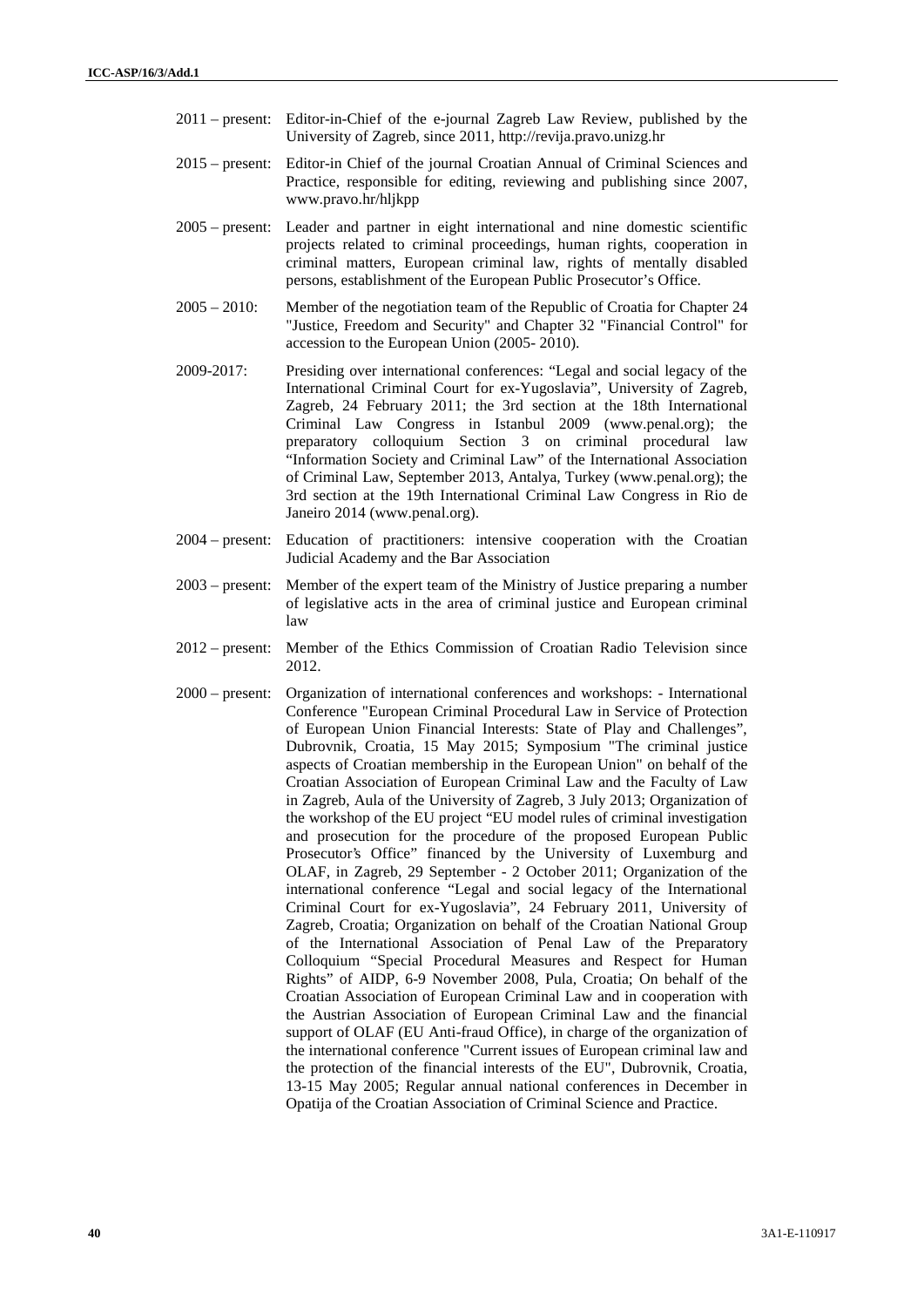#### **Most relevant publications**

Author of three books, co-author of five books, editor of four books, author of 46 scientific papers, ten other papers and ten manuals. The most important are:

#### *Books*

- European Criminal Procedure Law in Service of Protection of European Union Financial Interests: State of Play and Challenges, Zagreb University Press, 2015. Co editor and co-author.
- Osnovna studija o uskla enosti pravnog okvira RH s Konvencijom o sprije avanju i borbi protiv nasilja nad ženama i obiteljskog nasilja (Baseline Study on the Compliance of the Legal Framework of the Republic of Croatia with the Convention on Preventing and Combating Violence Against Women and Domestic Violence (Istanbul Convention)), Zagreb: Centar za žene žrtve rata – ROSA, 2014.
- Presude Europskog suda za ljudska prava protiv Republike Hrvatske u kaznenim predmetima (Judgements of the European Court of Human Rights Against the Republic of Croatia in Criminal Matters), Zagreb University Press, 2013. Co-editor and co author.
- Zbirka zakona iz kaznenog procesnog prava (Collection of Laws of Criminal Procedural Law), Pravni fakultet Sveu ilišta u Zagrebu, Zagreb, 2013. Editor and author of the introduction
- Kazneno procesno pravo: Primjerovnik (Criminal Procedural Law: Practicum), 4nd edition, Zagreb: Narodne Novine, 2012. Editor and Co-author
- Current Issues in European Criminal Law and the Protection of EU Financial Interests, Zagreb: Zagreb University Press, 2006. Editor and Co-author
- Komentar Zakona o odgovornosti pravnih osoba za kaznena djela (Commentary on the Act on the Liability of Legal Persons for Criminal Offences), Zagreb: Narodne novine, 2005.
- Pravni položaj po initelja kaznenih djela s duševnim smetnjama (Legal Position of Mentally Disturbed Perpetrators of Criminal Offences), Zagreb, 2002.
- Komentar Zakona o zaštiti osoba s duševnim smetnjama (Commentary on the Act on the Protection of Persons Suffering from Mental Disorder), Zagreb: Pravni fakultet u Zagrebu i Psihijatrijska bolnica Vrape, 2002. Co-author

#### *Articles (selected)*

- Legal and political limitations of the ICC enforcement system: blurring the distinctive features of the criminal court, forthcoming in Ackerman, Ambos, Sikiri (eds.), Visions of Justice, Essays in Honor of Professor Mirjan Damaška, Duncker & Humblot, Berlin, 2016
- Arrest and pre-trial detention: Towards a prosecutor for the European Union, forthcoming in Ligeti, Katalin (ed.), Toward a Prosecutor for the European Union, Volume 2, Oxford: Hart Publishing, 2017
- Constitutional rights, the European Arrest Warrant and EU Criminal Law, chapter in the Croatian Report, forthcoming in Albi, A. (ed) The Role of National Constitutions in European and Global Governance (T.M.C. Asser Press 2016)
- The Directive on the Right of Access to a Lawyer in Criminal Proceedings filling a human rights gap in the European Union legal order, in Turtevitt, Ivit evit Karas (EDS) European Criminal Procedure Law in Service of Protection of European Union Financial Interests: State of Play and Challenges, Croatian Association of European Criminal Law, 2015;
- Pravna priroda, pravni okvir i svrha jamstva u kaznenom postupku: mogu li pre živjeti odluku Ustavnog suda RH U-III-1451/2015 o ukidanju istražnog zatvora za gradona elnika Grada Zagreba i vra anju jam evine njegova branitelja? (The legal nature, legal framework and purpose of bail in criminal proceedings: can it survive the decision of the Constitutional court of the RC, No. U-III-1451/2015, to terminate the pre-trial detention of the mayor of the City of Zagreb and to return the bail posted by his defence counsel?) Croatian Annual of Criminal Law and Practice, 1/2015, 9-47.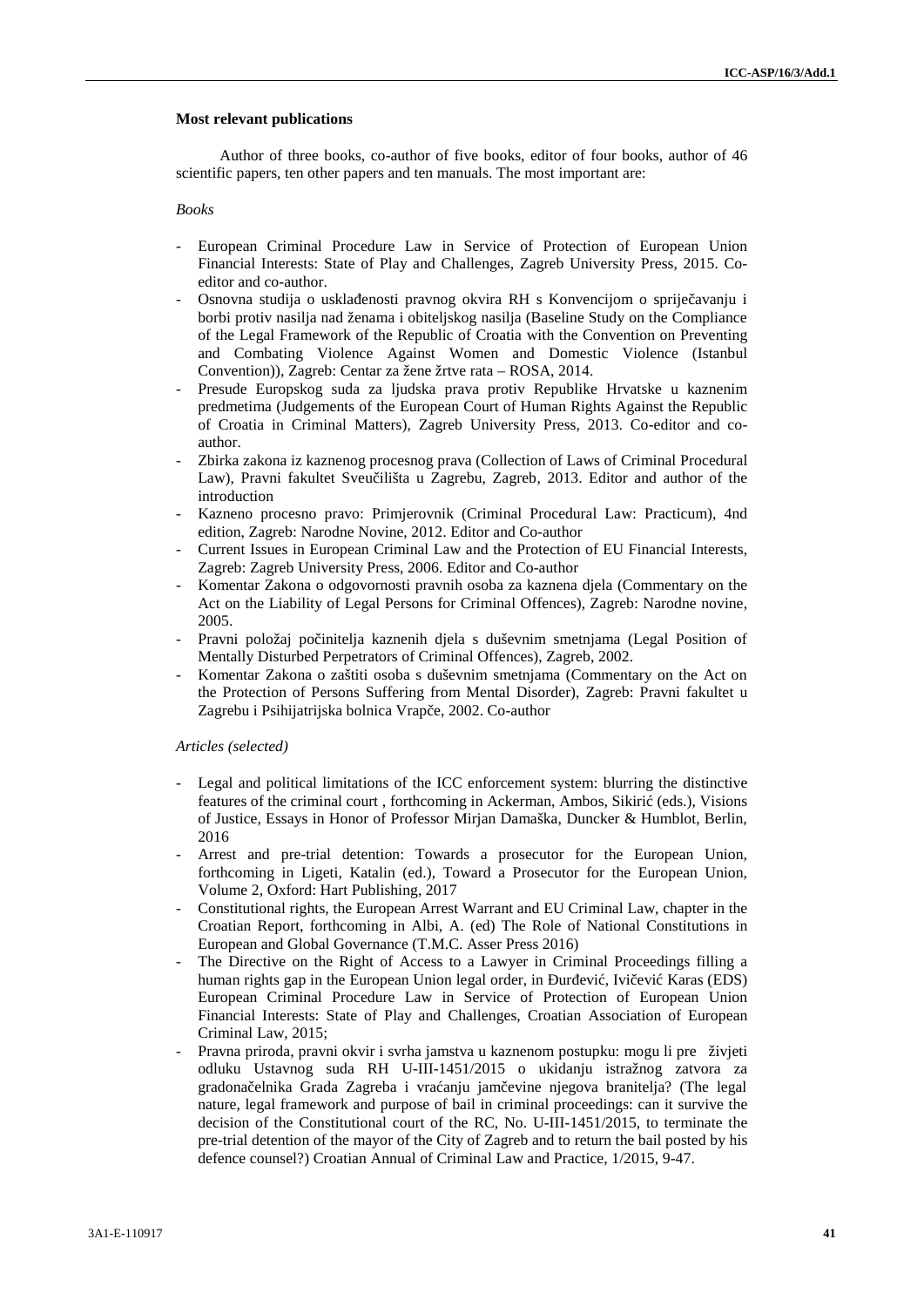- Arrest and pre-trial detention: Towards a prosecutor for the European Union, Volume 2, Oxford: Hart Publishing, 2014 (in press)
- Pravo na u inkovitu istragu u kaznenim predmetima: analiza hrvatske prakse i prava (Right to effective investigation in criminal matters: Analysis of Croatian practice and law), Croatian Academy of Sciences and Arts, 2014, 105-150.
- Main Characteristics of the prosecutorial investigation according to the Croatian Criminal Procedural Code from 2008 to 2013, in Jovanovi (ed) Prosecutorial Investigation: Regional Criminal Procedure Legislation and Experiences in Application, OSCE Mission to Serbia, Belgrade, 2014, 65-86.
- Rekonstrukcija, judicijalizacija, konstitucionalizacija, europeizacija hrvatskog kaznenog postupka V. novelom ZKP/08: prvi dio? (Reconstruction, judicialisation, constitutionalisation, and Europeanisation of the Croatian criminal procedure with the 5th Amendment of the Criminal Procedure Act/08: Part One?), Croatian Annual of Criminal Law and Practice, 2/2013, 313 – 362.
- Osvrt na rezultate rada radne skupine Ministarstva pravosu a za uskla ivanje ZKP s Ustavom RH, (Results of the work of the Ministry of Justice working group for aligning the Criminal Procedure Act with the Constitution of the Republic of Croatia), Croatian Annual of Criminal Law and Practice, 1/2013, 3-100.
- Judicial control in pre-trial criminal procedure conducted by the European Public Prosecutor's Office, in Ligeti, Katalin (ed.), Toward a Prosecutor for the European Union, Volume 1, Oxford: Hart Publishing, 2013, 988-1012.
- Legal report for Croatia, in Schumann/Bruckmüller/Soyer (eds.), Pre-trial Emergency Defence: Assessing Pre-trial Access to Legal Advice, Intersentia, Wien-Graz, 2012, 59- 71.
- Odluka Ustavnog suda RH o suglasnosti Zakona o kaznenom postupku s Ustavom (Decision of the Constitutional Court of the Republic of Croatia on the compliance with the Constitution of the Criminal Procedure Act), Croatian Annual of Criminal Law and Practice, 2/2012, 409-438.
- Tuma enje Zakona o ništetnosti odre enih pravnih akata pravosudnih tijela bivše JNA, bivše SFRJ i Republike Srbije, (Interpretation of the Act on nullity of certain legal acts of judicial authorities of the former Yugoslav People's Army, the former Yugoslavia and the Republic of Serbia), Zagreb Law Review (http://revija.pravo.unizg.hr/index.php/zpr/index), no. 1/2012, 109-121
- Croatia National Report: The area of freedom, security and justice, including information society issues – FIDE XXV National Reports, in: Laffranque, Julia (ed.), Reports of the XXV FIDE Congress Tallinn, Tartu University Press, 2012, 235-259 (co author).
- Suvremeni razvoj hrvatskoga kaznenog procesnog prava s posebnim osvrtom na novelu ZKP iz 2011 (The modern development of Croatian criminal procedural law with special reference to the 2011 amendments to the Criminal Procedural Act), Croatian Annual of Criminal Law and Practice, 2/2011, 311-357.
- Predlaganje dokaza (Presenting evidence), co-author with Dražen Tripalo, Croatian Annual of Criminal Law and Practice, 2/2011, 471-488
- Pravni okvir za primjenu prisilne hospitalizacije: regulativa i kriti ki osvrt (Legal framework for the implementation of compulsory hospitalization: Regulation and critical review), in: Sla ana Štrkalj-Ivezi (ed) Medical and Legal Framework for the Hospitalization of People with Mental Disorders, Zagreb: Croatian Medical Association, 2011, 9-34.
- Nezakoniti dokazi u hrvatskom kaznenom postupku: uskla enost s me unarodnim i ustavnim jamstvima (Illegal evidence in the Croatian Criminal Procedure: Compliance with international and constitutional guarantees), Proceedings of the Law Faculty "Justinian first" in Skopje, in honour of Nikola Matovski, Skopje, 2011, 119-141
- Sloboda izražavanja: lanak 10. Europske konvencije za zaštitu ljudskih prava i temeljnih sloboda (Freedom of expression: Article 10 European Convention for the Protection of Human Rights and Fundamental Freedoms), in: Ivana Rada i (ed) Harmonisation of Croatian Legislation and Practice with the European Convention for the Protection of Human Rights and Fundamental Freedoms, London: Centre for Peace Studies, 2011, 153-189.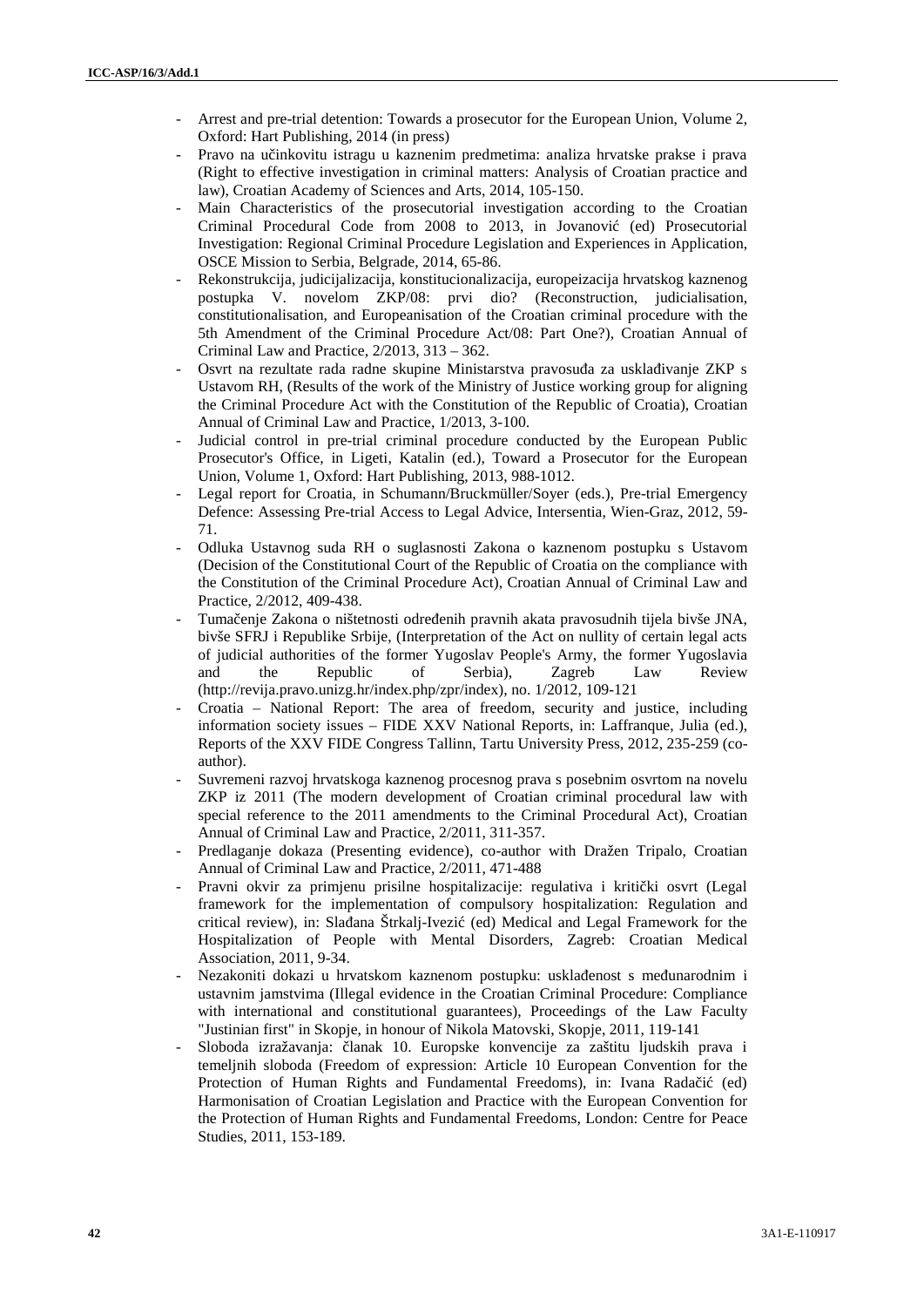- Some issues on the European Public Prosecutor from the Croatian perspective, Ochrona interesów finansowych a przemiany instytucjonalne Unii Europejskiej, Varšava: WAiP, 2010, 163-184.
- Kaznenopravna zaštita financijskih interesa Europske unije u Republici Hrvatskoj pro futuro (Criminal law protection of the European Union's financial interests (according to the working Draft Proposal of the Criminal Code of 21 October 2010), Croatian Annual of Criminal Law and Practice, 2/2010, 769-784.
- Sudska kontrola državnoodvjetni kog kaznenog progona i istrage: poredbenopravni i ustavni aspect (Judicial control of criminal prosecution and investigation: Comparative and constitutional aspects), Croatian Annual of Criminal Law and Practice, 1/2010, 7- 24.
- National Report Croatia: Special procedural measures and respect of human rights, Revue Internationale de droit penal (RIDP/IRPL), vol. 80, no. 1/2, 2009, 113-127.
- Lisabonski ugovor: prekretnica u razvoju kaznenog prava u Europi, (The Lisbon Treaty: Turning point in the development of criminal law in Europe), Reforma Europske unije: Lisabonski ugovor (in: Reform of the European Union: The Lisbon Treaty), Zagreb: Narodne novine, 2009.
- Procesna jamstva obrane prema suokrivljeniku kao svjedoku optužbe, Hrvatski ljetopis za kazneno pravo i praksu, (Procedural rights of the defence in relation to the co defendant as a witness for the prosecution) Croatian Annual of Criminal Law and Practice,. 2/2009, 783-808.
- Dopuštenost dokaza prikupljenih kršenjem temeljnih ljudskih prava, (Admissibility of evidence collected by the violation of fundamental human rights), co-author, Croatian Annual of Criminal Law and Practice, Vol. 15, 2/2008
- Criminal law protection of the EU's financial interests in Croatia, Eucrim, 3-4, 2007 (www.mpicc.de/eucrim/archiv/eucrim\_07-03.pdf)
- Europski sud pravde i legitimitet europskog uhidbenog naloga (The European Court of Justice and the legitimacy of the European arrest warrant), Croatian Annual of Criminal Law and Practice, no. 2/2007, 1021-1027.
- Trajanje pritvora u svjetlu me unarodnih standarda te doma eg prava i prakse (Duration of detention in the light of international standards, domestic law and case law), co author, Croatian Annual of Criminal Law and Practice 2/2006, 551-596.
- Forms and methods of perpetration of EU fraud, Financial Theory and Practice, no. 3/2006, 253-281.
- Criminal liability of legal persons (Annex: the Croatian Perspective), Current Issues in European Criminal Law and the Protection of EU Financial Interests, Zagreb: 2006, 73-89.
- Mehanizmi utjecaja prava Europske zajednice na kaznenopravne sustave država lanica (Community law mechanisms with influence on the criminal justice systems of the Member States), Zbornik Pravnog fakulteta u Zagrebu, Vol. 54, no. 2/2004, 287-326.
- Criminal Law Report for Croatia: Police and judicial co-operation in the European Union: FIDE 2004 National Reports, Cambridge University Press, 2004, 27-40.
- Budget of the European Union, Financial Theory and Practice, no. 2/2004, 181-202.
- Odluka o kazni: kaznenoprocesna pitanja (Decision on the sentence: Issues of criminal procedure), Croatian Annual of Criminal Law and Practice, Vol. 11, 2/2004, 751-782
- Ispravljanje neprava socijalisti kih država rehabilitacijom žrtava politi kog kaznenog progona, Correcting the injustice of socialists states through rehabilitation of victims of political prosecution, Croatian Annual of Criminal Law and Practice, Vol. 3, 1/1996, 223-252.

# **Most relevant seminars**

- Held over 70 public presentations at national and international conferences, seminars and workshop. The most important international presentations are:
- Lecture "Investigative powers and admissibility of evidence", ECLAN Symposium on the European Public Prosecutor's Office, Colégio da Trindade - University of Coimbra, Portugal, 29-30 March 2017.
- Lecture "Environmental Crimes and the International Criminal Court", the Second AIDP World Conference "Protection of the Environment through Criminal Law", Bucharest, Romania, 19 May 2016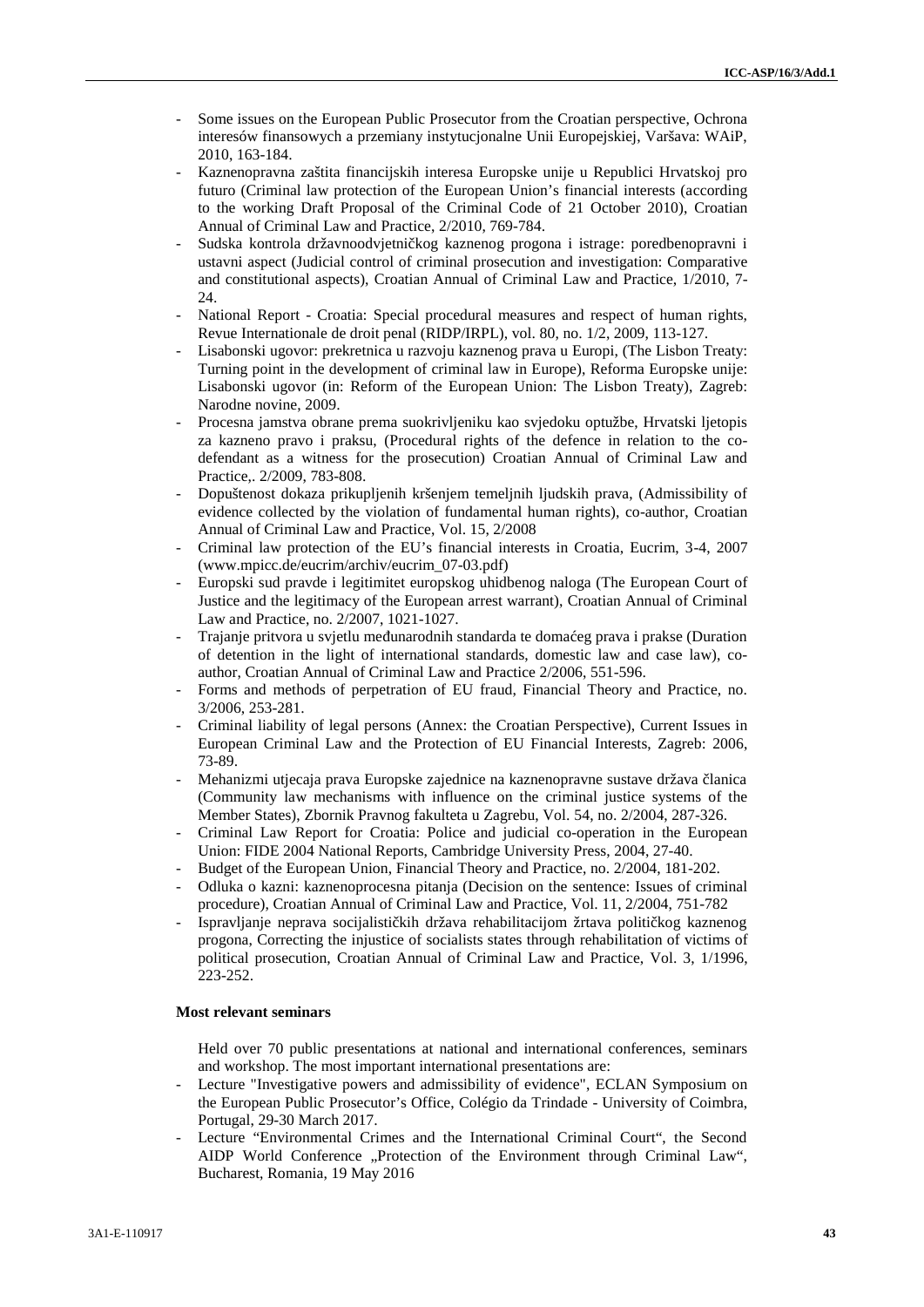- Key speech "Foundations and structure of the Right to Appeal in Continental Europe", International Conference " Criminal Appeals in Europe ", University of Luxembourg, June 30, 2016
- Presentation "The Directive on the Right of Access to a Lawyer in Criminal Proceedings filling a human rights gap in the European Union legal order", conference" The Defense Rights in the criminal law cooperation of the EU Member States", University of Zagreb, 17 February, 2016
- Lecture "Cooperation with the ICC: International justice in the jaws of politics", International Conference "Administration of Justice – Past Experiences and Challenges of the Future", Cavtat, Croatia, May, 29 2015
- Lecture "Right of access to a Lawyer: from Salduz to EU Directive", International Conference "European Criminal Procedural Law in Service of Protection of European Union Financial Interests: State of Play and Challenges", Dubrovnik, Croatia, 15 May 2015
- Presentation "International cooperation with the ICC: status quo or improvements?" at Ancillary meeting "International cooperation in criminal matters in the XXIth century: towards a new approach?", Thirteenth United Nations Congress of Crime Prevention and Criminal Justice, Doha, Qatar, 14 April 2015
- Lecture "Prosecutorial investigation and the Croatian Criminal Procedure", Regional conference "Prosecutorial investigation: regional criminal procedure legislations and experiences in application", Belgrade, 20 June 2014.
- Lecture "Judicial control in the proceedings before the EPPO from the ECHR perspective", Conference "Le contrôle judiciaire du parquet européen: nècessité, modèles, enjeux, Association de Recherches Pénales Européennes (ARPE), Paris, 9-10 April 2014.
- Lecture "Reform of the Croatian Criminal Procedural Act in 2013: Compliance with constitutional and European standards?", Conference "Structural changes of criminal procedural law" (Strukturne Spremembe kazenskega procesnega prava), Slovenian Academy of Sciences and Art, Slovenia, Ljubljana, 8 November 8 2013.
- Lecture on "Judicial control, admissibility of evidence and procedural rights in the proceedings before the EPPO", International Conference "Protecting Fundamental and Procedural Rights from the Investigations of OLAF to the Future EPPO", Foundations Basso and OLAF, financed from the Hercule II programme, Rome, 12-14 June 2013.
- Lecture on "Reform of the Croatian pre-trial criminal procedure", V. Conference on Criminal Law and Criminology, 4-5 December 2012, Catez, Slovenia
- Presentation at the panel: Legacy of the International Court and its role in processes of transitional justice, Conference "ICTY Legacy in ex-Yugoslavia", Hotel Westin, Zagreb, 8 November 2012.
- Presentation "Act on the nullity of certain legal acts of judicial authorities of the former Yugoslav People's Army, the former Yugoslavia and the Republic of Serbia," the round table "The Necessity of Effective Prosecution of War Crimes by Strengthening Regional Cooperation and the Prosecution of Persons with Command Responsibility," National Press Club, Zagreb, 14 March 2012.
- Lecture 'Right of freedom of expression under the European Convention on Human Rights', International Human Rights Law Institute, DePaul University, Chicago, 5 August 2010.
- Conference paper "Some issues on the European Public Prosecutor from the Croatian perspective", International Conference "Protection of the Financial Interests of the European Community and the Changes of the EU Institutional Framework", Warsaw, Poland, 7-9 May 2009.
- Conference paper "Constitutional challenges of European criminal law" AIDP Regional Conference, Gyarmatpuszta, Hungray, 30 April - 2 May 2009

### **Membership of professional associations and societies**

- Member of the Executive Committee, International Association of Penal Law (AIDP), since 2009, re-elected 2014 (www.penal.org).
- President of the Croatian Association for Criminal Science and Practice, since 2016.
- President of the Croatian Association of European Criminal Law, since March 2013.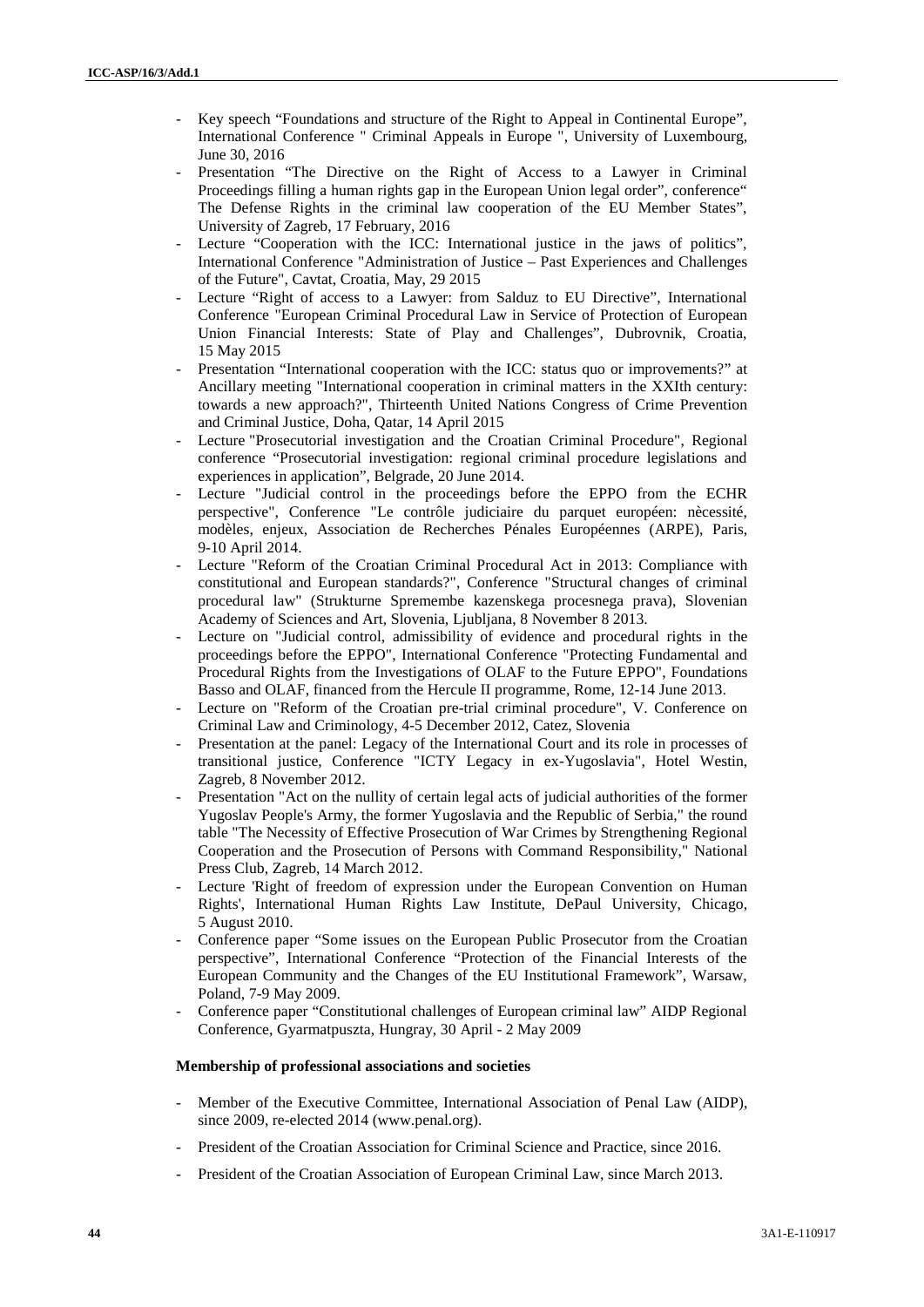- Contact point for Croatia, European Criminal Law Academic Network (ECLAN, www.eclan.eu), since 2007.
- Vice-president of the Croatian Association of European Criminal Law, 2009-2013.
- Croatian Association for Psychiatry and Law, President of Scientific Board.
- DAAD Croatia, member since 2007.
- University of Cambridge Alumni Association, member since 1997.

#### **Awards and honours**

- A trainer of the Law Faculty of Zagreb moot court team that took first place at the regional moot court competition in human rights in Belgrade 2007 and 2008, and third place in 2009, 2010 and 2011.
- Association of University Professors and other Scientists Award for young scientists and artists in 2002 for the book "Legal Position of Mentally Disturbed Perpetrators of Criminal Offences" published in 2002 in Zagreb.
- University of Zagreb Dean's Prize for first rank among the 1992 graduation class.

#### **Personal interests**

Art, history, participation in public debate on criminal law issues.

## **Other relevant facts**

I have not been a member of any political party or movement in Croatia or abroad. I have participated in public and media discussions on many issues related to international criminal law and cooperation, criminal justice and human rights. In my scientific work, while giving legal opinions or public statements I have always been independent and impartial and have relied exclusively on my professional knowledge and legal arguments.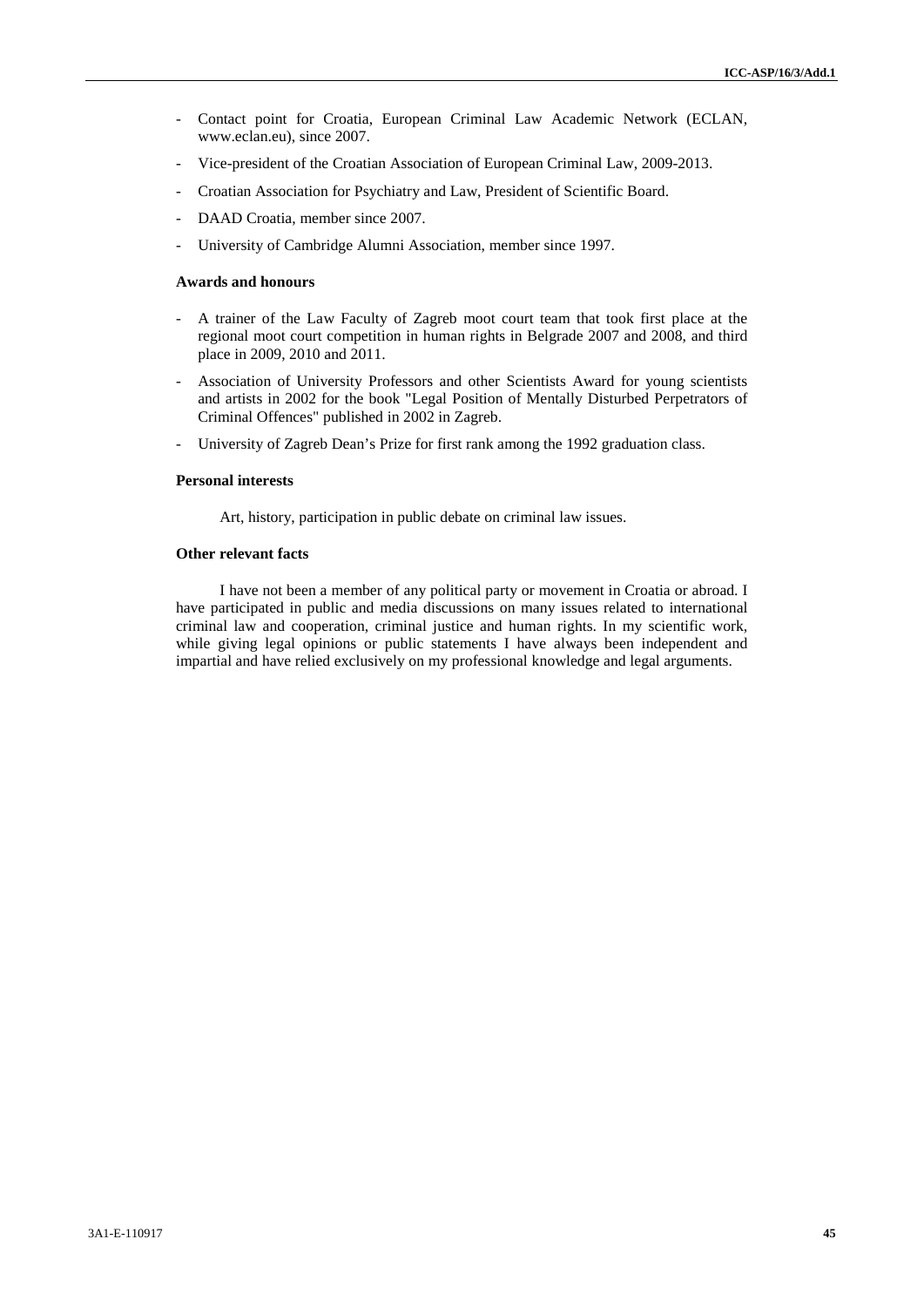# **6. IBAÑEZ CARRANZA, Luz del Carmen (Peru)**

[Original: English]

# **Note verbale**

The Embassy of Peru presents its compliments to the honourable Secretariat of the Assembly of States Parties to the Rome Statute and has the honour to submit a candidature for the election of six judges of the International Criminal Court, which will take place at the sixteenth session of the Assembly in New York from 4-14 December 2017.

The Government of the Republic of Peru is presenting the candidature of Ms. Luz del Carmen Ibañez Carranza, Superior Criminal Prosecutor with national jurisdiction for the specialized system for prosecuting terrorism, crimes against humanity and grave human rights violations, as a judge of the International Criminal Court on List A for the years 2018-2027. Peru deems that Ms. Ibañez fully complies with the criteria mentioned in article 36, paragraph 3, of the Rome Statute.

The Embassy of Peru has the honour to submit the candidature and enclose Ms. Ibañez curriculum vitae and the statement of qualifications by the Peruvian Government, in accordance with article 36, paragraph 4, of the Rome Statute and paragraph 6 of the resolution of the Assembly of States Parties on the procedure for the nomination and election of judges of the International Criminal Court (ICC-ASP/3/Res.6).

# **Statement of qualifications**

Statement submitted in accordance with article 36 (4) of the Rome Statute of the International Criminal Court and paragraph 6 of the resolution of the Assembly of States Parties on the procedure for the nomination and election of judges of the of the International Criminal Court (ICC-ASP/3/Res.6).

The Government of Peru, has decided to nominate Ms. Luz Del Carmen Ibáñez Carranza, a Senior National Prosecutor, specialized in Human Rights, Terrorism, and Crimes against Humanity, for a post of Judge at the International Criminal Court in the elections to be held at the sixteenth session of the Assembly of States Parties in New York, from 4 to 14 December 2017. Ms. Ibáñez's curriculum vitae is attached hereto.

Ms. Ibáñez, is nominated for List A, referring to candidates with "established competence in criminal law and procedure, and the necessary relevant experience, whether as judge, prosecutor, advocate or in other similar capacity, in criminal proceedings" (article 36 paragraph 3 (b) (i) and paragraph 5 of the Rome Statute). Ms. Ibáñez entirely fulfills all the requirements.

During her professional experience, she has shown impartiality, integrity objectivity, independence, appropriateness, effectiveness and efficiency in functional performance.

She is a lawyer graduated 35 years ago, with 33 years of experience as a Prosecutor and she holds Doctorate and LLM degrees.

She is specialized in the prosecution and trials of major and domestic crimes with international implication, such as enforced disappearances, rapes, torture, extrajudicial execution, genocide, sexual violence; and cases of organized crimes, inter alia, kidnappings and extortions, and serious terrorist attacks (related to the armed conflict and internal violence in Peru, 1980-2000).

She prosecuted and succeeded in obtaining the life imprisonment for the leader of the terrorist organization Shining Path (Sendero Luminoso) Abimael Guzman and its entire leading group, in the process that took place during 2005-2006 for the crimes and terrorist attacks committed during the context of political violence between 1980-1992, including the process against Victor Polay Campos, former leader of the terrorist group "MRTA" (Movimiento Revolucionario Túpac Amaru).

She has prosecuted several cases related to serious violations of Human Rights such as "Cabitos", "Soras", "Chuschis" and other relevant cases.

She is also the Coordinator of the National Sub System of Prosecutorial Agencies on human rights, terrorism, and crimes against humanity.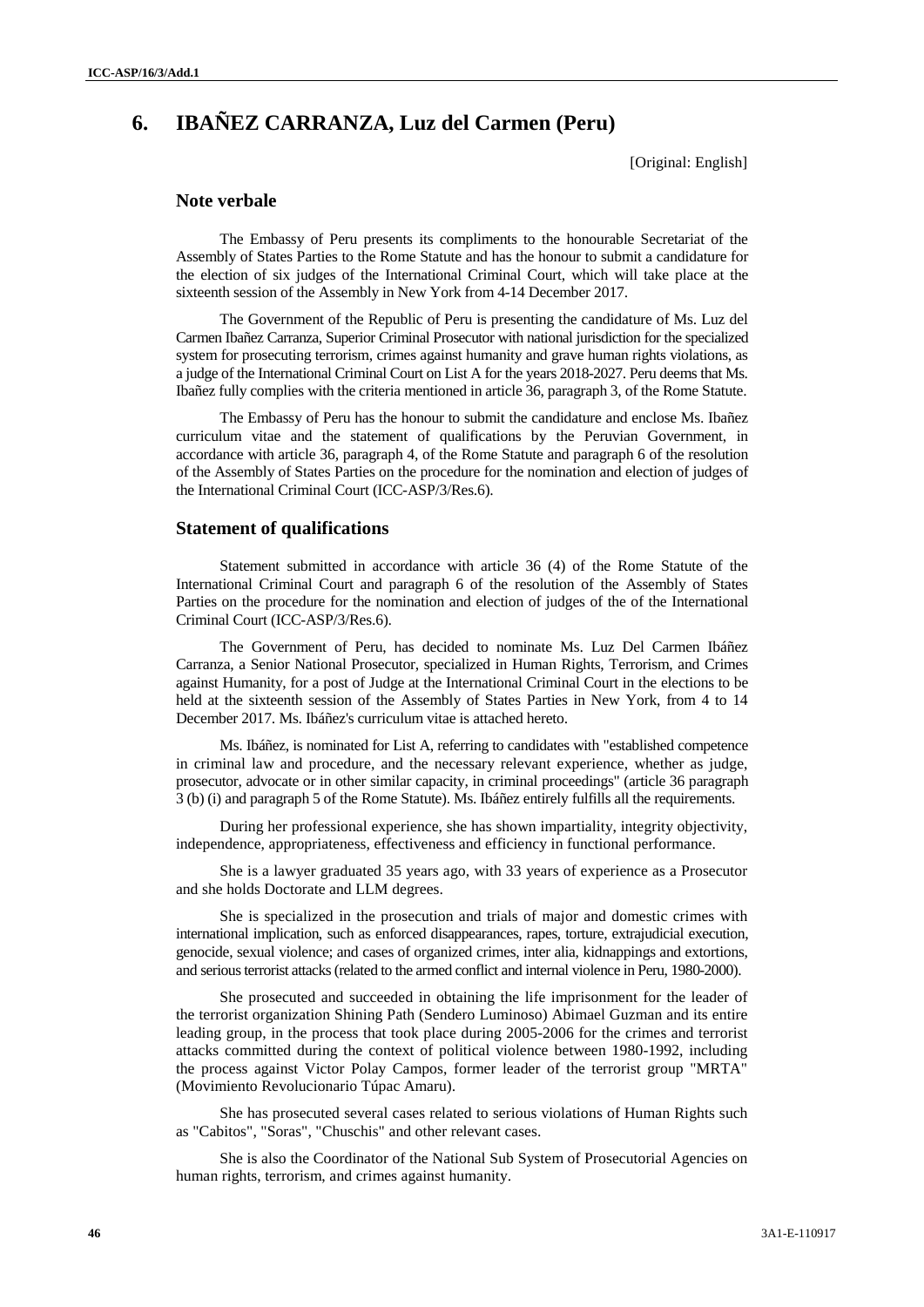She promoted the search for missing persons, recovery of human remains and identification of the corpses on mass graves and the restitution of human remains to the relatives of the victims of the armed violence in Peru, between 1980 and 1992.

She has demonstrated excellence in her work, including handling criminal and domestic procedures, as well as a correct application of international law and the standards of due process. In addition, she has shown a special sensitivity to the suffering of victims of the internal armed conflict in our country. Her enormous commitment to justice and truth is visible in her ongoing efforts to advance the prosecution of major cases.

She has a solid and extensive national and international training, with specializations in the financing of terrorism, international organized crime, terrorism and human rights, crimes against humanity, protection of victims and witnesses, sexual violence based in gender and others.

She has been a university professor since 1996 in matters of Criminal Procedure, Criminal Law and Human Rights.

She speaks fluent English. She speaks French at an intermediate level. In addition, she has a basic knowledge of Flemish, German, Italian and Japanese. Her mother tongue is Spanish.

She has been appointed several times as a Peruvian delegate before the Inter- American Commission on Human Rights, the Convention on the Elimination of all Forms of Discrimination Against Women (CEDAW), the Inter-American Committee against Terrorism (CICTE) and other international institutions.

She published several academic essays and books. She has received recognitions for her work.

Due to her professional background, she has experience in International Criminal Law, International Human Rights and International Humanitarian Law.

She is a Peruvian citizen. She does not hold any other nationality.

She has total availability to work as a judge of the International Criminal Court.

# **Curriculum vitae**

## **Personal data**

| Surnames:          | Ibáñez Carranza |                                 |                                               |
|--------------------|-----------------|---------------------------------|-----------------------------------------------|
| First name:        | Luz             |                                 |                                               |
| Middle name:       | del Carmen      |                                 |                                               |
| Sex:               | Female          |                                 |                                               |
| Date of birth:     | 15 July 1955    |                                 |                                               |
| Nationality:       | Peruvian        |                                 |                                               |
| Regional group:    |                 | Latin America and the Caribbean |                                               |
| Marital status:    | Divorced        |                                 |                                               |
| List $A /$ List B: | List A          |                                 |                                               |
| Languages          |                 | Mother tongue: Spanish          |                                               |
|                    |                 | English: (written) advanced;    | (spoken) advanced                             |
|                    | French:         |                                 | (written) intermediate; (spoken) intermediate |
|                    | Dutch:          | (written) basic;                | (spoken) basic                                |
|                    |                 | German: (written) basic;        | (spoken) basic                                |
|                    |                 | Japanese: (written) basic;      | (spoken) basic                                |
|                    | Italian:        | (written) basic;                | (spoken) basic                                |

#### **Academic qualifications**

December 1998 – September 2007: Universidad Inca Garcilaso de la Vega; Doctor of Law.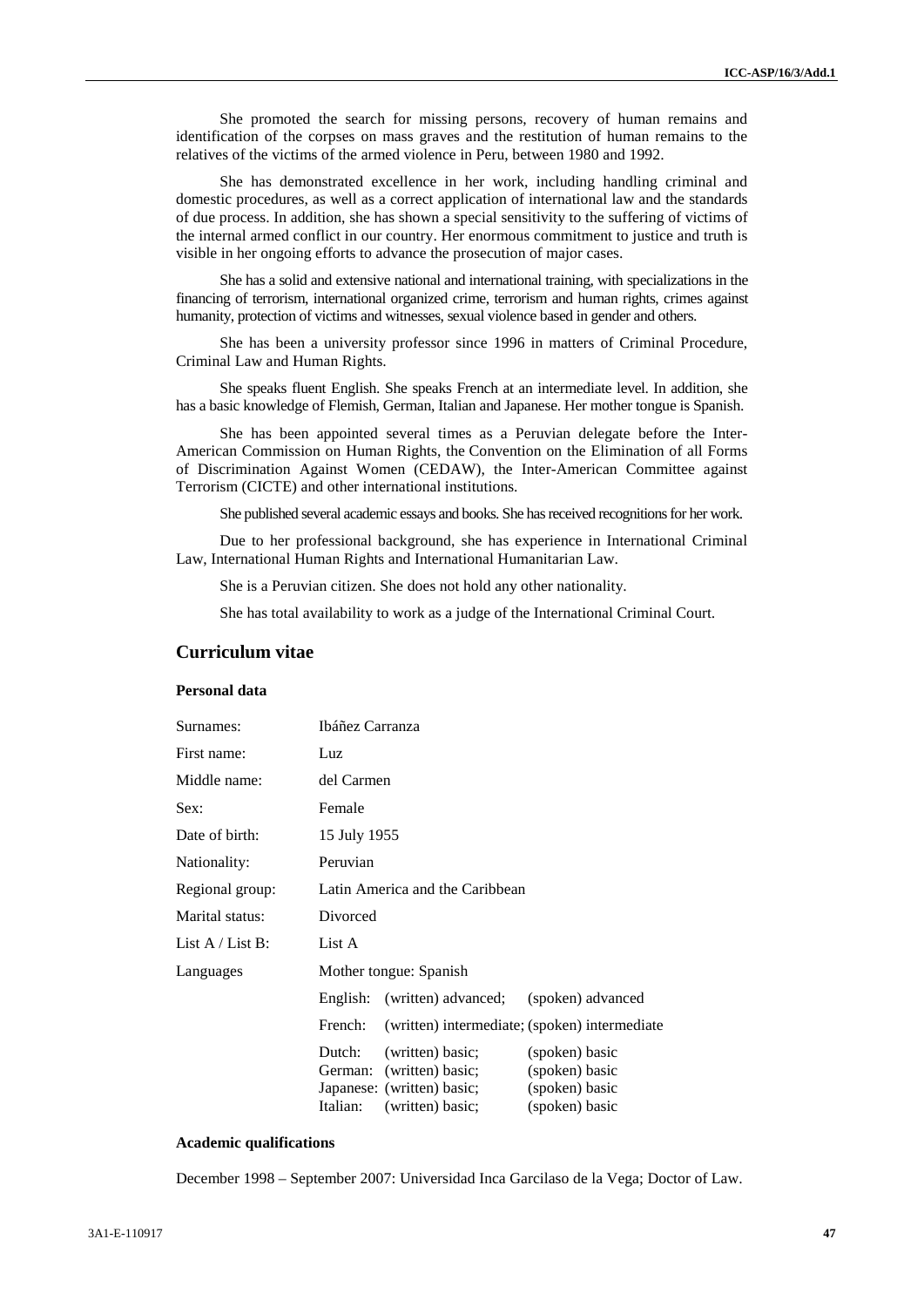- April 1994 December 1996: Universidad Inca Garcilaso de la Vega; Master in Criminal Law.
- April 1974 June 1982: Universidad Nacional de Trujillo; Lawyer.
- April 1974 April 1982: Universidad Nacional de Trujillo; Bachelor degree in Law and Political Science.
- January 2012 April 2012: Pontificia Universidad Católica del Perú; Specialist and Graduate in Human Rights and International Justice.

#### **Other areas of expertise**

- International course: "Accessible, restorative and differential justice: towards a full guarantee of human rights", under the auspices of the Inter-American Institute of Human Rights of the Inter-American Court of Human Rights, San José de Costa Rica, September 2016.
- International specialization course on: "International jurisdiction and human rights: justice as a transnational discourse", organized by the Inter-American Court of Human Rights and the Universidad Católica del Perú, January and February 2012, Lima.

#### **Professional experience**

- February 2015 to the present: Office of the Public Prosecutor; Senior Prosecutor Coordinator of the National Public Prosecutor's Office and the Supra provincial prosecutors; constituting the prosecutorial system specializing in violations of human rights, terrorism and crimes against humanity.
- December 2004 to the present: Office of the Public Prosecutor; Senior National Prosecutor of the 2<sup>nd</sup> FSPN (Fiscalía Superior Penal Nacional - Higher National Criminal Prosecutor's Office); Senior Prosecution Chambers specializing in trials and prosecutions relating to terrorism, serious violations of human rights and crimes against humanity.
- December 2004 to the present: Office of the Public Prosecutor; Chief Prosecutor, Lima; nominated by the National Judicial Council (Consejo Nacional de la Magistratura).
- November 2004 December 2004: Office of the Public Prosecutor; Senior Prosecutor of the 4<sup>th</sup> FSPN; Senior Prosecution Chambers specializing in crimes relating to terrorism.
- December 2004 November 2004: Office of the Public Prosecutor; Provincial Prosecutor for Lima; as Provincial Prosecutor for Lima, appointed from 15.12.2000 to August 2002 as the Provincial Prosecutor attached to the Office of the Attorney General of Peru.
- Previous experience from September 1992 to January 1993: Provincial Prosecutor, Trujillo. From January 1993 to August 1999, Defence Counsel and Legal Consultant. From May 1988 to September 1989, Provincial Prosecutor at the  $4<sup>th</sup>$  Provincial Prosecutor's Office, Lima; and from February 1984 to May 1988, Deputy Provincial Prosecutor at the 4<sup>th</sup> Criminal Provincial Prosecutor's Office, Lima.
- From December 1982 to January 1984: Assistant Prosecutor, Lima.
- From September 1982 to December 1982: Legal adviser to the Presidency of the Lima Development Corporation.

#### **Other professional activities**

- January 2013 to the present: Professor and part-time full Professor at the Faculty of Law and Political Sciences of the Universidad Nacional Federico Villarreal (UNFV), Lima, lecturing on criminal law and criminal procedural law.
- November 2004 December 2013: Professor and part-time Assistant Professor at the Faculty of Law and Political Sciences of the UNFV.
- March 1996 November 2004: Lecturer at the Faculty of Law and Political Sciences of the UNFV; Lecturer at the Post-Graduate (Masters) School of the UNFV –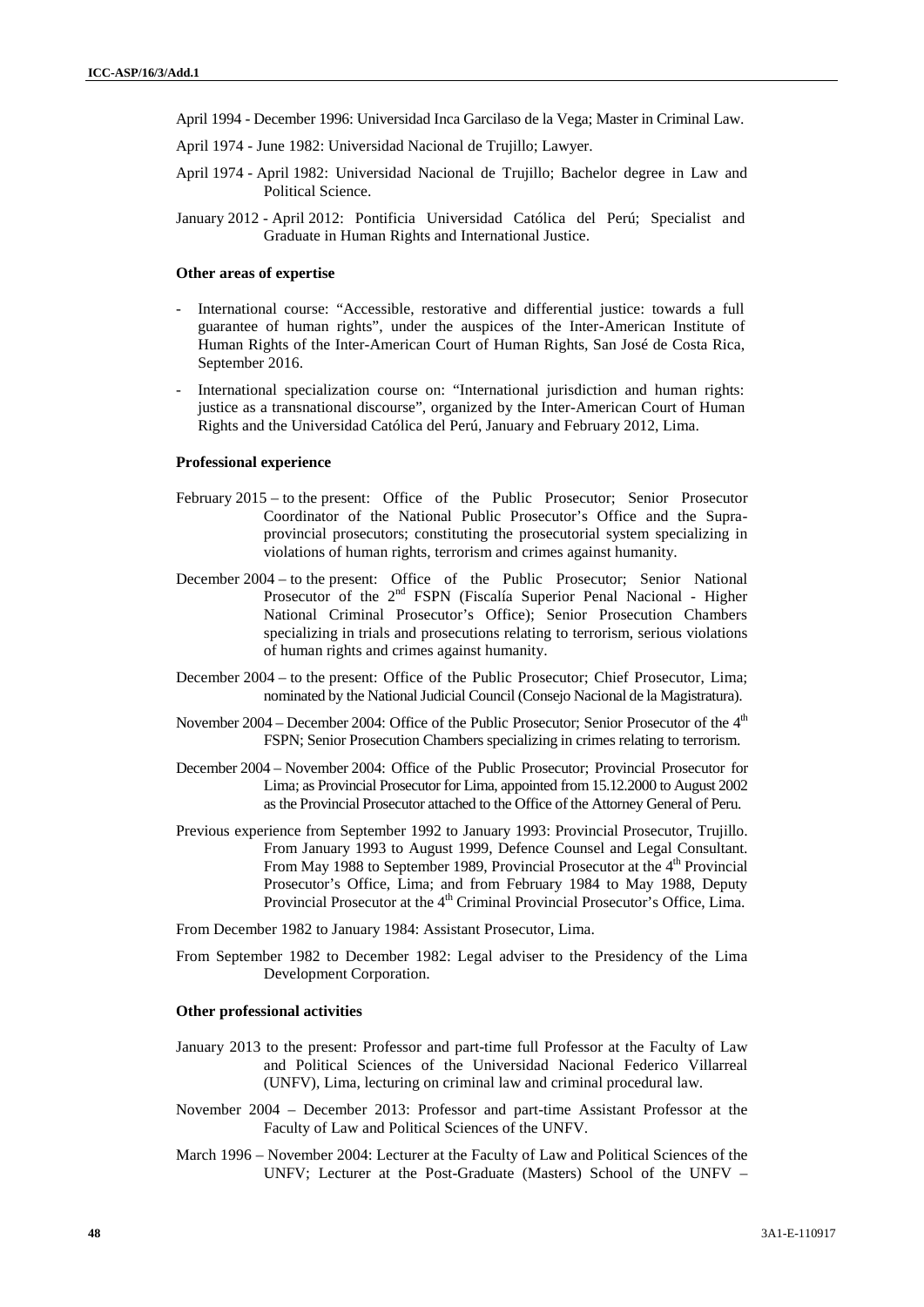Criminal Law, Criminal Enforcement Law, Economic Criminal Law; Lecturer at the Post-Graduate (Doctorate) School of the UNFV – Human Rights; and visiting lecturer at the Training Institute of the Office of the Public Prosecutor, the Academic Centres of the Armed Forces and the Police; and at the Institute for International Humanitarian Law of the Armed Forces, at the Programmes of the Ministry of Justice on the topic of litigation through oral proceedings, the new code of criminal procedure and the guarantee-based adversarial system.

### **Most relevant publications**

- Book: "Military Justice in a democratic State based on the rule of law: the Peruvian case", September 2010.
- Book: "The role of military justice in a State based on the rule of law": Lima, Peru, April 2004, publisher: Time publicidad, pp. 280.
- Book: "Offences committed by the military and the police: non-criminality and its effects", Lima, April 2003; publisher: Time publicidad, pp. 332.
- Essay: "The challenges of the Cabitos case", in the book: "The military base Los Cabitos: a place of horror and death", published by APRODEH and the European Community, Lima, March 2014.
- Essay: "Perpetration-by-means through organized power apparatuses, in particular terrorist structures", in the book published on the occasion of the  $50<sup>th</sup>$  anniversary of the Universidad Nacional Federico Villareal, Lima, April 2014.
- Essay: "Human rights, responsibility and governance, as the basis for security, national defence and governability", November 2009, Lima, Peru.
- Essay: "Perpetration-by-means through organized power apparatuses, in the Fujimori sentence", published by the Universidad Antonio Ruiz de Montoya, Lima, December 2009.
- International paper: "Refusal of mutual legal assistance or extradition", in the international journal, UNAFEI Newsletter (Asia and Far East Institute for the Prevention of Crime and the Treatment of Offenders), No. 101, February 2000, pp. 13 et seq.
- International paper: "Country Report from Peru", in the book of the 114<sup>th</sup> UNAFEI International Senior Seminar on the Prevention of Crime, Part II, FFY, 1999 (JICA and UNAFEI), pp. 286 to 304.
- Article: "Human rights in their current context", Grijley legal journal, 22 December 2009.
- Article: "Oral proceedings as a new challenge for the Public Prosecutor", published in the online journal of the Academia Nacional de la Magistratura - National Academy of Judges and Prosecutors: "Estafeta virtual" ("The virtual mailroom"), February 2005.
- University textbooks for the courses on: criminal procedural law, administrative law, customs law, tax law, procedural tax law, the law governing minors, the law governing individuals, labour law, penal enforcement law – for internal circulation within the Universidad Nacional Federico Villareal, Lima, 1996, 1997, 1998, 1999, 2001, 2002 and 2009.

### **Most relevant seminars**

#### *Post-graduate courses*

- Course on "intelligence gathering", carried out by the Intelligence Training Unit of the National Police of Colombia, Bogotá, from 22 to 28 May 2011.
- International course on the legal reasoning underpinning criminal law, organized by the National Academy of Judges and Prosecutors, Lima, Peru, from 26.05.09 to 24.07.09, note 19.
- "Course on international humanitarian law/Miguel Grau", organized by the Ministry of Foreign Affairs of Peru and by CONADEH (National Commission for Human Rights), Lima, May 2008, note 18.
- VIII International course on criminal law, the functionalism of criminal justice in debate, organized by the Pontificia Universidad Católica of Peru (PUCP) and the Peruvian Institute of Criminal Science, Lima, from 7 to 10 June 2006.
- Economic crime and corporate crime; practical experiences in terms of investigating such crimes, Madrid, Spain, October 2004; study grant from the Centre for Legal Studies of the Ministry of Justice of Spain, Universidad Complutense de Madrid, October 2004.
- International course on functionalist criminal law and criminal policy vis-à-vis legal assets, Universidad de Lima, November 2004.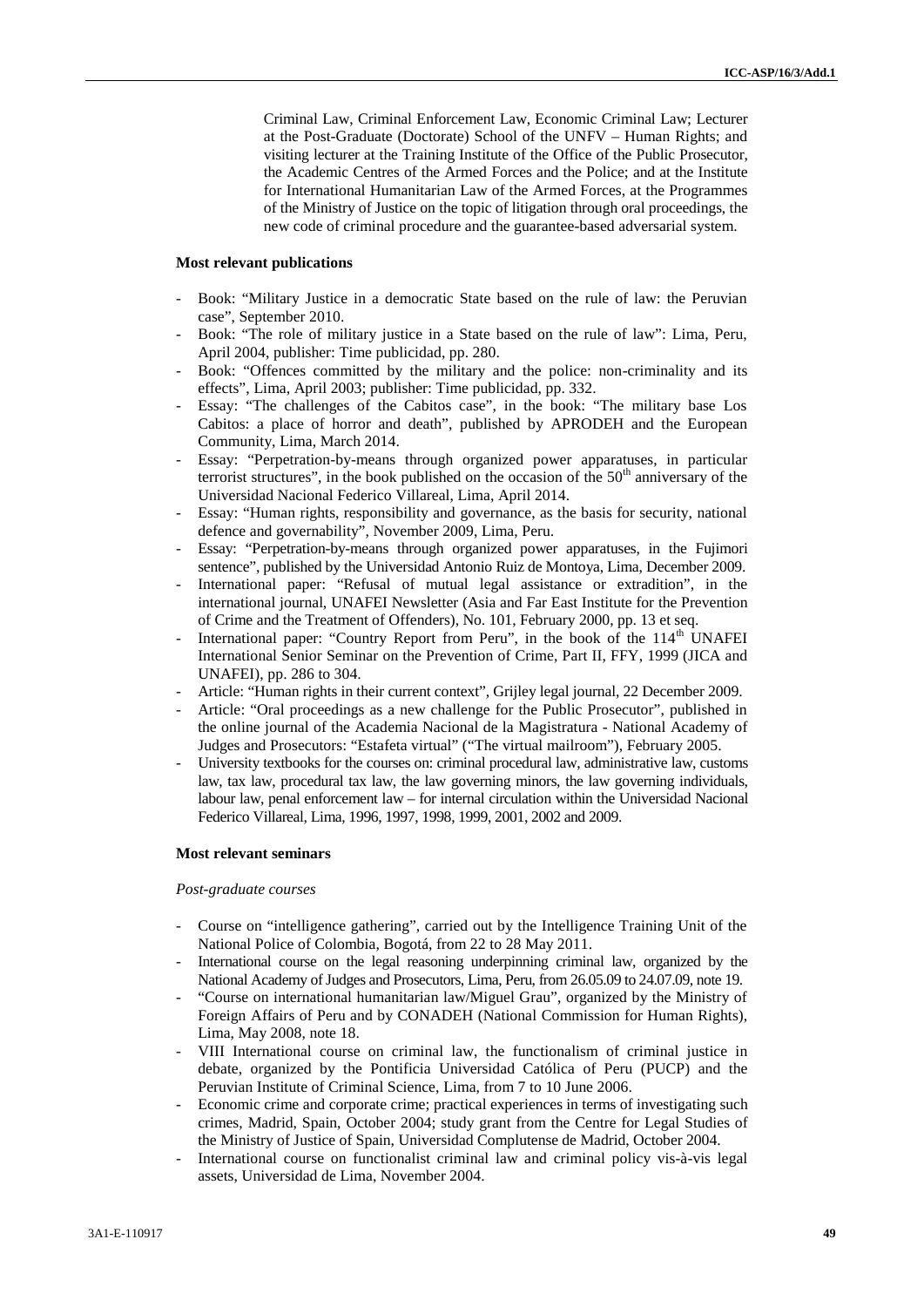- VIII Course for Higher Studies in Policy and Strategy (CAEPE), National Centre for Higher Studies, CAEN, from 13.06.08 to 19.12.08.
- Course on strategic foresight and intelligence gathering in the context of organized crime, National Centre for Higher Studies, CAEN, from 19.05.08 to 27.06.08.
- Legal reasoning underpinning criminal law, organized by the National Academy of Judges and Prosecutors, Lima, Peru, from 26.05.09 to 24.07.09, note 19.

### *Specialization courses*

- International course: "Accessible, restorative and differential justice: towards a full guarantee of human rights", under the auspices of the Inter-American Institute of Human Rights of the Inter-American Court of Human Rights, San José de Costa Rica, September 2016.
- Specialized in international human rights law and international humanitarian law, 2013, American University, Washington DC, USA.
- International specialization course on: "International jurisdiction and human rights: justice as a transnational discourse", organized by the Inter-American Court of Human Rights and the Universidad Católica del Perú, January and February 2012, Lima.
- Course: "Legal problems in the criminal prosecution of human rights violations", organized by the Institute for Democracy and Human Rights (IDEPUC), Lima, Peru, April 2011.
- Course on strategic foresight, political analysis and intelligence gathering in the fight against organized crime, Lima, National Centre for Higher Studies, CAEN, in collaboration with the Public Prosecutor's Office, Lima, from March to June 2008.
- Obtained the trade and finance certification, having completed the course offered by ASBANC (Association of Peruvian banks), 2002, under an arrangement with the Public Prosecutor's Office.
- Obtained international Diploma in criminal law and criminal procedural law, organized by the Universidad Nacional Federico Villarreal, Lima, from 2003 to 2004.
- "Specialization course and diploma on the topic of illicit drug trafficking, drug addiction and social violence", having passed three modules, organized by the Office of Drug Control Policy of the Embassy of the United States of America and the Narcotics Affairs Section -NAS, the Peruvian Corporation for the Prevention of Drug-related Problems and High-risk Situations for Children, the Public Prosecutor's Office and the Universidad Nacional Federico Villarreal, Lima, July 2002-September 2003 (480 hours).

### *International seminars*

- Presentation at "III seminar on Latin-American thoughts on international justice: a multidisciplinary look at international justice from the Latin-American perspective", carried out in the city of The Hague, the Netherlands, from 6 to 10 June 2016; topic: "Possibilities and difficulties in prosecuting international crimes within a national context: the Peruvian case".
- Speaker at the international seminar for military officers from the American continent: "Armed forces and human rights in the Americas"; conference on the Lucanamarca massacre: "Can terrorist agents be the perpetrators of the gross violation of human rights?" Centre for International Humanitarian Law of the Armed Forces, Lima, April 2016.
- Presentation in Mexico: the incorporation of international norms and standards for the prosecution of grave violations of human rights, at a training course for prosecutors, lawyers and judges; organized by Mexico's Attorney General's Office (PGR), 4 November 2014.
- Speaker: "Evidence in sexual crimes in situations of power"; conference organized by the Mexican Commission for the Defence of Human Rights, Mexico City, Mexico DF (Federal District), 3 November 2015.
- Speaker at the "International workshop on the fight against terrorism financing", organized by UNODC (United Nations Office on Drugs and Crime), CICAD (Inter- American Drug Abuse Control Commission) and CICTE (Inter-American Committee Against Terrorism), in Lima, Peru, from 19 to 23 October 2010.
- Speaker at the workshop: "Mapping out judgments for crimes against humanity in the region", Buenos Aires, Argentina, from 31 August to 2 September 2010, organized by CELS (Centre for Legal and Social Studies)
- Speaker at the "Specialized workshop on the prevention and fight against terrorism and terrorism financing", Asunción, Paraguay, organized by UNODC and CICTE, from 23 to 27 March 2010.
- Presentation at the second panel discussion: "Continuing challenges regarding the issue of missing persons and their relatives in Peru", organized by CONADEH (National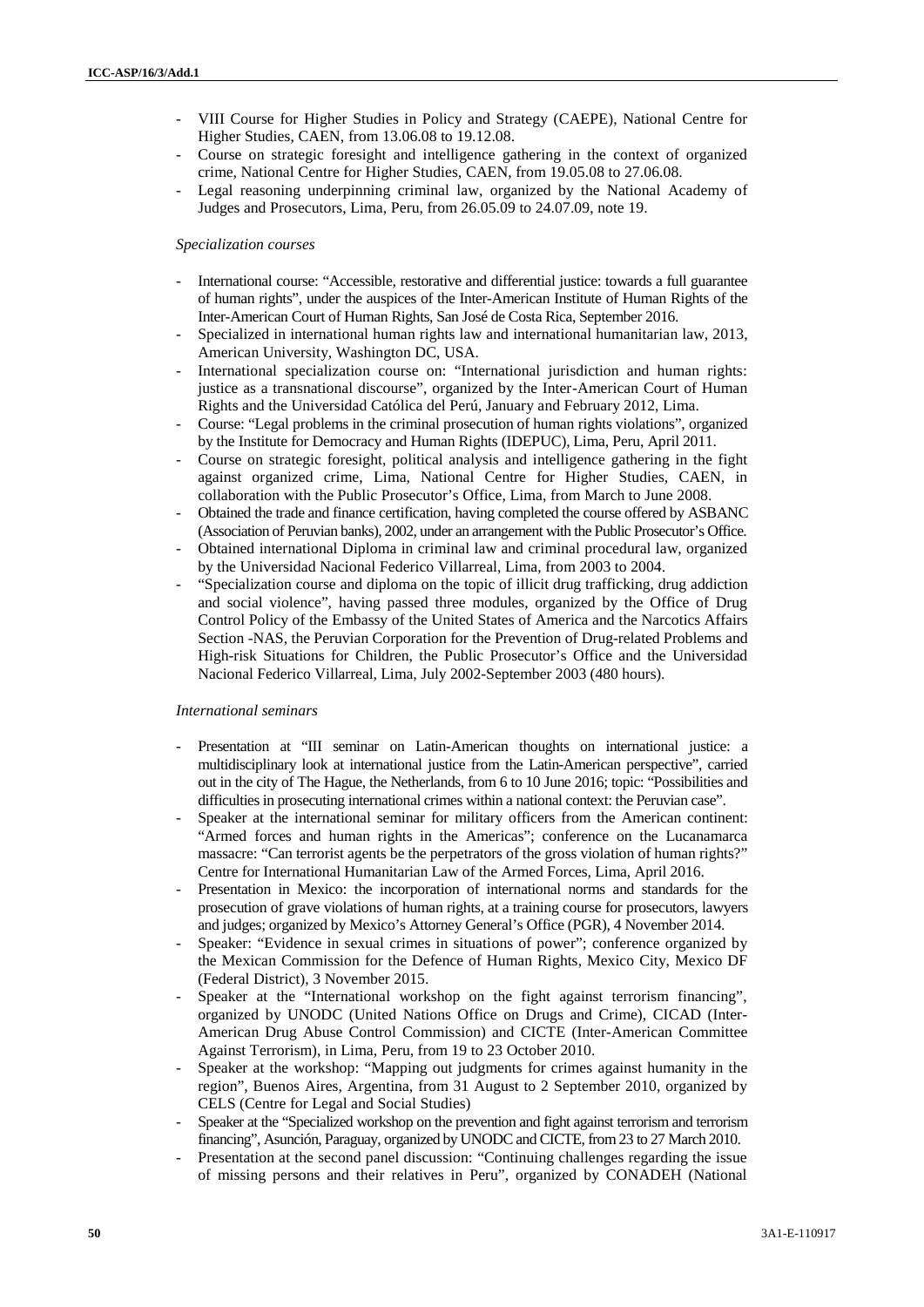Commission for Human Rights), November 2009, Headquarters of the Ministry of Foreign Affairs, Lima, Peru.

- Speaker at the "Executive seminar on legal aspects of combating terrorism", organized by the United States Institute of International Legal Studies and the Embassy of the United States of America, Lima, Peru, from 03.08.09 to 07.08.09.
- Speaker at the international seminar: international terrorism and the dangers facing the region; topic "The definition of transnational terrorism and its importance in the new legislation on organized crime", invited by the Ministry of the Interior and the Government of Colombia, Lima, October 2007.
- Speaker at the international seminar "Assistance to victims of terrorism and other violent crimes", invited by the Ministry of Foreign Affairs and the Ministry of the Interior and the International Cooperation Office of Spain; topic "The Peruvian experience in the assistance to victims of terrorism and other violent crimes", Cartagena de Indias, Colombia, February 2007.
- Speaker at the Latin-American seminar: "International legal cooperation"; organized by the International Cooperation Office of Spain, Cartagena de Indias, Colombia, and the Centre for Legal Studies (CEJ) of the Ministry of Justice of Spain, from 30 October to 3 November 2006; topic "Sentencing in mutual legal assistance".
- Presentation at the II International Congress of Public Prosecutors, on the theme: "Medical negligence, threats and challenges for the function of prosecutors", organized by Peru's Public Prosecutor's Office, with the participation of the Attorney Generals of Colombia, Bolivia, Mexico and representatives from Spain, Lima, October 2004.
- Lecture given at a conference on "Militarism and corruption in Latin-America" at the Institute of Higher Studies on Latin America of the University of Sorbonne, Paris, France, November 2001.
- Lecture given on: "The problem of military justice" at the Faculty of Law of Tsinghua University, Beijing, People's Republic of China, September 2003.
- Panellist at the international seminar: "The international criminal order", organized by the Embassy of France and the Attorney-General's Office of Peru, Lima, from 14 to 16 October 2002.
- Chair presiding over the plenary sessions (general discussions) of the 114<sup>th</sup> International Senior Seminar of UNAFEI; regional headquarters of the UN in Tokyo, Japan, February 2000.
- Speaker at the international seminar organized by the United Nations; regional headquarters in Asia, in Japan; on "Methods of international cooperation in the fight against transnational organized crime, focusing on mutual legal assistance and extradition"; lecture given at UNAFEI (United Nations Asia and Far East Institute for the Treatment of Crime and Offenders); with headquarters in Japan, Tokyo, from 10 January to 20 February 2000; global event with the participation of visiting experts from the United nations, the U.S. Department of Justice, the European Community and Asia.
- Panellist at the regional seminar of the international meeting on "The International Criminal Court, the Rome Statute and its implementation", organized by the Embassy of France in Peru, conducted in Lima, Peru, on 15, 16 and 17 October 2002.
- Speaker at the II Seminar on Criminal Law: "Crimes against humanity, criminal justice in relation to violations of human rights"; organized by the Universidad Federico Villarreal, 23 November 2016.
- Panellist at the international workshop for judges and magistrates, on "Due diligence in the administration of justice and sexual crimes"; organized by the NGO DEMUS, Study for the Defence of the Rights of Women, the Judiciary and the Academy of Judges and Prosecutors, Lima, Peru, June 2011.
- Speaker at the "Workshop on the fight against the financing of terrorism", event organized by the Superintendence of Banking and Insurance and the Ministry of Foreign Affairs, from 27 to 29 October 2010, Lima, Peru.
- Keynote speaker at the "IV National Congress on Criminal Law and Criminology, the modern-day dogmatic demands and policies on crimes in the face of new forms of organized crime"; on the topic of "Perpetration-by-means through organized power apparatuses, in particular terrorist structures"; organized by the Universidad Federico Villarreal, Lima, from 22 to 24 November 2007.
- Speaker at the conference "National and international terrorism and its influence in the region", organized by the Ministry of the Interior, Intelligence services, Lima, October 2007.
- Panellist at a round table on: "Active and passive extradition procedures in section VII of the new code of criminal procedure"; organized by INTERPOL, Lima, June 2007.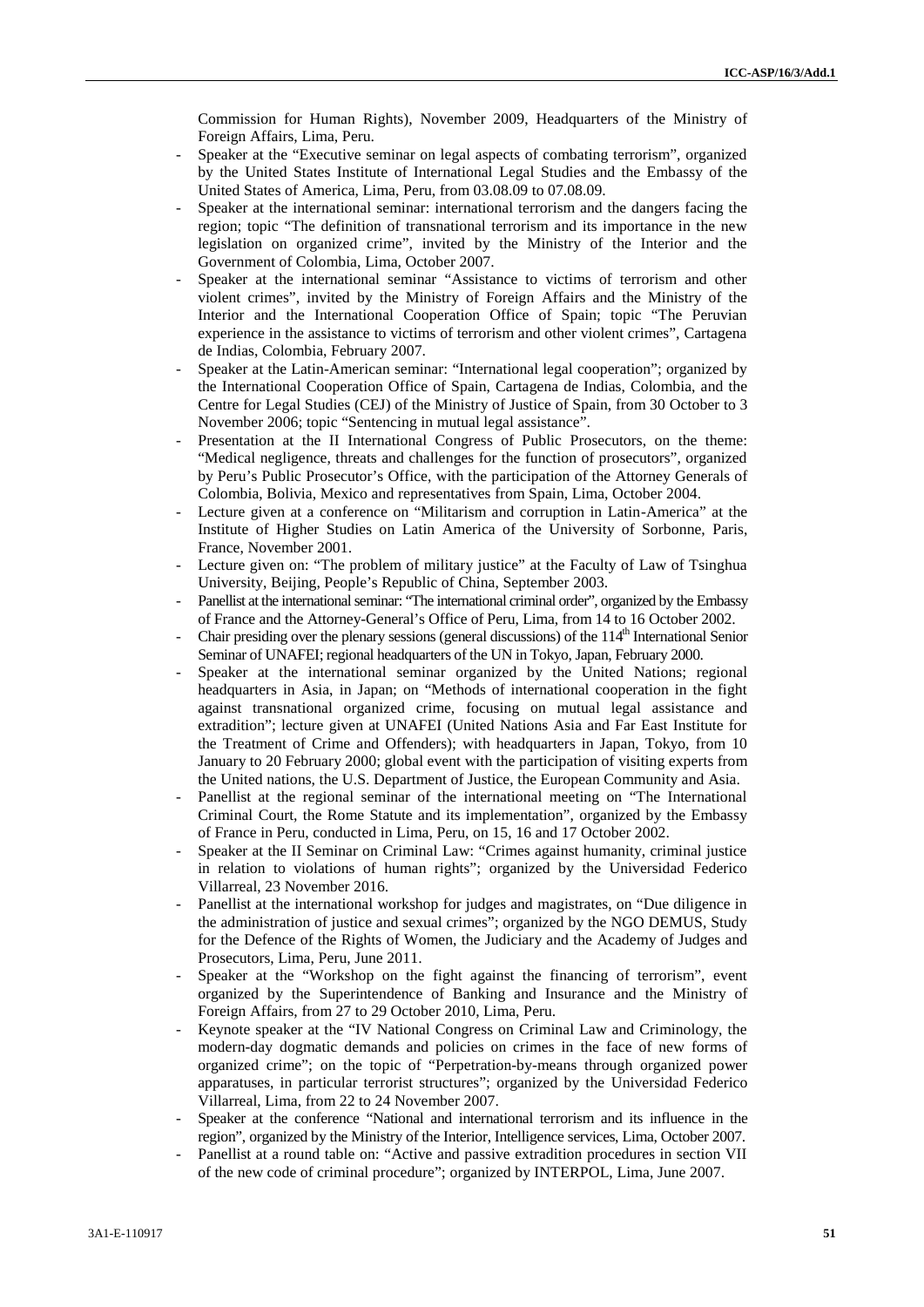- Speaker and tutor at the "First training programme on the guarantee-based adversarial system and the new code of criminal procedure", organized by the Ministry of Justice and the German Cooperation Agency GTZ, Lima, February 2006.
- Speaker at the international workshop seminar: "The adversarial system, litigation and oral proceedings"; topic "oral proceedings and the new procedural reforms"; organized by the Training Institute of the Office of the Public Prosecutor, Lima, May 2005.
- Speaker at the Callao regional seminar: "Transparency in State entities"; topic: "Experience gained in the fight against corruption from the perspective of the Public Prosecutor's Office"; organized by the National Anti-Corruption Commission, Callao, April 2005.
- Speaker at the seminar "Current issues in terms of criminality, public safety and the function of prosecutors", conducted on 10 February 2005 by the National Council for Public Safety, Lima, Peru.
- Lecturer on the course on public safety organized by the Training Institute of the Office of the Public Prosecutor; topic: "Public safety and the role of the prosecutor"; Lima, December 2004.
- Lecturer at the diploma programme on criminology, organized by the Training Institute of the Office of the Public Prosecutor; topic: "Interrogation techniques", Lima, November 2004.
- Lecturer and tutor at the workshop courses: "The function of the prosecutor under the new code of criminal procedure"; organized by the Training Institute of the Office of the Public Prosecutor, Dr. Gonzalo Ortiz de Zevallos; for senior prosecutors, and provincial prosecutors from different judicial districts in Peru: Cuzco, Tacna, Cajamarca, Huaraz; topics on "Oral proceedings in the new code of criminal procedure, the relationship between the Office of the Public Prosecutor and the police in the new code of criminal procedure"; workshops on oral proceedings and interrogation techniques; September 2004.
- Lecturer at the workshop course: "The function of the prosecutor in the new code of criminal procedure", with the topic: "Strategies in the evaluation of evidence", organized by the Training Institute of the Office of the Public Prosecutor, Dr. Gonzalo Ortiz de Zevallos, Lima, August 2004.
- Speaker at the War College for Higher Studies of Peru, on the topic: "The relationship between the armed forces and the Office of the Public Prosecutor", Lima, 1 October 2003.
- Speaker at the "I National Anti-Corruption Congress"; conducted in Trujillo, on 12, 13 and 15 July 2002.
- Panellist at the workshop seminar: "Crimes against the public administration: complex issues regarding certain categories of crime"; organized by the Research Institute of the Office of the Public Prosecutor (INMIP), Lima, 14 and 15 March 2002.

# *Attendee*

- Seminar: "Drug trafficking and transnational organized crime", organized by the Embassy of the French Republic and FIIAPP (the International and Ibero-American Foundation for Administration and Public Policies), DEVIDA (the National Commission for Development and Encouraging Drug-Free Living) and CAEN (National Centre for Higher Studies), Lima, Peru, November 2014.
- Global symposium on geographical indications, organized by the World Intellectual Property Organization (WIPO) and INDECOPI (the National Institute for the Defence of Competition and Intellectual Property), Lima, Peru, June 2011.
- First International Congress on Public Safety, organized by the Ministry of the Interior and the Commission for National Defence and Public Order, alternative developments and the fight against drugs, National Congress, conducted in Lima, Peru, from 29 to 30 October 2010.
- Workshop of the prevention and fight against terrorism and its financing: the international legal framework; organized by the Sub-division on the Prevention of Terrorism of the United Nations Office on Drugs and Crime (UNODC), CICTE, OAS (Organization of American States) and the Office of the Public Prosecutor, from 29.09.09 to 21.10.09, Lima, Peru.
- International seminar on "Human trafficking", organized by the Training Institute of the Office of the Public Prosecutor, Lima, 21 and 22 May 2009.
- International seminar: "The significance of the Fujimori trial in the fight against impunity in Peru and worldwide", organized by the George Mason University, USA, and the Institute for Legal Defence (IDL), Lima, Peru, 19 and 20 May 2010.
- Panel discussion on: "International jurisprudence on crimes against human rights", organized by the Institute for Legal Defence, Lima, Peru, 18.05.2010.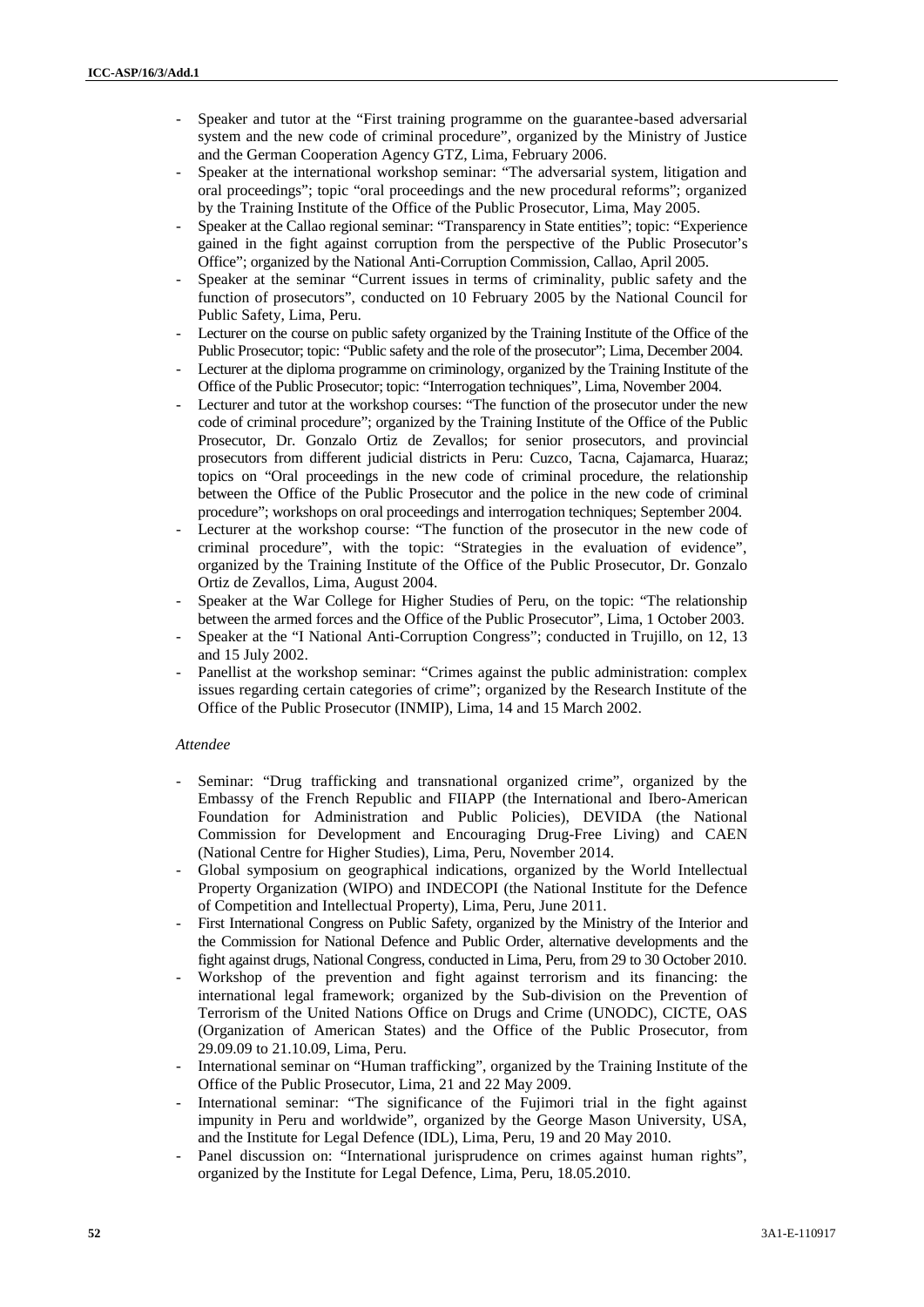- IV Congress: "Forensic anthropology and the search for victims of enforced disappearance in the Latin-American context", organized by the Latin-American Association of Forensic Anthropology, Universidad de San Marcos, Lima, April 2008.
- "Workshop seminar on national and international terrorism", organized by the Ministry of the Interior, Lima, December 2006.
- Workshop: "The Office of the Public Prosecutor and prosecutors' offices against organized crime", organized by the National office, 22, 23 and 24 June 2006, Lima.
- International forum "Neo-terrorism and policing strategy under the rule of law", organized by the Institute for Higher Police Studies (INAEP) and the Universidad Mayor de San Marcos, from 28 February to 2 March 2006.
- "Technical seminar on financial investigation", organized by the Office for Technical Assistance of the Treasury Department of the United States of America and NAS, USA, Trujillo, from 14 to 25 August 2006.
- Legal workshop "Litigation techniques and the process of prosecution in cases of violations of human rights", organized by the Episcopal Commission for Social Action" (CEAS), from 9 to 11 September 2005, Lima.
- Workshop "International seminar and round table on mutual legal assistance and extradition", organized by the Office of the United nations (ONUD), members of the Judiciary and the Ministry of Foreign Affairs, Lima, October 2005.
- International seminar on "Prevention of the financing of terrorism", given by specialists from the Israel Money Laundering Authority, Lima, August 2005, organized by the Financial Intelligence Unit of Peru.
- Participant in the III international Congress on Procedural Law, organized by the Universidad de Lima, Law Faculty, 14 to 16 June 2005, Lima.
- International seminar "Towards a global strategy against impunity: the challenges facing the international community", Ethics regional workshop of Latin America; organized by the Office of the Public Prosecutor, National Prosecutor's Office and Ethics, on 22, 23 and 24 February 2005, Lima, Peru.
- International workshop/seminar on "The process of prosecution in cases of violations of human rights"; organized by the National Coordinator of Human Rights and the International Organization, with headquarters in England and Canada, Lima, April 2005.
- International seminar, on a confidential basis, on "Military justice", with the participation of military judges from the U.S. Military Justice, organized by the Commission for National Defence and Public Order, Intelligence, Alternative Developments and Fight against Drugs, of the National Congress, Lima, February 2004.
- Seminar on: "Extradition, tool of international cooperation in the fight against crime", organized by the Ministry of Justice, Lima, October 2004.
- panel discussion on "The role of the prosecutor in the investigative phase of criminal proceedings", organized by the Institutional Reform and the Informal Sector (IRIS Center, Peru), USAID, University of Maryland, and the Training Institute of the Office of the Public Prosecutor, with the participation of experts from Puerto Rico, chief prosecutors and senior prosecutors, Lima, 15 July 2004.
- IV Latin-American Conference on "Drugs, addiction and social violence", organized by the NGO OPCION and the Embassy of the United States of America, with the participation of Latin-American specialists, Lima, on 10, 11 and 12 July 2004.
- Workshop course: "Techniques in oral hearings in adversarial criminal proceedings", organized by the IRIS Center, USAID and the Training Institute of the Office of the Public Prosecutor, led by tutors from Puerto Rico, Lima, Peru, on 12, 13 and 14 July 2004.
- International round table: "The German intelligence services", organized by the Frederich Neuman Foundation, with the participation of German experts, Lima, 19 June 2004.
- International conference: "the new code of criminal procedure and techniques in oral proceedings", led by Puerto Rican professor Héctor Quiñones, Professor at the Universidad Norteamericana de Puerto Rico, organized by the Academy of Judges and Prosecutors, Lima, May 2004.
- Participation in the specialist workshop, entitled "Towards democratic civil control over the armed forces". A closed technical event, organized by the Institute for Legal Defence (IDEELE), Lima, May 2004.
- International conference: "Cooperation between States: extradition and letters rogatory", organized by the Academy of Judges and Prosecutors and sponsored by the Embassy of the United States of America, Lima, September 2003.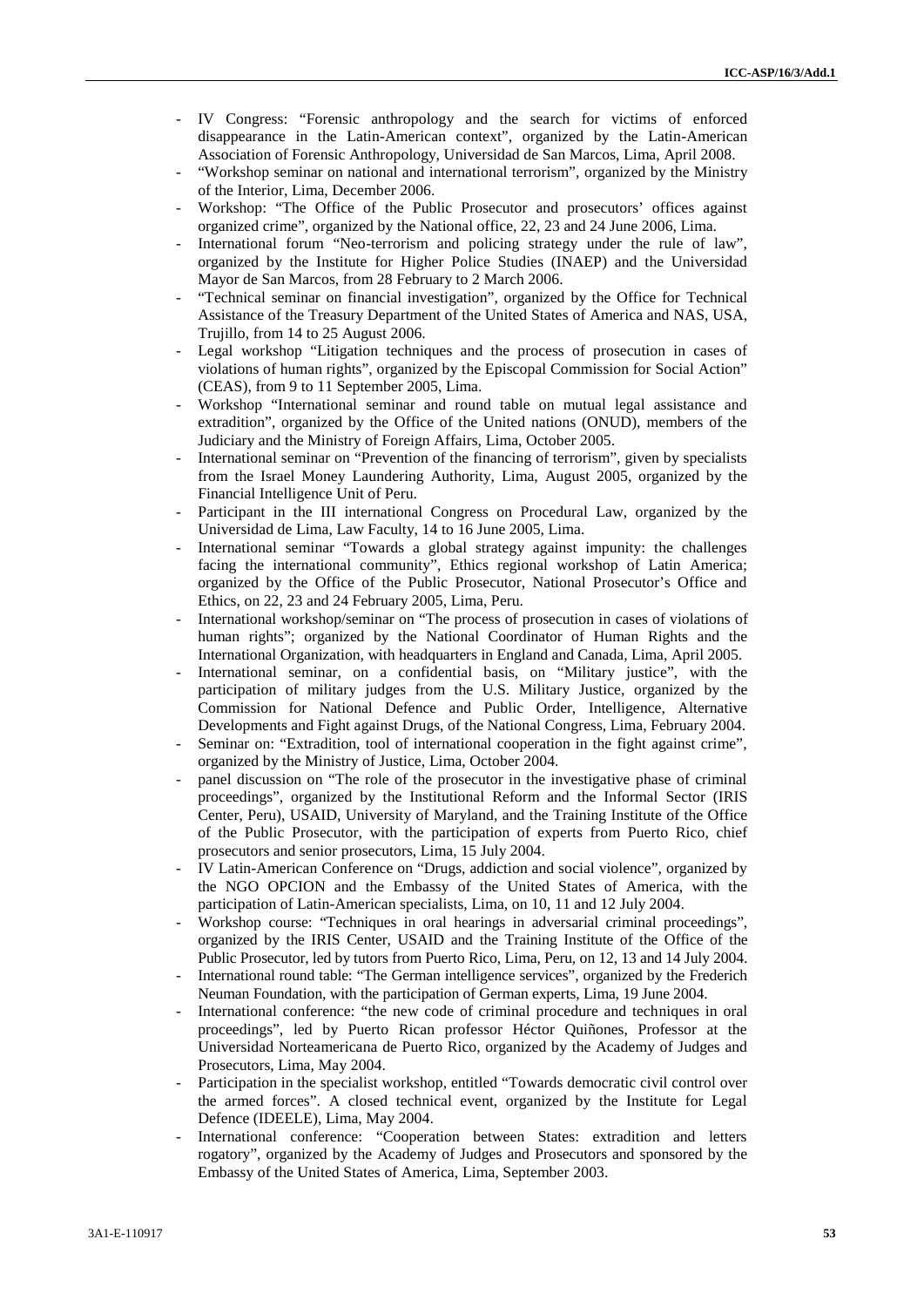- Participant in the international conference: "Arrest warrants and extradition as a means of maximizing the fight against corruption and organized crime", conducted in Lima, 4 and 5 August 2003, organized by AMAG, the National Academy of Judges and Prosecutors, Updating and Skills Enhancement Programme.
- International workshop course: "Flagrancy and its modalities", Lima, on 27, 28 and 29 May 2003, organized by the Attorney-General's Office (INIP).
- Participant as a specialist in military justice, in the international expert workshop: "Towards democratic civil control over the armed forces", organized by the Institute for Legal Defence (IDEELE), Lima, 20 May 2003.
- "Pan-American Congress on the Prevention and Monitoring of Money Laundering" and "Second Meeting of Compliance Officers", organized by the Latin-American Federation of Banks (FELANBAN), Cartagena de Indias, Colombia, from 29 October to 1 November 2002.
- Second Latin-American Conference on Drugs and Social Violence and III International Congress on the Prevention and Treatment of Addiction, organized by the Office of Drug Control Policy of the Embassy of the United States of America in Peru, NAS and the Peruvian Corporation for the Prevention of Drug-related Problems and High-risk Situations for Children, OPCIÓN, Lima, Peru, on 28 and 29 October 2002.
- International seminar: "The Rome Statute and the International Criminal Court: alignment of Peruvian legislation", organized by the Research Institute of the Office of the Public Prosecutor, Lima, Peru, on 21, 22 and 23 August 2002.
- Second Annual Latin-American Conference on Money Laundering", organized by the International Institute Alerta Global Media (Global Alert Media) Inc., Mexico DC, Mexico, from 17 to 19 October 2001.
- Invited as a participant at the first international seminar on money laundering, organized crime and terrorism, Lima, from 10 to 12 October, organized by the U.S. Embassy, Universidad de Lima and the Peruvian Congress.
- International seminar: "Regulation of lobbying myths and realities", organized by the National Commission for the Fight against Corruption, Lima, 19 June 2002.
- Seminar "The fight against corruption",  $2<sup>nd</sup>$  course, organized by the Technical Cooperation Division of France, the Regional Andean Counterdrug Intelligence School (ERCAID) and the Ministry of the Interior of Peru, from 15 to 19 April 2002, Lima.
- Participated as the representative of the Public Prosecutor's Office of Peru in the International Anti-corruption Round Table (Panama, Mexico, Venezuela, Colombia, Ecuador, Nicaragua, Switzerland); organized by the Public Prosecutor's Office of Peru, on 21 and 22 March 2002, Lima.
- Participated in the international conference: "The geopolitics of drugs and alternative, integral development", organized by the Commission for Alternative Development, the Fight against Drugs and Money Laundering of the Peruvian Congress, from 13 to 14 March 2002, Lima.
- Seminar "The fight against corruption",  $1<sup>st</sup>$  course; organized by the International Police Technical Cooperation Division of France, the Regional Andean Counterdrug Intelligence School, the Ministry of the Interior of Peru, from 10 to 13 December 2001.
- Participant in the seminar: "The fight against organized crime and corruption", organized by the Ministry of Justice of Peru, PNUFID, CIPD (inter-regional office) and sponsored by the U.S. Narcotics Affairs Section (NAS), Lima, from 13 to 15 November 2001.
- International seminar: "Administrative contentious justice in France", Lima, June 2000, with French and Peruvian speakers; organized by INMIP, the Technical Cooperation Office of France, Embassy of France, September 2001.
- International seminar: "Institutionalizing the fight against corruption", organized by the Comptroller General of Peru, Pro-Ética, PNUFI, Lima, from 7 to 8 August 2002.
- "First decentralized anti-corruption business forum", organized by the Chamber of Commerce of Lima, UNDP, July 2001.
- Participant in the first national anti-corruption conference, organized by the Ministry of Justice and the Civil Association on Transparency, UNDP and BID, with speakers from the Americas and Europe, Lima, May 2001.

### *National events*

Panel discussion "The Peruvian army and the Public Prosecutor's Office, areas of interest in terms of investigations and prosecutions of cases", on 19 and 20 April 2010, Lima, organized by the College of the Public Prosecutor's Office.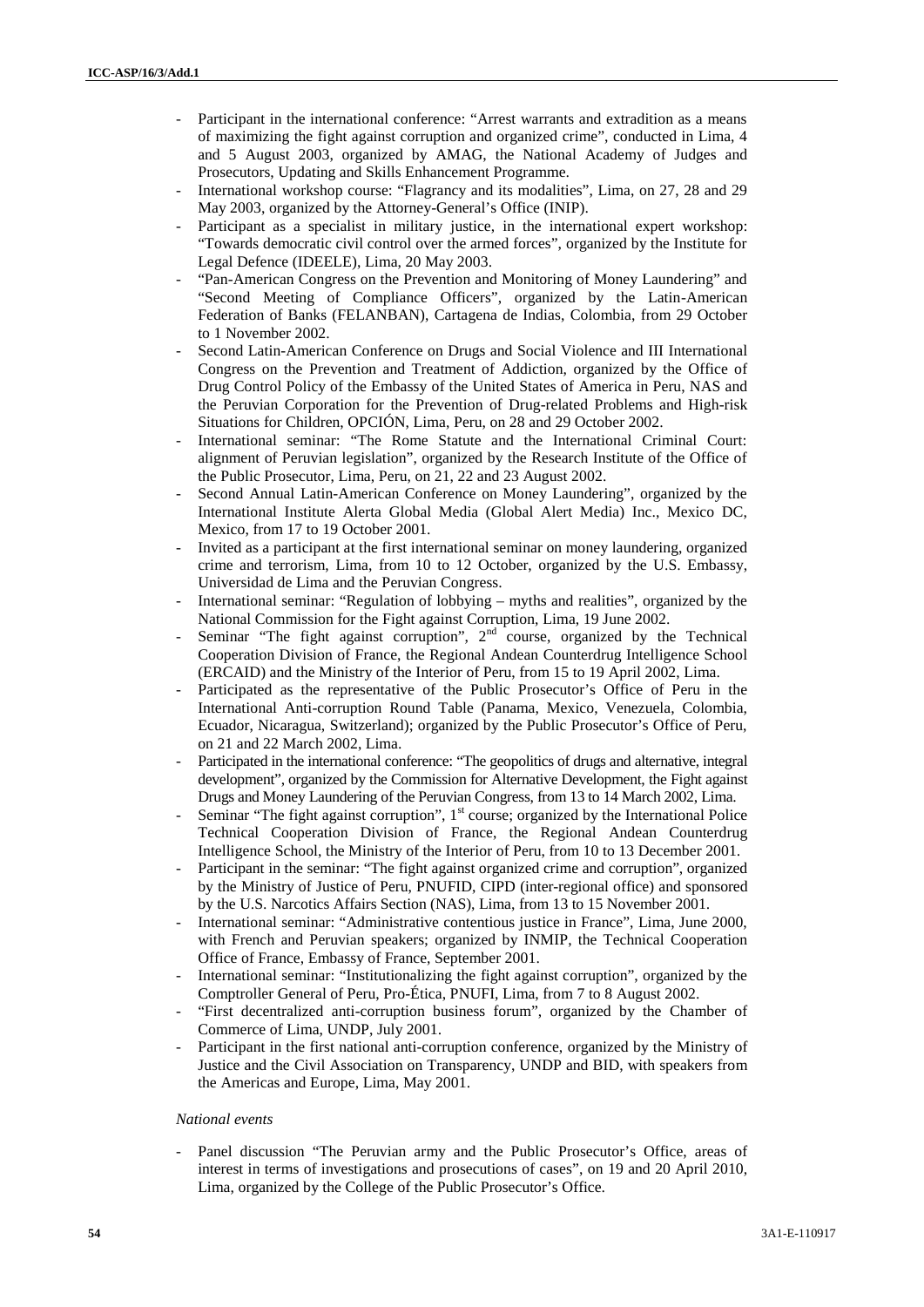- "Workshop on special investigation techniques and circumstantial evidence", organized by CICAD, OAS, Lima, Peru, from 16 to 18 November 2010.
- "Workshop on legal tools for the criminal prosecution of violations of human rights", organized by IDEHUEPC, Institute for Democracy and Human Rights, Pontificia Universidad Católica del Perú, Lima, from 17 to 18 July 2009.
- Seminar: "Problems of jurisprudence in the prosecution of international crimes", organized by the National Criminal Court and the Master's Program of the Pontificia Universidad Católica del Perú, Lima, December 2007.
- Workshop seminar on national and international terrorism, organized by the Ministry of the Interior, Intelligence Services, on 13 and 14 December 2006.
- III Day on Procedural Law, organized by the Institute for Criminal Procedure, Lima, June 2006.
- International forum: "Neo-terrorism and policing strategy under the rule of law", organized by the Institute for Higher Police Studies (INAEP) and the Universidad Mayor de San Marcos, Lima, March 2006.
- Seminar on military justice: "Proposals and perspectives", organized by the Supreme Council of Military Justice, Lima, June 2004.
- Participant in the expert workshop, entitled: "Redefining military justice", organized by the Institute for Legal Defence, 19 October 2004.
- Seminar: "Democratic controls in intelligence gathering systems", organized by the Institute for Legal Defence, Lima, 8 July 2004.
- Constitutional event: "The effects of the judgments of the Inter-American Court of Human Rights", organized by the Research Institute of the Office of the Public Prosecutor, Lima, on 17 and 18 February 2003.
- Round table: "The new challenges facing the judicial profession", organized by the Academy of Judges and Prosecutors, 13 June 2002.
- Second workshop seminar on "Crimes against the public administration", organized by the Research Institute of the Ministry.
- Workshop seminar: "Crimes against the public administration: complex issues regarding certain categories of crime", organized by the Research Institute of the Office of the Public Prosecutor, 14 and 15 March 2002.

#### **Membership of professional associations and societies**

- International Association of prosecutors (IAP).
- Bar Association of Lima.
- Freedom Law Society.

#### **Awards and honours**

#### *Recognitions*

- Recognition from the Anti-Terrorism Police Directorate (DIRCOTE), for her valuable support in the fight against terrorism, Lima, July 2016; on the occasion of the XXXII anniversary of the creation of DIRCOTE.
- Received a motion of tribute from the Peruvian Congress, for her important work in the Office of the Public Prosecutor, 28 January 2011, motion of tribute No. 11651.
- Received commendation and recognition from the Anti-Terrorism Police Directorate, in support of her work, August 2009.
- Received official commendation from the Ministry of the Interior through H.E. the Minister for Foreign Affairs, for her outstanding participation as an integral member of the delegation that, representing Peru, participated in the "V Regular Period of Sessions of the Inter-American Committee Against Terrorism (CICTE)", conducted in Trinidad and Tobago, February 2005.
- Received recognition from the National Anti-Corruption Commission, for her outstanding presentation, in the context of the regional anti-corruption seminar, organized by the National Anti-Corruption Commission, Callao, February 2005.
- Received international commendation from the "Istituto di Studi internazionali" of the Università Cattolica del Sacro Cuore, Milan, Italy, for her praiseworthy work as a prosecutor, and her sensitivity and legal competence in the adjudication of cases of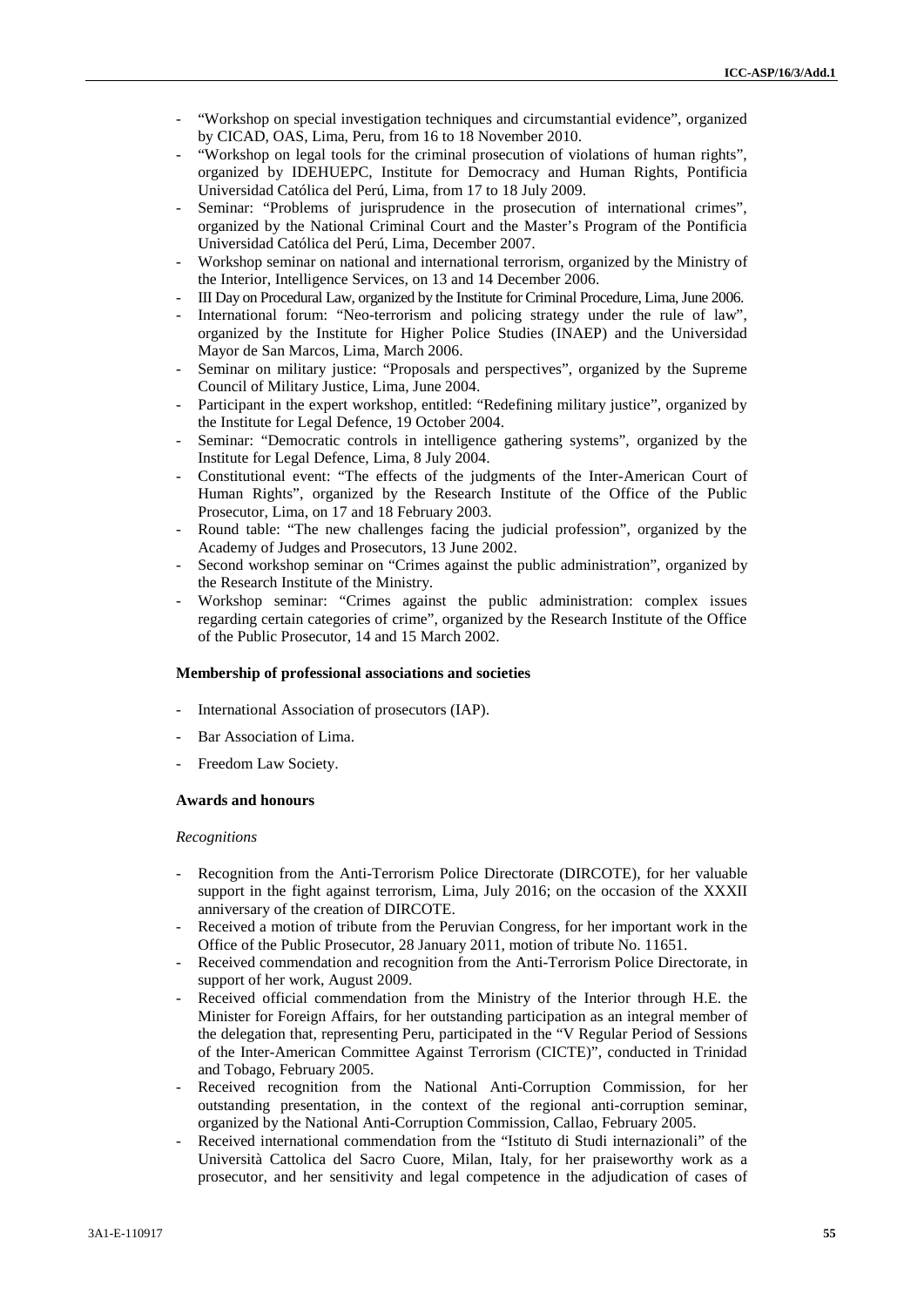violations of human rights, within the jurisdiction of the Inter-American Court of Human Rights, 15.05.2003.

- Received international commendation from UNAFEI, Asia and Far East Institute for the Prevention of Crime and the Treatment of Offenders, with headquarters in Tokyo, through the Attorney General's Office of Peru, for her brilliant leadership role, her participation and valuable contribution as President of various working groups and President of various plenary sessions at the 114<sup>th</sup> International Seminar for Senior Prosecutors, commendation also given to the Attorney General's Office and to the Dean of the Faculty of Law and Political Science of the UNFY, institutions which the candidate of this CV has represented in the above-mentioned international caucus, March 2000.
- Received commendation from the head of the III Police Region in the name of Freedom for her high standards of professionalism and exemplary level of competence in investigations on terrorism.
- Received commendation from the head of the  $32<sup>nd</sup>$  Unit of the Army, based in Trujillo, for her efficient and functional work in the investigation of cases of terrorism.
- Received recognition and appreciation from her senior colleagues, for her efficient work in terms of support and collaboration.
- Received praise from the Universidad Nacional Federico Villarreal, Faculty of Law, for her high level of performance as a professor at that academic institution.

### *Honours*

- Nominated by the Peruvian Government to the position of Prosecutor at the International Criminal Court in the 2011 elections, with the support of State and civil society organizations, as well as international human rights organizations.
- Nominated by civil society organizations for the international prize for human rights, 2016, of the International Bar Association's International Human Rights Award, 2016.

### *Exceptional achievements*

- Nominated by various Attorney Generals, represented the Office of the Public Prosecutor on 4 occasions as part of the defence delegation of Peru before the Inter- American Defence Board, during periods of sessions No. 134, 137, 154 and 162 in Washington DC, USA, 2009, 2015, and in Buenos Aires, Argentina, 2017, respectively.
- Formed part of the delegation that represented Peru at the oral presentation of the periodic reports, seventh and eighth combined, before the Committee on the Elimination of Discrimination against Women of the United Nations (CEDAW), in Geneva, Switzerland, July 2014.
- Member of the delegation that represented Peru at the  $5<sup>th</sup>$  period of sessions of the Inter-American Committee Against Terrorism (CICTE) in Trinidad and Tobago, in 2005; together with the Minister of the Interior and representatives of judiciary.
- Appointed by the Attorney General, Dr. Gladys Echaíz Ramos, as member of the delegation of the Public Prosecutor's Office in her capacity as expert, to participate in, together with the Attorney General, and the Minister for Justice, Ms. Rosario Fernández, and represent Peru at the "II Ministerial Conference on International Cooperation against Terrorism and Transnational Organized Crime", conducted in Panama City, May 2008.
- Participated in the first regional meeting of the Global Association of Prosecutors IAP for Latin America, together with the Attorney General of Peru, Dr. Adelaida Bolívar, conducted in Santiago de Chile, July 2006.
- Appointed member of the delegation of the Public Prosecutor's Office of Peru, led by Doña Nelly Calderón Navarro, which visited the People's Republic of China and the Republic of Peru, from 6 to 16 September 2003.
- Chosen to assist the Public Prosecutor of Peru, Doña Nelly Calderón Navarro, in overseeing the repatriation of funds derived from corruption in the context of the Montesinos and Fujimori cases, before the judicial authorities of France and Switzerland, November 2001.
- Designated by the Public Prosecutor of Peru, Doña Nelly Calderón Navarro, to represent her before the Congress of Peru and before the special congressional commissions, Cuaresma, Alvarado and Mulder, in presenting the case for bringing constitutional charges against the former President Alberto Fujimori and other high-ranking public officials.
- Successfully applied for and was awarded a grant from the United Nations, Asian regional headquarters, UNAFEI, United Nations Asia and Far East Institute, and from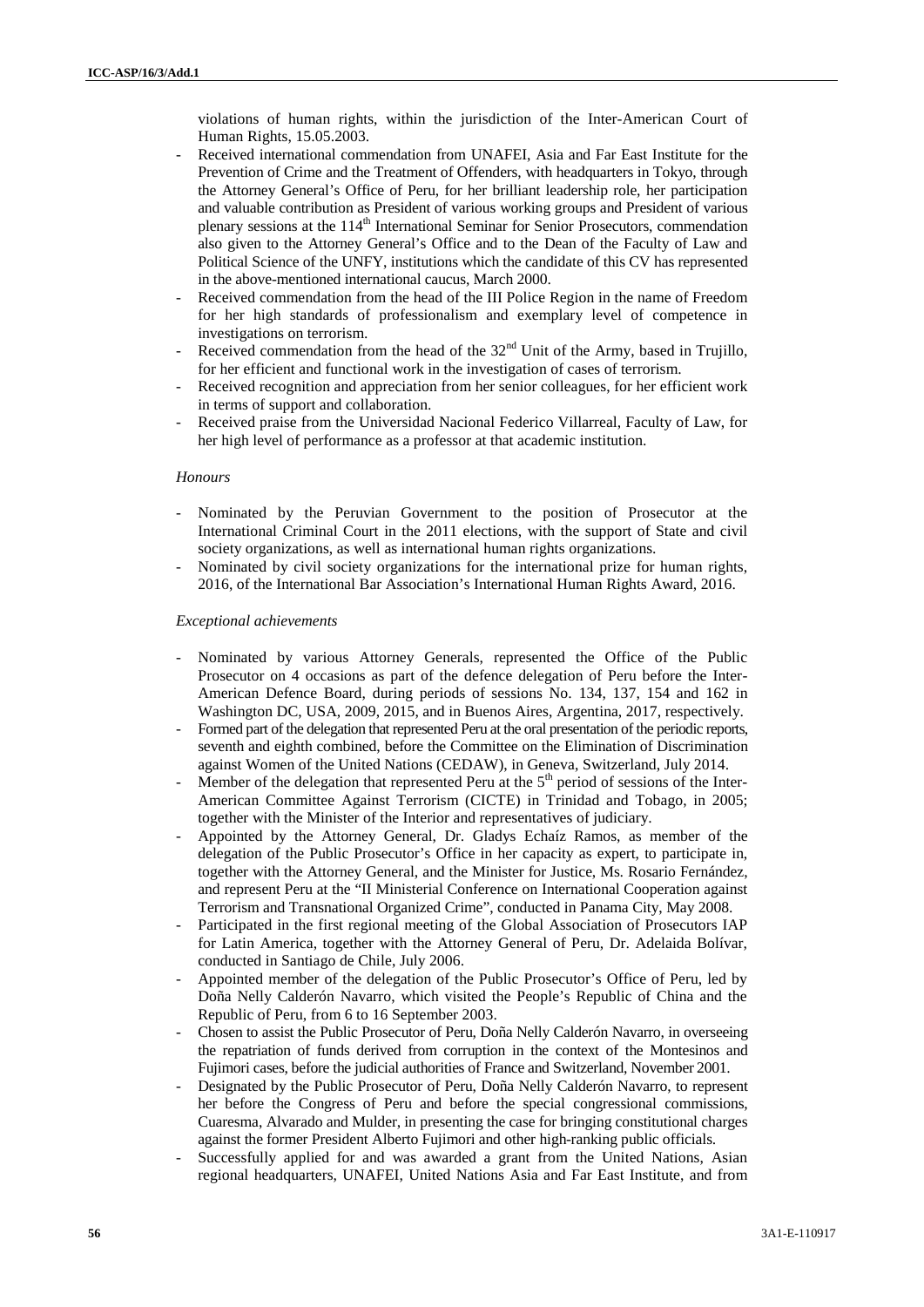the Japanese Agency for Cooperation (JICA), to take part in the  $114<sup>th</sup>$  International Seminar on "Methods of international cooperation in the fight against transnational organized crime, focusing on mutual legal assistance and extradition", over a period of two months, in Tokyo, Japan, January and February 2000, which included studying and gaining knowledge about the justice and criminal systems throughout Asia, Eastern Europe, Africa and the Americas, and especially with regard to Japan.

- Chosen by the management and the academic staff of UNAFEI and of the 114<sup>th</sup> International Seminar on "Methods of international cooperation in the fight against transnational organized crime, focusing on mutual legal assistance and extradition", in Tokyo, Japan, to act as chairperson for various working groups and to lead plenary discussions with participants from all over the world.
- Chosen by the management and the academic staff of UNAFEI and of the  $114<sup>th</sup>$ International Seminar on "Methods of international cooperation in the fight against transnational organized crime, focusing on mutual legal assistance and extradition", in Tokyo, Japan, to give a speech to the Supreme Court of Japan, on behalf of those participating in the international seminar.
- Responsible for the high-profile prosecution of the leader of the terrorist organization Shining Path (Sendero Luminoso), Abimael Guzmán Reynoso and the entire leadership group, with the successful outcome that these individuals were sentenced to life imprisonment or given other very heavy sentences.
- Appointed by the Public Prosecutor of Peru, Dr. Nelly Calderón Navarro, as the First Chief Prosecutor Coordinator of the National Public Prosecutor's Office and the Supra provincial prosecutors, specialized in the field of terrorism and crimes involving serious violations of human rights, and crimes against humanity, having organized a specialized subsystem at a national level to deal with, in a structured manner, the prosecution of such cases, from 10 January 2005 to 4 May 2007.
- Appointed, by Public Prosecutor of Peru, Doña Nelly Calderón Navarro, as coordinator in terms of pooling the benefits of effective collaboration in dealing with terrorism.
- Appointed by the Board of Supreme Public Prosecutors as Chief Prosecutor of the Devolved Office of Internal Control, Lima, February 2008.
- Appointed by the Attorney General's Office as prosecutorial representative of the Office of the Public Prosecutor before the Department for the Coordination of Monitoring of Chemical Inputs, ds. 008-93, Art. 49 and 51 ITINCI, March 2002.
- Held the Presidency of the Special Commission set up by the Attorney General of Peru, Dr. Adelaida Bolívar, to assess the "Report 097 of the Ombudsman" and the work of the Office of the Public Prosecutor in the field of human rights, December 2005 to February 2006.
- Appointed by the Attorney General of Peru, Dr. Adelaida Bolívar, as President of the Commission which assessed and made organizational proposals in the field of tributary, customs and intellectual property offences, February and March 2006.
- Appointed by the Attorney General of Peru, Dr. Gladys Echaíz Ramos, as President of the Commission in charge of the Revision of all Legislation on Terrorism, with a mandate to propose legislative amendments to improve the texts, including revisions, updates and filling legislative lacunae, in the fight against terrorism, December 2009; and to prepare a new draft law against terrorism.

# **Personal interests**

Human rights, International Criminal Justice, systems of criminal procedure, humanitarian actions in support of the victims of enforced disappearance, national and international politics, poetry, reading classic and modern literature, philosophy, walking in the fresh air, travel, learning about the world, contact with nature.

# **Other relevant facts**

### *Contributions to the world of law and justice*

- Contributed to National Peace-Building and Reconciliation, under the banner of "Justice for Peace".
- Instigated criminal justice processes in the context of hundreds of prosecutions of and judgments against terrorists and leaders of terrorist organizations.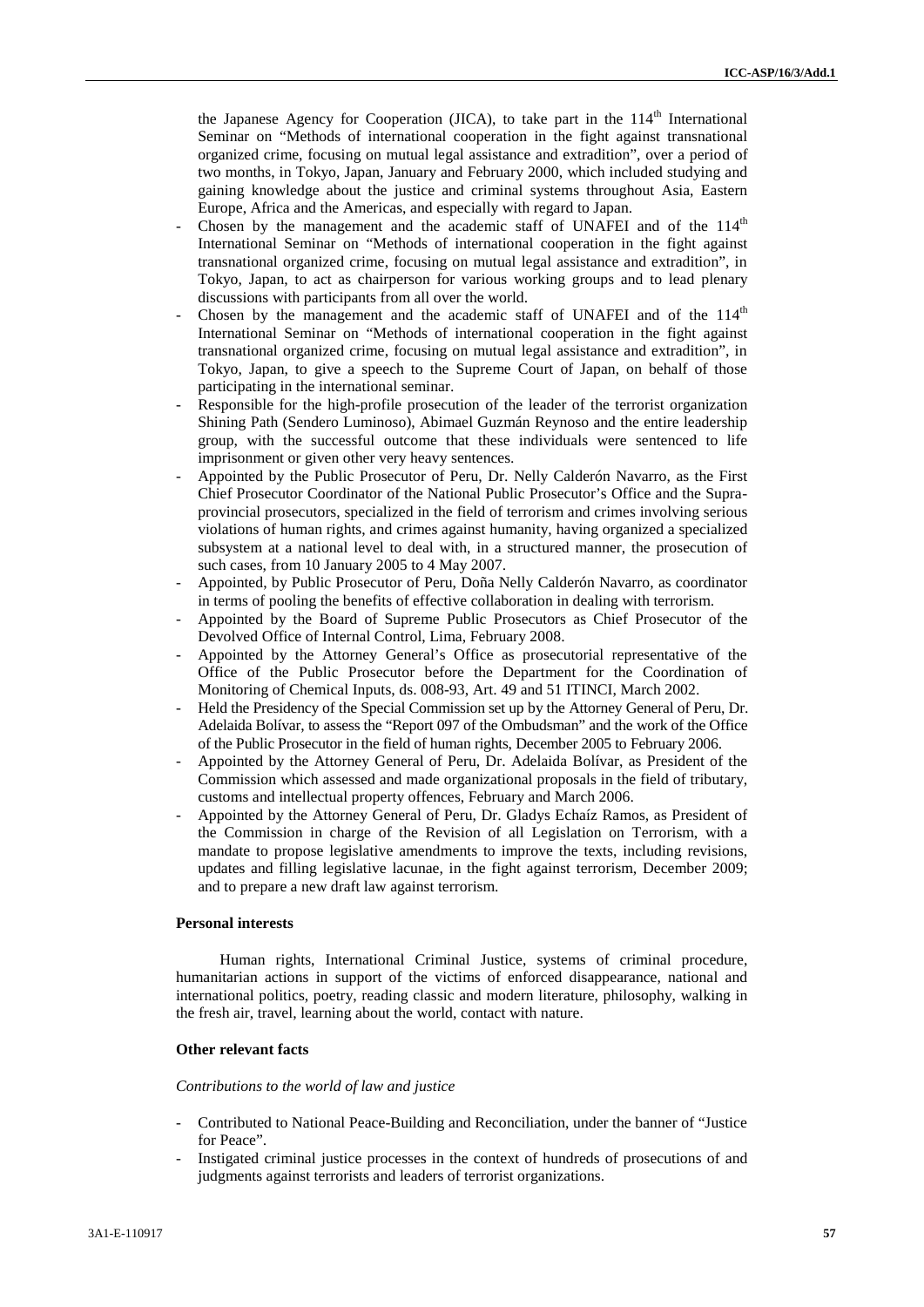- Instigated criminal justice processes in the context of hundreds of prosecutions for grave violations of human rights and crimes against humanity.
- Instigated the search for victims of enforced disappearance, and the recovery and identification of human remains, for judicial prosecution and for humanitarian reasons.
- Ensured the "Largescale recovery and restitution of human remains of victims" to their families.
- Pushed for, supported and participated in the rescue of the so-called "masas cautivas de Sendero" (persons kidnapped by Sendero Luminoso) in the VRAEM rainforest, and in particular, the children ("pioneritos") to allow their reintegration into Peruvian society.
- Contributed to national safety and national and international peace.
- Successfully achieved life imprisonment sentences for major leaders of terrorist organizations.
- Promoted legislative initiatives to improve and update laws against terrorism.
- Successfully achieved convictions in landmark cases of crimes against humanity.
- Contributed to the fight against corruption in Peru, thereby contributing to security, through her leadership (in the FN Office) of high-profile financial investigations into high-ranking public officials, uncovering widespread corruption, patterns of criminal diversion, in terms of conduct, place of origin, intended destination and location of millions of funds derived from acts of corruption, and in dealing with these matters highlighting the use of International Law to bring an end to impunity for the perpetrators in these cases.
- Succeeded, in this endeavour, through the interpretation and legal integration of national law with international law, in finding a legislative framework for crimes such as the razing of villages, wide-scale killings and massacres perpetrated by members of the Shining Path organization (OTSL), by reference to crimes against humanity, thereby bypassing the statute of limitations contained in a terrorism charge, and avoiding the possibility of terrorist leaders being released back into society after having served their sentence.
- Contributed to the promotion and continued respect for human rights in Peru.
- In pushing, with great legal initiative, for integration between national and international legislation, for the application of International Criminal Law, International Humanitarian Law, as well as International Human Rights Law; as well as the jurisprudence of International Criminal Tribunals and Regional Human Rights Courts, in the treatment, investigation and prosecution of serious crimes and atrocities committed during the period of internal violence in Peru, contributing thereby to an end to impunity and to the promotion of Justice for Peace.

#### *Qualifications and Experience, skills and special attributes*

#### *"A" Qualifications and Experience*

- Extensive experience as a prosecutor, in charge of various investigation and trial chambers, since 1984 to the present; Confirmed three times by the National Committee of Judges and Prosecutors (CNM).
- Extensive and significant experience and expertise in the handling of large, complex and high-profile criminal cases, in relation to crimes against humanity and in the context of national armed conflicts, which constitute international crimes.
- Extensive experience and expertise in bringing high-profile cases to a successful conclusion.
- Ability to work in a team as well as leadership skills.
- Solid and broad qualifications and ACADEMIC education, as well as international and technical skills, in the fields of Criminal Law, Criminal Procedural Law, Probative Law (civil law), Criminal Investigation Procedures and Forensics, Forensic Sciences, International Criminal Law, International Human Rights Law, International Humanitarian Law (IHL), Differential and Gender-focused Justice (women and children), Legal Reasoning and Argumentation.

### *"B" Skills*

- Highly skilled in the litigation preparation process and in judicial practice.
- Well-equipped to work under pressure.
- Resilience in the face of threats and danger arising from the performance of her functions.
- Adapts with ease to multicultural and multilingual environments.
- Well-honed ability to deal with the media.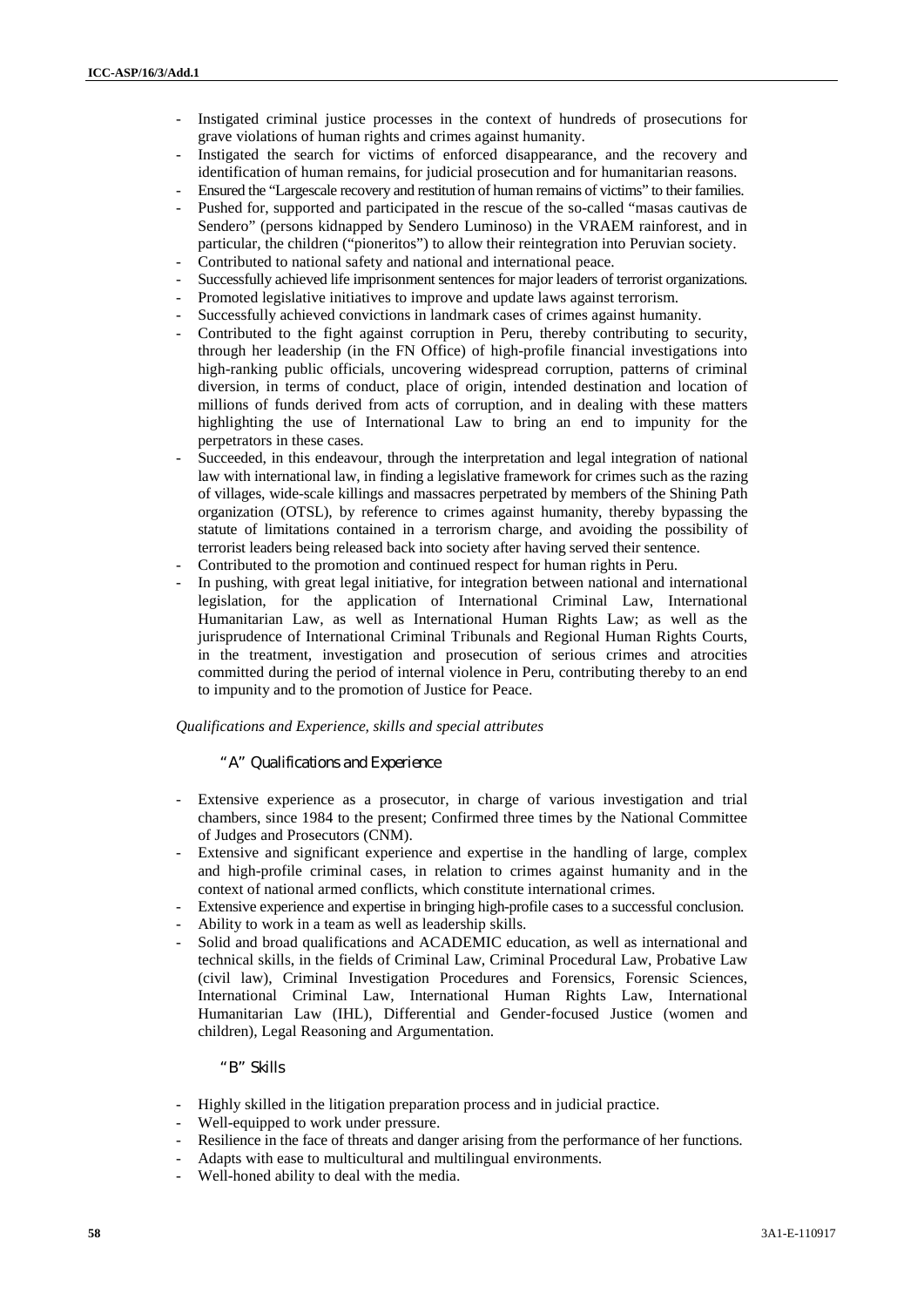- Familiar with the work of International Criminal Courts and Tribunals (ICC, ICTY, ICTR), International Human Rights Courts (Inter-American Court of Human Rights, ICHR, ECHR).
- Efficient and proactive in the fulfilment of her professional tasks.

#### *"C" Special attributes*

- Has enjoyed a long, well-recognized and unblemished professional career as a prosecutor.
- Is highly respected personally and institutionally.
- Is very well regarded professionally and academically.
- Enjoys high moral esteem both personally and professionally.

#### **Résumé**

She is a Senior Criminal Prosecutor, for the specialized system for prosecuting terrorism and grave human rights violations. She prosecutes high profile and complex cases of the serious human rights violations, genocide, crimes against humanity, tortures, forced disappearance, summary and extrajudicial executions, terrorism etc.; and cases of organized crimes, inter alia, kidnappings and extortions. These cases entail criminal legal matters of the utmost relevance to the International Criminal Court (ICC).

She is also the Coordinator of the National Sub System of Prosecutorial Agencies on human rights, terrorism, and crimes against humanity.

She is a lawyer graduated 35 years ago, has 33 years of experience as a Prosecutor and she holds Doctorate and LLM degrees.

She is well known for her intense activity as specialized Prosecutor for succeeding on taking to trial cases of violations of human rights occurred decades ago

She has been a university professor since 1996 in matters of Criminal Procedure, Criminal Law and Human Rights.

She has an extensive experience and recognized expertise in Criminal Law, Procedural Law, Constitutional Law, International Criminal Law, International Law of Human Rights, International Humanitarian Law, Criminal Investigation Procedures, Anthropology and Archaeology Forensic Procedures, Forensic Psychiatry, Legal Medicine; issues of Intelligence and Strategy.

Peruvian candidate for Prosecutor to the International Criminal Court in the 2011 election process

#### *Relevant academic qualities*

2007: Doctor of Law, Universidad Inca Garcilaso de la Vega

2003: Master in Criminal Law LLMM, Universidad Garcilaso de la Vega

1982: Bachelor in Law and Political Science, National University of Trujillo

1982: Professional degree: Lawyer, 1982 - National University of Trujillo

#### *Further education*

Courses of specialization on Human Rights Law, International Humanitarian Law, and International Justice. (American University, USA, Interamerican Institute of Human Rights, Costa Rica, Pontifical Catholic University of Peru, PUCP, Peru).

#### *Professional experience*

1982-present: Public Prosecutor Office; Prosecutor since 1984 and Senior Prosecutor since 1988.

Since 2000: Appointed Provincial Prosecutor under the Office of the General Prosecutor to conduct special acts of investigation in cases of corruption and illicit enrichment against senior officials, during the period of 1990-2000.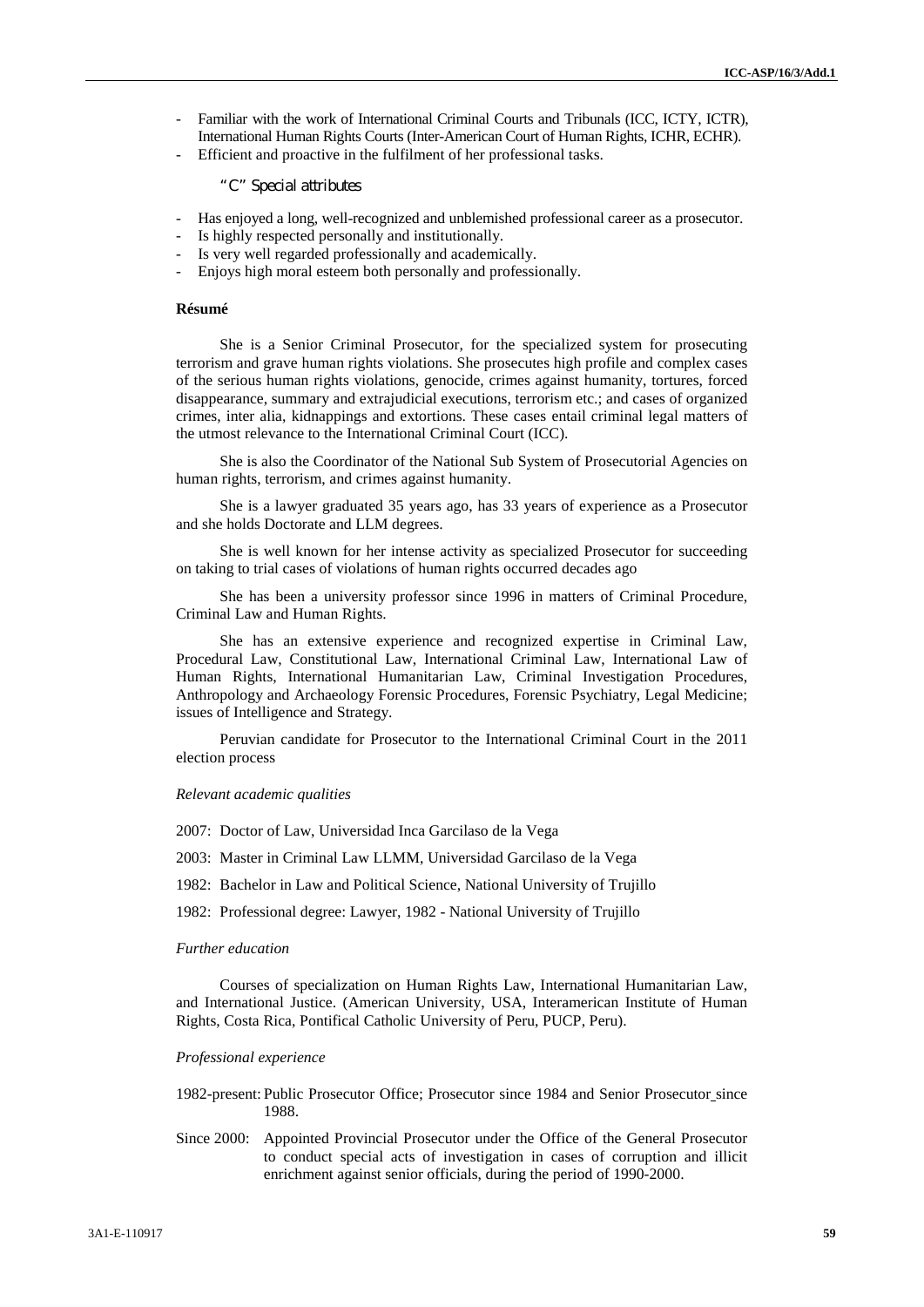- 2004: Appointed Senior Prosecutor of Lima and National Criminal Prosecutor; she has carried out specialized work in cases of crimes that constitute serious human rights violations, crimes against humanity (including forced disappearances, massacres, torture, extrajudicial execution, genocide, rape and sexual violence against women in context of violence and armed conflict).
- January 2005:Appointed as the first Chief Prosecutor Coordinator of the specialized subsystem of serious violations of human rights and terrorism; as coordinator, she developed skills in management, administration, organization, supervision and control of the 17 special prosecutor's offices of the subsystem.
- 2015-present: Appointed, for a second period, as the Chief Prosecutor Coordinator of the specialized subsystem of serious violations of human rights and terrorism. Alongside her prosecutorial work, she has promoted various actions for the recovery, identification and restitution of the corpses or human remains of victims of enforced disappearance during the period of the political violence in Peru; and the retrieving of missing children and persons kidnapped by the terrorist organization "Shining Path, Sendero Luminoso".

#### *Professional achievements*

- 2005-2006: She prosecuted and succeeded in obtaining the life imprisonment for the leader of the terrorist organization Shining Path (Sendero Luminoso) Abimael Guzman and its entire leading group, in the process that took place during 2005-2006 for the crimes and terrorist attacks committed during the context of political violence between 1980 to 1992, including the process against Victor Polay Campos, former leader of the terrorist group "MRTA" (Movimiento Revolucionario Túpac Amaru); she has supported and supervised the finding and exhumation of many mass graves and burial sites of victims from emblematic cases of serious violations of human rights.
- 2000-2003: As District Prosecutor, she conducted criminal investigations of complex cases of corruption under the direct supervision of the Chief Prosecutor's Office; moreover, she conducted criminal and financial investigations for corruption and illicit enrichment against the former President Alberto Fujimori Fujimori, his former presidential advisor, Vladimiro Montesinos Torres, and high ranked officials.

*Prosecutor investigating human rights abuses committed during 1980 - 1992*

- Case "Loayza Tamayo", regarding serious violations of Human Rights: such as kidnapping, torture and rapes perpetrated by officers and enlisted personnel.
- The Large-Scale case against Abimael Guzman and the leading structure of the "Shining Path" Terrorist Organization for all the crimes and terrorist activity carried out by that organization from 1980 to September 1992. She achieved, for the first time in Peru, a sentence for life imprisonment against the aforementioned persons, in a democratic context, in a common court of justice and through a due process of law, which constitutes an achievement, at the national and international levels.
- Case "Indalecio Pomatanta", for the murder and serious violations of Human Rights perpetrated by the members of the Peruvian Navy. It was a landmark case for the Commission of Truth and Reconciliation.
- Case "Los Laureles", for the forced disappearance of persons in Huanuco, Peru, 1992, at the military headquarters named "Los Laureles". It involved serious violation of Human Rights by high ranked military members and it ranked as a landmark case for the Commission of Truth and Reconciliation.
- Case, "Chuschis", a landmark case for the Commission of Truth and Reconciliation which involved crimes against humanity, as murder and forced disappearance of peasants committed by high ranked officials.
- "Investigation of "Capaya", landmark case for the Commission of Truth and Reconciliation which involved sexual violence and forced disappearances occurred, from 1983 onwards, in Huancavelica, an Andean region of Peru.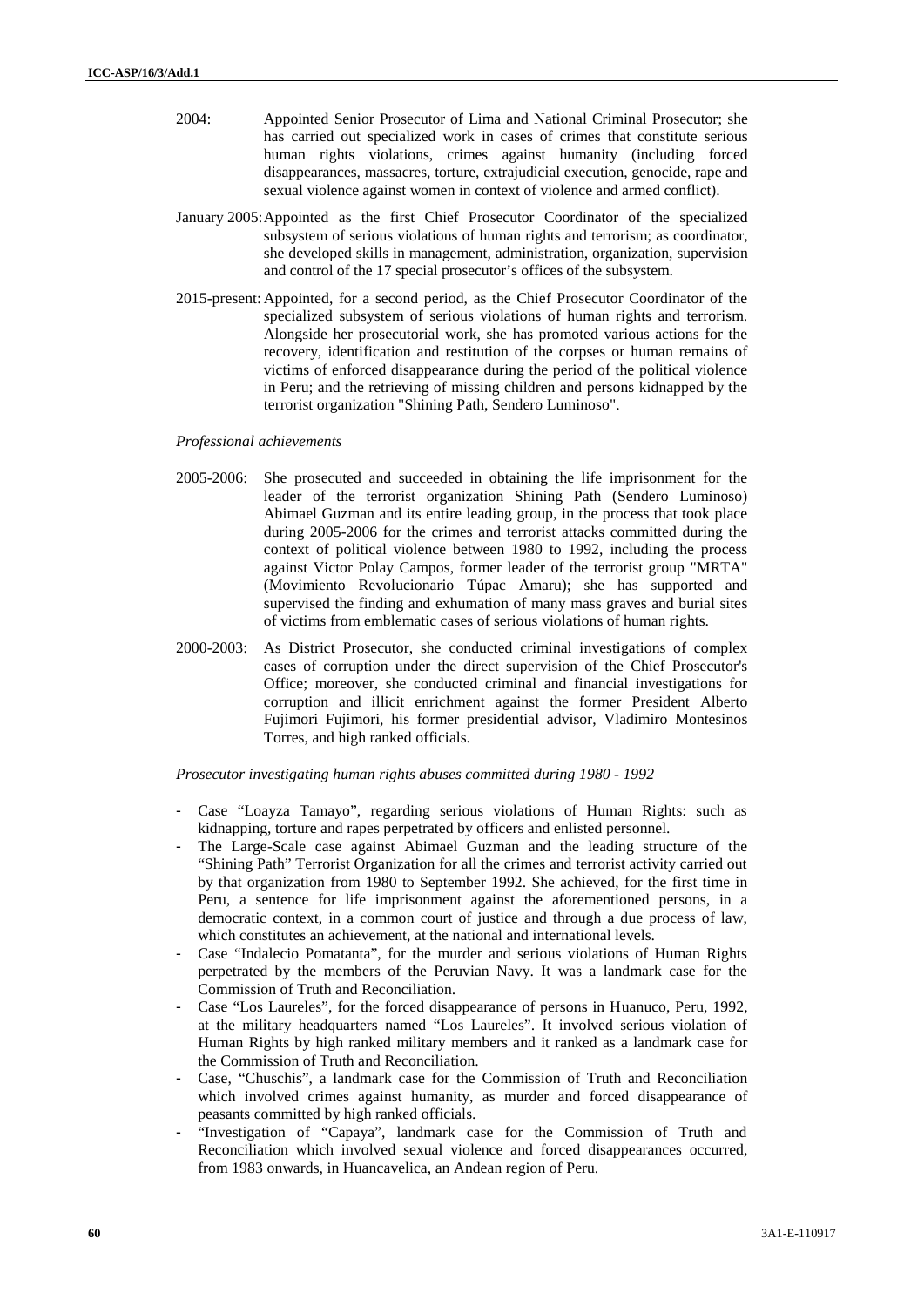- Case, "El Frontón", a landmark case for the Truth and Reconciliation Commission which involved the massacre of 133 inmates of the penitentiary "El Fronton" in 1986, committed by 33 members of the Peruvian navy.
- Large-scale Case "Los Cabitos" (1983), which involved the torture, kidnapping and forced disappearance of persons (109 victims) occurred in Ayacucho at the military headquarters named "Los Cabitos" and the intelligence building, named "casa rosada", committed by members of the Armed Forces. It is a landmark case for the Truth and Reconciliation Commission.

#### *International assignments and missions*

- Appointed 4 times as a member of the Peruvian Delegation to the Inter-American Commission of Human Rights during the 134, 137, 154 and 162 sessions. (Washington- USA, 2008, 2009, 2015, and Buenos Aires-Argentina, 2017).
- Appointed as a member of the Peruvian Delegation to the Committee of the Convention for the Elimination and Discrimination against Women (Geneva – Switzerland, 2014).
- Appointed as a member of the Peruvian Delegation to the Fifth Session of the Committee against Terrorism – CICTE (Trinidad and Tobago, 2005).
- Exchange of experiences and good practices in the People's Republic of China as a member of the Commission of the Public Prosecutor's office (2003).

#### *Relevant assignments*

- President of the Anti-Terrorism Legislation Review Commission in charge of drafting the new Terrorism law (2010).
- Chair of the Evaluation Commission of the Ombudsman's Report No. 097, on the work of the Public Prosecutor's Office in the prosecution of serious human rights violations.

#### *Languages*

- Native language: Spanish.
- English: Advanced.
- French: Intermediate.
- Basic Knowledge of Flemish, German, Japanese and Italian.

#### *Academic publications*

- "El rol de la Justicia Militar en un Estado Democrático de Derecho" (The Military Justice in a Democratic State: The case of Peru). Lima, Perú. Abril de 2010.
- "El delito de función en militares y policías: Atipicidad y Efectos" (Functional Crimes in Military and Police, Atypical nature and Effects) Lima, Perú. Abril de 2003. Ed. Time Publicidad.
- "Derechos Humanos, Responsabilidad y Gobernanza como base de la seguridad, defensa nacional y gobernablidad" Lima, Perú. Noviembre de 2009.
- "La autoría mediata y el dominio de la voluntad en aparatos organizados de poder en la sentencia a Fujimori" In: The Sentence to Fujimori. Lima, Perú. Diciembre 2009.
- Los retos del caso Cabitos. In: Cuartel Cabitos, lugar de horror y muerte. Ed. APRODEH & European Union. Lima, Peru. Marzo, 2014.

## *Academic activities*

- Professor of Criminal Law, Criminal Procedure and Human Rights, for 21 years, at the National University Federico Villarreal School of Law.
- She is a visiting professor at the School of Public Prosecutions, the National Judicial Academy and School for Advanced Studies in Military Justice.

#### *Acknowledgments*

- Recognized as an expert, she has a broad knowledge of issues relating to organized crime, crimes against humanity, violations of human rights, terrorism, extradition and legal assistance. She has been invited to events and workshops, as speaker, lecturer and rapporteur, organized by the UN and other relevant international organizations.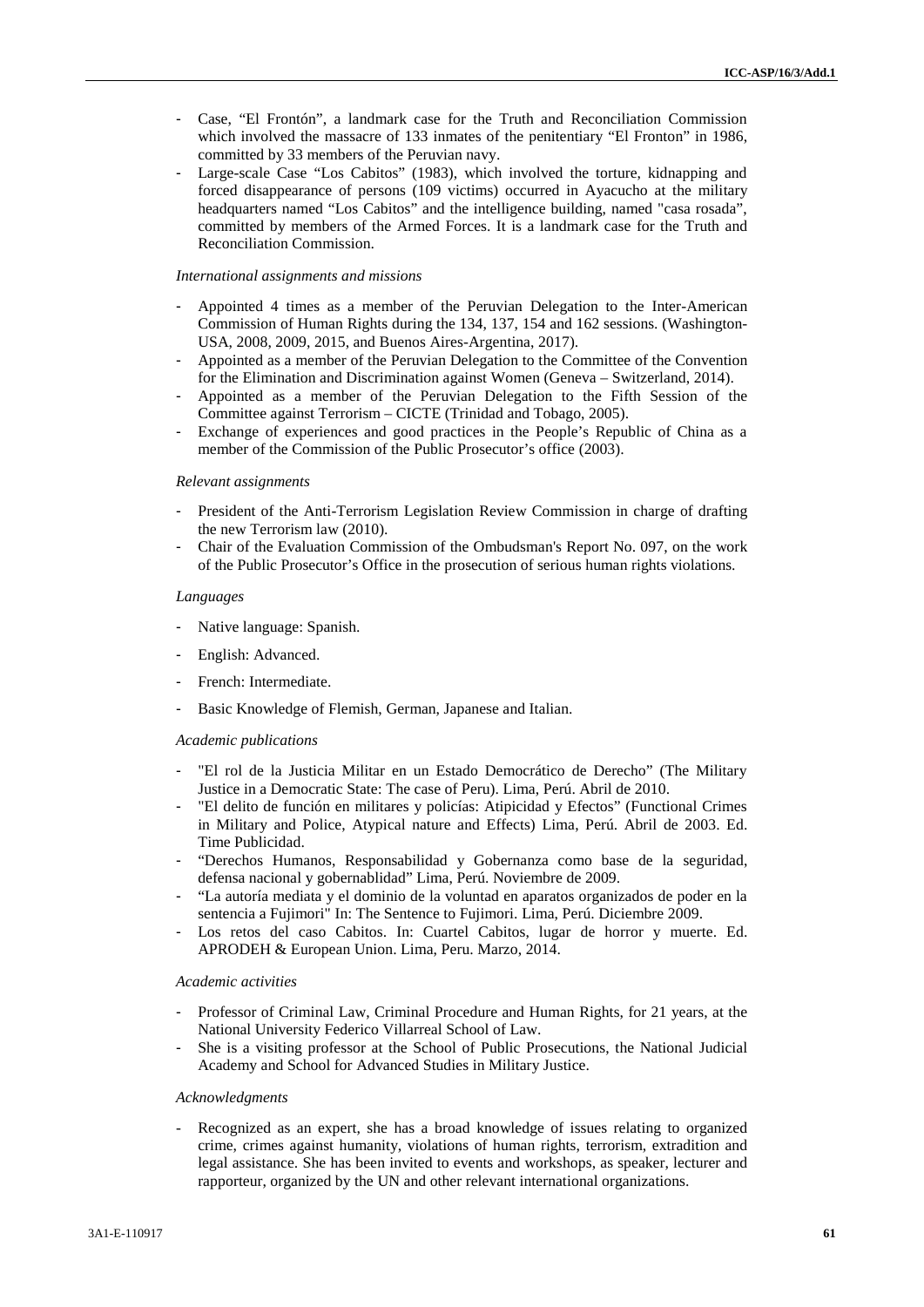- From the United Nations Asia and Far East Institute for the Prevention of Crime and the Treatment of Offenders, for her role as the Chair of different workgroups and sessions at the 114<sup>th</sup> International Senior Seminar on "International Cooperation to Combat transnational organized crime - with special emphasis on mutual legal assistance and extradition" held in Tokyo, Japan, organized by the UNAFEI and JICA. She was chosen by the academic staff to chair several plenary sessions, and chair discussion groups, playing a leading role in this event, which shows her quality and ability to lead and manage legal debates in a multicultural environment (2000).
- From the "Instituto di Studi Internazionali", Universitá Catolica Sacro Cuore, Milan Italy, for her remarkable work as a prosecutor on Human Rights issues (2003).
- From the Minister of Justice and Human Rights of Peru, for her outstanding participation at the  $137<sup>th</sup>$  Session of the Inter-American Human Right Commissions, as member of the Peruvian delegation.
- From the Minister of National Security through the Minister of Foreign Affairs, for her outstanding contribution as member of the Peruvian delegation at the "V Regular Session of the Inter-American Committee against Terrorism CICTE, held in Trinidad and Tobago (2005).

#### *Further contributions to the Peruvian system of justice*

Her work has strengthened the Peruvian system of justice, contributing to achieve peace and national reconciliation, for the following considerations:

(a) She promoted hundreds of investigations and trials against terrorists and leaders of terrorist organizations, for events between 1980 and 2000.

(b) She contributed to security and national and international peace having achieved convictions to life imprisonment, against terrorist leaders.

(c) She promoted the investigation, prosecution and trials against perpetrators of serious human rights violations and crimes against humanity, including sexual assault and crimes against children.

Moreover, she has contributed to the promotion and continuous respect for human rights, through:

(a) The search for missing persons, recovery of human remains and identification of the corpses on mass graves and the restitution of human remains to the relatives of the victims of the armed violence in Peru, between 1980 and 1992.

(b) The prosecution of complex trials against State and non-State perpetrators of mass atrocities and serious violations of human rights committed during the context of violence in Peru.

She has promoted the effective and emphatic application of International Criminal Law, International Humanitarian Law and Human Rights Law as well as the application of the jurisprudence and standards of International Courts regarding the investigation and prosecution of serious crimes and mass atrocities committed during the period of internal violence in Peru, thus contributing to the fight against impunity, and promoting "Justice for Peace".

# *Special qualifications*

- Long experience as a prosecutor and as chief prosecutor, leading prosecutors' offices since 1984 and prosecuting high profile cases.
- Extensive experience in cases and crimes perpetrated in context of conflict and violence.
- Strong academic basis and technical training.
- Specialized in criminal and procedural Law and in Human rights violations
- Excellent oral skills for litigation
- Ability to monitor and supervise the simultaneous action of many justice officers, investigators, and forensic teams.
- Ability to work under pressure.
- Resilience in case of danger and/or threats.
- Easy adaptation to multicultural and multilingual work environment.
- Excellent oral communication and press management.
- Familiar with the work of international courts of law on International Human Rights and International Humanitarian Law.
- Proactive, efficient and effective in her professional performance.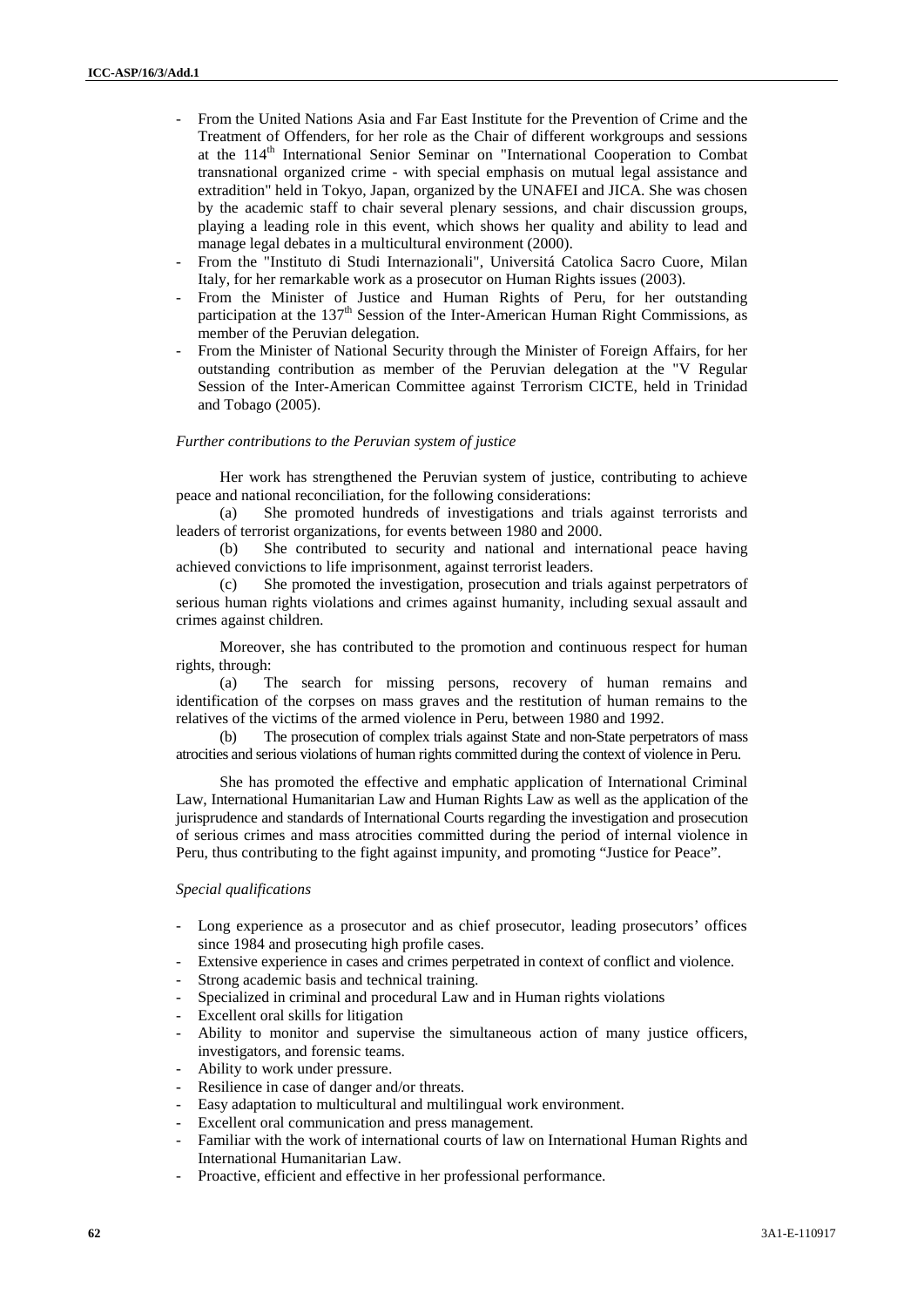# **7. KHOSBAYAR, Chagdaa (Mongolia)**

[Original: English]

### **Note verbale**

The Embassy of Mongolia to the Kingdom of the Netherlands presents its compliments to the Secretariat of the Assembly of States Parties to the Rome Statute of the International Criminal Court and, with reference to the Secretariat's note ICC- ASP/16/SP/07, dated 7 March 2017, has the honour to inform the latter that the Government of Mongolia has decided to nominate Mr. Chagdaa Khosbayar, who is a national of Mongolia, as a candidate for a judge of the Court for the period 2018-2027, at the elections to be held during the sixteenth session of the Assembly of States Parties from 4 to 14 December 2017 in New York.

Mr. Chagdaa Khosbayar is being nominated for the inclusion in List A, having fully complied with the requirements of article 36 (3) (b) (i) as he has well-established competence in criminal law and procedure and the necessary relevant experience, whether as judge, prosecutor, advocate or in other similar capacity, in criminal proceedings.

Mr. Chagdaa Khosbayar has devoted his entire career to the service of justice and attained a diverse experience in every aspect of criminal proceedings by assuming various positions as an advocate, investigating prosecutor, and as a judge from lower courts to the highest in the country. Starting his career as an advocate specializing in juvenile crimes and human trafficking, he has now become a highly respected judge of the Supreme Court of Mongolia with focus on criminal cases. During his career, he has handled over four thousand criminal cases, including the most serious types of criminal offence.

Mr. Chagdaa Khosbayar has pioneered in establishing a legal framework and a new approach to Mongolian criminal justice and contributed to incorporating the principles of non-applicability of statute of limitations, universal jurisdiction and complementarity for the crimes within the jurisdiction of the International Criminal Court in to our domestic law. He served as a member of the Government Committee for Drafting the revised Criminal and Criminal Procedure Code, and took an active participation in elaboration of Tort Law, Law Enforcement Act and Marshals Service Law.

Mr. Chagdaa Khosbayar is also intensely involved in lecturing at universities in Mongolia. He is an adjunct professor for advanced criminal law and procedure and criminology, and a PhD candidate at the School of Law, the National University of Mongolia. He has published legal research works on issues affecting administration of justice, comparative criminal proceedings and the codification of laws.

The curriculum vitae and the statement of qualifications of the candidate are enclosed.

Mongolia is one of the founding members of the Court and still one of its few Asian members. The Government of Mongolia firmly believes that the election of a Mongolian candidate as a judge of the Court will make a substantial contribution to the strengthening of the international criminal justice system in a sense of its policy towards multilateralism and equitable geographical representation. It will also encourage other developing countries from Asia-Pacific region, which is underrepresented in the system, to ratify the Rome Statute.

# **Statement of qualifications**

This statement is submitted in accordance with article 36, paragraph 4 (a), of the Rome Statute of the International Criminal Court and paragraph 6 of resolution ICC- ASP/3/Res.6, as amended by resolutions ICC-ASP/5/Res.5, ICC-ASP/12/Res.8, and ICC- ASP/14/Res.4, adopted by the Assembly of States Parties on 10 September 2004, 1 February 2007, 27 November 2013 and 26 November 2015, respectively, relating to the procedure for the nomination and election of judges of the International Criminal Court.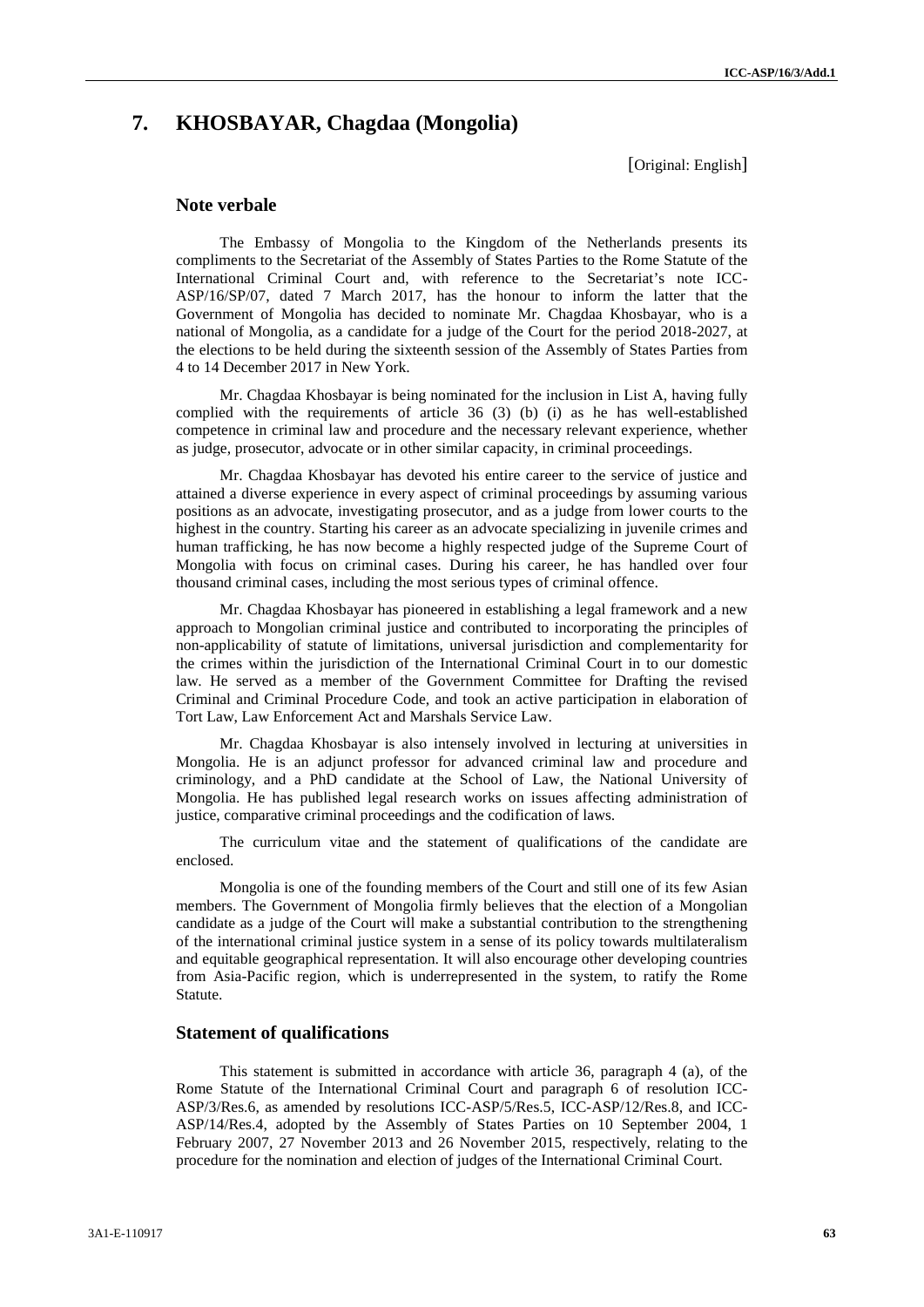Mr. Chagdaa Khosbayar fulfils the requirements under article 36, paragraph 3 (a), (b) and (c), of the Rome Statue as follows:

(a) Paragraph 3 (a):

Mr. Chagdaa Khosbayar is a person of high moral character, impartiality and integrity who possesses the qualifications required in Mongolia for appointment to the highest judicial offices since he is working as a judge at the Supreme Court of Mongolia. In accordance with article 51 of the Constitution of Mongolia and article 4 of the Act on the Status of Judges of Mongolia, only a person of an unblemished character, whose impartiality and integrity cannot be questioned, can be appointed as a Justice of the Supreme Court. Mr. Chagdaa possesses all those characters and qualities.

(b) Paragraph 3 (b) (i):

Mr. Chagdaa Khosbayar fully complied with the requirements of article 36 (3) (b) (i) as he has well-established competence in criminal law and procedure and attained a diverse experience in every aspect of criminal proceedings by assuming various positions as an advocate, investigating prosecutor, and as a judge from lower courts to the highest in the country. Starting his career as an advocate specializing in juvenile crimes and human trafficking, Mr. Chagdaa now has become a highly respected judge of the Supreme Court of Mongolia with focus on criminal cases. During his career, he has handled over four thousand criminal cases, including the most serious types of criminal offence.

Mr. Chagdaa Khosbayar has pioneered in establishing a legal framework and a new approach to Mongolian criminal justice and contributed to incorporating the principles of non-applicability of statute of limitations, universal jurisdiction and complementarity for the crimes within the jurisdiction of the Court in to our domestic law. He served as a member of the Government Committee for Drafting the revised Criminal and Criminal Procedure Code, and took an active participation in elaboration of Tort Law, Law Enforcement Act and Marshals Service Law.

Mr. Chagdaa Khosbayar is also intensely involved in lecturing at universities in Mongolia. He is an adjunct professor for advanced criminal law and procedure and criminology, and a PhD candidate at the School of Law, the National University of Mongolia. He has published legal research works on issues affecting administration of justice, comparative criminal proceedings and the codification of laws.

(c) Paragraph (c):

Mr. Chagdaa Khosbayar has an excellent command of English, including both oral and written skills. He is also fluent in Russian and has a good knowledge of French.

For the purposes of article 36, paragraph 5, of the Rome Statute, Mr. Chagdaa Khosbayar is being nominated for the inclusion in List A since he meets the requirements set out in article 36 (3) (b) (i) of the Rome Statute as stated above.

The information relating to article 36, paragraph 8 (a) (i) to (iii), of the Rome Statute as follows:

(a) Mongolia belongs to the continental legal system.

(b) Mongolia is a part of the region whose participation in the International Criminal Court is less-represented. The election of Mr. Chagdaa Khosbayar will be the first ever case that a citizen of Mongolia serves as a judge of the Court.

(c) Mr. Chagdaa Khosbayar is male.

Mr. Chagdaa Khosbayar has long-standing legal expertise in the field of violence against vulnerable groups in the society. He directed proceedings in numerous trials concerning violent crimes against minors and women and cases involving sexual violence against women while he served for several years as a judge for offenses committed by and against the juveniles. Prior being appointed as a judge, he served as a criminal defence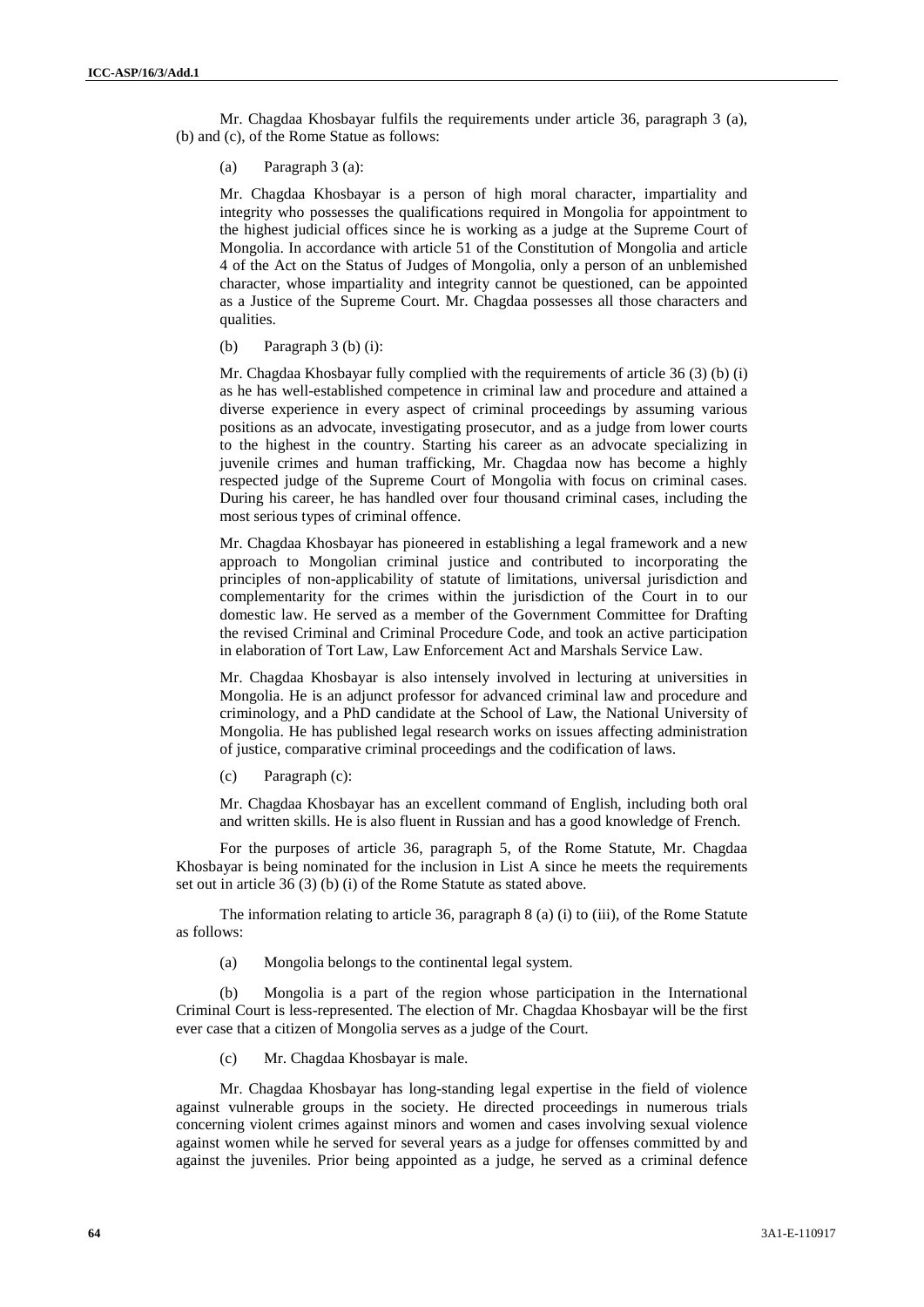advocate predominantly dealing with juvenile crimes and human trafficking, involving women and children with the purposes of sexual exploitation.

For the purposes of article 36, paragraph 7, of the Rome Statute, Mr. Chagdaa Khosbayar is a national of Mongolia and does not possess the nationality of any other State.

Mr. Chagdaa Khosbayar is fully committed to take up full-time service when the Court's workload so requires.

# **Curriculum vitae**

# **Personal data**

| Family Name:           | Chagdaa                  |                                             |                 |  |
|------------------------|--------------------------|---------------------------------------------|-----------------|--|
| First name:            | Khosbayar                |                                             |                 |  |
| Gender:                | Male                     |                                             |                 |  |
| Date of Birth:         | 20 January 1967          |                                             |                 |  |
| Nationality:           |                          | Mongolian                                   |                 |  |
| Regional Criteria:     | Asia-Pacific             |                                             |                 |  |
| <b>Marital Status:</b> | Married                  |                                             |                 |  |
| List $A /$ List B      | List A                   |                                             |                 |  |
| Languages              | Mother tongue: Mongolian |                                             |                 |  |
|                        | English:                 | (written) Advanced:                         | (oral) Advanced |  |
|                        | French:                  | (written) Intermediate; (oral) Intermediate |                 |  |
|                        | Russian:                 | (written) Fluent;                           | (oral) Fluent   |  |

# **Educational qualifications**

| $09/2007$ – present: National University of Mongolia; Ph.D. in Law (in progress).                                      |
|------------------------------------------------------------------------------------------------------------------------|
| 08/2010 - 04/2011: Brigham Young University, USA; LL.M. in Comparative Law.                                            |
| 09/2003 - 06/2007: National University of Mongolia, School of Law; Master of Arts in<br>Law.                           |
| 09/2003 - 06/2007: School of Foreign Service, National University of Mongolia; Master<br>of Arts in International Law. |
| 09/1999 - 12/2001: National University of Mongolia, School of Law; Bachelor of Art in<br>Law.                          |
| 09/1998 - 06/1999: Mongolian Technical University; Master of Technical Science.                                        |
| 09/1984 - 06/1992: Mongolian Technical University; Bachelor of Technical Science.                                      |

# **Professional experience**

| $04/2015$ - present: The Supreme Court of Mongolia; Judge at the Criminal Division.                                                                                                |  |
|------------------------------------------------------------------------------------------------------------------------------------------------------------------------------------|--|
| 10/2013 - 04/2015: Capital City Court of Criminal Appeals; Judge; many cases heard by<br>this court involved the most serious kinds of criminal offences<br>committed in Mongolia. |  |
| 10/2012 - 10/2013: Capital City Court; Judge at the Criminal Division.                                                                                                             |  |
| 03/2006 - 10/2012: Sukhbaatar District Court; Judge; presided as a first instance judge<br>over numerous complicated criminal trials.                                              |  |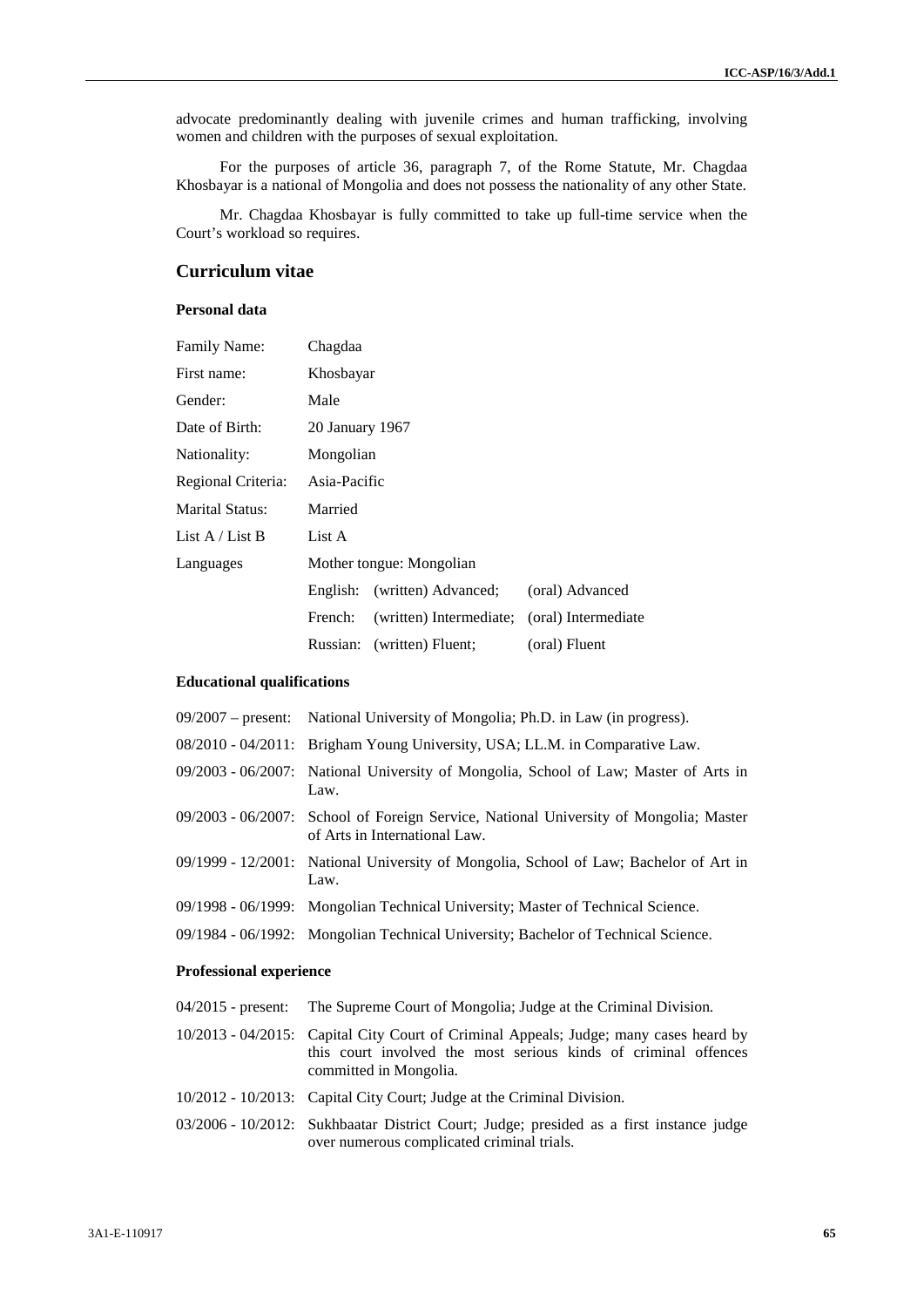- 06/2004 03/2006: Investigation Unit under the General Prosecutor's Office; Investigating Prosecutor; Responsible for investigating crimes under exclusive jurisdiction.
- 04/2003 06/2004: Mongolian Advocate's Association; Advocate; Criminal Defense.

#### **Other professional activities**

- 09/2011 present: Adjunct professor for advanced criminal law, advanced criminal procedure and criminology at the National University of Mongolia.
- 11/2011 present: Lecturer at the National Legal Institute of Mongolia.
- 09/2011 06/2016: Member of the Governmental Committee for Drafting the New Penal Code, New Criminal Procedure Code of Mongolia.
- 09/2016 present: Member of the Governmental Committee for drafting amendments to the Penal Code of Mongolia.
- 09/2013 09/2016: Member of the Committee for Professional Responsibility at the Mongolian Bar Association.
- 01/2017 present: Member of the Editorial Board of "The Scale of Justice" Journal of the Mongolian Association of Judges.
- 05/2013 present: Member of the Steering Board of International Law Committee of Mongolian Association of Jurists.
- 05/2013 present: Member of the Steering Board of Criminal Law Committee of Mongolian Association of Jurists.
- 05/2013 present: Member of the Judges' Committee of Mongolian Association of Jurists.
- 05/2017 present: Member of the Supreme Court Special Commission on drafting commentaries for the Penal Code 2016 and the Criminal Procedure Code 2016 of Mongolia.

#### **Most relevant publications**

- *-* "Dissenting opinion in Civil law jurisdiction", "Judiciary" periodical law journal by The Judicial General Council of Mongolia #4, December 2016, at 8-16.
- *-* "Public participation in the Court decision making process is a Constitutional requirement", "Law" periodical law journal by National University of Mongolia #4, December 2014, at 88-103.
- *-* "Codification of Evidence rule and Proof process", "Law" periodical law journal by National University of Mongolia #4, December 2014, at 104-110.
- *-* "Criminal law: New approaches in Modern criminal law doctrine and principles", Reference book for Mongolian judges by the Supreme Court of Mongolia & Hanns Seidel Stiftung fund (Germany) #3, 2013, co-author with 9 Judges.
- *-* "Establishing Rule of Evidence and Standard of Proof must be one of the leading points of New Criminal Code of Mongolia", "Mongolia's State and Law" bimonthly magazine by Supreme Court of Mongolia #4 (70), 2012, at 33-41.
- *-* "Modern Criminal law doctrine and principles", Reference book for Mongolian judges by the Supreme Court of Mongolia & Hanns Seidel Stiftung fund (Germany) #2, 2012, co-author with 10 Judges.
- *-* "Comparisons of Simplified procedure of Criminal proceedings in Civil law countries to Plea bargaining and Adjudication by plea in Common law jurisdictions", "The Scale of Justice" trimonthly law magazine by The Association of Mongolian Judges #3, December 2011, at 12-18.
- *-* "Simplified procedure of Criminal proceedings", "Rule of Law" periodical law journal by National Legal Institute #3, 2011, at 54-60.
- *-* "The essence of Common law system and its comparison to the Civil law system", "Rule of Law" periodical law journal by National Legal Institute #2, 2011, at 36-41.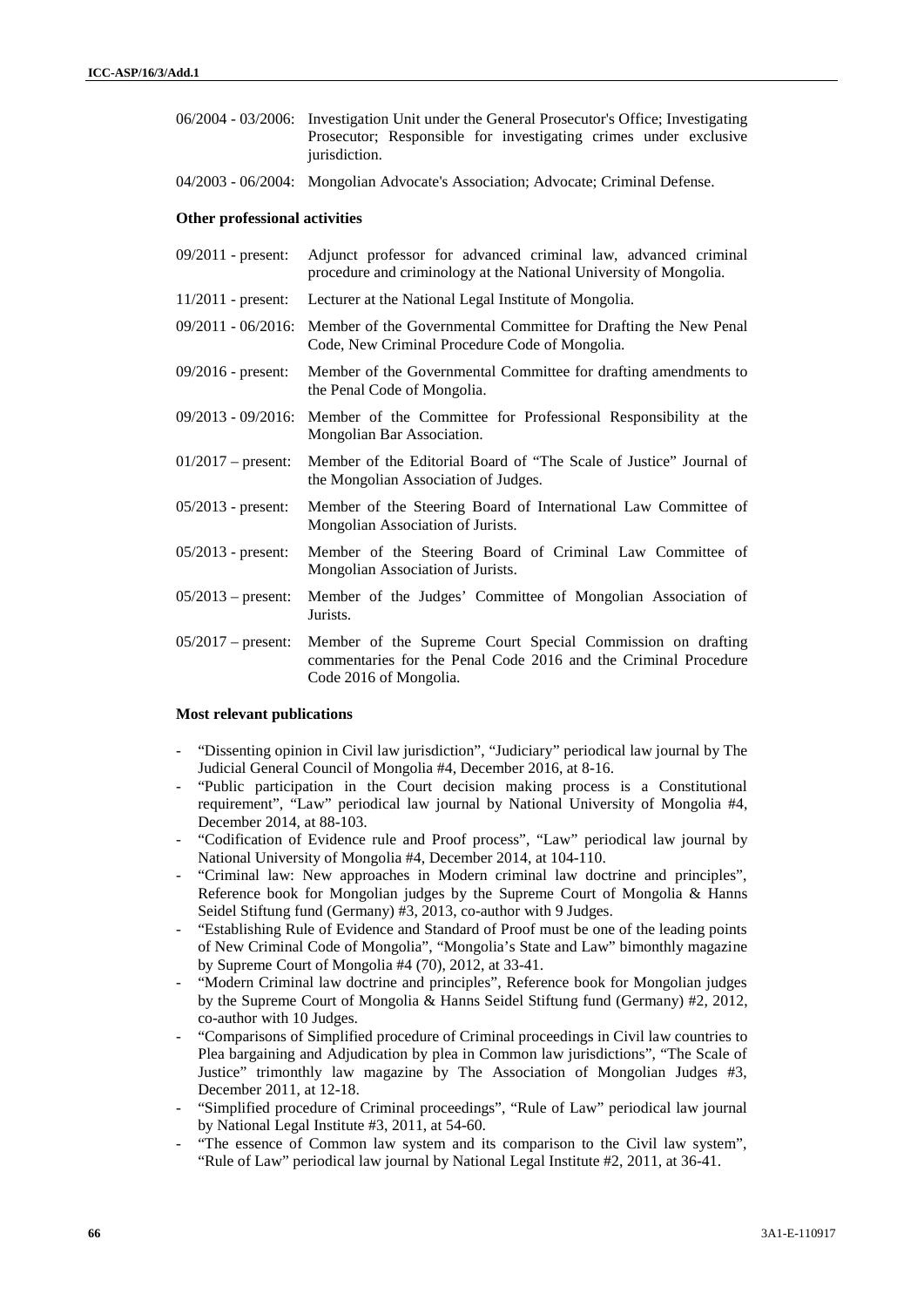- *-* "Is it possible to have the Jury System in Mongolia?", "Mongolian Law Review" by National Legal Institute #1, March 2011, at 35-45.
- *-* "Adjudication by plea in Common law jurisdictions", "World Affairs" periodical journal by School of Foreign Service of National University of Mongolia #2, 2009, at 108-116.
- *-* "Adjudication by Plea in Civil law jurisdictions", "Rule of Law" periodical law journal by National Legal Institute magazine #2, June 2009, at 77-80.
- *-* "Adjudication by Plea in US criminal proceedings", "Rule of Law" periodical law journal by National Legal Institute magazine #1, February 2009, at 49-55.
- *-* "Particularities in the investigation of Corruption crimes committed by High level government officials", "Mongolian State and Law" bimonthly magazine by Supreme Court of Mongolia #3 (51), 2007, at 31-36.

### **Most relevant seminars**

- *-* 17-19 May 2017 International Judicial Conference sponsored by The Furth Family Foundation, Paris, France.
- *-* 20-30 March 2017 "Strengthening the Capacity of Judicial Training" /Economic Crimes/ by the Asian Development Bank in partnership with the Judicial General Council of Mongolia, Ulaanbaatar, Mongolia.
- *-* 7-25 July 2014 "Public International Law" by The Hague Academy of International Law, The Hague, Netherlands.
- *-* 23 September 2013-07 July 2015 "Français Général" by "L'Alliance Francaise D'Oulan Bator", Ulaanbaatar, Mongolia.
- *-* 1-3 October 2013 "Workshop on Countering The Financing of Terrorism: Investigation and Prosecution Issues" by Terrorism Prevention Branch of United Nations Office on Drugs and Crime, Ulaanbaatar, Mongolia.
- *-* 29 July 18 August 2013 " Private International Law" by The Hague Academy of International Law, The Hague, Netherlands.
- *-* 4-16 December 2011 "Translation and Interpreting Training in English" by Inlingua language Centers, Fort Lauderdale, Florida, USA.
- *-* 27-29 September 2011 "Protection of Children's Right" by UNICEF, Ulaanbaatar, Mongolia Qualified as a trainer in the area of protection of children's rights in criminal process.
- *-* 6 March 2009 "The Principles of Evidence" by USAID United States Agency: International Development, National Center for State Courts.
- *-* 8 November-20 December 2008 "Drug Trafficking Combat" by Mubarak Police Academy, Egypt.
- *-* 24-26 April 2006 "Das neue mongolische Zivil-und Strafprozebrecht sowie Urteilstechnik" by Zusammnarbeit (GTZ) GmbH and USAID United States Agency: International Development Mongolia.
- *-* 30 June 2006 "Litigation skills" by The National Center for Legal and Judicial research, Training and Information, Mongolia.
- *-* 10-11 October 2006 "Preparatory training for the experts in the juvenile crimes" by United Nations Children's Fund.
- *-* 1 September 2005 1 September 2008 "Special permission for the interpretation during investigative, pretrial and trial proceedings into Russian language" by The Training Center of the Ministry of Justice and Internal Affairs, Mongolia.
- *-* 23 September 2004 "Money laundering and Financial Investigation" by Asia Law Initiative, US Treasury Department, Liberty and Rule of Law Association.
- *-* 1 September 2001 01 July 2003 Advanced English Proficiency Training by National University of Mongolia, School of Foreign Service.

### **Membership of professional associations and societies**

- *-* Member of the International Association of Judges.
- *-* Member of the Bar Association of Mongolia.
- *-* Member of the Editorial Board of the Mongolian Judges Association Law Journal "The Scale of Justice".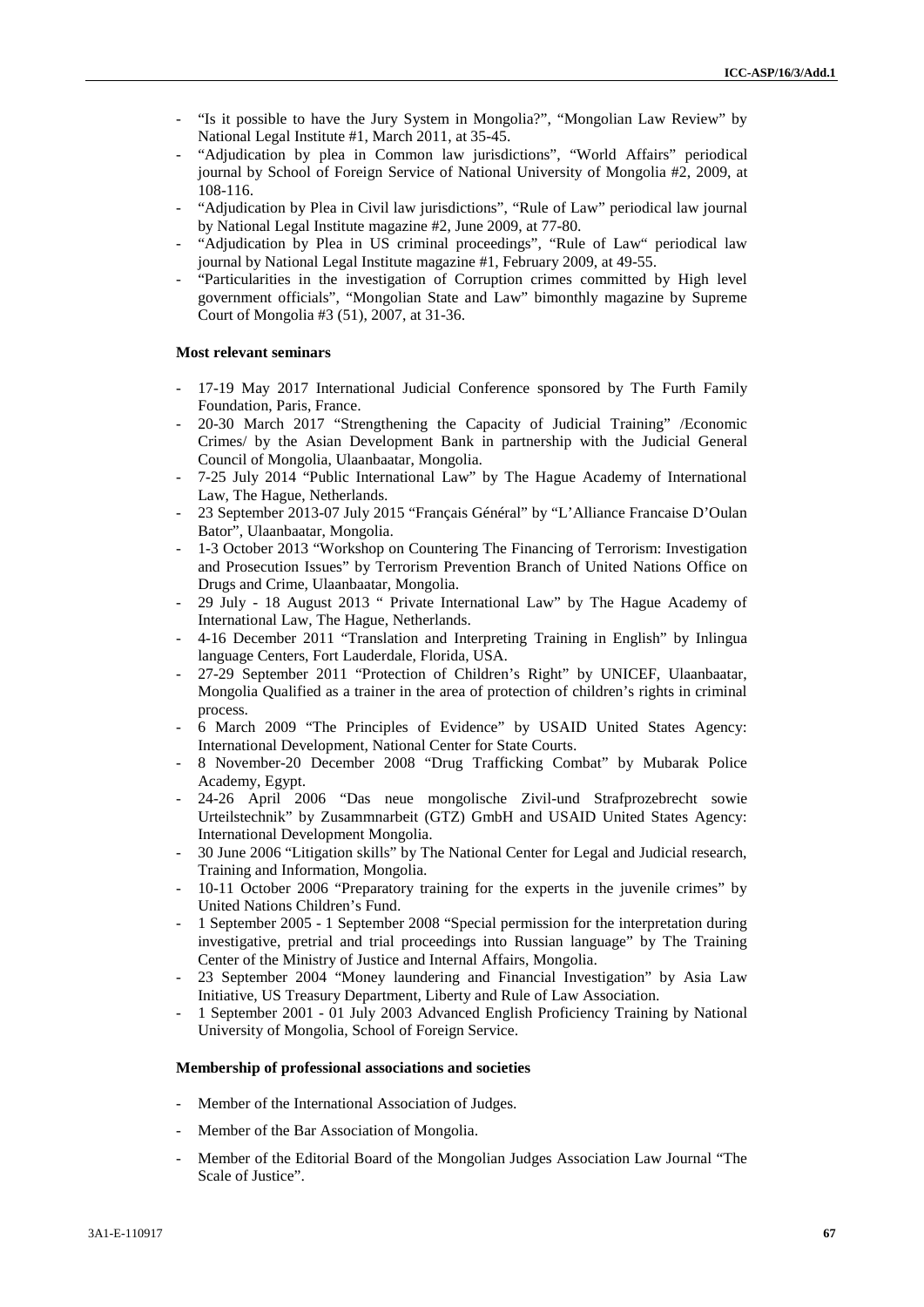- *-* Member of the Governmental Committee for drafting amendments to the Penal Code 2016 and the Criminal Procedure Code 2016 of Mongolia.
- *-* Member of the Steering Board of International Law Committee of Mongolian Association of Jurists.
- *-* Member of the Steering Board of Criminal Law Committee of Mongolian Association of Jurists.
- *-* Member of the Judges' Committee of Mongolian Association of Jurists.
- *-* Member of the Supreme Court Special Commission on drafting commentaries for the Penal Code 2016 and the Criminal Procedure Code 2016 of Mongolia.
- *-* Member of the Supreme Court Special Commission on Amnesty and Adjustment of Sentence.

# **Awards and honours**

- *-* Consecration Medal of Labor Honour for "Contribution to the benefit of Mongolia and its People".
- *-* Chest Hardware of Featured Judicial Officer from the Minister of Justice for "Outstanding contribution to administration of justice".
- *-* Certificate of Honour from the Supreme Court of Mongolia.

# **Personal interests**

- *-* Gardening, travelling, hunting.
- Sports (bodybuilding).

# **Other relevant facts**

- **-** Member of Mongolia's Supreme Court delegation to the International Criminal Court in November 2014.
- **-** Member of Mongolia's delegation to the 14th Session of the Assembly of States Parties to the Rome Statute.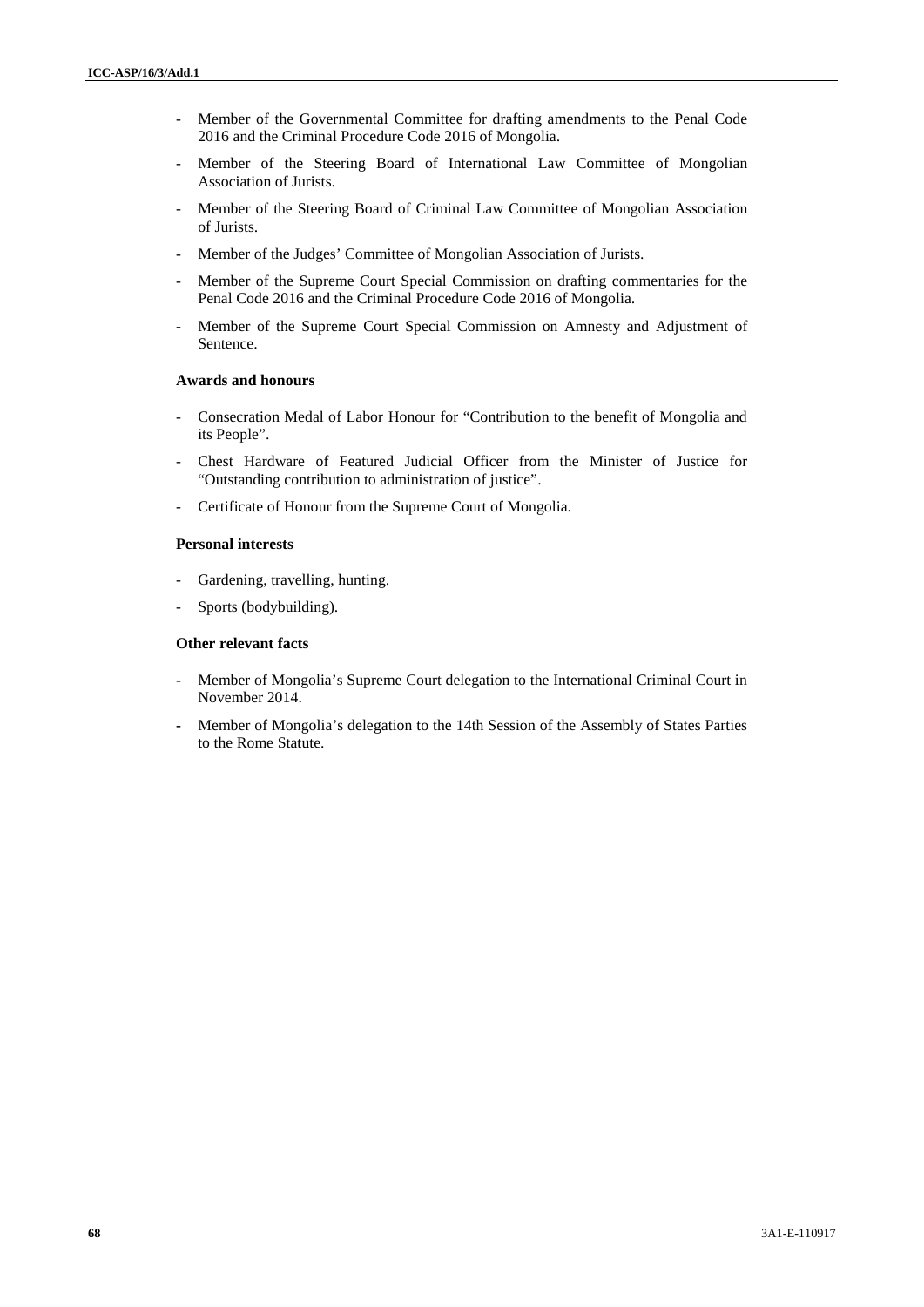# **8. MAJARA, Nthomeng Justina (Lesotho)**

[Original: English]

# **Note verbale**

The Ministry of Foreign Affairs and International Relations of the Kingdom of Lesotho presents its compliments to the Secretariat of the Assembly of State Parties to the Rome Statute of the International Criminal Court and has the honour to inform the latter that the Government of the Kingdom of Lesotho has decided to present Honourable Chief Justice Nthomeng Justina Majara, as a candidate for the position of judge of the International Criminal Court. The election will be held at the sixteenth session of the Assembly, from 4-14 December 2017 in New York.

Justice Majara is a national of the Kingdom of Lesotho and her curriculum vitae is attached hereto.

The Government of the Kingdom of Lesotho by this note verbale, formally presents Honourable Chief Justice Nthomeng Justina Majara's candidature for election to the position of judge of the International Criminal Court.

## **Statement of qualifications**

Statement submitted in accordance with article 36 (4) (a) of the Rome Statute of the International Criminal Court and resolution ICC-ASP/3/Res. on the nomination of Justice Nthomeng Justina Majara for the position of judge of the International Criminal Court.

The Government of the Kingdom of Lesotho hereby declares that Justice Nthomeng Justina Majara meets the requirements set out by article 36 3(a), (b), and (c) of the Rome Statute of the International Criminal Court. She has demonstrated a high degree of moral character and commands the necessary impartiality and integrity. These qualities together with her relevant experience in the legal field caused her to be appointed to the position of the Chief Justice (Head of Judiciary). Justice Majara has established competence in criminal law and procedure and the necessary relevant experience as a former Magistrate, Judge of the High Court and Ex-Officio Judge of the Court of Appeal in Lesotho. As an academic lecturer at the National University of Lesotho, she has undertaken research and teaching activities on the criminal justice system. Furthermore, Justice Majara has published and co-published legal research on issues affecting women nationally, regionally and internationally.

Chief Justice Majara has an excellent knowledge of and is fluent in English, one of the working languages of the Court.

In carrying out the nomination process of Justice Majara, Lesotho followed article 36(4) (a) (i). The relevant stakeholders such as the Law Society, and the Judicial Service Commission were involved and the nomination was finally endorsed by His Majesty.

Honourable Nthomeng Majara is being nominated as a List A candidate pursuant to article 36(5).

The Government of Lesotho is fully aware of the provisions of article 36 8(a). Pursuant to article 36(8)(b), as alluded to earlier, Justice Majara carried out research on women's issues, inter alia their legal status and how it affected them in various aspects, as well as the issue of violence against women. As former Magistrate, she dealt with children both as young offenders and as witnesses before the court, as well as in domestic matters pertaining to their maintenance and protection of their rights in general. As a High Court Judge, she headed a Commission on the Adoption of Lesotho Children. Both the Government of the Kingdom of Lesotho and the candidate undertake a commitment of availing the latter to take up full-time service when the Court's workload so requires.

Justice Majara is a national of the Kingdom of Lesotho.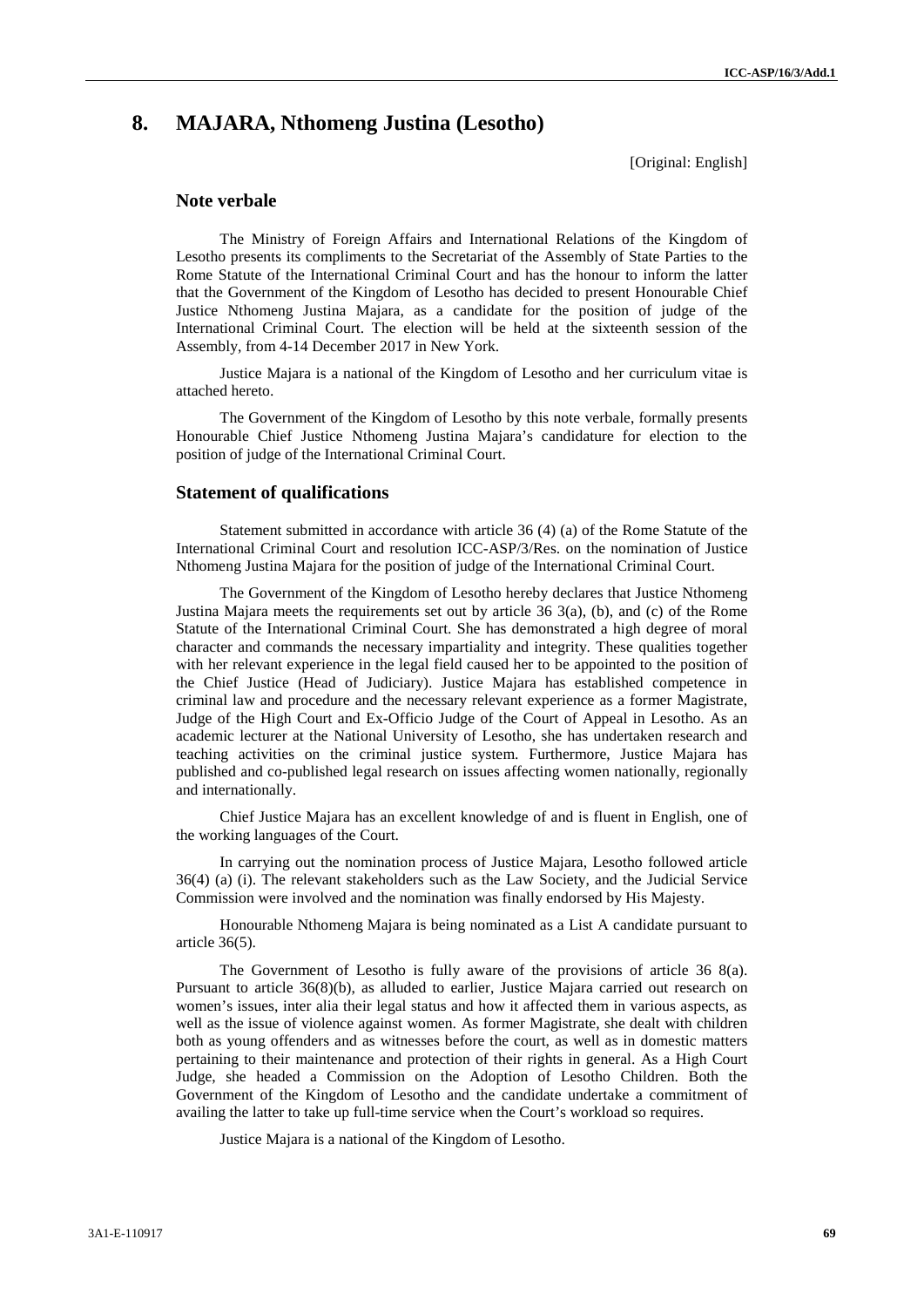# **Curriculum vitae**

# **Personal data**

| <b>Family Name:</b>       | Majara                                       |
|---------------------------|----------------------------------------------|
| First name:               | Nthomeng                                     |
| Middle name:              | Justina                                      |
| Gender:                   | Female                                       |
| Date of Birth:            | 8 June 1963                                  |
| Nationality:              | Lesotho                                      |
| Regional Criteria: Africa |                                              |
| <b>Marital Status:</b>    | Single                                       |
| List $A /$ List B         | List A                                       |
| Languages                 | Mother tongue: Sesotho                       |
|                           | English: (written) Advanced; (oral) Advanced |

# **Educational qualifications**

|  |  | 1996 - 1997: King's College University of London; Master of Laws (LLM). |  |  |
|--|--|-------------------------------------------------------------------------|--|--|
|--|--|-------------------------------------------------------------------------|--|--|

1989 - 1992: National University of Lesotho; Bachelor of Arts in Law (BA LAW).

# **Professional experience**

| September 2014 – Present: | Government of Lesotho; Chief Justice; Ex - Officio Judge of<br>the Court of Appeal.                                       |
|---------------------------|---------------------------------------------------------------------------------------------------------------------------|
|                           | June 2004 - September 2014: Government of Lesotho; Judge of the High Court; Ex -<br>Officio Judge of the Court of Appeal. |
| March 2003 - June 2004:   | Lesotho Revenue Authority; Head, Internal Affairs.                                                                        |
| 2000 - March 2003:        | Women and Law in Southern Africa Research and<br>Educational Trust; Research Associate.                                   |
| January 1995 - 2000:      | National University of Lesotho; Lecturer.                                                                                 |

# **Other professional activities**

| 2014:<br>Member of the Council of State. |  |
|------------------------------------------|--|
|------------------------------------------|--|

- 2010: Acting Judge of the High Court of Namibia.
- 2005-2014: Presided over Tax Appeals.
- 2007 2008: Chaired the Commission of Enquiry on the Adoption of Children in Lesotho.
- 2000 2003: Developed Educational Programs and Materials on the rights of Women and Children.
- 1998 2000: Coordinated and facilitated in seminars in the Faculty of Law, National University.

# **Most relevant publications**

- In search of justice: where do women in Lesotho go?
- Sexual violence in Lesotho: the realities of justice for women.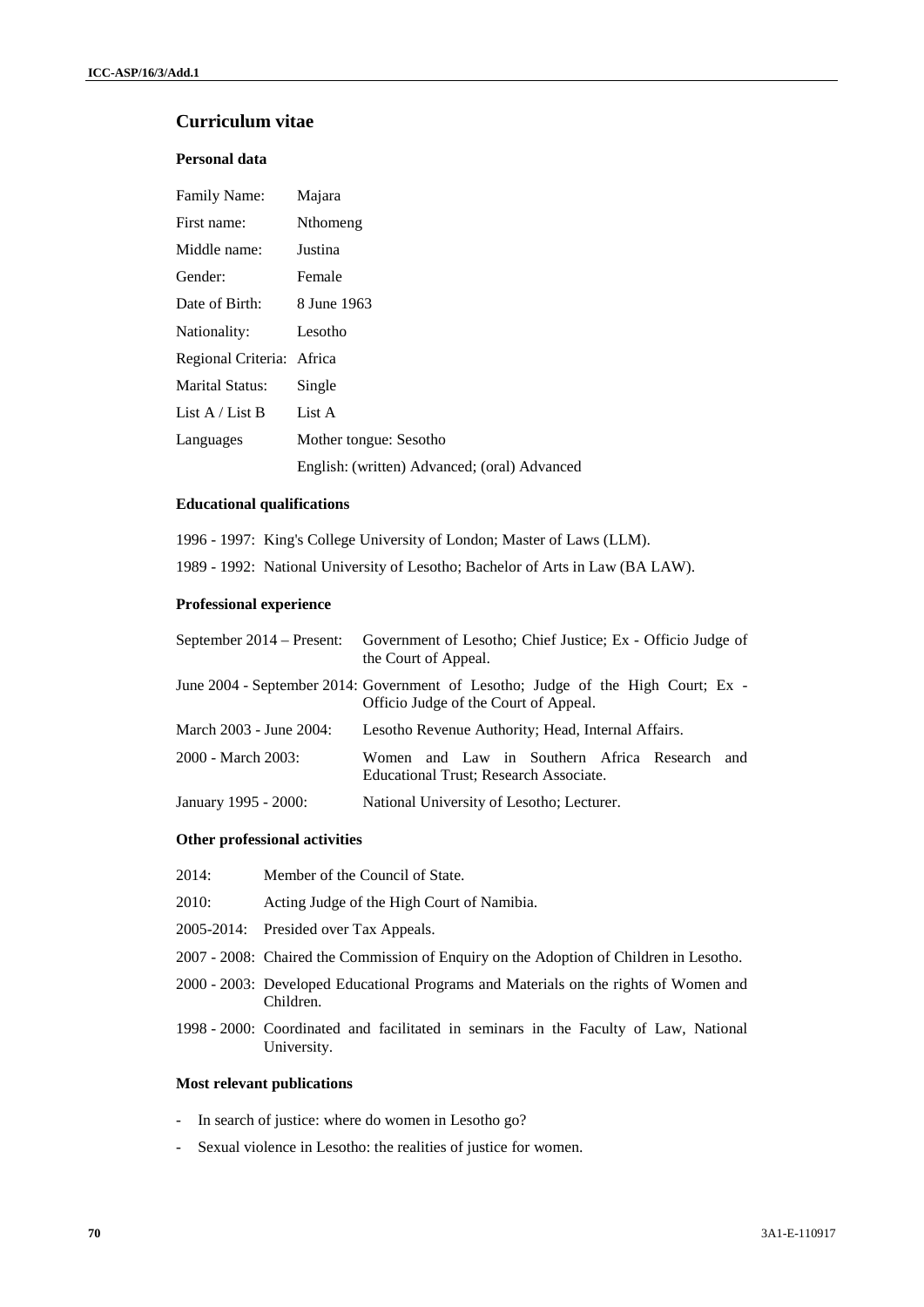### **Most relevant seminars**

- Upholding the rule of law Melbourne 2017.
- Uniting the world for children through enforceable world law and effecting global governance - India 2016.
- The judiciary as guarantors of the rule of law Guyana 2016.

### **Membership of professional associations and societies**

- Chairperson of the Lesotho legal information institute.
- Commonwealth magistrates and judges association.
- Judicial officers association of Lesotho.
- Alternate trustee Lesotho RSA Biodiversity Trust

# **Awards and honours**

- Mokhele Kabi memorial award for best student performer in mercantile law 1992.
- Best performance award in the lawyers' category 2000.

# **Personal interests**

Reading, tennis, music, movies.

#### **Other relevant facts**

- Fourteen (14) years experience as a judge of the superior courts in civic, criminal and human rights law.
- Ten (10) years experience as a professional magistrate.

#### **Comprehensive curriculum vitae**

### *Overview*

Competence and practical experience presiding over and conducting criminal trials, hearing evidence and delivering judgements as a magistrate and Judge of the Law Courts of Lesotho including deciding on points of law in criminal cases in the Court of Appeal. Practical experience and competence in evaluation and analysis of criminal evidence and delivering timely, legally sound judgements as a Magistrate and judge in criminal cases.

Experience and expertise in criminal law and procedure as a Law lecturer at the National University of Lesotho (NUL) designing courses in criminal law and criminology. Practical court room experience presiding over and conducting civil trial litigation as a Magistrate, High Court and Court of Appeal Judge.

Proven record of performing all judicial duties including delivery of decisions, efficiently, fairly and with reasonable promptness, adhering to the highest standards of impartiality, independence and integrity. Management and supervisory skills as overall administrator of the Law Courts of Lesotho and President of the Lesotho Revenue Appeals Tribunal.

### *Memberships/Affiliations*

- Advocate of the Courts of Lesotho (admitted in 1992) Judicial Officers Association of Lesotho Commonwealth Magistrates and Judges Association Federation of Women Lawyers (Lesotho)
- Alternate Trustee of the Lesotho RSA Biodiversity Trust (2004-2005)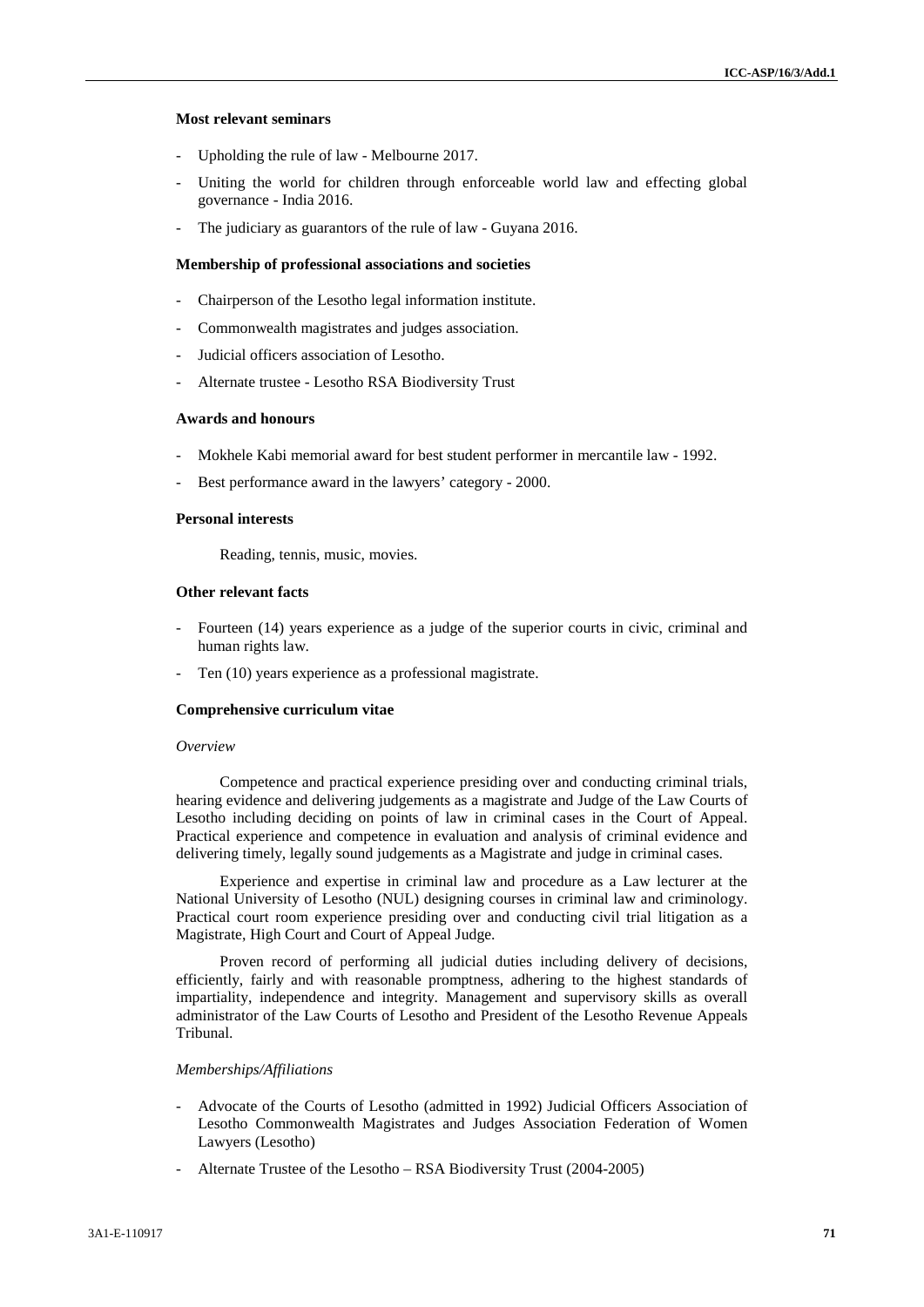- Lesotho Organization for Conservation of Natural Resources (LOCNA) 1998-2000

*Qualifications*

1996 – 1997: Master of Laws (LLM) degree. King's College, London, United Kingdom

1989 – 1992: Bachelor of Laws (LLB) degree. National University of Lesotho

1980 – 1984: Bachelor of Arts in Law (BA Law) degree. National University of Lesotho

### *Key skills*

- Proficiency in all areas of Microsoft Office, including Access, Excel, Word and PowerPoint
- Excellent communication skills, both written and verbal (English and Sesotho)

### *Employment history*

2014 – Present: Chief Justice of the Kingdom of Lesotho:

Head of the Judiciary. Overall administration, supervision and management of all the courts of Lesotho in liaison with the respective heads of the courts and the master of the high court;

Chairperson of the judicial service commission whose duties and functions include appointments, removal and discipline of judicial officers and other officers of the judiciary;

Issuing policy directives and promulgating rules of practice and procedure for the law courts; Presiding over cases including criminal cases before the High Court and sitting as an ex officio Judge of the Court of Appeal;

Liaising with the heads of the other branches of government on issues of administration of justice in Lesotho. Officiating at state functions pertaining to amongst others, the swearing in of the King as the Head of State, the Prime Minister as the Head of \Government, Cabinet Ministers as well as the swearing in of both High Court and Court of Appeal Judges; and

Hearing and determining any civil, criminal and constitutional law proceedings. Reviewing decisions or proceedings including on criminal matters, of subordinate and inferior courts, court-martial, board or officers exercising judicial, quasi-judicial or public administrative functions under any law

2004 – Present: Ex officio Judge of the Court of Appeal:

The Court of Appeal is the Highest Judicial Instance and apex court of Lesotho. The Court consists of a President and six justices of appeal. Duties of a judge of the court of appeal entail hearing all appeals from the High Court including criminal appeals, on points of law, researching, writing and delivering judgments.

2004 – 2014: Judge of the High Court:

The High Court has unlimited original jurisdiction over civil and criminal matters as well as appellate jurisdiction from subordinate courts and other administrative bodies and tribunals. Duties of a High Court judge entail hearing and determining constitutional, civil and criminal cases both in the High Court and in the Court of Appeal of Lesotho. Criminal cases that come before the High Court include murder involving inter alia, police brutality, public violence; fraud, rape, culpable homicide and attempted murder.

# 2008 – 2014: President of the Lesotho Revenue Appeals Tribunal:

Carrying out managerial functions of the Tribunal including allocating cases and promulgating rules of procedure and evidence for the Tribunal. Presiding over tax objection cases lodged against the Lesotho Revenue Appeals Tribunal.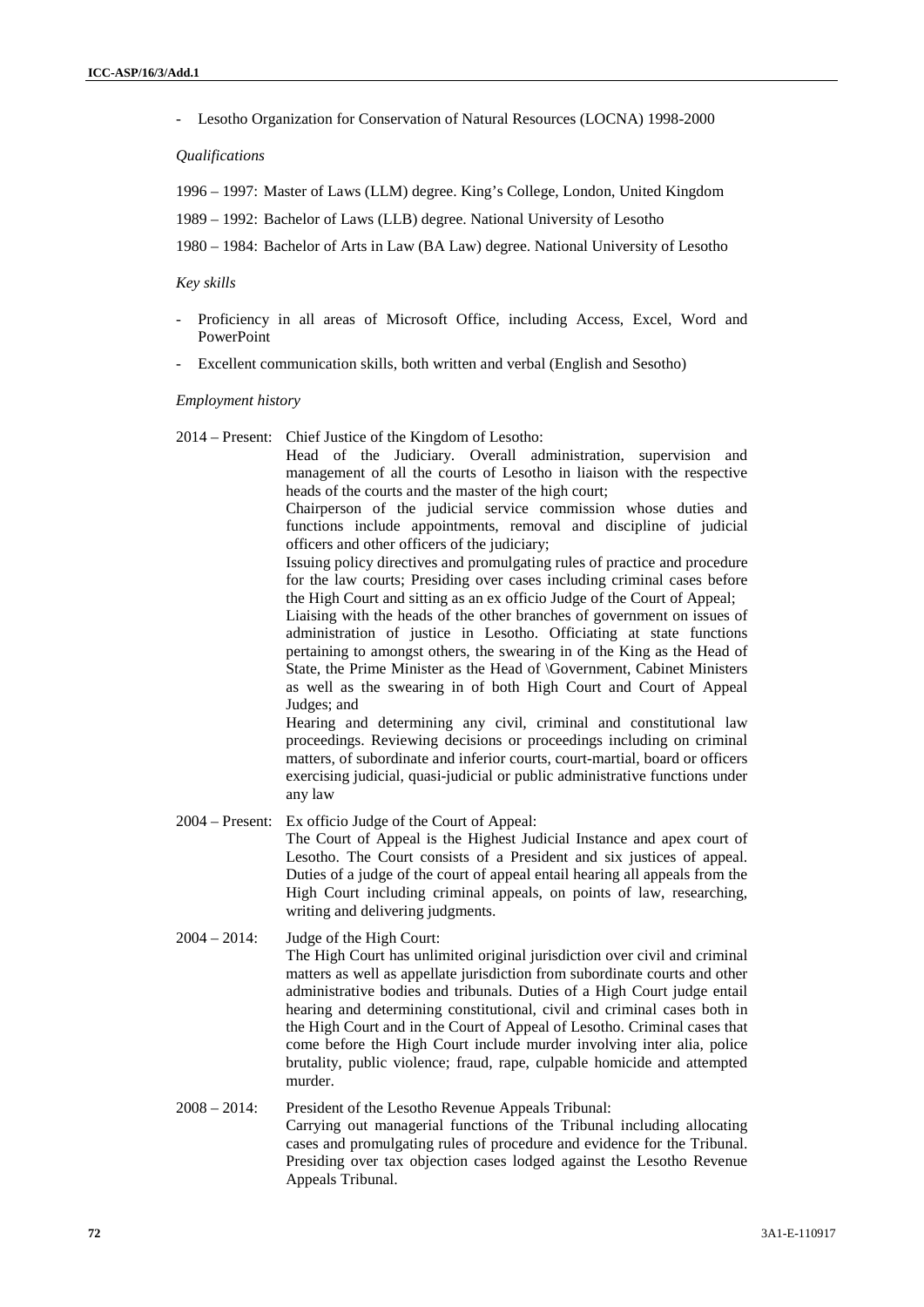2003 – 2004: Head of Internal Affairs, Lesotho Revenue Authority:

Managing the funds, property and business of the division.

Administering, organizing and controlling the officers and staff of the division and managing the performance management system of the division officers and staff. Developing and implementing the departmental strategic and annual action plans and ensuring that departmental strategies are fully integrated with the authority s business strategies.

Providing support to the operating divisions and establishing Service Level Agreements (SLAs) with the other divisions. Advising the Commissioner General on matters relating to the division and identifying the need for and implementing change in procedures and operations of the division. Monitoring work in progress and ensuring efficiency in the division s operations as well as ensuring that the Authority staff maintained appropriate standards of conduct and adherence to all relevant regulations.

Liaising with the anti-corruption agencies and the police on management of relevant criminal investigations and prosecutions. Processing information on allegations of corruption and fraud and preparing prosecution dockets and liaising with other law enforcement agencies and outside bodies to exchange views and information and to meet operational needs and the authority s corporate development

2000 – 2003: Research Associate Women and Law in Southern Africa Research and Educational Trust:

> Undertaking research into issues affecting women and the law at the national level, as well as on the legal rights of women nationally, regionally and internationally. Preparing all survey and research materials, methodology and other related topics in order to facilitate research activities. Carrying out all aspects of research such as data collection and analysis, report writing, printing and publication and dissemination of research findings to different groups of the community. Developing and distributing educational and informative materials that promote the understanding and appreciation of women s legal rights including presenting programmes over local radio stations and television. Producing posters, pamphlets and booklets on research findings. Providing legal advice to clients including on criminal matters. Arranging and attending all regional and other meetings including workshops and seminars on issues concerning women and the law with a view to improving women s socio-legal situation for comparative and exchange of information purposes.

1995 – 2000: Lecturer – Faculty of Law at the National University of Lesotho: Designing and teaching law courses including Criminal Procedure, Criminology, Civil Procedure, Family Law, Law and Environment, Supervising Students Dissertations

# *Other work experience*

- Faculty tutor  $(1998 2000)$ ;
- Member- Editorial board, Lesotho Law Journal (1998 2000);
- Member- Faculty of social sciences board (1998 2000);
- Chairperson- student s disciplinary committee (1998 1999);
- Faculty of Law seminar coordinator (1995 1996);
- Member- Institute of extramural studies board (1995 1996):
- Resident Magistrate in the subordinate courts (1993 1995);
- 1st Class Magistrate -Presiding over and hearing criminal and civil matters (1989- 1993);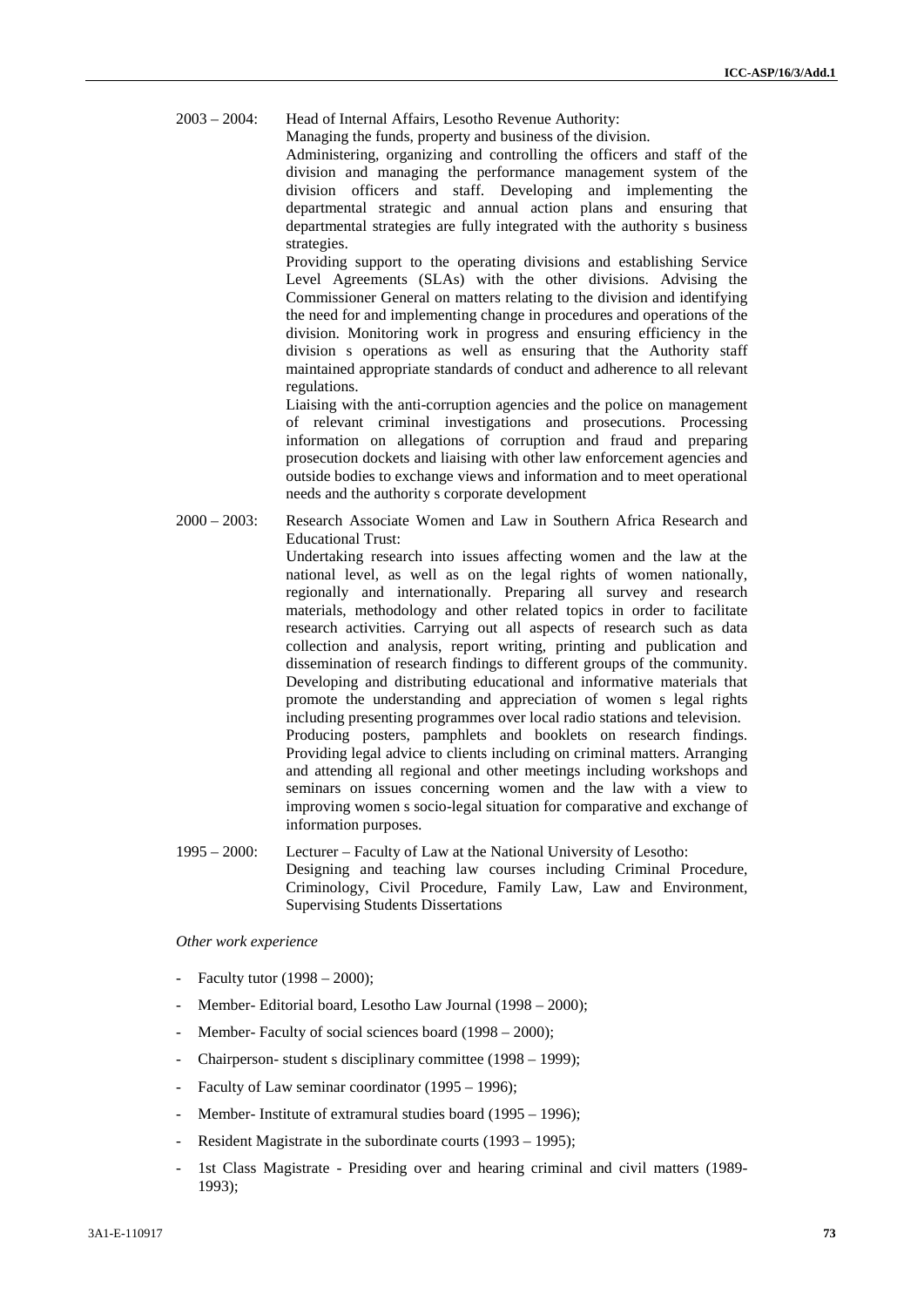- 2nd Class Magistrate Presiding over and hearing criminal and civil matters (1986- 1989);
- 3rd Class Magistrate Presiding over and hearing criminal and civil matters (1984– 1986)

### *Other professional experience*

- Alternate Trustee of the Lesotho- South Africa Biodiversity Trust,  $2004 2005$ . My role included looking into legislation and policies with the aim to adopt measures for the preservation and protection of engendered species with special emphasis on the minnow fish which is a rare species that lives in the highlands waters of Lesotho.
- Member of the Students Disciplinary Committee of the National University of Lesotho (Students Representative) 1990 – 1992
- Member of Federation of Women Lawyers (FIDA)
- Chairperson of a Commission of Enquiry into Students Alleged Examinations Fraud National University of Lesotho (NUL)1999
- Member of the Lesotho Organization for Conservation of Natural Resources (LOCNA) 1998 – 2000
- President of the Lesotho Revenue Appeals Tribunal 2005 2014
- Chairperson of the Commission of Inquiry on Adoption of Children in Lesotho. Chairing the Commission, designing the methodology for the adoption of new law including writing and submitting a report to Cabinet. Most of the recommendations were implemented including the enactment of the Children s Protection and Welfare Act of 2011 and the establishment of a Ministry of Social Welfare.
- Chairperson of the Lesotho Legal Information Institute (Leslii) 2011 present. Leslii is an offshoot of African Lii, the mother body whose main mandate is to provide free access to legal information to the public including decided cases, legislation, academic publications and other relevant information.
- Acting Judge of the High Court of Namibia 2010. I presided over a land mark case in which the Justice Minister and the Magistrate Commission headed by a Judge of the Supreme Court were parties in a matter concerning separation of powers of the Judiciary and the Executive. The judgment was confirmed on appeal.
- Member of the Lesotho Council of State  $-2014$ . Assisting the King in the discharge of His functions and exercising such other functions as are conferred by the national Constitution.

### *Achievements/Awards*

### *Books (co-publisher)*

- In search of justice: Where do women in Lesotho go?
- Sexual violence in Lesotho: The realities of justice for women.

### *Book manuscripts*

The legal situation of women in Lesotho (an update and comparative analysis with other Sub-Saharan Africa countries – 2001.

### *Consultancies reports*

- The law-making process in Lesotho  $-$  1998.
- Legislation and Policy guidelines for management and Zoning of the Katse and Mohale Reservoir – 2001.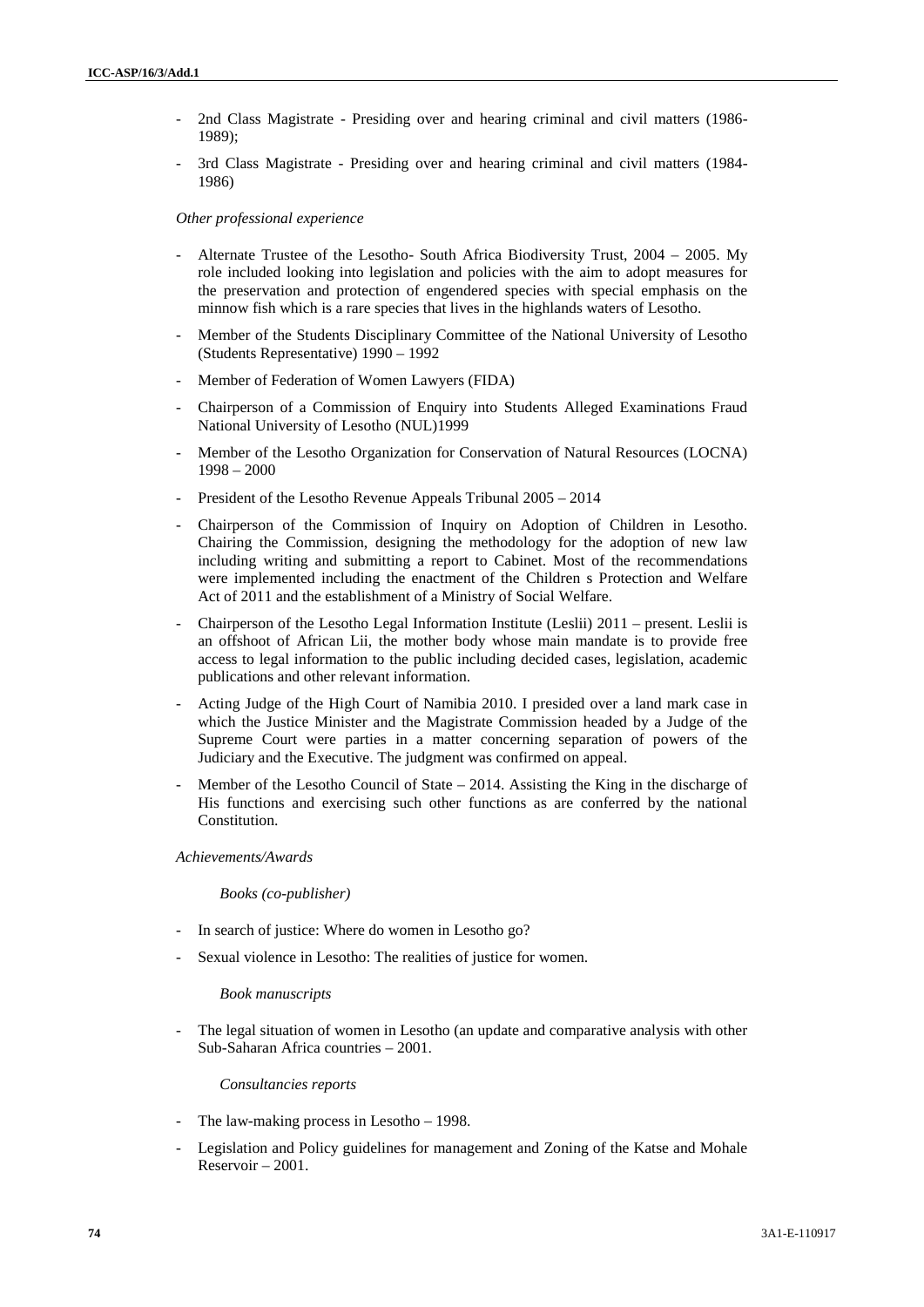## *Conference papers*

- The role of women lawyers and judicial officers in leading the advancement of justice for women and achieving gender equality - 2015.
- Celebrating 22 years of the constitution of Lesotho: Reflections on the role of the judiciary.
- The Role of the judiciary and other stakeholders in responding to the scourge of violence against women and children: A holistic approach – 2012.
- Environmental law and its implications for the judiciary Judicial conference 2008.
- The role of the courts in the fight against HIV/AIDS Conference of the South African Chapter of the International Association of Women Judges – 2005.

*Awards*

- Mokhele Kabi Memorial award for best student performer in Mercantile Law 1992.
- Best Performance award in the lawyers' category by Lesotho Women in Business -2000.

## *References*

References are available upon request.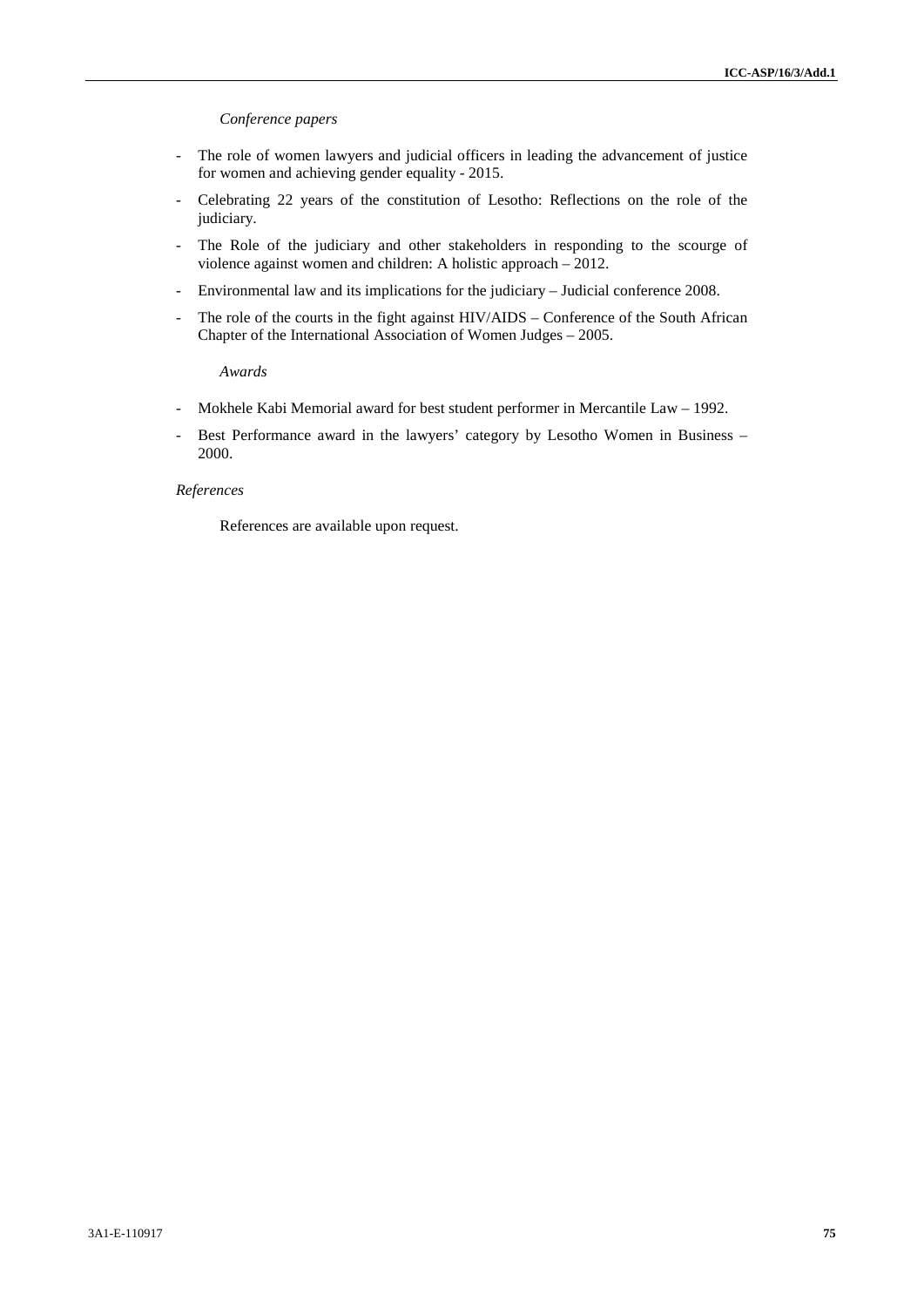# **9. MENSA-BONSU, Henrietta (Ghana)**

[Original: English]

# **Note verbale**

The Embassy of the Republic of Ghana presents its compliments to the Secretariat of the Assembly of States Parties to the Rome Statute of the International Criminal Court (ICC) and with reference to the latter's note verbale no. ICC-ASP/16/SP/07, dated 7 March 2017, has the honour to convey Ghana's nomination of Professor Henrietta J.A.N. Mensa- Bonsu as a candidate for election as a judge of the International Criminal Court for the List A category at elections to be held during the sixteenth session of the Assembly of States Parties, scheduled to be held at the United Nations Headquarters in New York from 4 to 14 December, 2017.

Attached hereto are her curriculum vitae and statement of qualification on her candidature.

## **Statement of qualifications**

Ghana has had a mutually beneficial and long standing relationship with the International Criminal Court. It also noteworthy to point out that Ghana has been a bona fide member of the Assembly of State Parties when the country ratified the Rome Statute nearly two decades ago.

Our longstanding relationship with the Court is symbolized by the sterling career of the Ghanaian female judge, Professor Akua Kueyenhia, in the service of the Court and humanity.

Guided by this and with this confidence, the Government of Ghana has decided to nominate Professor Henrietta Mensa-Bonsu, a Ghanaian national as its candidate for the List A category of judges for election to the Court.

Professor Henrietta Mensa Bonsu, who is fluent in English, is a person of high moral character, impartiality and integrity. She is qualified to practice law in Ghana, and to be appointed as a Judge of the Supreme Court or Chief Justice of Ghana

Indeed Professor Henrietta Mensa-Bonsu has had a long illustrious, distinguished and meritorious public service as an academic in Ghana's premiere public university, as a lecturer in many law disciplines but particularly criminal law and practice, she has an established competence in the relevant areas of the Court and from a common law jurisdiction, she is well placed to perform excellently in her duties as judge of the Court.

In the course of Professor Henrietta Mensa-Bonsu's career, she has had the opportunity to have to apply Public International Law as a United Nations diplomat in the Republic of Liberia, shortly after the civil war and in the process of peace-building and the reconstruction of the institutions and infrastructure of the war-torn country.

Currently she serves as the first female Director of the Legon Centre for International Affairs and Diplomacy, of the University of Ghana, a position she has occupied for about a decade. Prof. Mensa Bonsu will be available to serve on the Court as soon as she is elected and will place her professional capabilities at the full benefit of the Court.

It is for these reasons and her impeccable academic qualifications and her devotion to the public good of Ghana through tertiary legal education that Ghana offers her for election as a judge of the International Criminal Court.

In conclusion, Ghana wishes to reiterate that Professor Henrietta Mensa Bonsu is committed to provide full-time service when the workload of the Court so requires.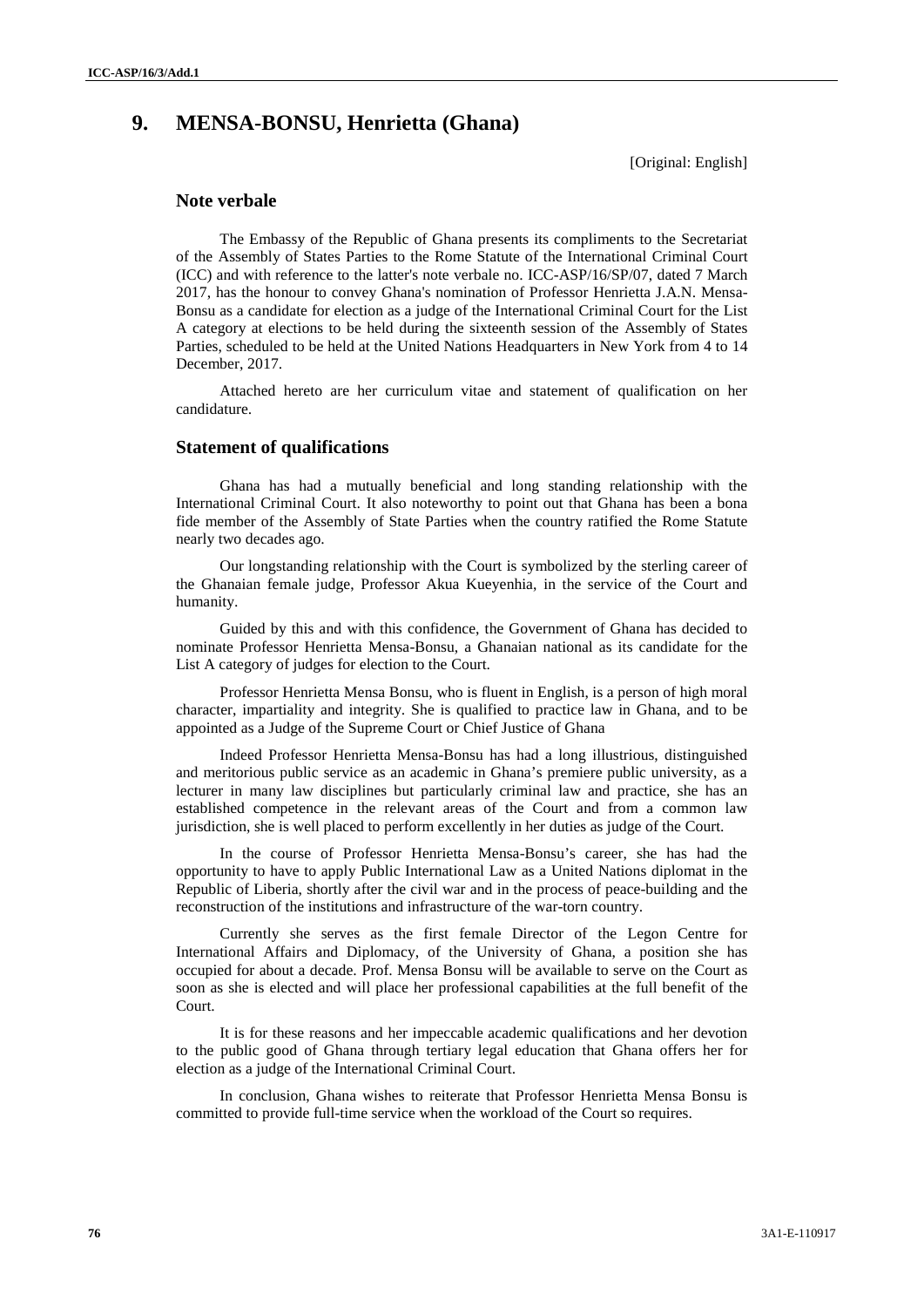# **Curriculum vitae**

# **Personal data**

| <b>Family Name:</b>       | Mensa-Bonsu                                         |
|---------------------------|-----------------------------------------------------|
| First name:               | Henrietta                                           |
| Middle name:              | Joy Abena Nyarko                                    |
| Gender:                   | Female                                              |
| Date of Birth:            | 29th October 1957                                   |
| Nationality:              | Ghanaian                                            |
| Regional Criteria: Africa |                                                     |
| List $A /$ List B         | List A                                              |
| Languages:                | English: (written) Advanced;<br>(oral) Advanced     |
|                           | French: (written) Intermediate; (oral) Intermediate |

# **Educational qualifications**

| August 1984 - June 1985:                                                                | Yale University; Master of Laws (LL.M).      |  |  |  |  |                                                   |  |
|-----------------------------------------------------------------------------------------|----------------------------------------------|--|--|--|--|---------------------------------------------------|--|
| September 1980-December 1982: Ghana School of Law; Professional qualifying certificate. |                                              |  |  |  |  |                                                   |  |
| October 1977 - August 1980:                                                             | University of Ghana; Bachelor of Laws (LL.B) |  |  |  |  |                                                   |  |
| September 1975 - June 1977:                                                             | education (advanced level).                  |  |  |  |  | Wesley Girls' High School; General certificate of |  |
| September 1970 - June 1975:                                                             | education (ordinary level).                  |  |  |  |  | Wesley Girls' High School; General certificate of |  |

# **Professional experience**

| November 2011 - July 2018:     | University of Ghana; Professor; Director, Legon Centre<br>for International Affairs and Diplomacy.         |
|--------------------------------|------------------------------------------------------------------------------------------------------------|
|                                | November 2007 - October 2011: United Nations; Deputy special representative for rule of<br>law in Liberia. |
| July 1985 - October 2007:      | University of Ghana; Lecturer.                                                                             |
| September 1982 - July 1984:    | University of Ghana; Teaching assistant.                                                                   |
| August 1980 - August 1982:     | Ghana Prisons Service; National service personnel.                                                         |
| Other professional activities  |                                                                                                            |
|                                |                                                                                                            |
| November $2014$ -June $2015$ : | Member, United Nations Secretary-General's High Level<br>Independent Panel on Peace Operations (HIPPO).    |
| June 2006-September 2006:      | International Technical Advisor to Liberian Truth and<br>Reconciliation Commission.                        |

May 2006: African Union Committee of Eminent Jurists on Hissene Habre Case.

November -January 2001: OAU Committee of Eminent Jurists on Lockerbie Case.

October 1996 - June 2002: Project Coordinator, Programme on Alternative Dispute Resolution Faculty of Law, University of Ghana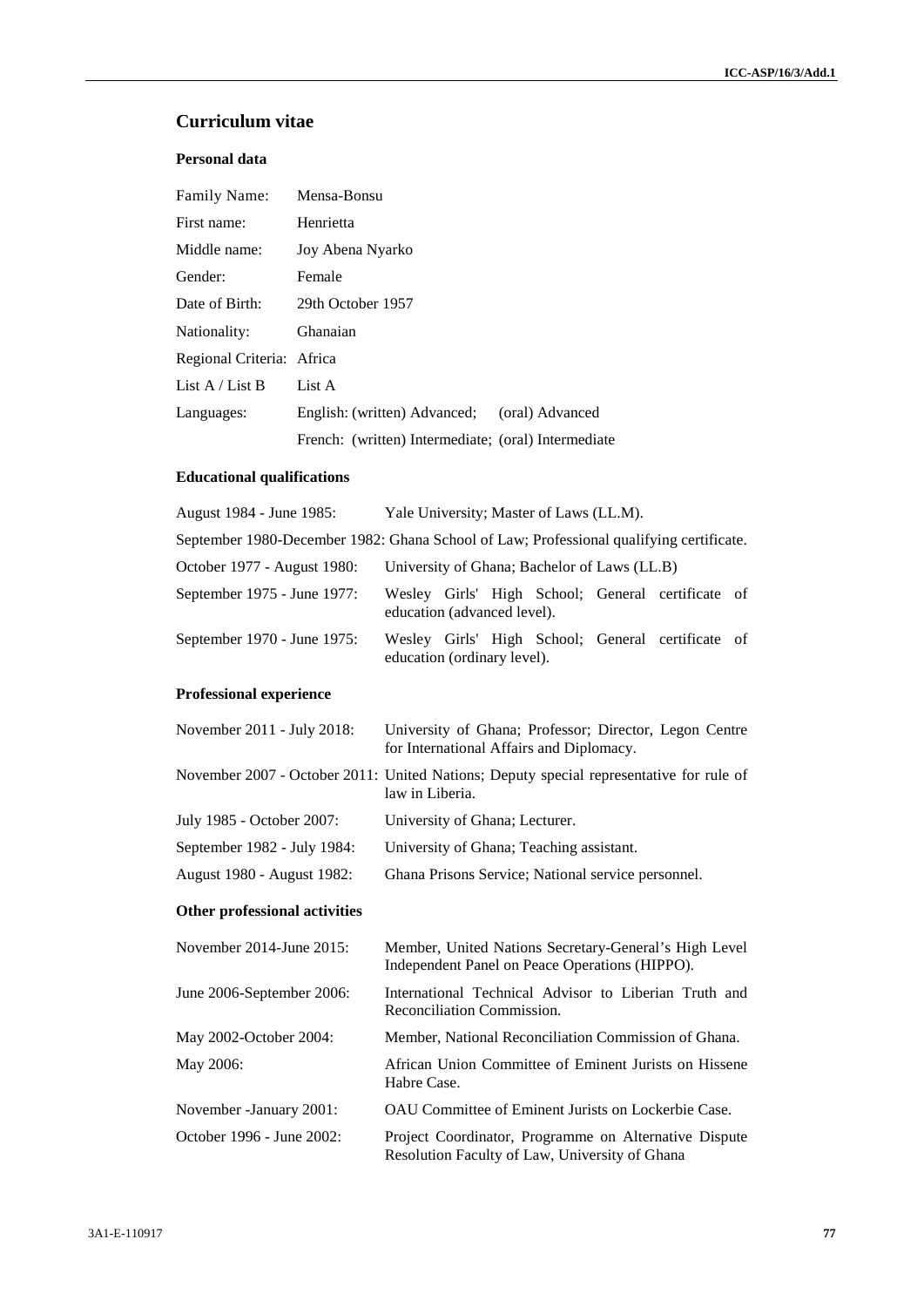## **Most relevant publications**

- Mensa-Bonsu, H.J.A.N. (1990) "The Young Offender and the Criminal Justice System" Vol. 18 University Of Ghana Law Journal Pp.49-71.
- Mensa-Bonsu, H.J.A.N. (1992) "Conspiracy in Two Common Law Jurisdictions A Comparative Analysis" Vol.4 African Journal of International and Comparative Law Pp 419-448.
- Mensa-Bonsu, H.J.A.N. (1992) "The Action For Breach Of Promise To Marry In Ghana - New Uses For An Old Rule" 1988/91 Nigerian Current Law Review Pp.45-66; [1993- 95] Review Of Ghana Law 41; Cited In Donkor V. Ankrah [2003-2005] 2 G.L.R.125.
- Mensa-Bonsu, H.J.A.N. (1992) "Complicity under the Criminal Code of Ghana" (1991- 1992) Vol 18 Review of Ghana Law Sub.Nom. (Developments In Ghana Law) (Special Anniversary Edition To Commemorate 25th Anniversary Of Council For Law Reporting) Pp.193-219.
- Mensa-Bonsu, H.J.A.N. (1995) "Publishing Criminal Statistics An Unexplored Asset to the Criminal Justice System." (1993-95) Vol. Xix, University Of Ghana Law Journal, Pp.32-52.
- Mensa-Bonsu, H.J.A.N. (1995) "Human Rights and Juvenile Justice" 7. Proceedings of the Annual Conference of African Society of International and Comparative Law (Asicl Proc) 1995, Pp 321-347.
- Mensa-Bonsu, H.J.A.N. The Defence Of Mistake Of Fact And Claim Of Right Matters Arising; Republic V. Kwadwo Ii" (1996-1999) Vol 20 University Of Ghana Law Journal 125 -136; Cited In Osei Kwadwo Ii V. Republic [2007-2008] Scglr 1148; Woyome V. The Republic.2016 (Unreported)
- Mensa-Bonsu, H.J.A.N. (1997) "The Ghana Legal System in an Inflationary Economy" [1996-2000] Vol. Xx Review of Ghana Law.
- Mensa-Bonsu, H.J.A.N. (1996) "The Public Tribunal System and Human Rights." In Human Rights and Access to Justice, Konrad Adenauer, 1997.
- Mensa-Bonsu, H.J.A.N. "Economic Crime, The Criminal Law and the Criminal Law of Ghana." (1999-2000) Vol. 4 & 5 Banking & Financial Law Journal, Pp 82-99.
- Mensa-Bonsu, H.J.A.N "Picking Up the Pieces Issues of the Prison System in a Post-Conflict Society" Vol. 2 No.2, Nov. 2005, Legon Journal of International Affairs, Pp.36-54.
- Mensa-Bonsu, H.J.A.N. "The Right To Bail, Judge-Made Law And The 1992 Constitution" Banking And Financial Law Journal, January-June 2014 Vol. 3 No.1 Pp.191-223; Cited In Martin Kpebu V. Attorney-General, (Unreported); Writ No.J1/13/2015; Supreme Court Judgement Delivered On 5th May, 2016.
- Mensa-Bonsu, H.J.A.N.: "The ICC, International Criminal Justice And International Politics", Africa Development, Vol. Xl, No. 2, 2015, Pp.139-159, Council For The Development Of Social Science Research In Africa (Codesria), 2015.
- Mensa-Bonsu, H.J.A.N.: "O, The Difference That A Word Makes Remaking Ghana By The Statute Law Revision Process" Uglj. Vol Xxviii 2015 Uglj.
- Mensa-Bonsu H.J.A.N, "The African Union's Peace and Security Architecture" A Guarantor of Peace and Security on the Continent?" Vol.8 No 2 Lejiad August 2016.
- Mensa-Bonsu H.J.A.N & Attuquayefio Philip K. "Rule Of Law And The 'Do You Know Who I Am' Syndrome: Reflections On Political Security In Ghana." (2016) Vol. 24 No.4, African Journal of International and Comparative Law.
- Mensa-Bonsu, H.J.A.N. (1993) "Protecting the Child through Criminal Legislation -The Agenda for the Fourth Republic" The Rights of the Child in Ghana - Perspectives (Woeli Publishers 1994) Pp.96-119.
- Mensa-Bonsu, H.J.A.N. The Annotated Criminal Offences Act Of Ghana Black Mask, 1993; (5th Ed. 2008).
- Mensa-Bonsu, H.J.A.N. "The Freedom to Impart Ideas and the Criminal Law in Ghana." Intellectual Freedom in Ghana Anansesem Publications Ltd., 1994 Pp. 5-15.
- Mensa-Bonsu, H.J.A.N. (1995) "The Press And The Criminal Law In Ghana" In The Law And The Media In Ghana Kwame Karikari & Kofi Kumado (EDS) School Of Communication Studies, 2000. Pp.88-118.
- Mensa-Bonsu, H.J.A.N. (1996) "The University Curriculum, Law and Gender", Women and the University Curriculum Jessica Kingsley Publishers/UNESCO Publishing, 1996. Pp.53-67.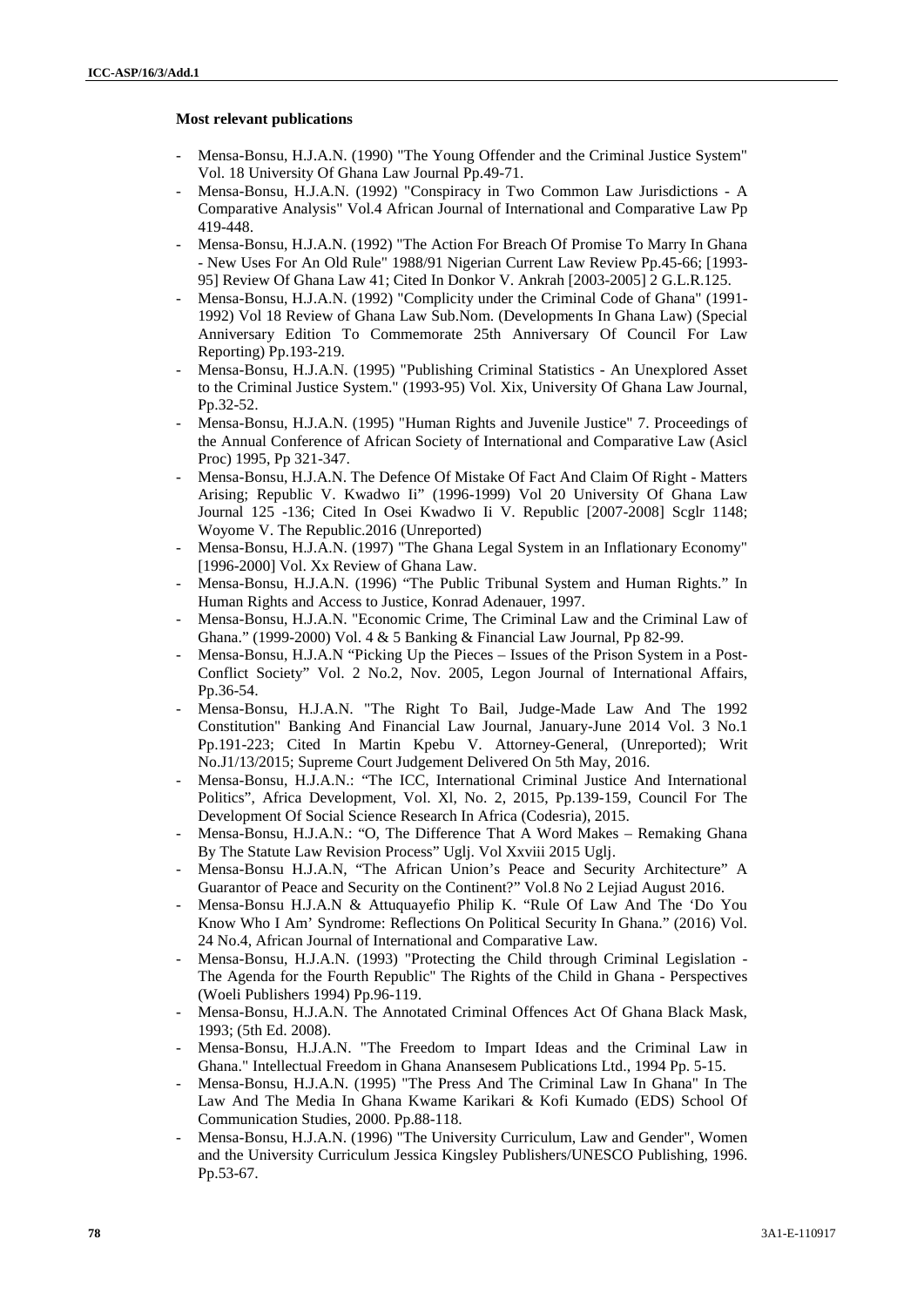- Mensa-Bonsu, H.J.A.N. (1997) "The Rights of the Child under the 1992 Constitution of Ghana", Human Rights Forum, Konrad Adenauer Foundation, 1997.
- Mensa-Bonsu, H.J.A.N. (1997) The Criminal Law and the Health Professional in Ghana. (Institute of Economic Affairs, No.9 Occasional Paper Series, 1997.
- Mensa-Bonsu, H.J.A.N. The Annotated Criminal Procedure and Juvenile Justice Act of Ghana Black Mask, Accra, 1999, (3rd Ed. 2009).
- Mensa-Bonsu, H.J.A.N. The General Part Of Criminal Law, A Ghanaian Casebook, Vol.I Ack Mask, Accra 2001.
- Mensa-Bonsu, H.J.A.N. The General Part of Criminal Law, a Ghanaian Casebook, Vol Ii Black Mask, Accra, 2002.
- Mensa-Bonsu, H.J.A.N (2005) "Reconciliation and National Integration." In Reconciling the Nation Proceedings of the Gaas/Fes Forum on National Reconciliation, Fes, Accra.
- Mensa-Bonsu, H.J.A.N. "'Political Crimes' In the Political History of Ghana, 1948-1993'' In Ghana Law since Independence: History, Development and Prospects. Faculty of Law, University Of Ghana, 2007.
- Mensa-Bonsu, H.J.A.N. Ghana's Juvenile Justice System On Probation…Making Progress with Painful Steps and Slow. Ghana Academy of Arts and Sciences, Accra, 2007.
- Mensa-Bonsu, H.J.A.N. 'Transplanting the English Oak: Legalism, Legality, Legal Pluralism and the Criminal Law of Ghana." In 'Reclaiming the Human Sciences and Humanities through African Perspectives.' Helen Lauer and Kofi Anyidoho (EDS) Accra: Sub Saharan Press. Vol Ii, Chapter 67 Pp. 1187-1216.
- Mensa-Bonsu, H.J.A.N., "Language That Denigrates, Language That Threatens, and the Challenge of Nation Building under a Constitutional Democracy." In A Commitment To Law: Essays In Honour Of Nana Dr. Samuel Kwadwo Boaten Asante Richard Frimpong Oppong & William Kissi Agyebeng (EDS), London: Wildy, Simmonds & Hill Publications, 2016.
- Mensa-Bonsu, H.J.A.N, "Juvenile Justice In Ghana" The International Handbook Of Juvenile Justice, Scott Decker & Nerea Marteache (EDS) Springer International Publishing Ag, 2016.

## **Most relevant seminars**

### *Seminars/conferences with papers*

- Seminar on Human Rights and Access to Justice "The Public Tribunal System and Human Rights - Human Rights and Access to Justice, Konrad Adenauer, 1996.
- Ghana National Seminar on Governance on 'The Judicial System'. (U.N.D.P./ Parliament Of Ghana) June 1997.
- Ghana National Seminar on Transparency and Good Governance (U.N.D.P. / Parliament of Ghana) May 1998 "Accountability and Transparency - The Role of the Independent Commissions".
- Strategies For The Eradication Of Violence Against Women" Seminar On Strategies To Eradicate Violence Against Women Accra, November 1998
- Ghana Academy of Arts and Sciences Fortieth Anniversary Lectures, "Human Rights and Responsibilities (Duties) and the 1992 Constitution of Ghana" 18 November 1999.
- "Sentencing Alternatives Issues" Presented To Conference Of Judges And Magistrates' Seminar On Decongesting The Prisons, Accra, 5 October 2000
- "Assessment of ADR Methods in Conflict Resolution" Adr Experts Conference Dakar, 7-9 March, 2001.
- "Understanding the National Reconciliation Process" Seminar for Managers of Truth and Reconciliation Commissions, New York, 2002.
- "The National Reconciliation Process: The Role of Religious Bodies." Annual Meeting Of Catholic Diocesan Priests, Wa, January 2003
- "National Reconciliation Processes: The Ghana and Liberian Experience." Presented At Ugandan National Conference 'Beyond Juba - National Dialogue On Truth And Reconciliation', Faculty Of Law, Makerere University, Kampala, Uganda, 1-2 December 2006.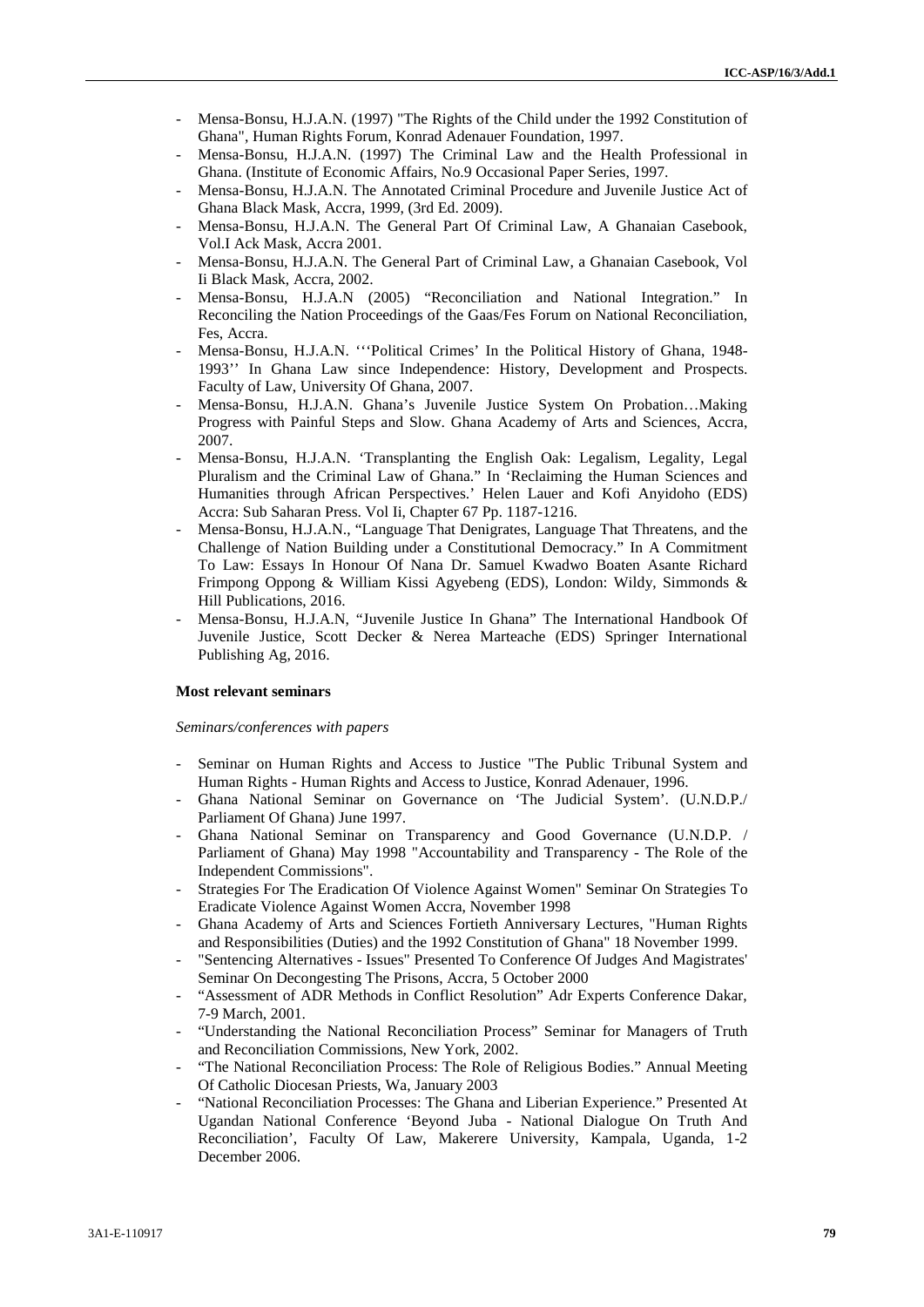- "Meeting the Challenges of Today While Upholding Human Rights Standards" UNOG/DCAF Panel Discussion on 'Human Rights and Security Sector Reform'. Geneva, Switzerland, November 2008.
- "Addressing Leadership Challenges in Peacekeeping Missions A Spectrum of Experiences" ZIF/UNSCC 2010 Dialogue Series, Turin, Italy, October 2010.
- National Dialogue on Sustaining Peace, Human Security and Democratic Governance for Accelerated Development in Ghana, Govt of Ghana, Accra, 14 November 2013.
- International Training Course on the Protection of Refugees and Persons of Concern. "Rule Of Law In The Protection Of Refugees And Persons Of Concern" Leciad Accra, 13 September 2013
- "The Rule of Law in Peace Operations" Global Dialogue on Rule of Law in Peace Support Operations ZIF/UNSCC Dialogue Series, Berlin, Germany, 16-17 December 2013.
- "The ICC, International Criminal Justice and International Politics" At 'International Criminal Justice Reconciliation and Peace in Africa: The ICC and Beyond'. Codesria, Dakar, Senegal, 10-12 July 2014.
- "The Judiciary and Promotion of Accountability" 'Sovereignty and International Criminal Justice' Association of State Parties To Rome Statute Conference Dakar, 20- 21 July 2015.
- ZIF/IPSS Expert Roundtable on Trilateral Cooperation in Peace Operations, Addis Ababa, 7-8 October 2015.
- "Enhancing Leadership for Peacebuilding" Geneva Centre For Security and Peace (GCSP) 7th Senior Level Peacebuilding Course, 16-20 November 2015.
- High Level Expert Group Meeting On "Conflict-Induced Migration In Africa: Maximising New Opportunities To Address Its Peace, Security And Inclusive Development Dimensions. "Accord/Unosaa/Auc/Iom Durban, 23-24 November, 2015
- "Operationalizing Peace Operations The Hippo Report" ZIF 'Afterwork Review Meeting', Berlin, 24 February 2016.
- Expert Dialogue "Clearing the Decks after A Year of Reviews: Operationalizing Peace Operations Reform" ZIF Berlin, 25-26 February 2016.

### *Other international conferences attended*

- International Seminar On Human And Peoples Rights (Benin, 1988)
- International Seminar On The Second Reading Of The Convention On The Rights Of The Child (Senegal, 1988)
- International Seminar On The Training Of Paralegals (The Gambia, 1989)
- Inter-Governmental Meeting Of Experts On The Draft African Charter On The Rights Of The Child (Ethiopia, 1990)
- Roundtable On Development D.S.E/ World Bank (Germany, 1997)
- African Union Summit Of Heads Of State And Governments, Banjul The Gambia, July 2006.
- 'Working Together To Strengthen United Nations Peacekeeping' UNOO/DPKO USA, February 2011.
- 'Elections And Stability In West Africa' International Peace Institute, USA, September 2011
- 'ZIF's Scenario Process Ii: The Future of Peace Operations in the Year 2025' Ethiopia, November 2011.
- 'ZIF's Scenario Process III: The Future of Peace Operations in the Year 2025' New York, June 2012.
- 11th Annual General Meeting of African Peace Support Trainers Association (APSTA) Addis Ababa, 25-28 September 2013.
- International Seminar On European Union Support To African Training Centres Addis Ababa, Ethiopia, 25-26 November 2013
- 11th Biennial Meeting Of The International Human Rights Network Of Academies, Halle/Saale Germany, May 2014 ,
- Senior Women's Leadership in UN Seminar, Geneva, 11 October 2014.
- United Nations Senior Mission Leaders Training Workshop, Geneva, 29 September -10 October 2014.
- Seminar on "Trends in United Nations Peacekeeping". Greentree Estates, New York, USA, December 2014.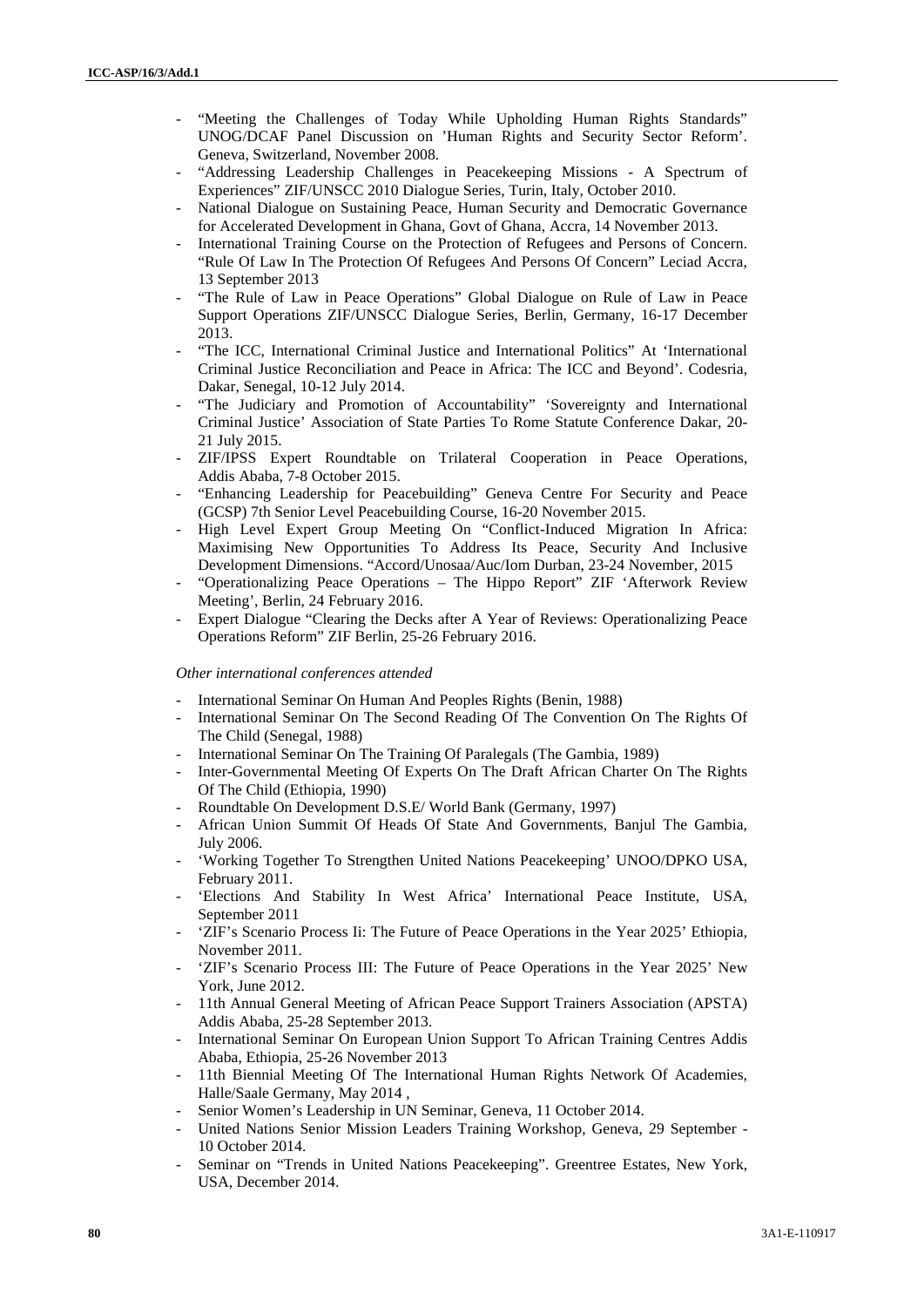- Consultations with Asia and Oceania Countries on United Nations Peace Operations– Dhaka Bangladeshi, 20-24 January 2015.
- Consultations with Member States of African Union on United Nations Peace Operations – Addis Ababa, 9-15 February 2015.
- Workshop on "Protection of Civilians (POC) in Peacekeeping" New York University, 12 March 2015.
- Workshop on "Sustaining Peace in Post-Conflict Settings", New York, USA, 13 March 2015.
- UN Conference of Chiefs of Defence Staff of Member States. 26-27 March 2015.
- Consultations With Latin American And Caribbean Countries On United Nations Peace Operations, Salvador, Brazil, 30-31 March 2015.
- "The Judiciary and Promotion of Accountability" 'Sovereignty and International Criminal Justice' Association of State Parties to Rome Statute Conference, Dakar, 20-21 July 2015.
- United Nations Senior Mission Leaders Training Workshop, Beijing, 6-17 June 2016.
- United Nations Senior Mission Leaders Training Workshop, New Delhi, 20-31 March 2017.

### **Membership of professional associations and societies**

- Fellow, Ghana Academy of Arts and Sciences.
- Member of Executive Council of International Human Rights Network of Academies of Learning (INHRN).
- Ghana Bar Association.

### **Awards and honours**

## *Academic*

- 1994: Acu/Unitwin Fellowship for Women.
- 1991-92: Fulbright Fellowship.
- 1984-85: McDougal Fellowship (Yale Law School).
- 1980: McCallen Prize (Volta Hall, University of Ghana).

### *Other Awards*

- Meritorious Service Award, Ghana Universities Staff Superannuation Scheme, 2016.
- Insight Foundation (Ghana) Girls' Inspirer Award, 2016.
- Glitz Magazine 'Women's Inspirer Award for Excellence in Education (2016).
- Citation for Meritorious Service Ghana Armed Forces, January 2012.
- TV Africa Award for Distinguished Women. 'Obaa Mbo' Award 2010
- Meritorious Service Award, Akuafo Hall, 2004.
- Distinguished Award for Meritorious Service, University of Ghana, 1999.
- International Association of Lions Clubs Presidents' Excellence Award, 1998.

## **Personal interests**

Reading.

### **Other relevant facts**

In addition to the above, I have been privileged to participate in a large number of international conferences and workshops both in my capacity as the Deputy Special Representative of the Secretary-General and Head of the Rule of Law Sector of the United Nations in Liberia, and Director of the Legon Centre for International Affairs and Diplomacy; as well as a large number of local conferences and workshops, many of which I was privileged to chair.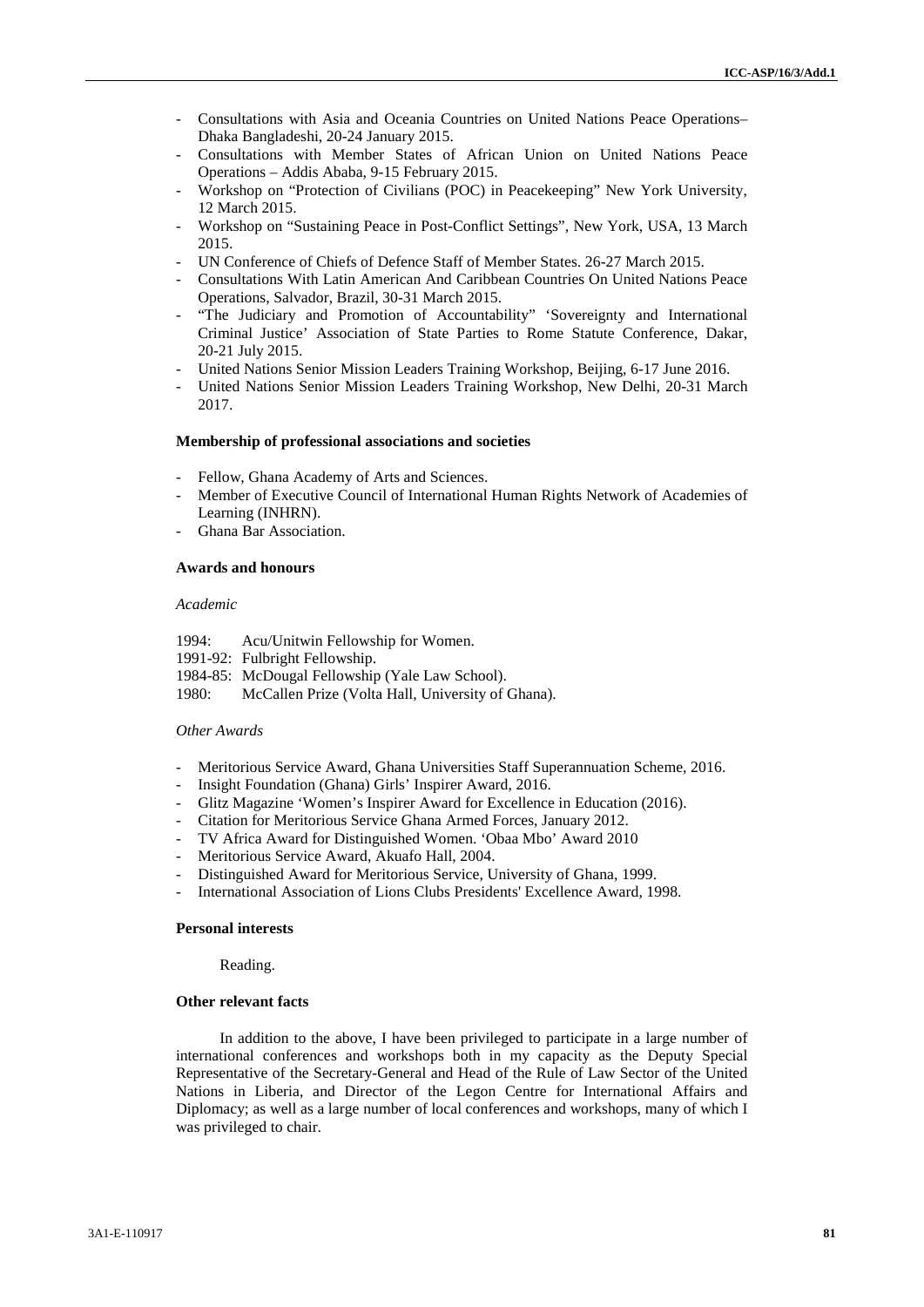# **10. PERALTA DISTEFANO, Ariela (Uruguay)**

[Original: Spanish]

# **Note verbale**

The Embassy of the Oriental Republic of Uruguay in the Kingdom of the Netherlands presents its compliments to the Secretariat of the Assembly of States Parties of the Statute of Rome, and, with reference to the latter's Note No. ICC-ASP/16/SP/07, has the honour to inform it that the Government of the Republic has decided to nominate Dr. Ariela Peralta Distéfano for the post of judge at the International Criminal Court at the elections to be held during the sixteenth session of the Assembly of States Parties scheduled to take place at the United Nations Headquarters in New York from 4 to 14 December 2017.

Taking into account the recognized expertise gained over the course of her distinguished legal career in the field of human rights, the Government of Uruguay affirms that Dr. Ariela Peralta Distéfano fulfils the requirements stipulated in article 36 of the Rome Statute, and requests in particular her inclusion on the list "B" of applications (Art. 36(5) of the Statute), and that she be considered as a candidate for the Latin American and Caribbean Group of States.

For the purposes of article 35, paragraph 8 (a)(i) to (iii), Dr. Ariela Peralta Distéfano shall represent the civil law/continental legal system.

Moreover, the Government of Uruguay wishes to point out that its decision to present the candidature of Dr. Ariela Peralta Distéfano was made following a rigorous selection process which included the participation of its legislative, executive and judicial branches. This selection process culminated on 14 March 2017 with the election of Dr. Ariela Peralta Distéfano by the General Assembly of Uruguay, pursuant to articles 73 to 75 of Law No. 18.026 (Law on Co-operation with the International Criminal Court).

A statement in accordance with article  $36(4)(a)$  of the Rome Statute, as well as an abbreviated and more detailed version of the curriculum vitae of the candidate, in Spanish, English and French, is attached to this note.

The Embassy of Uruguay in the Kingdom of the Netherlands avails itself of this opportunity to reiterate to the Secretariat of the Assembly of States Parties of the Statute of Rome of the International Criminal Court the assurances of its highest consideration.

# **Statement of qualifications**

The following statement is made in accordance with the requirements set out in article 36(4)(a) of the Statute of Rome of the International Criminal Court (ICC), and in paragraph 6 of the resolution of the Assembly of States Parties on the procedure for the nomination and election of judges of the Court (ICC/ASP/3/Res.6).

Uruguay presents for the consideration of the States Parties the candidature of Dr. Ariela Peralta Distéfano, President of the National Institution of Human Rights and Ombudsman for Uruguay, who is regarded as uniquely positioned to serve as a judge of the International Criminal Court as a List B candidate, as shown by her extensive experience and by her life-long commitment to the principles and objectives of the Rome Statute.

Dr. Peralta has dedicated her personal and professional life to the defence of human rights and to democratic development. When Dr. Peralta enrolled in the Faculty of Law and Social Sciences of the University of the Republic of Uruguay, Uruguay was under the oppressive grip of the military dictatorship that ruled the country between 1973 and 1985.

When democracy was restored, the majority of Uruguay's social organizations and trade unions had been destroyed, fragmented or weakened by the military forces that held power in Uruguay. Dr. Peralta became one of the youngest lawyers providing her commitment and contribution towards rebuilding the social fabric of Uruguay, helping with the re-establishment and consolidation of various types of social organizations aimed at the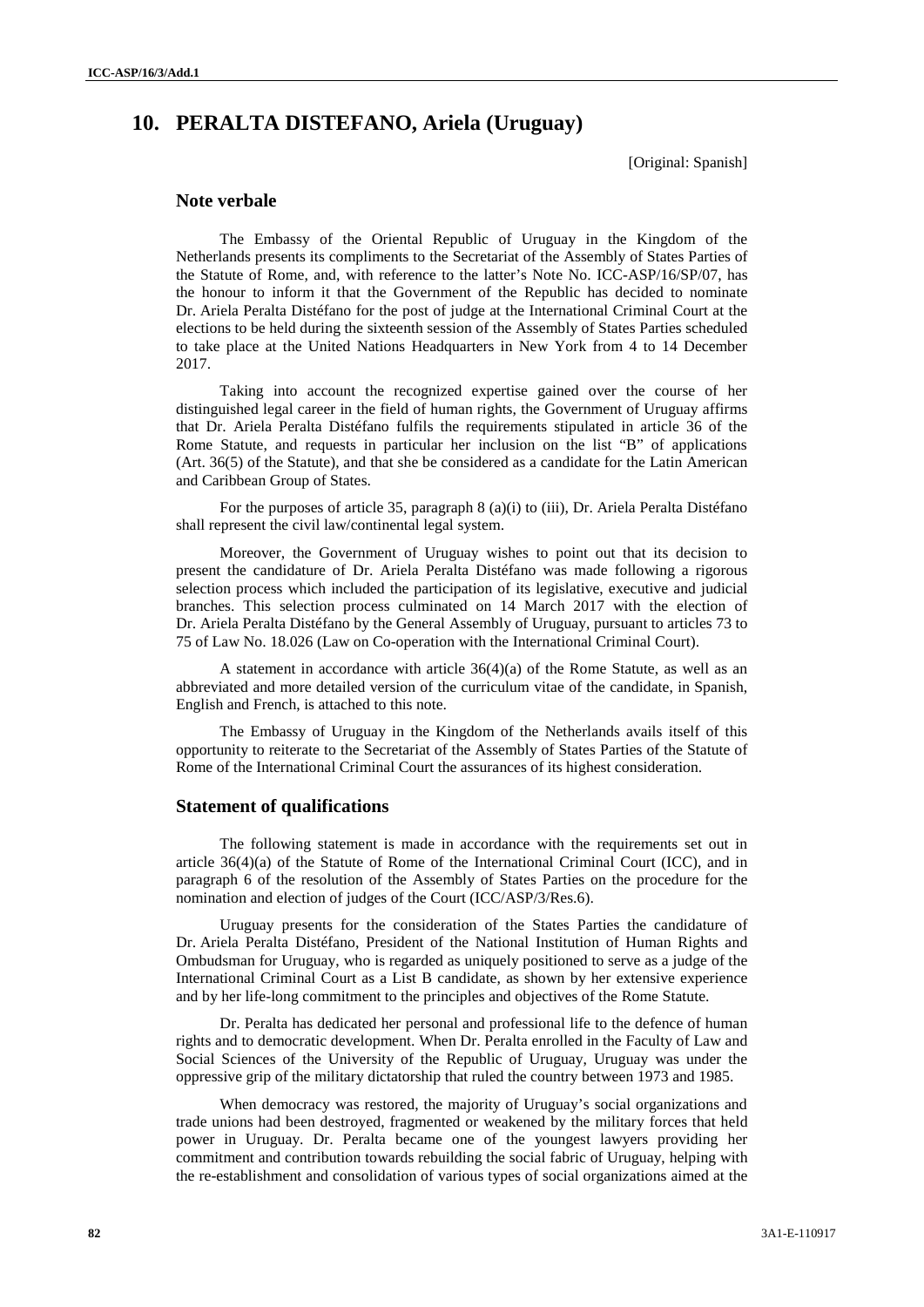protection of the human rights of women, children and prisoners, among other highly vulnerable groups, in her dual capacity as lawyer and notary public. Since then, she has handled cases which have marked her professional profile and which have forced her to make difficult personal choices.

During this period, Dr. Peralta started to work with non-governmental organizations on topics relating to children who have violated the criminal law, in terms of finding ways to implement alternative measures to imprisonment. For ten years she was the Director of the Civil and Political Rights Department of the Service of Peace and Justice (SERPAJ) in Uruguay, which provides legal representation in instances of human rights violations throughout the country. SERPAJ is the most highly respected organization in Uruguay aimed at protecting and promoting human rights, and it was founded by, among others, Adolfo Perez Esquivel, winner of the Nobel Peace Prize. Dr. Peralta gained great expertise through her visits to places of detention, and co-authored the only Annual Human Rights Report in Uruguay, which is edited by SERPAJ, and she also served as Executive Secretary of SERPAJ Latin America.

She was successful in her candidature as Programme Director for the Association for the Prevention of Torture based in Geneva. While performing this function, she was awarded the prestigious Hubert H. Humphrey Fellowship to undertake academic studies at the Washington College of Law of the American University, as a result of which she had to move to the United States. During her Master's degree in International Legal Studies, the United Nations Development Program, under an agreement with the United Nations High Commissioner for Human Rights and the Inter-Parliamentary Union, appointed her as National Consultant on Human Rights and Legislative Policy, a role that she initially played long-distance, undertaking field visits, until she finished her Master's degree and continued this role in Uruguay.

Dr. Peralta was offered the position of Deputy-Director of the Center for Justice and International Law (CEJIL), and subsequently, in addition to these responsibilities, the position of Program Director for the Andean, North American and the Caribbean Region. Working in that capacity, based in Washington D.C., she acted as lead, together with the Executive Director, in a great number of case- and theme-related hearings before the Inter- American Commission on Human Rights and she also litigated and oversaw the litigation of landmark cases before the Inter-American Court of Human Rights, within a strategic litigation framework. It should be noted that CEJIL, together with 400 partner organizations, represents more than 13,000 victims and persons under protection, in over 220 cases and procedures relating to interim and precautionary measures before the Inter-American Commission on Human Rights and the Inter-American Court of Human Rights. By way of example, two of the most notable cases litigated by Dr Peralta stand out, in the context of her work at CEJIL: the Case of the Rochela Massacre v. Colombia and the Case Gelman v. Uruguay. In the February 2011 Judgment in the latter case, the Inter- American Court of Human Rights ordered the Uruguayan State, inter alia, to made a public declaration – in the Uruguayan Congress, in the presence of the then President of the Republic, José Mujica – of its responsibility towards the victims Juan and Macarena Gelman, and to acknowledge its duty to ensure the criminal prosecution and punishment of those responsible for the forced disappearance in 1976 of Maria Claudia Garcia de Gelman in the context of Operation Condor. Finally, the Judgment required a review of the Law on the Expiry of the Punitive Claims of the State which culminated in the enactment of Law 18.831 in October 2011, which re-establishes the full exercise of the punitive claims of the State for crimes committed under State terrorism up to 1 March 1985.

In 2012, she was nominated by various civil society organizations to serve on the first governing board of the National Institution of Human Rights and Ombudsman for Uruguay, which was being established in the country. Despite the tremendous commitment involved in litigating cases of serious violations of human rights in the American continent before the Inter-American system of human rights protection, she decided to return to her country to serve in the position for which she had been elected. The General Assembly voted in favour of her appointment to this position, as out of the five candidates she was unique in having received in one of the rounds of voting a special two-thirds majority. Upon taking office, she returned to Uruguay, where she continues to serve in this position, currently in her capacity as President.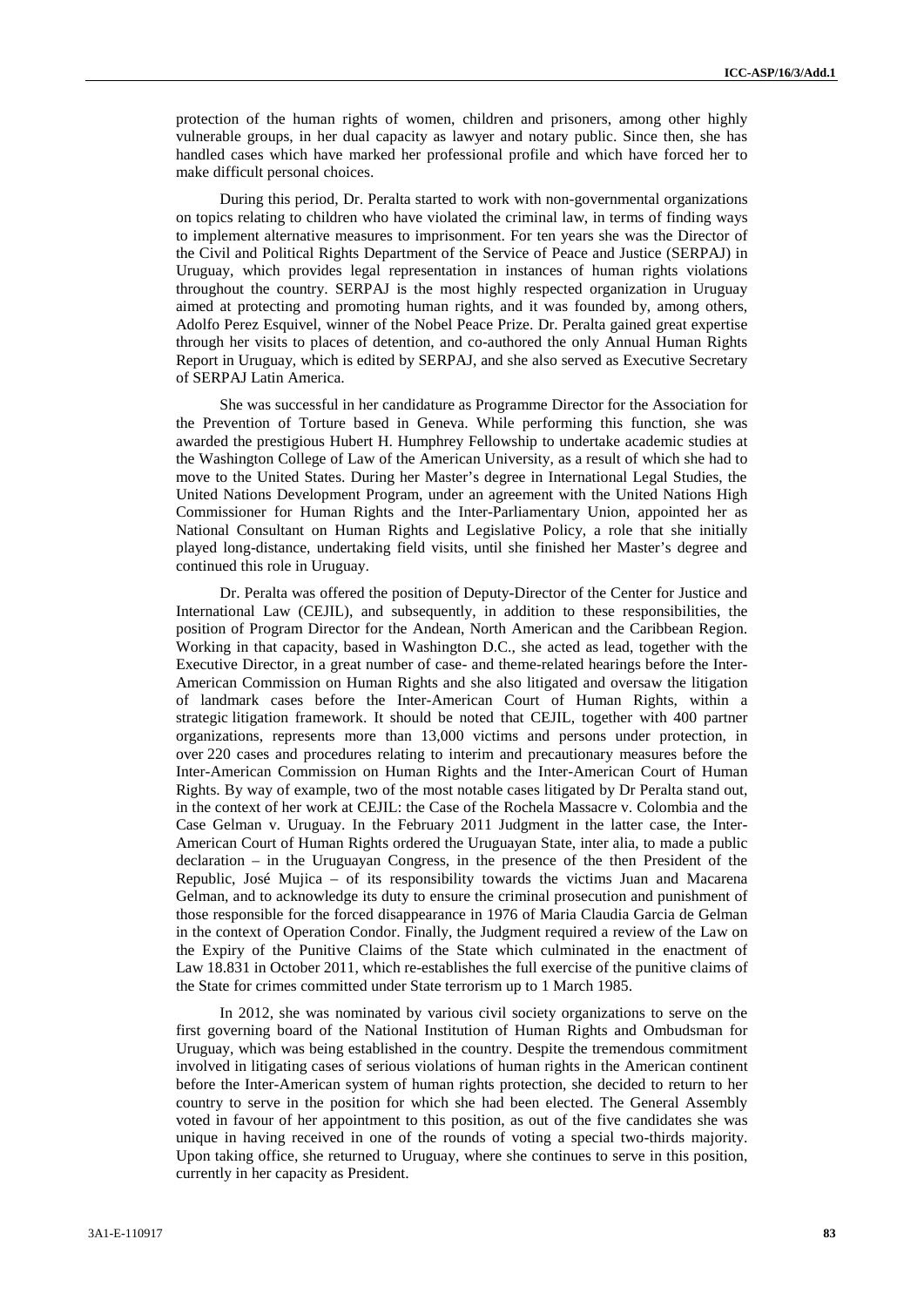The professional career of Dr. Peralta has led her to address as a speaker innumerable regional and international forums and to hold an advisory role in the Strategic Plan of the Inter-American Commission on Human Rights 2017-2020 and in the Academic Advisory Honorary Council of the International Public School on Policies on Human Rights of Mercosur; she has also served as an active member of the Latin American Network Program for the Prevention of Genocide and Mass Atrocities of the Auschwitz Institute for Peace and Reconciliation, and of the Mandela Foundation in connection with its work on memory, as well as serving as Strategic Advisor for the GQUAL campaign to promote gender parity in international tribunals and bodies.

Among her many publications, of particular note is her contribution to the Historical Investigation of enforced disappearances in Uruguay, in compliance with article 4, Law N. 15.848, requested by the Presidency of the Republic, and co-ordinated by Álvaro Rico in 2007.

Her passion for international law and international human rights law has driven her throughout her life to conduct specialized studies in the Netherlands, Geneva and the United States, among other places.

With regard to the requirements set out in article  $36(3)(c)$  of the Rome Statute, it is confirmed that Dr. Ariela Peralta has an excellent knowledge of one of the working languages of the International Criminal Court.

# **Curriculum vitae**

## **Personal data**

| Family name:                   | Peralta Distéfano |
|--------------------------------|-------------------|
| First name:                    | Ariela            |
| Gender:                        | Female            |
| Date of Birth:                 | 20 July 1962      |
| Nationality:                   | Uruguayan         |
| Regional Criteria:             | <b>GRULAC</b>     |
| Secondary Nationality: Italian |                   |
| Marital Status:                | Married           |
| List A / List B                | List B            |

### **Education**

#### *Degrees*

- LL.M Master of Law in International Legal Studies with focus on International protection of human rights Studies, American University (Washington College of Law), Washington, D.C., U.S. 2005.
- Public Notary (Escribana Pública), Universidad de la República, Facultad de Derecho y Ciencias Sociales, (Law School), Montevideo, Uruguay 1990.
- Juris Doctor (Abogada), Universidad de la República, Facultad de Derecho y Ciencias Sociales, (Law School), Montevideo, Uruguay 1987.
- Procurator (Procurador), Universidad de la República, Facultad de Derecho y Ciencias Sociales, (Law School), Montevideo, Uruguay 1985.

## *Certificates*

Regional Seminar for Latin American Members of the Parliamentarian Commissions of Human Rights; Organized by the (OHCHR) Regional Office for South America, School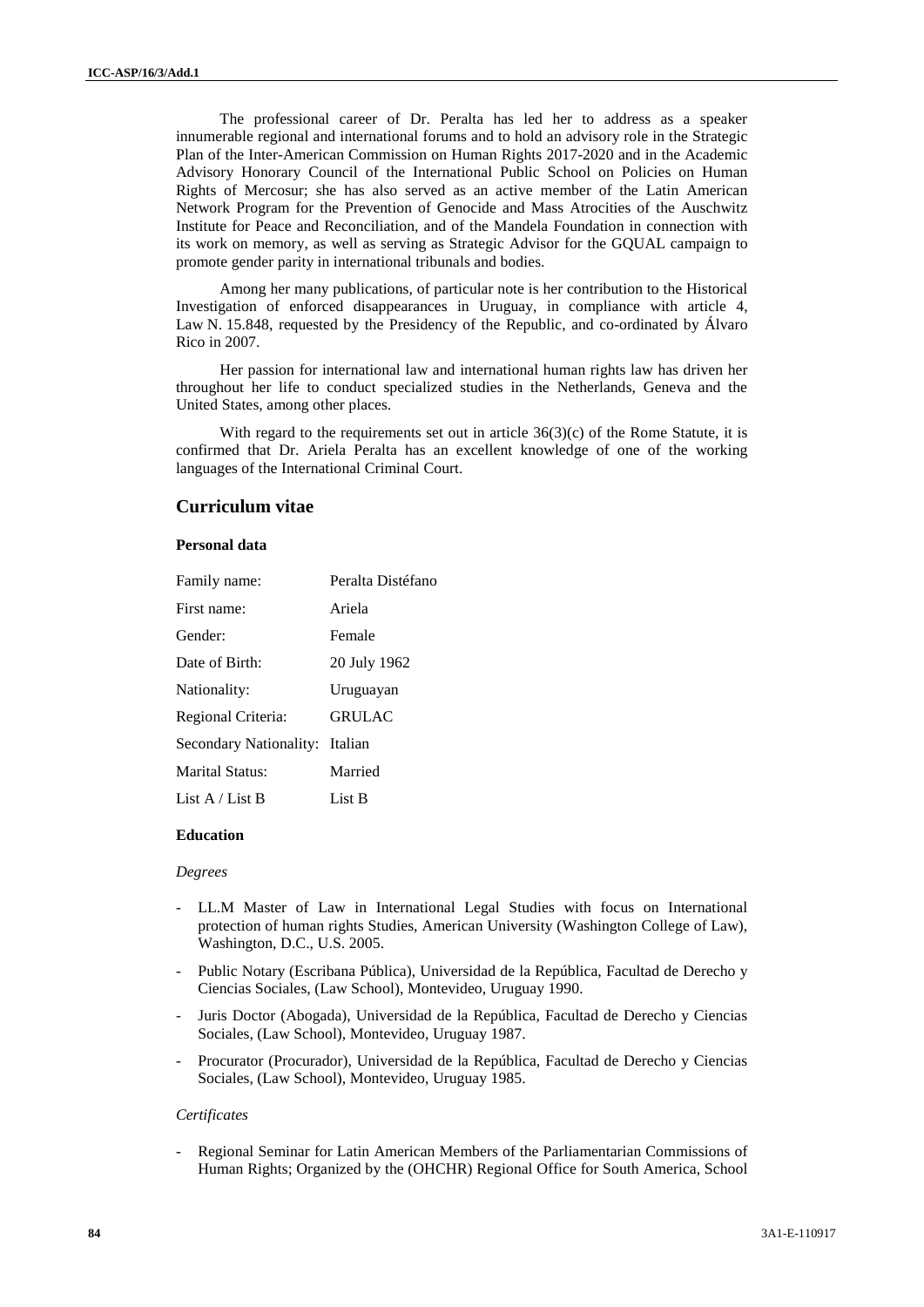of Government, House of Representatives, Legislative Branch, Colonia del Sacramento, Uruguay 2017.

- Forum on the subject of State Terrorism Trials. Dialogs between the Academy, Social Organizations and the State [Original Title: Juicios al Terrorismo de Estado. Diálogos entre la Academia, las Organizaciones Sociales y el Estado]; Facultad de Psicología, Facultad de Derecho y Observatorio Luz Ibarburu; Montevideo, Uruguay 2015.
- Seminar Raphael Lemkin, Genocide and Mass Atrocities Prevention; Latin America Network, the Auschwitz Institute for Peace and Reconciliation; Santiago de Chile, Chile 2015.
- Mandela Dialogues on Memory Work; "Opinion Leaders" and "Change Agents" from eleven countries participated; South Africa, The Balkan States of Serbia, Croatia, Bosnia and Herzegovina, Germany, Cambodia, Kenya, Canada, Nigeria, Argentina and Uruguay. Organized by the Global Leadership Academy (GIZ) and Nelson Mandela Foundation; Eschborn and Johannesburg, South Africa 2014.
- Summer Course in International Human Rights Law and Humanitarian Law; The Academy on Human Rights and Humanitarian Law, Washington College of Law; American University, Washington, D.C., U.S 2005.
- Transitional Justice and Human Rights Accountability; Hubert H. Humphrey Fellowship Program, American University; Washington, D.C., U.S. 2005/
- Graduate Study and Professional Development Certificate; Awarded, as participant of the Hubert H. Humphrey Program; Washington College of Law, American University; Washington, D.C., U.S. 2004-2005.
- Geneva Training Course in International Human Rights Law and Diplomacy; International Service for Human Rights, Geneva, Switzerland 2000.
- I-Course Workshop on Women's Human Rights Empowering the International Promotion and Protection; Inter-American Institute for Human Rights; San José de Costa Rica, Costa Rica 1999.
- I-Latin American Course on the Rights of Children and Adolescents; Inter-American Institute for Human Rights; San José de Costa Rica, Costa Rica 1999.
- International Course on the Protection of Human Rights for Judges, Lawyers, and other Legal Practitioners; The Hague Academy and the Netherlands Institute of Human Rights (SIM) - Utrecht University; The Hague, Netherlands 1998.
- I-Regional Forum of Non-Governmental Organizations on the Democratization of Justice; Institute of Comparative Studies of Criminal and Social Sciences; Buenos Aires, Argentina 1998.
- XVI Interdisciplinary Course on Human Rights; Inter-American Institute for Human Rights; San José de Costa Rica, Costa Rica 1998.

### *Languages*

| Spanish: | Native speaker                                        |
|----------|-------------------------------------------------------|
| English: | Advanced proficiency in reading, writing and speaking |
| Italian: | Basic proficiency reading                             |

Portuguese: Basic proficiency reading

### **Professional Experience**

06/2016-Present: President: National Institution of Human Rights and Ombudsman, Uruguay; The duties of the President of the INDDHH include: representing the INDDHH, convening the ordinary sessions of the Board of Directors and extraordinary sessions of the INDDHH, implementing the decisions of the INDDHH, among others.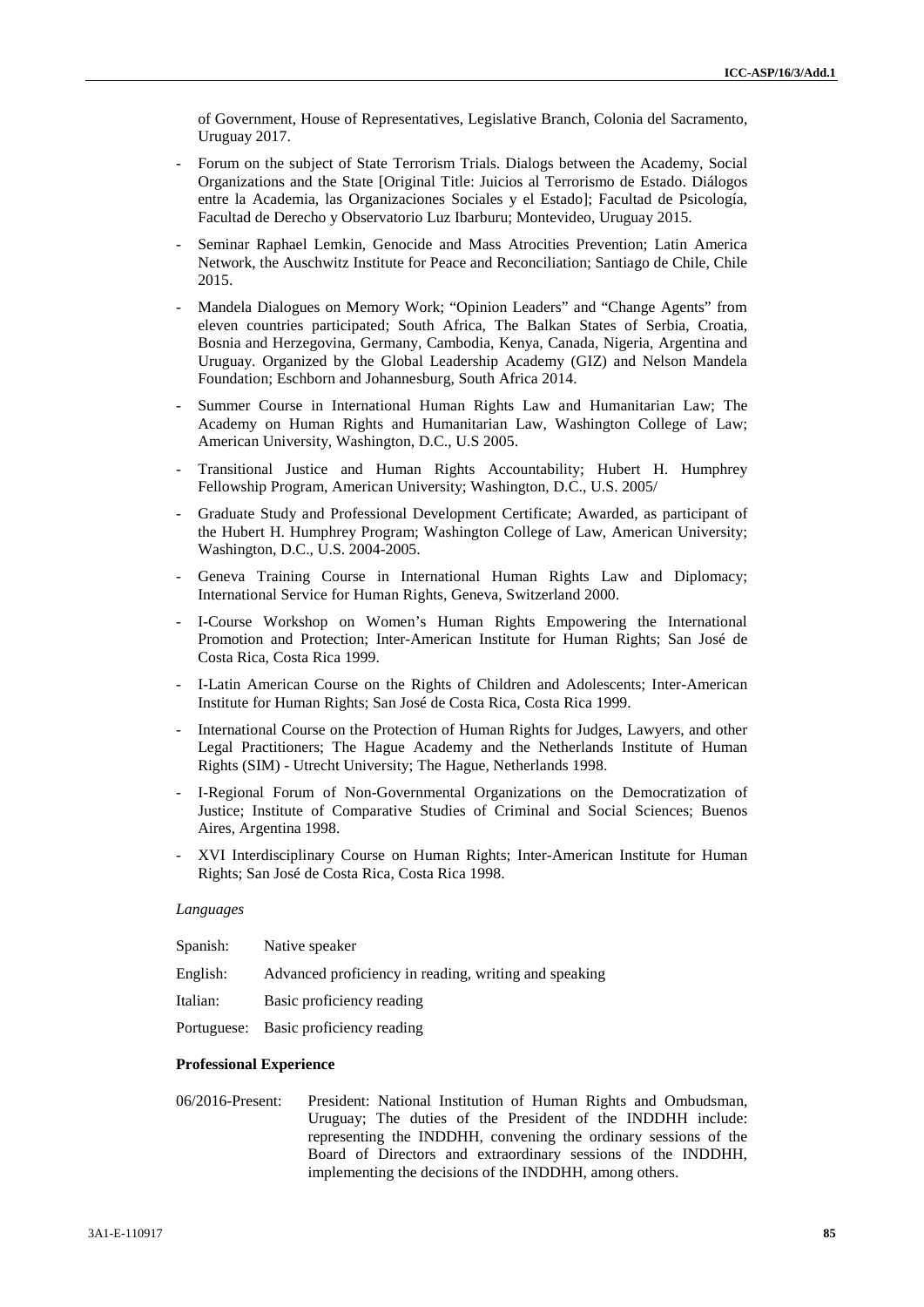- 06/2012-Present: Member: Board of Directors, NIHR (National Institution of Human Rights and Ombudsman), Uruguay; The National Institution of Human Rights and Ombudsman created by law in 2008 constituted of five members elected by Congress majority, May 2012. It was established in 22 June 2012, in accordance with the Paris Principles, making it an independent and autonomous body of Government while handling its tasks and decisions. Created with a broad mandate, the NIHR helps the community in its dealings with government agencies, handles complaints against government agencies from the public, undertakes investigations and inspections (providing recommendations), provides advice and guidance to Government agencies, offers training to state sector agencies, conducts outreach activities and speaking engagements, works closely with international counterparts, oversees the compliance of international legal framework at the domestic level, implements observation and recommendation of the treaty-based bodies and special procedures of the Human Rights Council.
- 2014-Present: Academic Director: Post Graduate Degree: "Human Rights, Democracy and the Rule of Law" [Diplomado Superior, Derechos Humanos, Democracia, y Estado de Derecho]; Facultad Latinoamericana de Ciencias Sociales (FLACSO), Uruguay.
- 02/2006-06/2012: Deputy Director: Center for Justice and International Law (CEJIL), Washington D.C., U.S.; As second in command, the Deputy Director oversees all of CEJIL's areas of work. As advisor to the Executive Director, worked in tandem on deciding which cases to bring to the Inter-American Commission and the Inter-American Court of Human Rights by a strategic litigation to seek reparations, and policy and/or legal reforms.

The objective sought is the repair, and the impact on public and / or legal policy reforms to contribute to structural changes and to prevent future violations. CEJIL develops multiple interventions with government officials, political organs of the OAS, the IACHR and the Inter-American Court of Human Rights, advocating for greater transparency, dialogue, accessibility and effectiveness in protecting human rights in the hemisphere. In this way, it influences the strengthening of the IAHRS, as a tool to defend the human rights of thousands of people throughout the continent. The Deputy Executive Director led most of the litigation in this area.

CEJIL´s Mission: to contribute to the full enjoyment of human rights in the Americas through the effective use of the tools of the Inter- American System and other International Human Rights Law protection mechanisms. CEJIL envisions a fully democratic hemisphere, where the rights of all are respected; a hemisphere where people live freely, without fear and misery, as established in the Universal Declaration of Human Rights and the preamble to the American Convention on Human Rights.

CEJIL's Objectives: 1) to contribute to reducing the inequality and exclusion that prevails in the region, in order to guarantee the right to equality and respect for human dignity; 2) to contribute to the strengthening of democracies, in particular of the rule of law and of democratic oversight bodies, justice systems, civil society, human rights defenders, and other key social actors; 3) to contribute to the increased effectiveness of the IAS, furthering, inter alia, equal access for all persons to its protection mechanisms, improvements in its operation, and the full implementation of its decisions, 4) to respond to grave human rights violations related to the violation of the right to life, integrity, and security, committed or tolerated by different actors, and to assist in obtaining justice.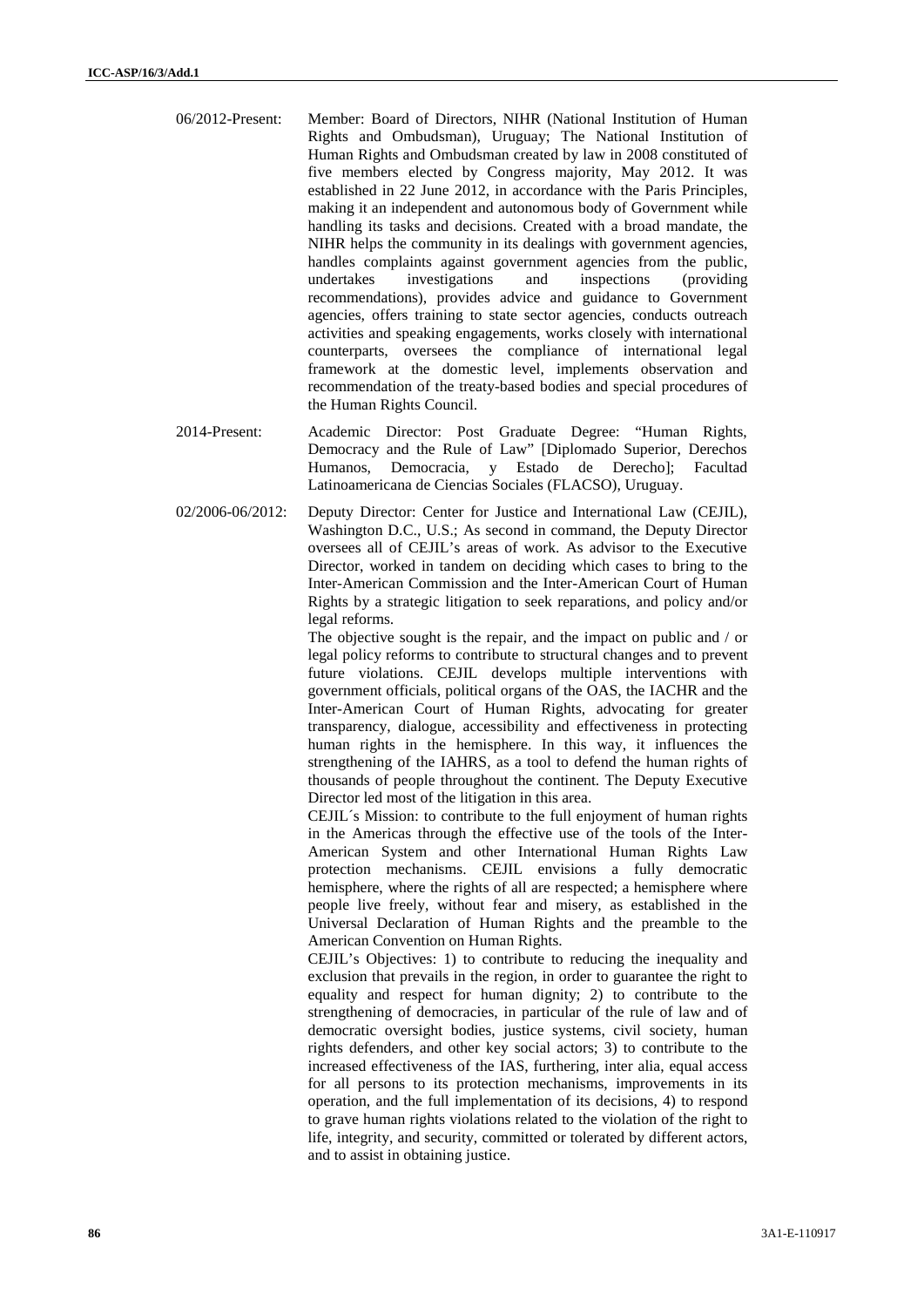Notable Cases Litigated:

- I/A Court H.R., Case of Rodríguez Vera et al. (The Disappeared from the Palace of Justice) v. Colombia. Preliminary Objections, Merits, Reparations and Costs. Judgment of 14 November 2014. Series C No. 287.
- I/A Court H.R., Case of Uzcátegui et al. v. Venezuela. Merits and reparations. Judgment of September 3, 2012. Series C No. 249.
- I/A Court H.R., Case of Gonzalez Medina and family v. Dominican Republic. Preliminary Objections, Merits, Reparations and Costs. Judgment of 24 February 2012. Series C No. 240.
- I/A Court H.R., Case of the Barrios Family v. Venezuela. Merits, Reparations and Costs. Judgment of 24 November 2011. Series C No. 237.
- I/A Court H.R., Case Gelman v. Uruguay. Merits and Reparations. Judgment of 24 February 2011 Series C No. 221.
- I/A Court H.R., Case of Gomes Lund et al. ("Guerrilha do Araguaia") v. Brazil. Preliminary Objections, Merits, Reparations, and Costs. Judgment of 24 November 2010. Series C No. 219.
- I/A Court H.R., Case of Anzualdo-Castro v. Peru. Preliminary Objection, Merits, Reparations and costs. Judgment of 22 September 2009. Series C No. 202.
- I/A Court H.R., Case of the Rochela Massacre v. Colombia. Merits, Reparations and Costs. Judgment of 11 May 2007. Series C No. 163.
- I/A Court H.R., Case of La Cantuta v. Peru. Merits, Reparations and Costs. Judgment of 29 November, 2006. Series C No. 162.

One of the most notable cases litigated was the Gelman vs Uruguay by which the Inter-American Court of Human Rights ordered to the Uruguayan State to carry on a public explicit acknowledgement of responsibility for the victims Juan and Macarena Gelman and to overturn the impunity law that was in place.

As Deputy Director lead and directed the legal representation of numerous cases and thematic hearings at the Inter American Commission on Human Rights.

- 08/2006 06/2012: Program Director for the Andean, North America and the Caribbean Region; Center for Justice and International Law (CEJIL), Washington D.C., U.S.; Leadership of strategic litigation in the region before the Inter-American Commission on Human Rights and the Inter-American Court of Human Rights.
- 07/2005-02/2012: National Consultant on Human Rights and Legislatives Policy: Office of the United Nations High Commissioner for Human Rights and the UN Development Program; Montevideo, Uruguay; Instructor to help develop the knowledge of parliamentarians on the human rights treaties and create parliamentary expertise in this field, evaluating and editing of materials and studies on legislative harmonization.
- 2004: Programmer Officer for the Americas, Geneva, Switzerland: Association for the Prevention of Torture (APT); Promoting OPCAT ratification and implementation in all regions of the world, including Latin America.
- 1994-2004: Director of Civil and Political Rights Department: Service of Peace and Justice-Uruguay (SERPAJ-UY) NGO; Litigation of national cases on human rights violations. Reports to the State´s agencies and UN human rights bodies; monitoring visits and reports to detention centers, drafting and/or reviewing of the Annual Human Rights Report.
- 1998-2002: Executive Secretary: Service of Peace and Justice-Latin America (SERPAJ-AL); SERPAJ: Strategic planning and supervision for all offices in Latin America, working with Adolfo Perez Esquivel.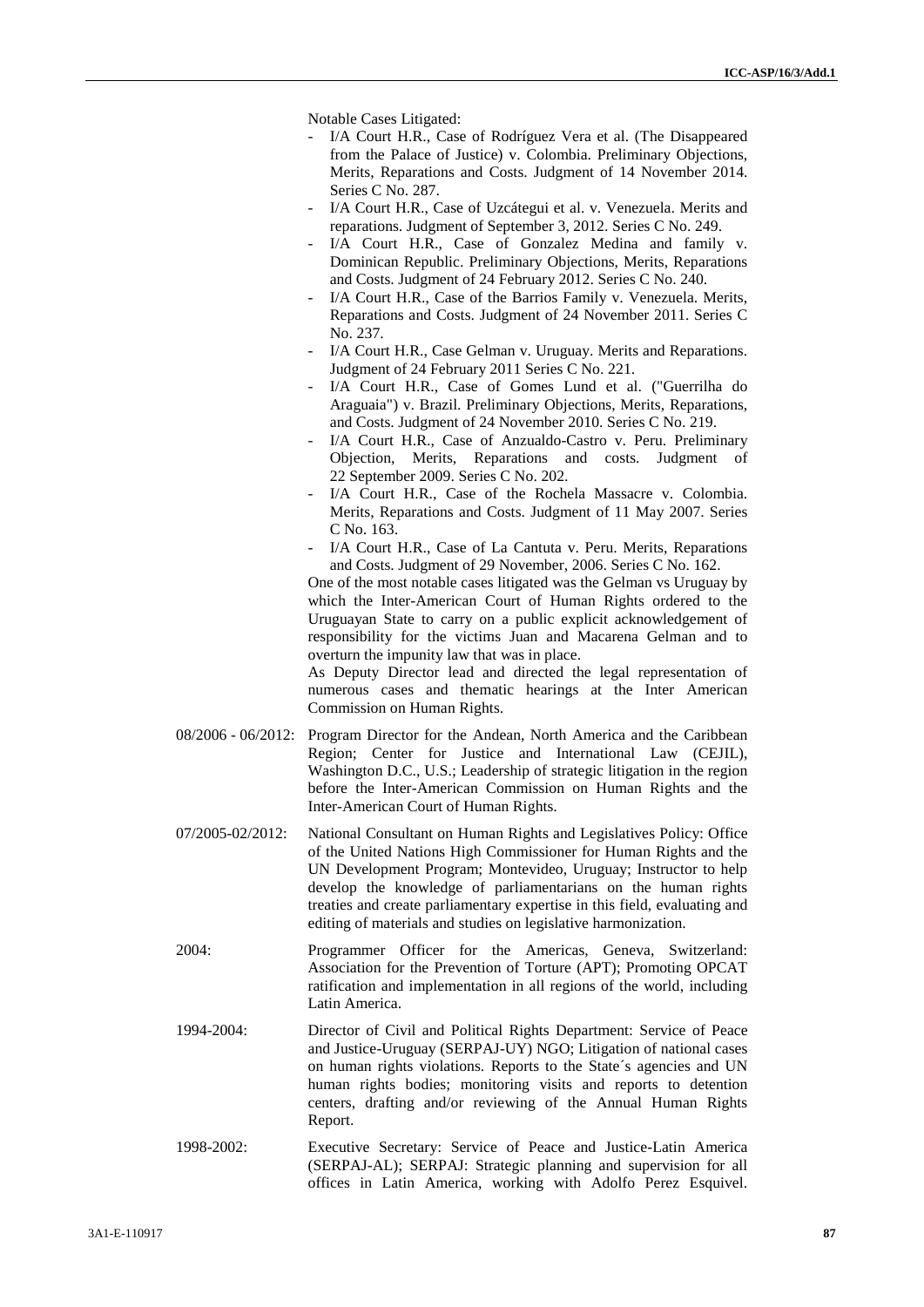| 1996-1998:<br>Lawyer: Alternative Programs for Incarcerated Young Children's at<br>"Life and Education" NGO; Montevideo, Uruguay.<br>1996-1998:<br>Member: Commission for the Rights of the Child, Uruguay Bar<br>Association; Montevideo Uruguay.<br>1996-1998:<br>Lawyer: Center of Promotion for the Rights of Children and<br>Adolescents; Uruguay Bar Association, Montevideo, Uruguay. |            | the United Nations Educational, Scientific and Cultural Organization<br>(UNESCO) and the United Nations Economic and Social Council<br>(ECOSOC). |
|----------------------------------------------------------------------------------------------------------------------------------------------------------------------------------------------------------------------------------------------------------------------------------------------------------------------------------------------------------------------------------------------|------------|--------------------------------------------------------------------------------------------------------------------------------------------------|
|                                                                                                                                                                                                                                                                                                                                                                                              |            |                                                                                                                                                  |
|                                                                                                                                                                                                                                                                                                                                                                                              |            |                                                                                                                                                  |
|                                                                                                                                                                                                                                                                                                                                                                                              |            |                                                                                                                                                  |
| Montevideo, Uruguay.                                                                                                                                                                                                                                                                                                                                                                         | 1987-2004: | Private Practice: Law and Notary, Extensive pro-bono work;                                                                                       |

SERPAJ Latin America Latina has consultative status with the UN in

*Other professional activities*

- 2016/Present: Strategic Advisor of the Strategic Plan of the Inter American Commission on Human Rights 2017 – 2020.
- 2015/Present: Member of the Academic Board of the International School of Public Policies on Human Rights-Institute of Public Policies on Human Rights of Mercosur.
- 2014/Present: Academic Director, Post Graduate Degree: "Human Rights, Democracy and the Rule of Law" (Diplomado Superior, Derechos Humanos, Democracia, y Estado de Derecho), Facultad Latinoamericana de Ciencias Sociales (FLACSO), Uruguay.
- 2014/Present: Member of the Latin America Network, The Auschwitz for Peace and Reconciliation
- 2014/Present: Strategic Advisor of the Campaign for gender parity in international representation.
- 2013/Present: Mandela Dialogues on Memory Work, "Opinion Leaders" and "Change Agents" from eleven countries participated; South Africa, The Balkan States of Serbia, Croatia, Bosnia and Herzegovina, Germany, Cambodia, Kenya, Canada, Nigeria, Argentina and Uruguay. Organized by the Global Leadership Academy (GIZ) and Nelson Mandela Foundation.

### **Publications**

- "Economic Complicity and Uruguayan Law" [Original Title: "Complicidad Económica y Derecho Uruguayo"] (co-authored) in El negocio del Terrorismo de Estado. Los Cómplices Económicos de la Dictadura Uruguaya. Bohoslavsky, J. P. (Coordinator). Editorial Sudamericana, Montevideo, Uruguay (2016).
- "Uruguay Chapter" [Original Title: "Capítulo Uruguay"] in Federación Iberoamericana de Ombudsman. XIII Informe sobre Derechos Humanos. Transparencia e información pública. Escobar G. (Director). Trama Editorial, Madrid, España (2015).
- "Human Rights and Politics in the Electoral Cycle" [Original Title: "Derechos Humanos y Política en el Ciclo Electoral"] in Políticas en Tiempos de Mujica III a un Año de las Elecciones Nacionales. Instituto de Ciencias Políticas de la Facultad de Ciencias Sociales. Estuario Editoras, Montevideo, Uruguay (2014).
- "Contributions to an Anti-Torture Policy in Uruguay" [Original Title: "Contribuciones a una Política Anti-Tortura en Uruguay"] (co-authored) in Próximos Pasos Hacia una Política Penitenciaria de Derechos Humanos en Uruguay. Ensayos de Seguimiento a las Recomendaciones de 2009 y 2012 de la Relatoría de Naciones Unidas contra la Tortura. Washington College of Law, American University, Center for Human Rights and Humanitarian Law, Anti-Torture Initiative. Washington D.C. (2014).
- "The Inter-American Cort Ruling on Gelman vs Uruguay Case" [Original Title: "La Sentencia de la Corte Interamericana en el Caso Gelman vs. Uruguay"] (co-authored) in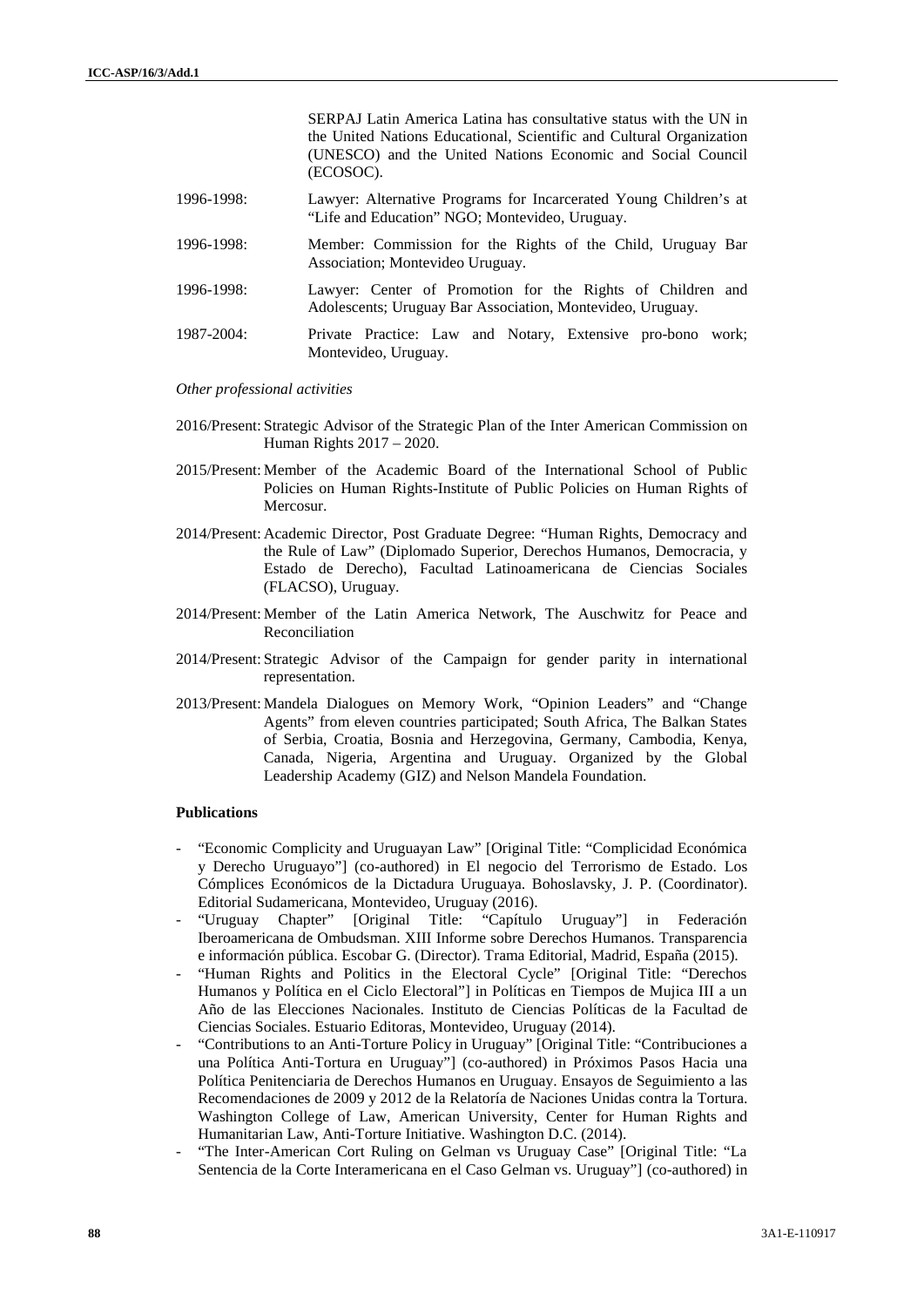Derechos Humanos en el Uruguay. Informe 2011; Montevideo, Uruguay; SERPAJ (2011).

- "The Gelman Case and the Challenges of the Expiration Law" [Original Title: "El Caso"] Gelman y los desafíos a la Ley de Caducidad" in Luchas contra la Impunidad. Uruguay 1985-2011; Ediciones Trilce, Montevideo, Uruguay, (2011).
- "Promoting Safeguards through Detention Visits" Human Rights Brief Volume 18, Issue 4, Spring 2011, Special Edition, Washington D.C., U.S., (2011).
- "The Victims Can Not Go on Begging" [Original Title: "Las víctimas no deben seguir implorando"], Press Article, Semanario Brecha, año 26, Nº 1306, Montevideo, Uruguay (2010).
- "Neither the President, Not the Popular Will" [Original Title: "Ni el Presidente Ni la Voluntad Popular"], Press Article, Semanario Brecha, año 25, Nº 1252, Montevideo, Uruguay (2009).
- Torture in International Law-A guide to Jurisprudence (Reviewer). Editorial Association for the Prevention of Torture and the Center for Justice and International Law, Geneva, Switzerland (2008).
- Truth, Justice & Reparation. The Rights of the Victims in the Justice and Peace Process, with a Focus on the Female Victims and Medellín. Report from a Mission in Colombia (co-authored). Swedish Foundation for Human Rights (2007).
- Historical Investigation of enforced disappearances in compliance with article 4, Law N. 15.848, Solicited by the Presidency of Uruguay [Original Title: Investigación Histórica sobre Detenidos Desaparecidos en el Uruguay, en Cumplimiento con el Articulo 4 de la Ley N 15.848 Solicitada por la Presidencia de la Republica] (co authored). Rico, A. (Coordinator), Montevideo, Uruguay (2007).
- "Human Rights Standars regarding Justice (No Impunity and Proportionality)" [Original Tittle: "Estándares de Derechos Humanos Relativos a la Justicia (No Impunidad y Proporcionalidad)" in Desaparición forzada, política criminal y procesos restaurativos. Dilemas y desafíos de la verdad, la justicia y la reparación en el contexto colombiano, Fundación Social & al., Bogotá, Colombia (2006).
- Studies on Legislative Harmonization in Accordance with the Human Rights Treaties Ratified by Uruguay and Other Legal Entities with Binding Force [Original Title: Estudio sobre Armonización Legislativa Conforme a los Tratados de Derechos Humanos Ratificados por Uruguay u otras Normales Legales con Fuerza Vinculante] (Manuscript Evaluator). Office of the United Nations High Commissioner for Human Rights and the United Nations Development Program, Montevideo, Uruguay (2006).
- Monitoring Places of Detention: A Practical Guide (Spanish Proof Reader). Association for the Prevention of Torture, Geneva, Switzerland, (2004).
- "The Experience of Uruguay" [Original Title: "La Experiencia de Uruguay"] in Comisiones de La Verdad. Seminario Internacional, Memoria, Tortura, Reparación y Prevención. Publication Post Conference, Comisión Mexicana de Derechos Humanos, Distrito Federal y Asociación para la Prevención de la Tortura & otros, México D.F., México (2003).
- "There Is No More Than Impunity Law" [Original Title: "No Hay Más Ley Que La Impunidad"], Press article, Semanario Brecha, Year 19, Nº 941, Montevideo, Uruguay (2003).
- "Human Rights in Uruguay" [Original Title: "Derechos Humanos en el Uruguay. Informe 2003"]. (co-editor); Montevideo, Uruguay: SERPAJ 2003.
- "The Right to Freedom of Expression" [Original Title: "El Derecho a la Libertad de Expresión"] (co-authored) in Derechos Humanos en el Uruguay, Informe 2003. Montevideo, Uruguay: SERPAJ (2003).
- "The Protection of Life, Security of the person, Freedom and Physical Integrity" [Original Title: "El Derecho a la Vida, a la Seguridad, a la Libertad, y a la Integridad Física"] (co-authored) in Derechos Humanos en el Uruguay, Informe 2003. Montevideo, Uruguay: SERPAJ (2003).
- "Nixon: Brazil Helped Rig the Uruguayan Elections, 1971" (Researcher and Translator). National Security Archive Electronic Briefing Book No. 71, Edited by Carlos Osorio (2002).
- "The Challenges for the Protection of Women and Girls' Rights at the Inter- American System" [Original Title: "Los desafíos para la protección de los Derechos de las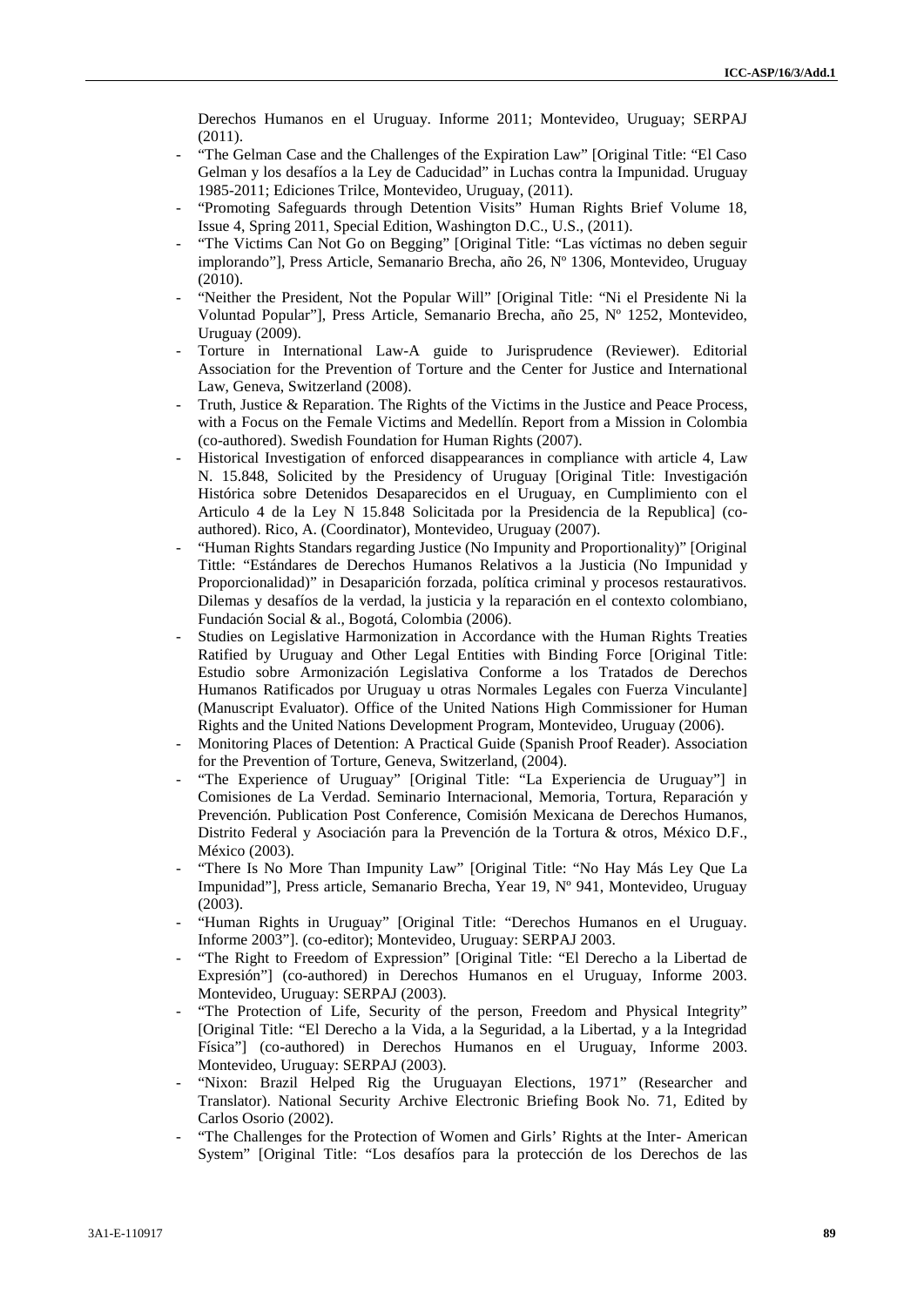Mujeres y de las Niñas en el Sistema Interamericano"] (co-authored) in Gazeta 15, Center for Justice and International Law, Washington, D.C., U.S. (2002).

- "The Moral and Monetary Reparation for the Victims of Gross Violations of Human Rights" [Original Title: "La Reparación Moral y Material para las Víctimas de Graves Violaciones de Derechos Humanos"] in Diálogo para la Vida en Democracia: Relaciones entre las Fuerzas Armadas y la Sociedad Civil Paraguaya, Conference Proceedings, Inter-American Institute of Human Rights, San José de Costa Rica, Costa Rica (2002).
- "The Protection of Life, Security of the person, Freedom and Physical Integrity" [Original Title: "El Derecho a la Vida, a la Seguridad, a la Libertad y a la Integridad Física"] (co-authored) in Derechos Humanos en el Uruguay, Informe 2002. Montevideo, Uruguay: SERPAJ (2002).
- "The Right to Non Discrimination" [Original Title: "El derecho a la No Discriminación"] in Derechos Humanos en el Uruguay, Informe 2002. Montevideo, Uruguay: SERPAJ (2002).
- "Economic, Social and Cultural Rights" [Original Title: "Derechos Económicos, Sociales y Culturales"] (co-authored) in Derechos Humanos en el Uruguay, Informe 2002. Montevideo, Uruguay: SERPAJ (2002).
- "The Protection of Life, Security of the person, Freedom and Physical Integrity" [Original Title: "El Derecho a la Vida, a la Seguridad, a la Libertad y a la Integridad Física"] (co-auhored) in Derechos Humanos en el Uruguay, Informe 2001. Montevideo, Uruguay: SERPAJ (2001).
- "The Protection of Life, Security of the person, Freedom and Physical Integrity" [Original Title: "El Derecho a la Vida, a la Seguridad, a la Libertad y a la Integridad Física"] (co-authored) in Derechos Humanos en el Uruguay, Informe 2000. Montevideo, Uruguay: SERPAJ (2000).
- "The Rights of the Childrens and Adolescents" [Original Title: "Derechos de los Niños, Niñas y Adolescentes"] (co-authored) in Derechos Humanos en el Uruguay, Informe 2000. Montevideo, Uruguay: SERPAJ (2000).
- "The Protection of Life, Security of the person, Freedom and Physical Integrity" [Original Title: "El derecho a la Vida, a la Seguridad, a la Libertad y a la Integridad Física"] (co-auhored) in Derechos Humanos en el Uruguay, Informe 1999. Montevideo, Uruguay: SERPAJ (1999).
- "The Protection of Life, Security of the person, Freedom and Physical Integrity" [Original Title: "El derecho a la Vida, a la Seguridad, a la Libertad y a la Integridad Física"] (co-authored) in Derechos Humanos en el Uruguay, Informe 1998. Montevideo, Uruguay: SERPAJ (1998).
- "The Rights of Childrens and Adolescents" [Original Title: "Derechos de los Niños, Niñas y Adolescentes"] (co-authored) in Derechos Humanos en el Uruguay, Informe 1998. Montevideo, Uruguay: SERPAJ (1998).
- "The Rights of Children and Adolescents" [Original Title: "Derechos de los Niños, Niñas y Adolescentes"] (co-authored) in Derechos Humanos en el Uruguay, Informe 1997. Montevideo, Uruguay: SERPAJ (1997).
- "The Protection of Life, Security of the person, Freedom and Physical Integrity" [Original Title: "El derecho a la Vida, a la Seguridad, a la Libertad y a la Integridad Física"] (co-authored) in Derechos Humanos en el Uruguay, Informe 1997. Montevideo, Uruguay: SERPAJ (1997).

# **Professional presentations**

### *Speeches, academic courses, and book presentations*

- "The ratification and implementation of international human rights treaty bodies at the domestic level, challenges and opportunities in the region" [Original Title: "La ratificación e internalización de los tratados internacionales de derechos humanos en la legislación nacional, desafíos y oportunidades en la región"] in Regional Seminar for Latin American Members of Parliamentarian Commissions of Human Rights, organized by the OHCHR Regional Office for South America, School of Government, House of Representatives, Legislative Branch, Colonia del Sacramento, Uruguay, 6-7April 2017.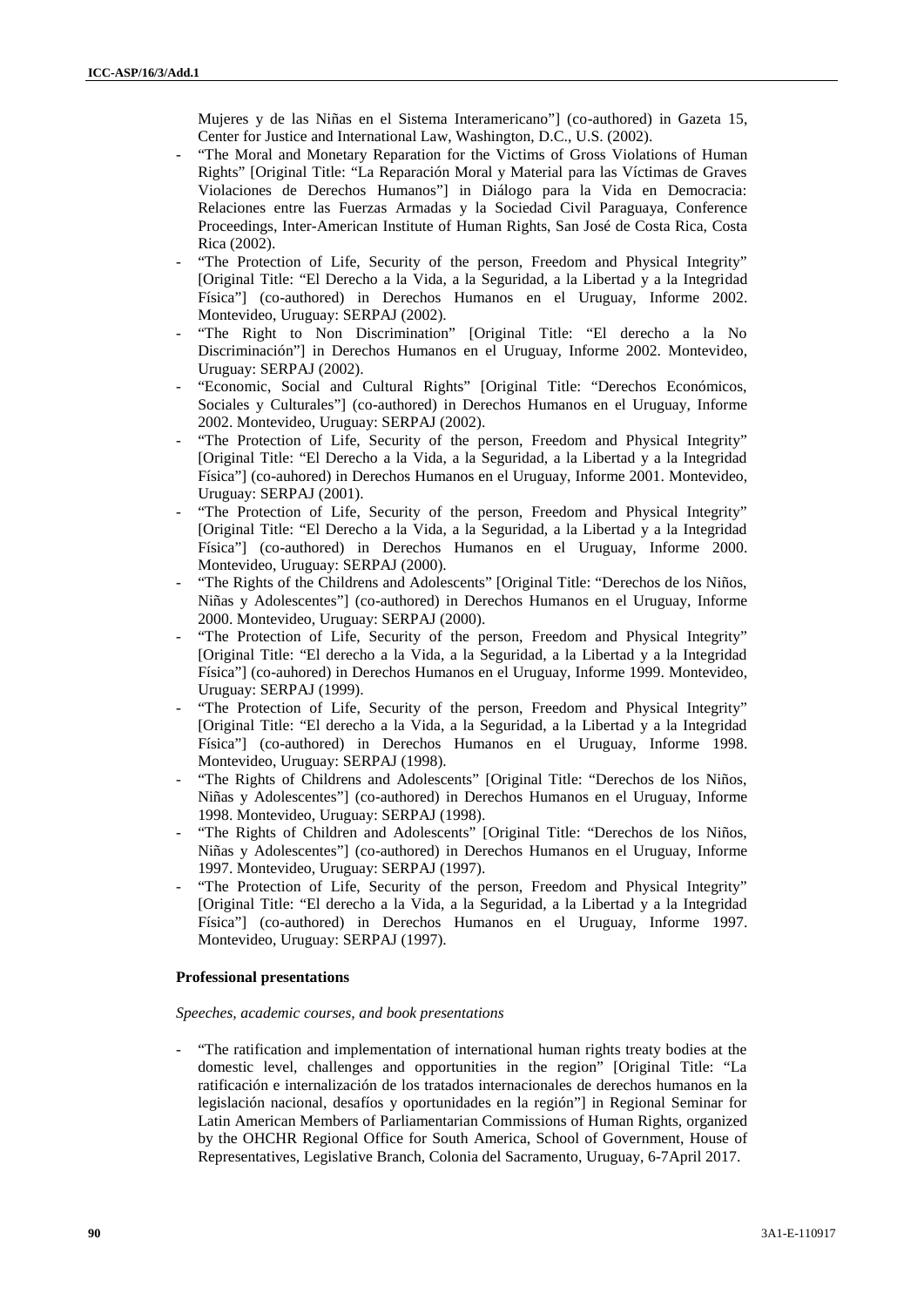- "Hannah Ardent Legacy" [Original Title: "El pensamiento de Hannah Arendt"], at the Public National Library, Montevideo, Uruguay, 30 March 2017.
- "Reflexions on citizens coexist in society" [Original Tittle: "Jornada de reflexión sobre convivencia ciudadana"], House of Representatives and the NIHR, Montevideo, Uruguay, 7 March 2017.
- "Towards Gender Parity in International Representation" [Original Title: "Hacia la Paridad de Género en la Representación Internacional"], XIII Regional Conference on Women in Latin America and the Caribbean of the Economic Commission for Latin America and the Caribbean. Montevideo, Uruguay, 27 October 2016.
- "The United Nations Human Rights System and Inter-American Human Rights System", [Original Title: "El Sistema Universal y el Sistema Inter-americano de Derechos Humanos"] organized by the Office of General Prosecutor Office. (Fiscalía General de la Nación, Centro de Formación). Montevideo, Uruguay, October 27, 2016.
- "An agenda to prevent challenges and how to make connections that articulate Inter-Institutional Efforts" [Original Title: "Los Desafíos en Torno a una Agenda de Prevención que articule esfuerzos Interinstitucionales"]. Course Taught for the Seminar "Genocide and Mass Atrocities prevention policy strategies", Latin American Network Program of the Auschwitz Institute for Peace and Reconciliation, organized in collaboration with the Universidad Externado de Colombia and the United Nations Office of Prevention and The Responsibility of Protect, Bogota, Colombia, 14-17 September 2016.
- "United Nations Nelson Mandela Rules", Introducing the New International Rules of Human Rights and Prisons. Congress of Uruguay, Montevideo, Uruguay, June 23, 2016.
- "Concentration of Media Ownership and Laws Audiovisual Media in the Region" [Original Title: "Concentración de Medios y Leyes de Comunicación Audiovisual en la Región"], Annual Conference of the Organization of News Ombudsmen (ONO) and IV Iberoamerican Seminar of Defensorías/Ouvidorias, Buenos, Aires, Argentina, April 2016.
- "The Sustantial Dimension of the Rule of Law" [Original Title: "La Dimensión Sustancial del Estado de Derecho"], Law School, Universidad de la República, Montevideo, Uruguay, April 2016.
- "Atrocities and Human Rights Violations in Latin America in the 1970s and 1980s", Texas Christian University. Discovering Global Citizenship, Fort Worth, Texas, U.S., March 2016.
- "Towards New Organizations of News Ombudsman. The Challenge of Implementation, Permanence and Impact" [Original Title: "Hacia Nuevas Defensorías. El desafío de la Implementación, la Permanencia y la Incidencia"], Congreso Latinoamericano de Defensorías de las Audiencias, Cartagena de Indias, Colombia, 23-25 November 2015.
- "Dialogue on Human Rights Public Institutions in the MERCOSUR" [Original Title: "Diálogo sobre instituciones públicas en derechos humanos en el MERCOSUR"], Roundtable. Organized by Instituto de Políticas Públicas en Derechos Humanos del MERCOSUR and the Embassy of Brazil in Argentina, Buenos Aires, Argentina, 25 September 2015.
- "Possibilities of the Ombudsman's Offices to Advance in the Implementation of the Decisions of the Inter-American System: The Uruguayan Experience" [Original Title: "Posibilidades de las Defensorías del Pueblo para Avanzar en el Cumplimiento de las Decisiones de los Órganos del SI: la Experiencia Uruguaya"], in La implementación de las decisiones de los órganos del Sistema Interamericano y la administración de justicia: sinergias, tensiones y posibilidades, International Seminar, Center for Justice and International Law, San José de Costa Rica, Costa Rica, 24-25 November 2014.
- "A Life Free of Violence. Does an Integral Law Contribute to the Enjoyment of That Right?" [Original Title: "Derecho a una Vida Libre de Violencia. Una Ley Integral, Contribuye al Goce de ese Derecho?], Course Taught for the Seminar "Género y Autonomía: El ejercicio de los Derechos", Montevideo, Uruguay, December 2013.
- "The Pro Bono Chain: The Legal Community and Access to Justice" [Original Title: "La cadena Pro Bono: Comunidad Legal y Acceso a la Justicia"], Profesional Legal y Pro Bono: Strengthening the Access to Justice. Foundation Pro Bono Chile and Cyrus Vance Center New York Bar Association, Santiago de Chile, Chile, April 2011.
- "Promoting Safeguards through Detention Visits", Washington College of Law, American University, Washington D.C., U.S., 2011.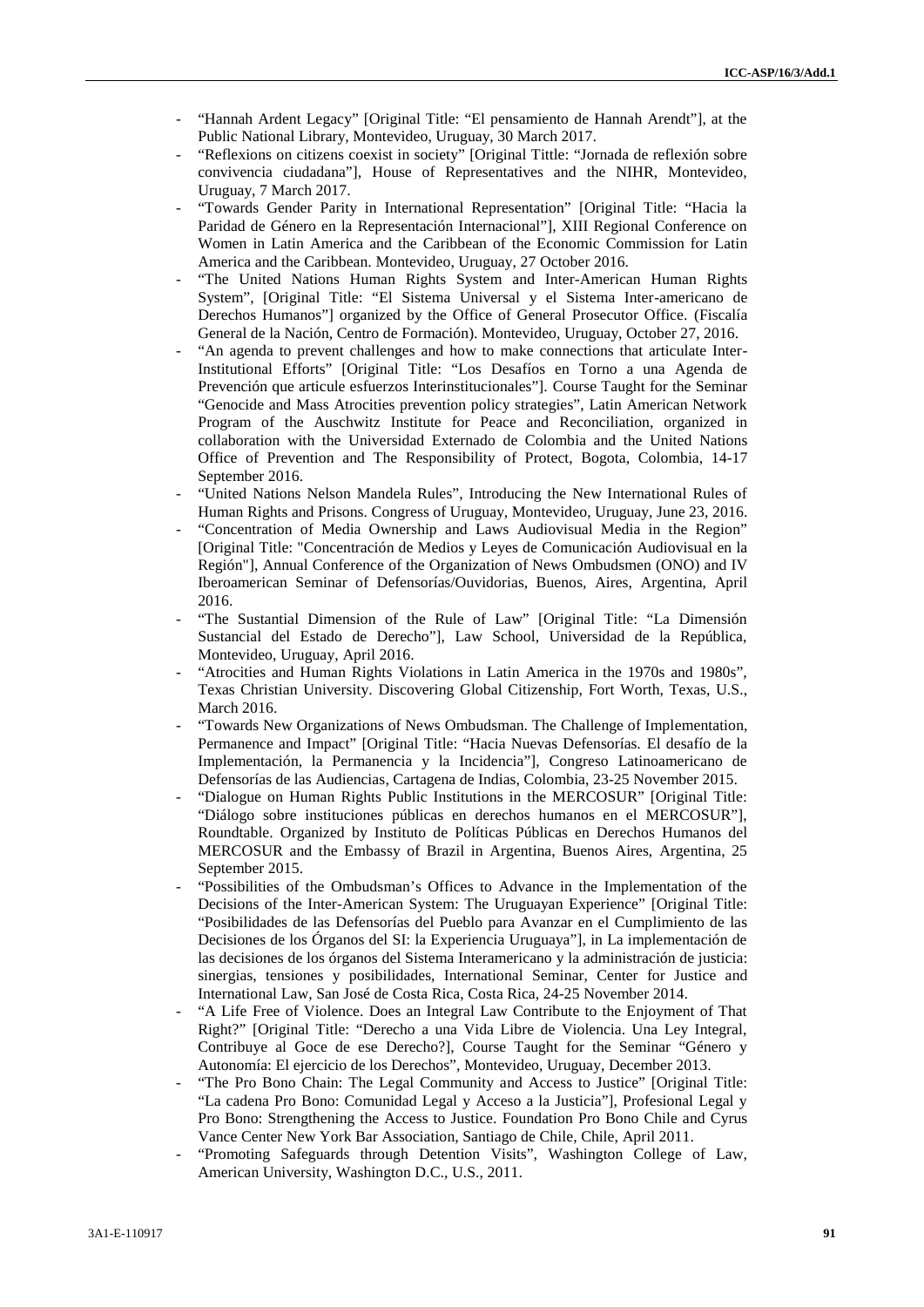- "The Relationship of the European Union and the Regional Mechanisms of Human Rights" [Original Title: "La Relación de la Unión Europea con los Mecanismos de Derechos Humanos Regionales", Instrumentos de Derechos Humanos y el Tratado Lisboa: el Juego de Estado y el Camino Adelante. 12º] Non-Governmental Human Rights Organizations Forum of the European Union, Brussels, Belgium, July, 2010.
- "The Gelman vs. Uruguay Trial" [Original Title: "Litigio del Caso Gelman vs. Uruguay" in Primeras Jornadas de Políticas Públicas de Derechos Humanos: Memoria, Justicia, Reparación. Organized by the Psychology School and the Association of Former Political Prisioners (Asociación de ex presos y presas políticos del Uruguay (CRYSOL) and the Association "Where are they?-France" (¿Dónde están?-Francia), Montevideo, Uruguay, June, 2010.
- "Four "case studies" of the Inter-American System to promote the gender litigation in Africa", organized by INTERIGHTS, Dar es-Salam, Tanzania, 2010.
- "Democratic Montitoring" [Original Title: "Monitoreo Democrático"] in El Rol del Monitoreo Democrático en el Combate a la Corrupción. La Experiencia Peruana. Organized by the World Bank, Washington D.C., U.S., November 2007.
- "Legal Frameworks" [Original Title: "Marcos Legales", in El marco Legal para los Procesos de Desmovilización en Colombia. Organized by a Special Committe of the Sweden Congress, Stockholm Sweden, May 2007.
- "Justice, Thruth and Reparation" [Original Title: "Justicia, Verdad y Reparación"] in Justicia, Verdad y Reparación en Materia de Desaparición Forzada, Experiencias comparadas, Universidad del Rosario, Fundación Social & otros, Bogotá, Colombia, September, 2006.
- Final Report "Justice and Peace Law" [Original Title: "Ley de Justicia y Paz"], presented at the Special Committee, Congress of Sweden, Stockholm, July 2005.
- "Womens'Rights: Empowering International Promotion and Protection" [Original Title: "Los Derechos Humanos de las Mujeres: Fortaleciendo su Promoción y Proyección internacional"], Inter American Institute of Human Rights and Center for Justice and International Law, presented at the Ministery of Education and Culture, Montevideo, Uruguay, March, 2005.
- "The Current Principles of Debates in the Human Rights Field" [Original Title: "Los Principals Debates Actuales en el Campo de los Derechos Humanos"], in Taller de Diálogo Parlamentario: instrumentos e insumos para el fortalecimiento del trabajo legislativo, Montevideo, Uruguay, February-May 2005.
- "The Optional Protocol to the Convention against Torture and other Cruel, Inhuman or Degrading Treatment or Punishment: A Manual for Prevention." Publication edited by the Inter American Institute of Human Rights and the Association for the Prevention of Torture. Co-sponsored by Amnesty International, New York, U.S., October, 2004.
- "Optional Protocol to the Convention against Torture and other Cruel, Inhuman or Degrading Treatment or Punishment: A Manual for Prevention." Publication edited by the Inter American Institute of Human Rights and the Association for the Prevention of Torture. Co-sponsored by Washington College of Law, Academy on Human Rights and Humanitarian Law, launched at the Washington College of Law, U.S., October, 2004.
- "Guidelines to Monitoring Places of Detention Leaders in the Prevention of Torture", within the framework of the III General Assembly of the Network of National Institution of Human Rights. Co-sponsored by the Association for the Prevention of Torture and Office of the United Nations High Commissioner Human Rights, Buenos Aires, Argentina, June, 2004.
- "Impunity and the International Criminal Court" [Original Title: "Impunidad y la Corte Penal Internacional"], Uruguay Amnesty-Uruguay Section, Montevideo, Uruguay, October, 2003.
- "Which Democracy Do We Want to Hold? Gross Violations of Human Rights and its Consequences in Uruguay" [Original Title: "¿Qué Democracia Queremos? Graves Violaciones a los Derechos Humanos y sus consecuencias en Uruguay"], Social Forum, Montevideo, Uruguay, November 2002.
- "Consequences of the Impunity in Uruguay" [Original Title: "Consecuencias de la impunidad en Uruguay"], Social Forum, Montevideo, Uruguay, November 2002.
- "Uruguayans' Values" [Original Title: Los Valores de los Uruguayos''], Universidad Católica del Uruguay Dámaso A. Larrañaga, Montevideo, Uruguay, September 2002.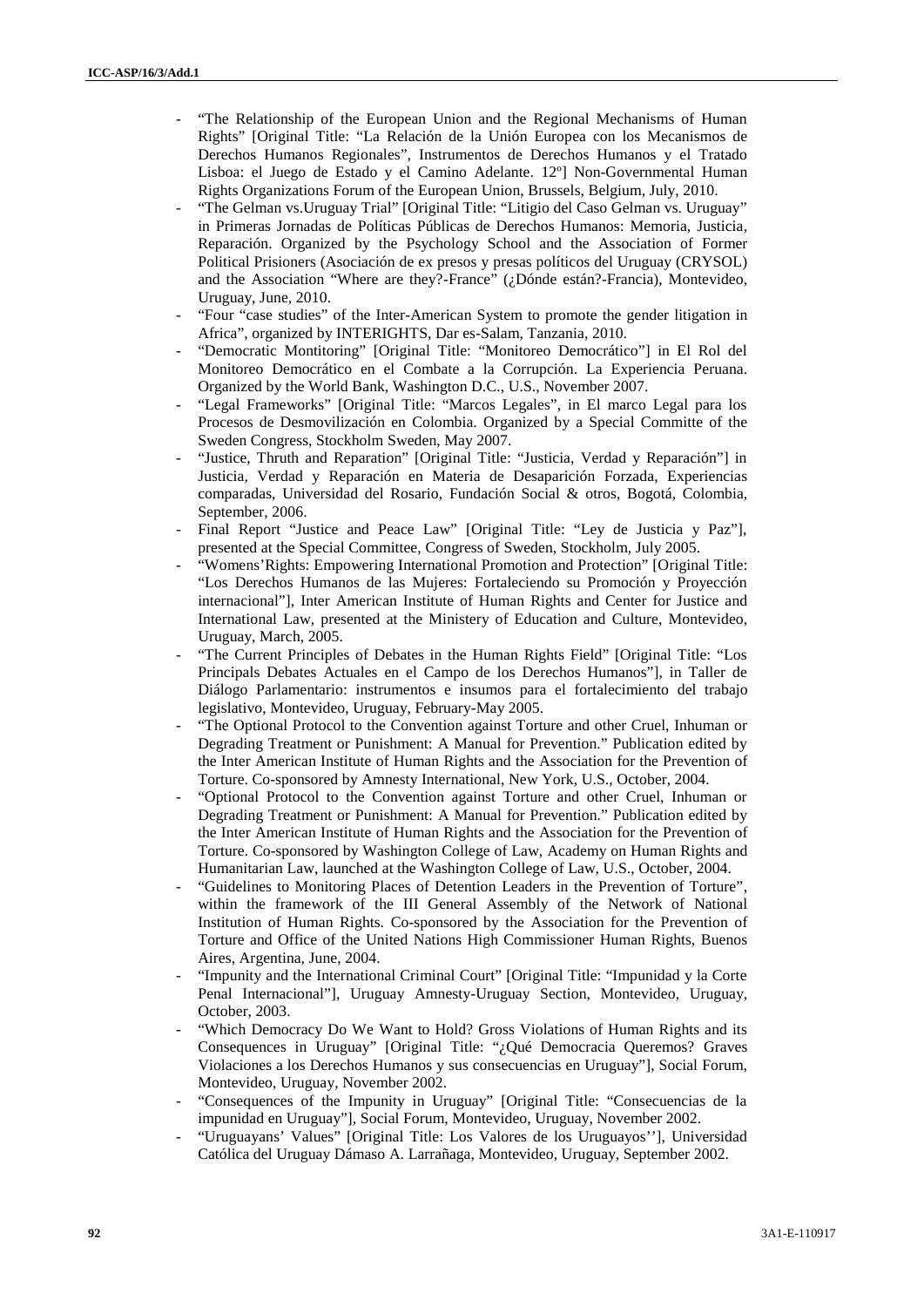- "Moral and Material Reparation to Victims of Gross Violations of Human Rights" [Original Title:
- "Reparación Moral y Material a las Víctimas de Graves Violaciones de Derechos Humanos"], in Seminario: Diálogo para la Vida en Democracia: Relationes entre las Fuerzas Armadas y la Sociedad Civil Paraguaya. Inter-American Institute of Human Rights, Asunción, Paraguay, September, 2002.
- "The Case of Uruguay" [Original Title: "El Caso de Uruguay"], in Seminario Internacional: Memoria y Comisiones de la Verdad. Tortura, Reparación y Prevención. Comisiones de la Verdad, Comisión Mexicana de Derechos Humanos, Distrito Federal, and the Association for the Prevention of Torture & al., México D.F., México, July, 2002.
- "Human Rights Challenges in the XXI Century" [Original Title: "Desafíos de los Derechos Humanos en el Siglo XXI"], Extraordinary Session, High Commissioner for Human Rights, Ms. Mary Robinson, Montevideo, October, Montevideo, Uruguay, 2001.
- "Human Rights and Criminal Law", VI Congress of Criminal Law and Criminology, Universidad de la República (Law School) Atlántida, Uruguay, September 2001.
- "The Uruguayan's Penitentiary System", I Congress of Criminal Law, Inter-American Institute of Human Rights, Amnesty International and Penal Reform International, Porto Alegre, Brazil, 1999.
- "Vital Voices of Women in Democracy", Extraordinary Session, Mrs. Hillary Rodham Clinton, Montevideo, Uruguay, October, 1998.

*Special invitations for participation (past five years)*

- United Nations body strengthening: what strategy ahead on the 2020 review? Geneve, Switerzland, May 2017.
- Conference on fight against impunity of complex crimes. Experiences of the International Criminal Court and Argentina" [Original Title: "Conferencia sobre la lucha contra la impunidad de crímenes complejos. Experiencias de la Corte Penal Internacional y de Argentina"], Ministerio de Relaciones Exteriores y Culto de la República Argentina, Buenos Aires, Argentina, 20 April 2017.
- Seminar of the Judicial System created by the Rome Estatute of the International Criminal Court" [Original Title: "Seminario sobre el Sistema de Justicia creado por el Estatuto de Roma de la Corte Penal Internacional"], organized by the Ministery of Justice and Human Rights de la República Argentina y Parlamentarians for Global Action (PGA), House of Representatives of Argentina, Buenos Aires, December 2016.
- Parlamentary Seminar: Supporting the International Criminal Court. Say no to impunity of international crimes and yes for the victims redress" [Original Title:"Seminario Parlamentario: Apoyo a la Corte Penal Internacional: dile No a la impunidad de los crímenes internacionales y Sí a la reparación para las víctimas"], organized by the Senate of Uruguay, Parlamentarians for Global Action (PGA), Montevideo, Uruguay, September 2016.
- Strategic Advisor of the Strategic Plan of the Inter American Commission on Human Rights 2017 – 2020, 2016-Present
- Raphael Lemkin Seminar on Genocide and Mass Atrocities Prevention, Latin America Network, The Auschwitz for Peace and Reconciliation, Santiago de Chile, Chile, May 2015.
- Raphael Lemkin Seminar on Genocide and Mass Atrocities Prevention, Latin America Network, The Auschwitz for Peace and Reconciliation, Osweicim, Poland, October 2014.
- Mandela Dialogue Memory Work-Dialogue 2, Berlin, Germany, March 2014.
- Mandela Dialogue Memory Work -Dialogue 3, Phnom Penh, Cambodia, July 2014.
- Mandela Dialogue Memory Work-Dialogue 1, Eschborn and Johannesburg, South Africa, November 2013.

### **Memberships**

- Frequent participation in memberships and seminars around the world on topics of crimes against humanity, gender rights, violence against women, children rights,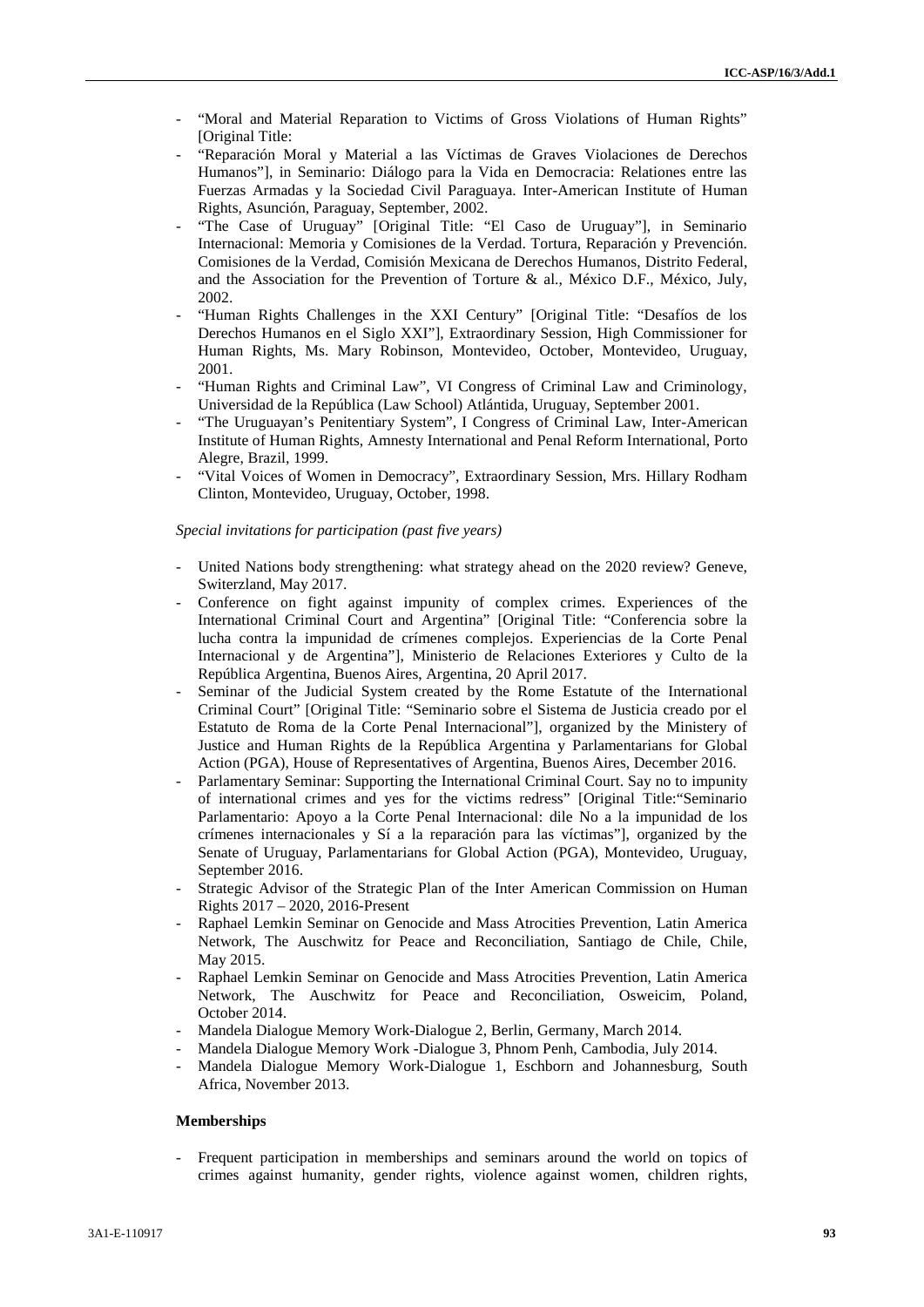migrants, torture on other mistreatments, promotion of truth, justice and reparation in Africa, Europe, North America, Caribbean and Latin America.

- Appointed Member, The Mandela Dialogues-Collaboration between the GIZ Global Leadership Academy and the Nelson Mandela Centre of Memory 2013-Present
- Appointed Member, Academic Advisory Honorary Council of the International Public School on Policies on Human Rights of Mercosur (Consejo Académico Consultivo Honorario de la Escuela Internacional de Políticas Públicas en Derechos Humanos del IPPDH-Mercosur) 2015-Present
- Member, Genocide and Mass Atrocities Prevention, Latin America Network,
- The Auschwitz Institute for Peace and Reconciliation 2014-Present
- GQUAL-Strategic Advisor, A Campaign on Governments in calling for action to promote gender parity in international tribunals and bodies' 2014-Present
- Appointed Member, Cross regional collaboration South-South, a group for exchanging of experiences on international systems of promotion and protection of human rights 2012-Present
- Judge, 15 Inter-American Human Rights Moot Court Competition, Academy on Human Rights and Humanitarian Law, American University, Washington College of Law, Washington, D.C., U.S 2010
- Judge, 11 Inter-American Human Rights Moot Court Competition, Academy on Human Rights and Humanitarian Law, American University, Washington College of Law, Washington, D.C., U.S 2006

### **Fellowships and professional honors**

- Fellowship, Hubert H. Humphrey-Fulbright, administered by the Institute of International Education in collaboration with a network of U.S. Universities, American University, Washington College of Law Washington D.C., U.S. Granted competitively to professional candidates who show commitment to public service in both the public and private sectors. Designed to meet the growing demand for lawyers trained in global legal issues 2004
- Fellowship, Center for Justice and International Law in Washington D.C., U.S.
- Awarded based on written report on the theoretical and technical knowledge on Women's Rights, Sponsored by CEJIL and Inter-American Institute of Human Rights 2002
- Fellowship, Geneva Training Course 2000, International Human Rights Law and Diplomacy, International Service of Human Rights, Geneva, Switzerland 2002
- Scholarship, Course II Women's Rights: Fortifying its Promotion and Protection, Inter-American Institute of Human Rights, San José, Costa Rica 2000
- Scholarship, Course I Women's Rights: Fortifying its Promotion and Protection. Inter- American Institute of Human Rights, San José, Costa Rica 1999
- Scholarship, Course-Children's Rights. Inter-American Institute of Human Rights; San José, Costa Rica 1999
- Scholarship, International Course on the Protection of Human Rights for Judges, Lawyers and Others Legal Practitioners, The Netherlands Institute of Human Rights- Utrecht University, The Hague Academy of International Law, The Hague, The Netherlands 1998
- Scholarship, XVI Interdisciplinary Course in Human Rights, Inter-American Institute of Human Rights, San José, Costa Rica 1998

### **Professional memberships**

- Latin America Network for the Prevention of Genocide and Mass Atrocities Prevention
- The Auschwitz Institute for Peace and Reconciliation 2014-Present
- The Nelson Mandela Foundation 2013-Present
- Hubert H. Humphrey Fellowship, Fulbright Commission 2004-Present
- Latin America Peace and Justice Service (Servicio de Paz y Justicia- América Latina) 1997-Present
- National Association of Notaries (Asociación de Escribanos del Uruguay) 1990-Present

### **Personal interests**

Read non-fiction, history and politics; movies; swim; spend times with friends.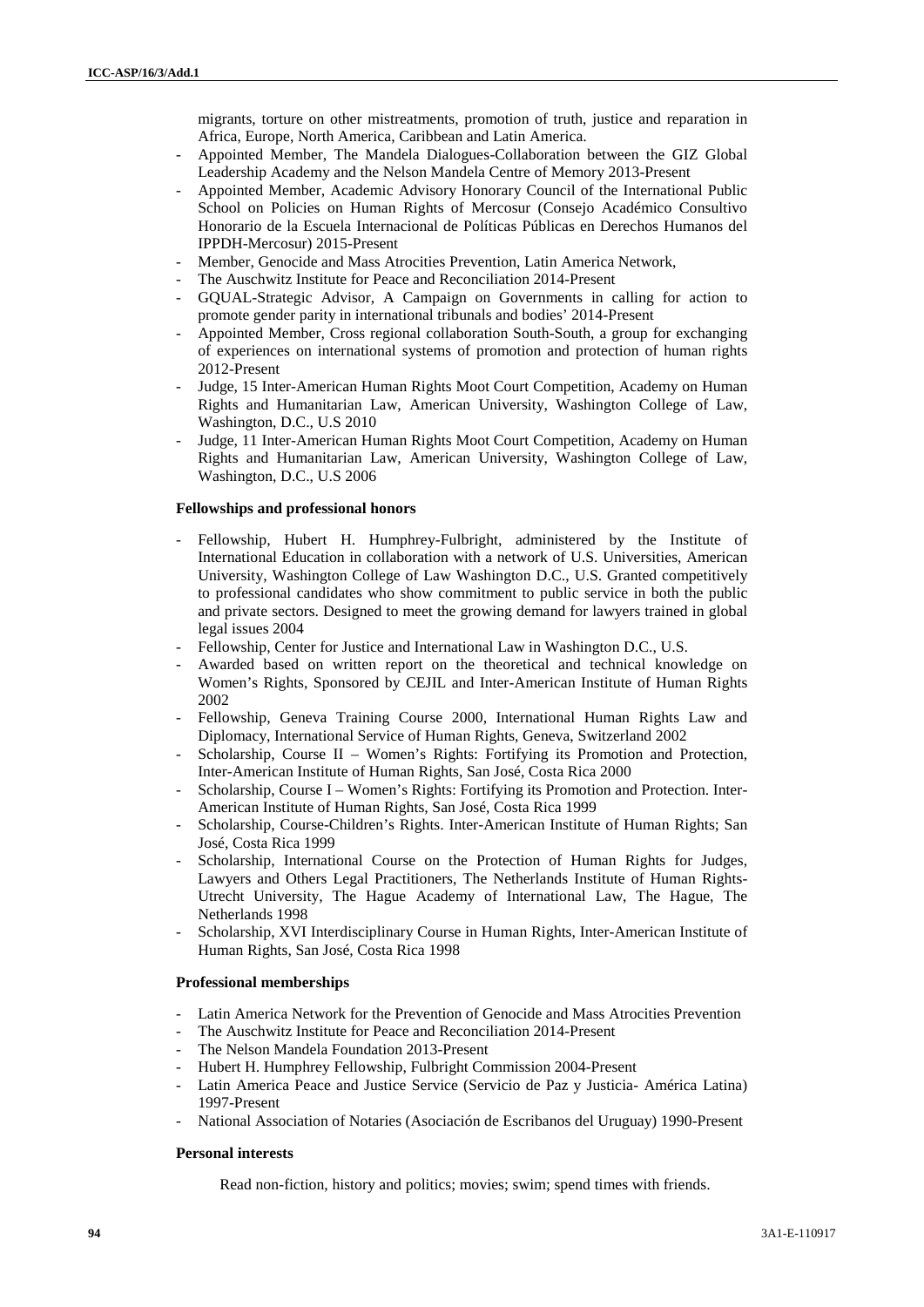# **11. PROST, Kimberly (Canada)**

[Original: English]

# **Note verbale**

The Embassy of Canada to the Kingdom of the Netherlands presents its compliments to the Secretariat of the Assembly of States Parties to the Rome Statute of the International Criminal Court and has the honour to inform the latter that the Government of Canada, following the decision of the Canadian National Group of the Permanent Court of Arbitration, has nominated Ms. Kimberly Prost for election as a judge of the Court in List A, for the years 2018 – 2027. The elections will take place during the sixteenth session of the Assembly of States Parties in December 2017 in New York.

Ms. Prost fully complies with the requirements of article 36, paragraph 3, and her exceptional qualifications and experience would make her a valuable contributor to the Court, and help advance the aims and values of the Rome Statute. Her nomination is also consistent with the commitment of Canada and other States Parties to gender balance at the Court.

Ms. Prost is well regarded as a person of high moral character, impartiality and integrity. She has 35 years of international and domestic experience as a criminal law practitioner and advisor. Internationally, she has served as a judge at the International Criminal Tribunal for the former Yugoslavia, and as the first Ombudsperson for the United Nations Security Council Al-Qaida Sanctions Committee. She has also managed the Legal Advisory Section of the United Nations Office on Drugs and Crime, and led the Criminal Law Section for the Commonwealth Secretariat. Domestically, Ms. Prost has had a distinguished career at Canada's Department of Justice, including serving as a prosecutor with the War Crimes and Crimes against Humanity section, and practising in the areas of extradition and mutual legal assistance. On several occasions, she appeared as counsel before the Supreme Court of Canada. She also participated in the negotiation of the Rome Statute and related Rules of Procedure and Evidence, as a member of Canada's delegation. For further information on Ms. Prost's extensive experience and knowledge, please find enclosed her curriculum vitae and statement of qualifications.

Ms. Prost is currently serving as Chef de Cabinet to the President of the International Criminal Court. She will carry out activities in support of her campaign during her personal time, and campaign travel will be funded and conducted separately from her work travel.

## **Statement of qualifications**

Statement submitted in accordance with article 36 (4) of the Rome Statute of the International Criminal Court and paragraph 6 of the resolution of the Assembly of States Parties on the procedure for the nomination and election of judges of the International Criminal Court (ICC-ASP/3/Res.6).

The Government of Canada has decided to nominate Ms. Kimberly Prost for election as a judge of the International Criminal Court (ICC) for the years 2018 – 2027. The elections will take place during the sixteenth session of the Assembly of States Parties in December 2017.

Ms. Prost is nominated for inclusion in List A, pursuant to article 36, paragraph 5, of the Rome Statute. Her nomination was approved in accordance with the procedure established in article 36 paragraph 4(a)(ii), following the decision of the Canadian National Group of the Permanent Court of Arbitration.

As a member of the Law Society of Upper Canada, with almost 19 years of domestic criminal practice experience, Ms. Prost possesses the necessary qualifications required in Canada for appointment to the highest judicial office. She is a native English speaker and has advanced level French.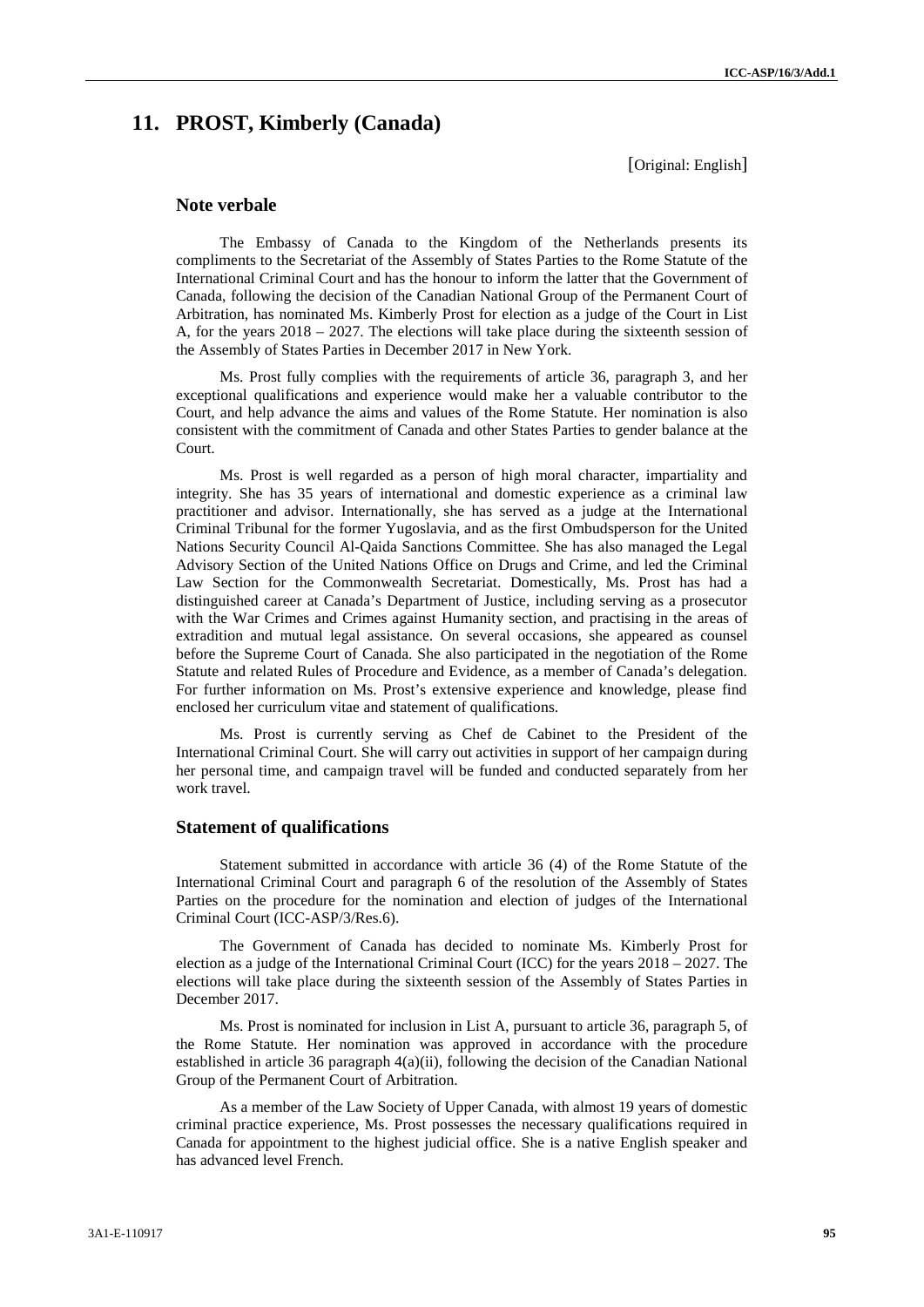Ms. Prost is a Canadian national and does not possess the nationality of any other State. She is committed to be available to take up full time service when the Court's workload so requires.

Ms. Prost meets the requirements of article 36, paragraph 3, and her exceptional qualifications and experience would make her a valuable contributor to the Court, and help advance the aims and values of the Rome Statute. Her nomination is also consistent with the commitment of Canada and other States Parties to ensuring the gender balance of the Court.

Ms. Prost is well regarded as a person of high moral character, impartiality, and integrity. Her 35-year career has been equally divided between practice within Canada and service with international organizations, and her background and experience demonstrate an established competence in criminal law and procedure as she has practised extensively in this field, both domestically and internationally, for much of her career.

Ms. Prost worked for 19 years with Canada's Department of Justice in a variety of pertinent roles. She began her career as a prosecutor, presenting and arguing a broad range of cases under federal jurisdiction, at both the trial and appellate levels. Of particular relevance is her service with the then newly formed Crimes against Humanity and War Crimes section. In this capacity, she led a team in preparing and analyzing potential cases for prosecution, developing particular expertise with respect to the prosecution of cases of war crimes, crimes against humanity and genocide.

During her time with the Department of Justice, Ms. Prost also worked extensively in the field of international cooperation in criminal matters, serving for eight years as the Director of the International Assistance Group (IAG), Canada's central authority for extradition and international evidence gathering (mutual legal assistance). As a practitioner in this field, she gained detailed insight into criminal law practice and procedures domestically and under the different legal traditions of the world.

This knowledge of international comparative law in the criminal law context was further enhanced through participation in the negotiation of over 40 bilateral treaties on extradition and mutual legal assistance. Ms. Prost was also a member of the Canadian delegation for the negotiation of multilateral penal law conventions including, most notably, the Rome Statute which established the ICC, and its related Rules of Procedure and Evidence and Elements of Crimes.

Following her distinguished career at Canada's Department of Justice, Ms. Prost has worked extensively at the international level. She has been a judge of the International Criminal Tribunal for the former Yugoslavia (ICTY), the first Ombudsperson for the United Nations Security Council Al-Qaida Sanctions Committee, managed the Legal Advisory Section of the United Nations Office on Drugs and Crime (UNODC), and was the Head of the Criminal Law Section for the Commonwealth Secretariat. She is currently serving as Chef de Cabinet to the President of the ICC.

At the ICTY, Ms. Prost served for four years as a judge ad litem, sitting on the multi-accused trial conducted at that tribunal in the case of Popovic et al. The case involved multiple allegations of war crimes, crimes against humanity and in the case of five of the accused, genocide, related to events at Srebrenica and Zepa, Bosnia and Herzegovina, in 1995. She also managed pre-trial preparations as a single judge and served as a Presiding Judge during the pre-trial phase of the case of the Prosecutor v Tolimir who was a selfrepresented accused. As a result of this role with the ICTY, she gained not only judicial experience but specialized expertise in judicial work in an international tribunal/court which is hybrid in nature, employing criminal law and procedure stemming from different legal traditions. This experience is invaluable for an ICC judge, who will be called upon to function in a Court which is similarly hybrid and diverse in its principles and practices.

During her time at the Commonwealth Secretariat and the UNODC, Ms. Prost planned and delivered a range of programs aimed at assisting States in the development of their criminal justice systems. Her experience generated competence and expertise in international law, specifically in the areas of international criminal law, international humanitarian law and international cooperation in criminal matters.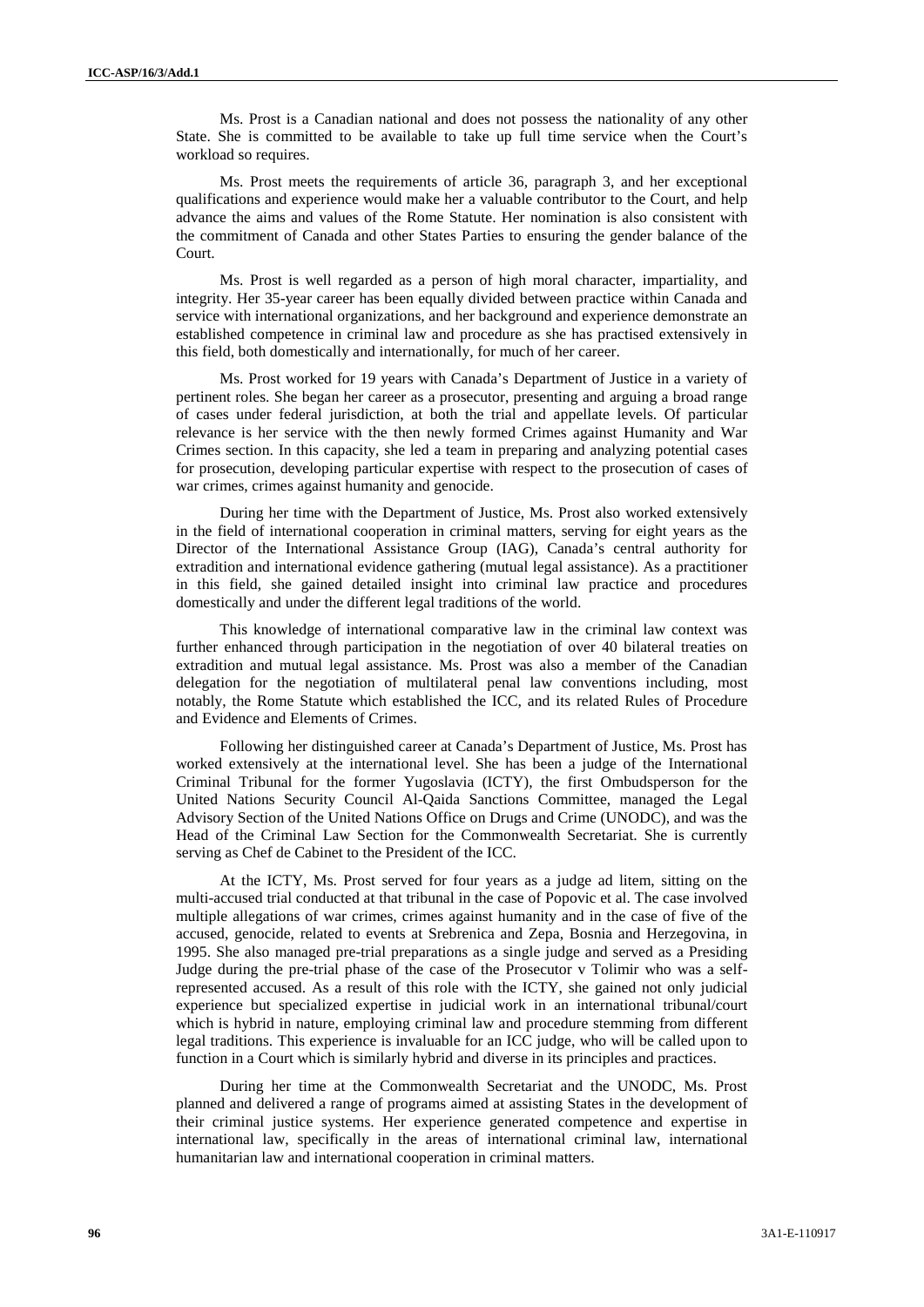As a judge of the ICTY, the substantive issues dealt with in the Popovic et al. case, ultimately addressed in a 1000-page judgement, involved the application of international criminal law and international humanitarian law definitions, principles and jurisprudence. In her work as a prosecutor in Canada in the Crimes against Humanity and War Crimes section, Ms. Prost reviewed significant parts of the Nuremberg and Tokyo transcripts and decisions and wrote extensive legal opinions touching on the interpretation and application of international humanitarian law principles in the context of the Canadian legislation. From her work with the IAG and with UNODC and the Commonwealth, she is recognized as an expert in extradition and mutual legal assistance, a central component of international criminal law.

Ms. Prost's international law expertise also extends specifically to the substantive law and procedures applicable to the ICC. In addition to participating in the negotiations for the establishment of the Court and adoption of its legal framework, she worked on the Canadian legislation, and internationally on model legislation on behalf of the Commonwealth, for implementation of the Rome Statute in domestic law. Her position as Chef de Cabinet for the President of the ICC has given her enhanced knowledge of the workings and structure of the Court. She has also written and lectured extensively on a number of subjects relevant to the Court.

Guided by her competence in the field of criminal law and procedure, the Government of Canada is confident that Ms. Prost possesses the knowledge and expertise to advance the aims and values of the Rome Statute. The breadth of Ms. Prost's combined experience and her exceptional qualifications, would make her an excellent and valuable contributor to the work of the Court and to international criminal justice more broadly.

# **Curriculum vitae**

# **Personal data**

| <b>Family Name:</b>     | Prost                                           |  |
|-------------------------|-------------------------------------------------|--|
| First name:             | Kimberly                                        |  |
| Gender:                 | Female                                          |  |
| Date of Birth:          | 04/06/1958                                      |  |
| Nationality:            | Canadian                                        |  |
| Regional Criteria: WEOG |                                                 |  |
| <b>Marital Status:</b>  | Single                                          |  |
| List $A /$ List B       | List A                                          |  |
| Languages               | Mother tongue: English                          |  |
|                         | French: (written) Intermediate; (oral) Advanced |  |

### **Educational qualifications**

| 09/1990 - 04/1991: Law Society of Upper Canada; Admitted to the Bar of Ontario<br>Canada.                              |
|------------------------------------------------------------------------------------------------------------------------|
| 01/1982 - 06/1982: University of Manitoba Faculty of Law; Admitted to the Bar of<br>Manitoba Canada.                   |
| 09/1978 - 05/1981: University of Manitoba Faculty of Law; Bachelor of Law (LL.B.).                                     |
| 09/1976 - 05/1978: University of Manitoba Faculty of Arts; 2 years mandatory study for<br>admission to Faculty of Law. |
| 09/1972 - 04/1976: St. Mary's Academy; High School Diploma.                                                            |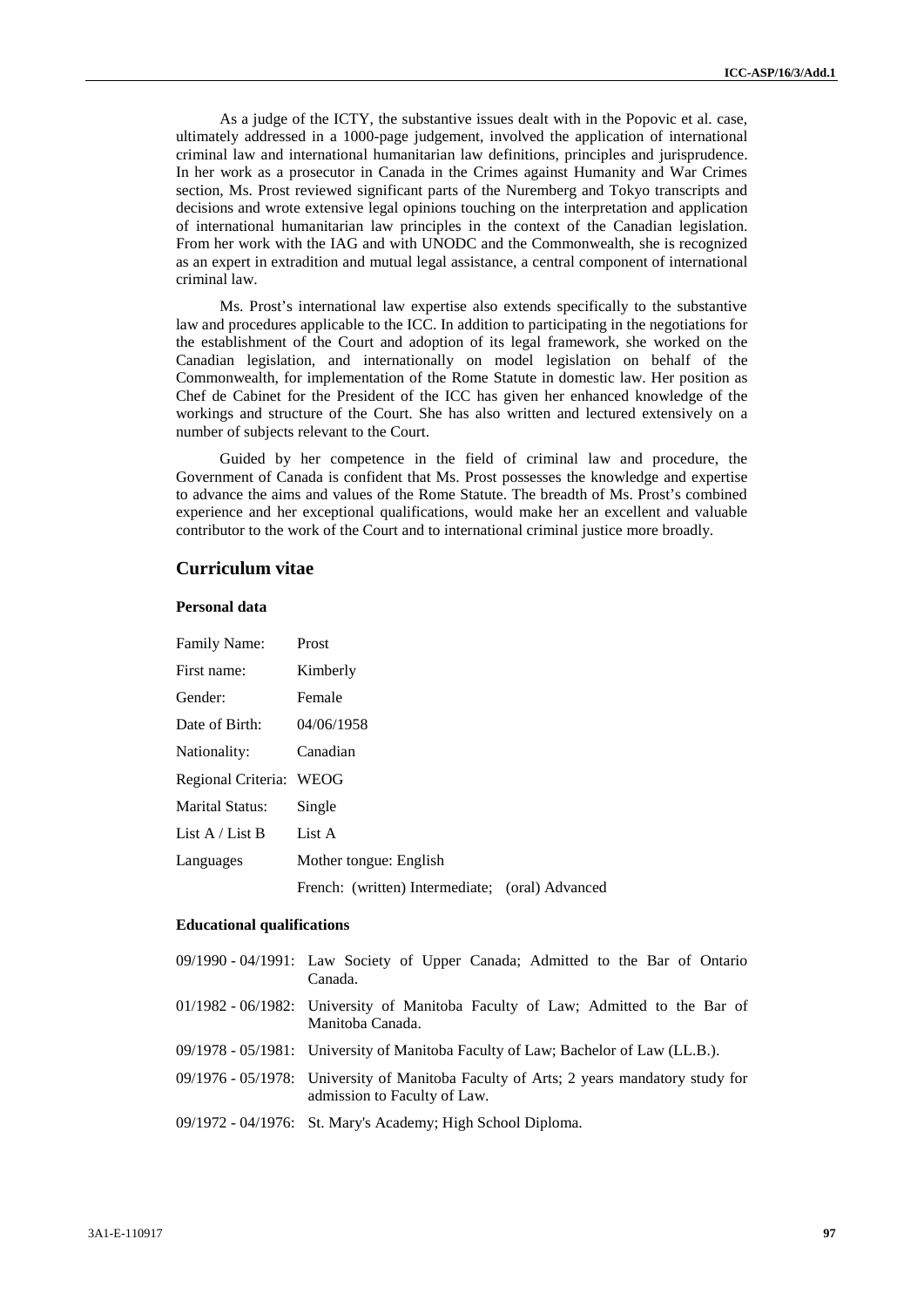### **Professional experience**

- 02/2016 –Present: International Criminal Court; Chef de Cabinet to the President; I manage Presidency staff to provide support and advice for the administrative, legal and external relations functions of the President and Presidency. I also provide advice to the President and Presidency in relation to their mandated functions. I participate in senior management meetings and liaise and coordinate with the other organs of the Court. I attend meetings of the Judiciary including those which consider proposed procedural amendments to the Regulations of the Court. I have worked closely with the Presidency on the development of performance indicators and other related initiatives designed to improve the efficiency of the ICC proceedings. I participate in relevant meetings of States Parties and liaise with State representatives on behalf of the Presidency on a broad range of issues including questions related to treaty law and interpretation. My experience in this role gives me an in depth understanding of the unique structure and functioning of the ICC as a criminal court and a broad appreciation of the challenges for the Court, including the particular issues for the Judiciary. It has further enhanced my knowledge of criminal law and procedures as applied at the Court and has given me exposure to international law issues related to the functioning of the ICC as both a Court and an international organization.
- 07/2010 07/2015:United Nations; Ombudsperson, Security Council Al-Qaida Sanctions Committee; As Ombudsperson I was responsible for receiving and assessing requests for delisting from the Security Council Al-Qaida Sanctions Committee list. In each case I would gather and analyse information, interview witnesses and conduct exchanges with the petitioners. I would then assess all of the gathered material with reference to a standard and prepare a comprehensive report and recommendation for each petition. I handled over 60 cases in a five year period. The function was comparable to the role of an investigating judge in a criminal proceeding as exists in some civil law jurisdictions and demanded the core skills that a criminal law judge is required to employ in day to day work. In addition, working directly with the Security Council Committee I gained considerable expertise in the international law issues related to the use of the sanctions power under Chapter VII of the Charter. I believe this experience is relevant to both the criminal law and international law qualification criteria for ICC judges.
- 07/2006 07/2010: International Criminal Tribunal for the Former Yugoslavia; Judge; As an *ad- litem* judge of the ICTY I sat on the case of *Popovic et al*, a joint trial of 7 individuals accused of crimes against humanity and war crimes, with counts of genocide against 5 of the accused, based on allegations related to events at Srebrenica and Zepa. I also served as the Pre-Trial Judge and Presiding Judge (in the Pre-Trial phase) in the case of *Prosecutor v. Tolimir* (self-represented accused). Through this role I gained additional experience in criminal law practice with special relevance to the work of an ICC judge in that it was in an international, multi-cultural/legal tradition context. In addition to clearly demonstrating experience as a judge in criminal proceedings, this experience is also of relevance to the criteria of international law competence given that the subject matter of adjudication was international criminal law and international humanitarian law.
- 04/2005 07/2006:United Nations Office on Drugs and Crime; Chief Legal Advisory Section, Treaty and Legal Affairs Branch; I managed the Legal Advisory Section to provide assistance and advice to States on substantive criminal law, criminal justice and international criminal law issues including in the area of international cooperation. This work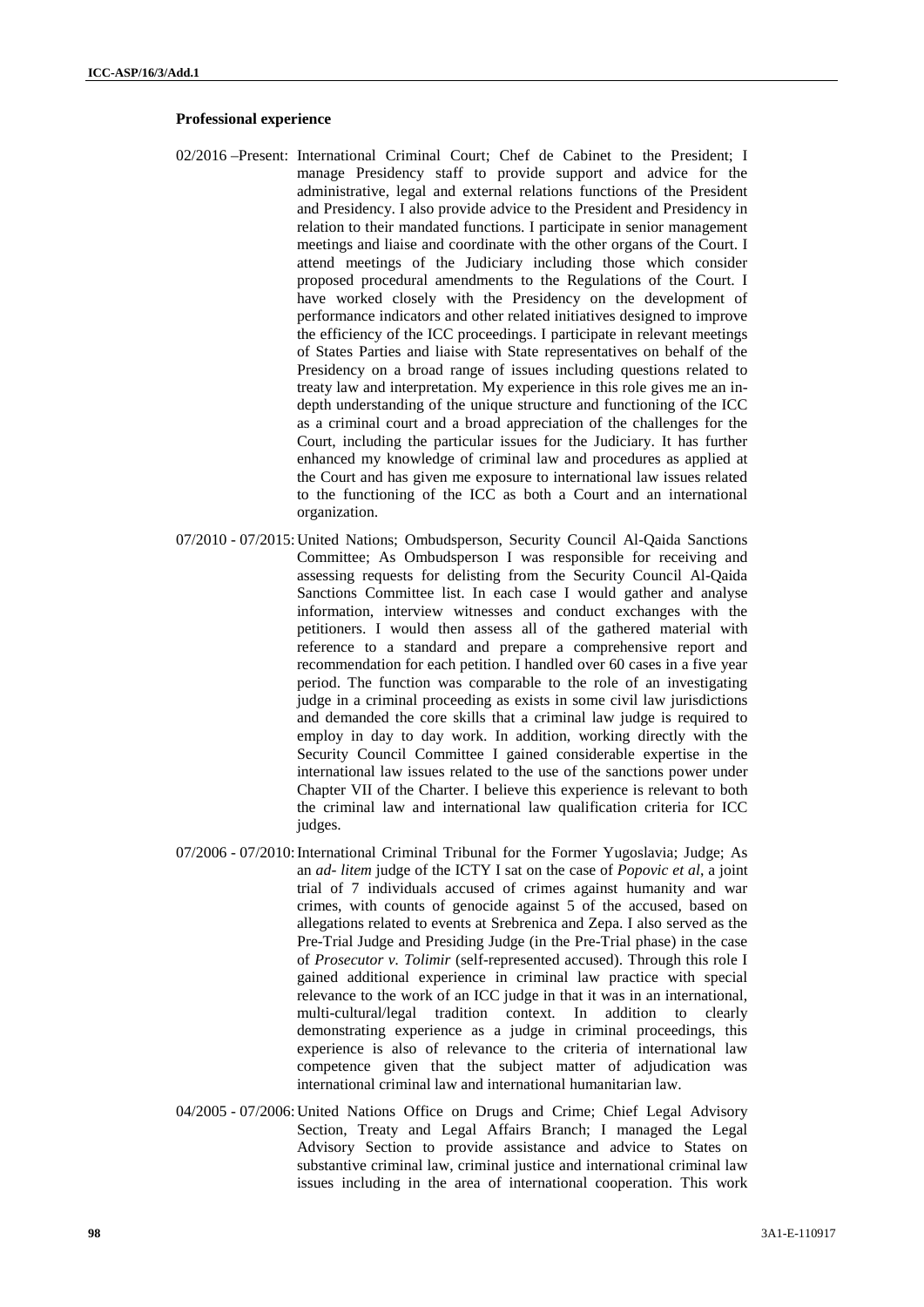enhanced my expertise in criminal law and practice. Of particular relevance was the further insight I gained as to the practice of criminal law in different legal traditions. It also further expanded my knowledge of, and experience with, international criminal law especially regarding extradition and mutual legal assistance principles and practice. This is of special relevance for the work of an ICC judge in that the cooperation provisions of Part 9 of the Rome Statute draw extensively from State to State practice. The comparative law component of the work also contributed to enhanced competency in international law.

- 07/2000- 04/2005: Commonwealth Secretariat; Head, Criminal Law Section, Deputy Director, Legal and Constitutional Affairs Division; I managed the Criminal Law Section to provide general legal and policy advice and assistance to Commonwealth Member States with respect to criminal law and international law issues. I also organized and delivered pan- Commonwealth workshops on a variety of criminal and international law topics and prepared guidelines and model legislation. Of particular relevance is the program which was delivered on implementation of the Rome Statute of the International Criminal Court. Working with a group of experts, I developed Commonwealth model legislation to assist States with implementation of the Statute into domestic law. It was accompanied by an explanatory guide outlining the relevant issues to be considered in the course of crafting domestic legislation. On the basis of these materials, I organized and delivered a series of regional workshops to discuss specific challenges that States faced with ratification and implementation, as well as possible solutions and ways forward. This initiative provided me with further detailed insight into the ICC framework instruments and their implication from a criminal and international law perspective. It also gave me an understanding of the challenges of States in terms of the cooperation obligations in Part 9 of the Statute which is the critical tool which the Court relies upon to obtain arrest and surrender pursuant to judicial orders and to receive assistance with evidence gathering in the context of investigations and prosecutions.
- 06/1994- 07/2000: Department of Justice of Canada, Ottawa; Director, International Assistance Group; I managed the International Assistance Group (IAG) which acts on behalf of the Minister of Justice of Canada as Central Authority for international cooperation in criminal matters and is responsible for the administration of Canada's extradition and mutual legal assistance (international evidence gathering) programs. A major component of this work involved discussion and liaison with domestic and foreign law enforcement, prosecutorial and judicial authorities to identify the challenges to implementation of the requests. I also participated in the negotiation of over 40 bilateral extradition/mutual legal assistance treaties. To be successful in both functions it was necessary to engage with foreign state authorities, about the intricacies of their criminal justice regimes in order to develop a detailed understanding of other legal systems and traditions. This is experience that proved very valuable in my ICTY judicial role and would be equally relevant to the role of an ICC Judge both in terms of criminal law and procedure and international law. Also in this capacity I was a member of the Canadian delegation for the negotiation of the Rome Statute which created the International Criminal Court and its related Elements of Crime and Rules of Procedure and Evidence. As one of two Department of Justice representatives on the Canadian negotiating team I was intricately involved in the development of the core provisions related to the criminal process of the Court and the regime for cooperation by States with the Court. Subsequently I worked on the legislation for implementation of the Rome Statute into Canadian law to allow for ratification of the treaty by Canada. I believe the detailed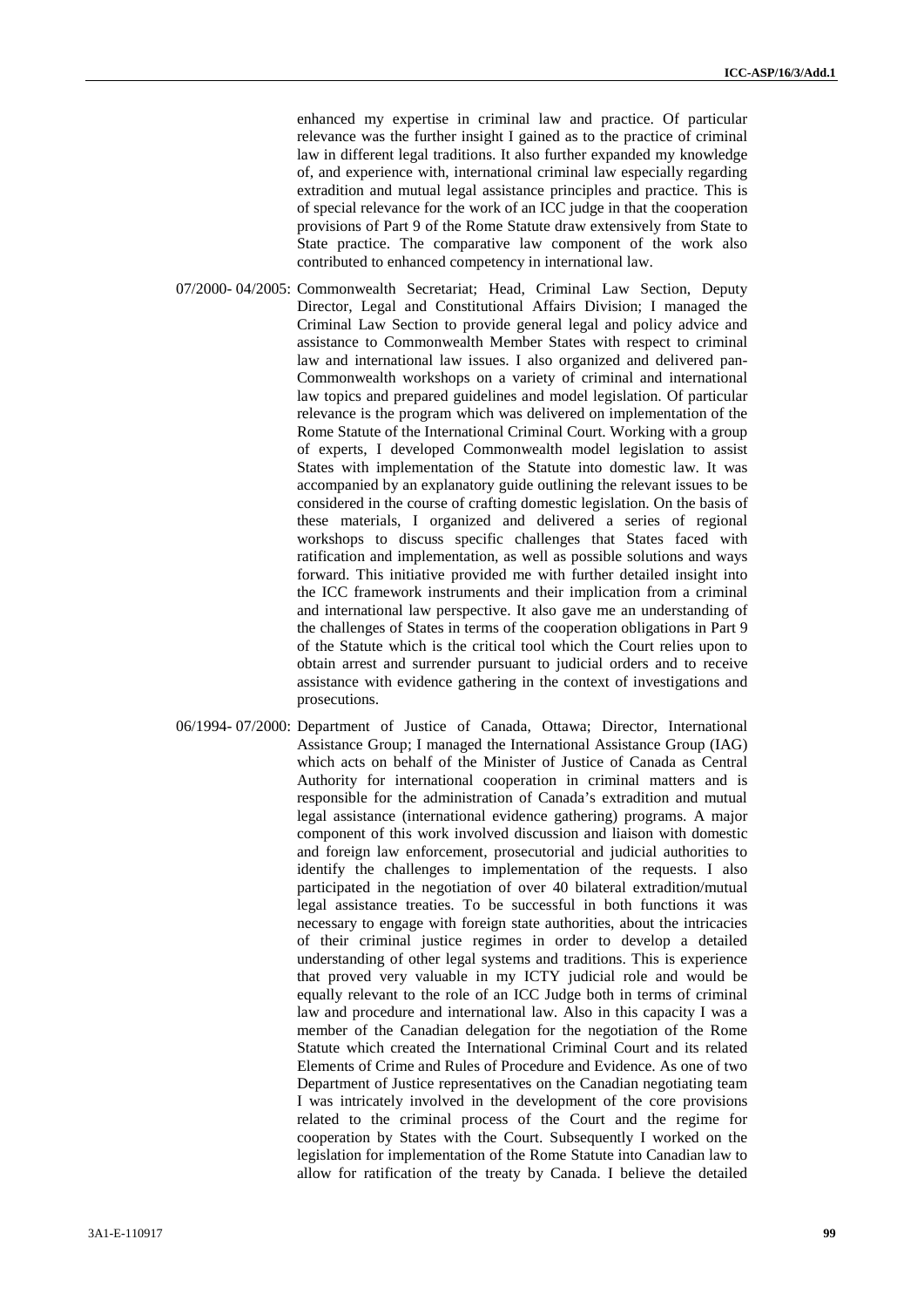knowledge of the Rome Statute generated by these experiences would be an important asset for the work of an ICC judge in terms of both the criminal law and international law qualification criteria.

- 01/1990 06/1994:Department of Justice of Canada, Ottawa; Senior Counsel, Criminal Law Branch; I worked on an array of criminal law matters including international cooperation cases. A considerable amount of my practice involved litigation on behalf of the Government of Canada including before the Supreme Court of Canada in criminal, extradition and constitutional cases. This experience enhanced my expertise in terms of criminal law practice especially regarding appellate work and also contributed to a better understanding of the international cooperation component of international criminal law.
- 06/1987- 01/1990: Department of Justice Canada, Ottawa; Counsel, Crimes against Humanity and War Crimes Section; As one of five team leaders, I was responsible for preparing case assessments for possible prosecutions under newly adopted Crimes against Humanity and War Crimes legislation for the consideration of the Minister of Justice/Attorney General. I prepared detailed legal opinions on international law, international humanitarian law, international criminal law and criminal law issues. As part of the development of a case brief I consulted with international criminal law experts including Sir Ian Brownlie and Professor Cherif Bassiouni. I also provided advice to the Minister and to senior Department officials on legal and policy issues related to the prosecution of genocide, crimes against humanity and war crimes. As part of this work I reviewed Nuremberg/Tokyo records of proceedings and jurisprudence. Overall I gained considerable expertise in the field of international criminal and humanitarian law and with respect to the prosecution of the international crimes which are the core crimes of the Rome Statute.
- 06/1982 06/1987:Department of Justice of Canada, Winnipeg Regional Office; Federal Prosecutor; I conducted a wide range of prosecutions including complex multi- accused, conspiracy cases. I also appeared as counsel before the Manitoba Court of Appeal and the Supreme Court of Canada arguing a number of criminal law cases including challenges premised on the human rights protections enshrined in the Canadian Charter of Rights and Freedoms. In addition I handled circuit prosecutions in Northern Manitoba and the Yukon Territory. This experience of day to day prosecution work allowed me to develop fundamental practical criminal law and courtroom skills which remain very relevant for the work of an international judge.

### **Other professional activities**

- Ongoing since 2004: Part time lecturer, summer program on International Criminal Law, Queens University, Canada (lectures given at facility in the UK).
- Ongoing since 2016: Lecturer for Junior Prosecutor Training Course, the Siracusa International Institute for Criminal Justice and Human Rights, Siracusa, Italy.

Ongoing since 2016: Panel Member Wildlife Justice Commission.

- 1998-2000: Part-time Lecturer on International Criminal Law, McGill University Faculty of Law (Canada).
- 2007-2010: Board Member Hiil Institute (Innovating Justice), The Hague.

### **Most relevant publications**

- "Commentary on the Rome Statute of the International Criminal Court" Observer's Note on Part 9 International Cooperation and Judicial Assistance, 3rd Edition,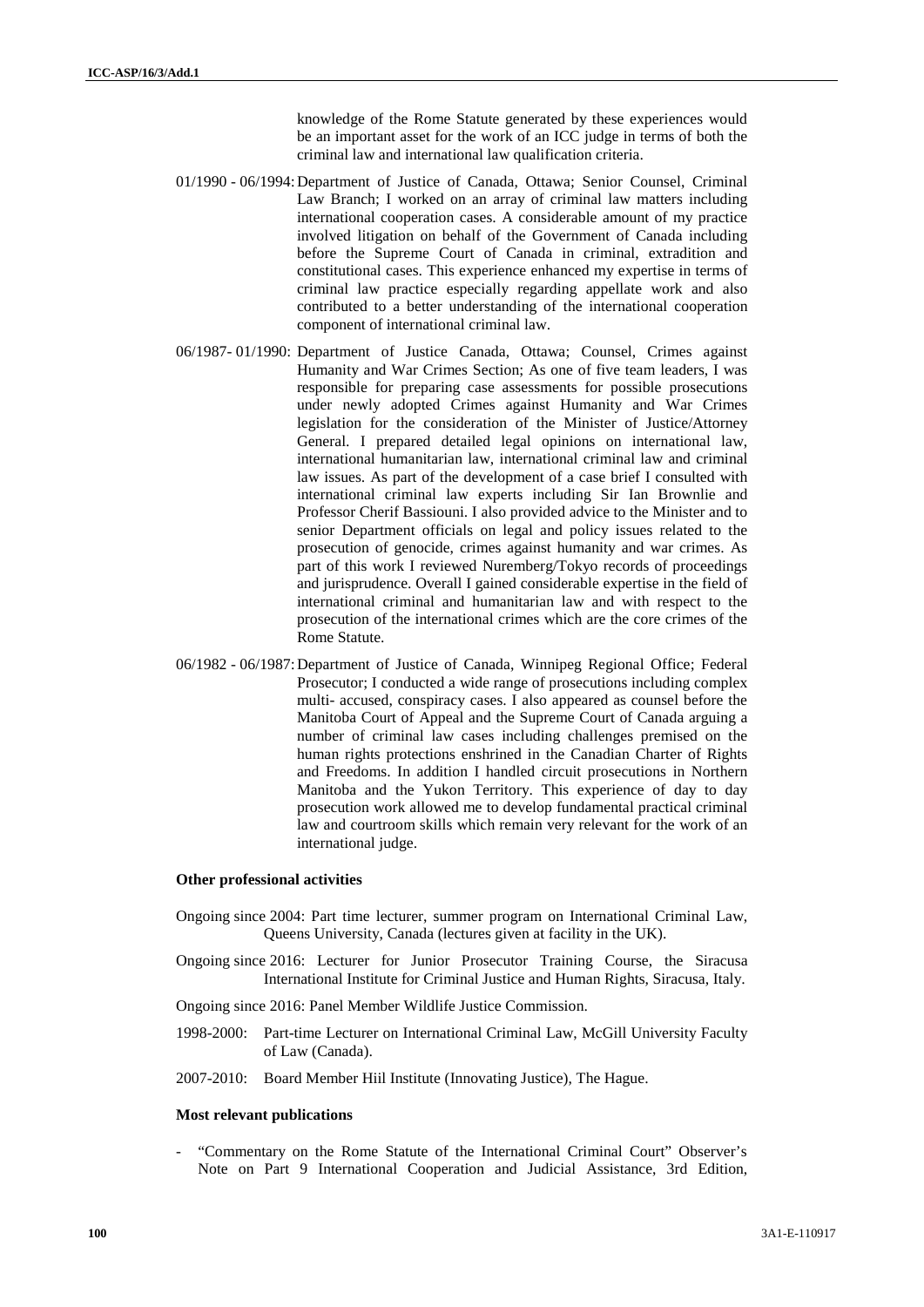Triffterer/Ambos, Verlag C.H. Beck, OHG, Germany, 2015 (also 1<sup>st</sup> and 2<sup>nd</sup> editions of the same Commentary).

- "The ICTY and its Relationship with National Jurisdictions" chapter for "The Legacy of the International Criminal Tribunal for the Former Yugoslavia" edited by Bert Swart, Alexander Zahar and Goran Sluiter, Oxford University Press, 2011.
- "State Cooperation and Transfer" Chapter for "Routledge Handbook of International Criminal Law", edited by William A. Schabas and Nadia Bernaz, Routledge 2010.
- "The Rome Statute and Domestic Legal Orders, Volume II" Chapter on Canada with Darryl Robinson, Nomos Verlagsgesellschaft, Baden-Baden 2005.
- "The International Criminal Court, Elements of Crime and Rules of Procedure and Evidence", Chapter 14 "Enforcement", Editor Roy Lee, Transnational Publishers, 2001, Ardsley New York.

### *Also related*

- "The Office of the Ombudsperson: a case for fair process" chapter for Strengthening the Rule of Law through the Security Council, edited by Jeremy Farrall and Hilary Charlesworth, Routledge, 2016.
- "No Hiding Place: How justice need not be blinded by borders" chapter for "Combating International Crime: The Longer Arm of the Law" edited by Steven Brown, Routledge- Cavendish, (2008).
- "Towards Meaningful Adherence to Multilateral Instruments for International Cooperation: the Challenges to Effective Mutual Legal Assistance" Treaty Enforcement and International Cooperation in Criminal Matters, Rodrigo Yepes-Enriquez and Lisa Tabassi (eds.), T.M.C. Asser Press, 2002, The Hague, Netherlands.

#### **Most relevant seminars**

I have lectured and delivered presentations extensively over my career at a number of conferences/seminars. This is only a representative sample:

(a) Presentation on Fair Trial before National and International Courts, American Society of International Law, Washington, D.C., April 2017;

(b) Keynote address at the panel on the Rule of law and Sanctions at the Global Law Summit, London, United Kingdom, February 2015;

Presentation on Road to Sustainable International Justice for the Annual meeting of the International Bar Association in Buenos Aires, Argentina 2008; and

(d) Presentation on the Negotiation of the Rome Statute at the annual meeting of the International Bar Association in Durban, South Africa, 2002.

### **Awards and honours**

- 1981: University of Manitoba Gold Medal for Highest Standing in Law.
- 1980: Alumni Association Scholarship for High Standing.
- 1980: Carswell Book Prize Highest Standing in Second Year Law.
- 1980: Chevron Standard Limited Scholarship for highest weighted GPA in Law, Year I and II.
- 1979: Isbister Undergraduate Scholarship for Highest Standing.
- 1979: Lieutenant M.M. Soronow Prize for Highest Standing in First Year Law.
- 1979: Carswell Book Prize Highest Standing in First Year Law.
- 1979: H.I. Corne Prize in Contracts.
- 1979: David Levin Memorial Scholarship in Real Property.
- 1979: L.D. Morosnick Prize in Criminal Law (shared).
- 1978: St.Paul's College Paulinian of the Year Award.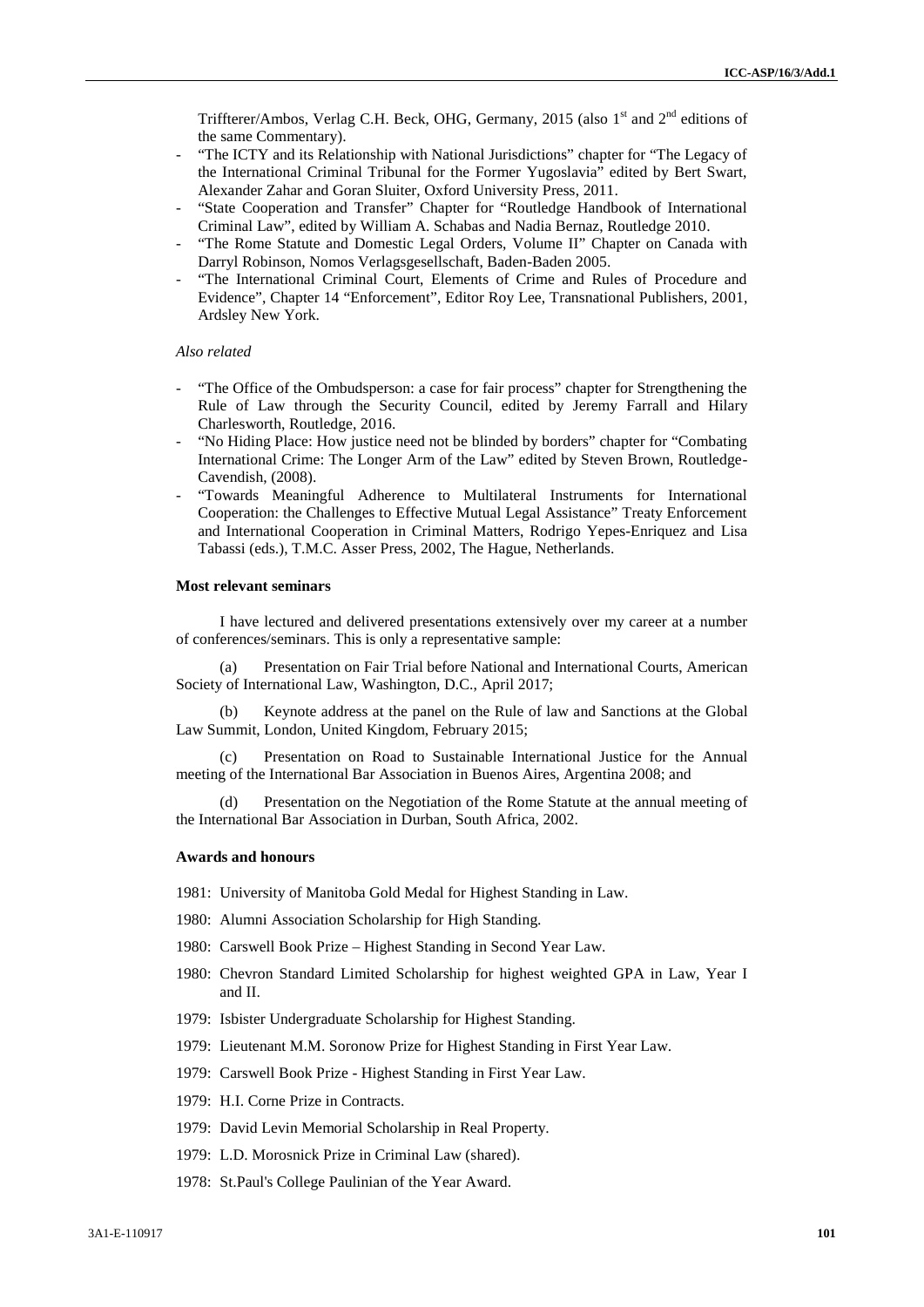- 1978: Klieforth Prize in American History.
- 1977: Father Gerald Sheridan Memorial Scholarship for Economics.
- 1977: Alumni Association Scholarship for High Standing.
- 1977-1981 inclusive: Dean's Honour List.

### **Personal interests**

Travel, Literature, Theatre, Music, Dance

## **Other relevant facts**

After 17 years working internationally, in five different international organizations, I have experience with, and a love for, multi-cultural work environments.

I am also passionate about international criminal justice and much of my career has been dedicated to working with institutions or in roles where I can make a contribution in support of it. I was privileged to have the extraordinary experience of serving as a judge at the ICTY. Having participated in the development and establishment of the International Criminal Court, it is my hope to now have the opportunity to serve again in a judicial role with this important judicial institution to which I have a strong and personal connection and commitment.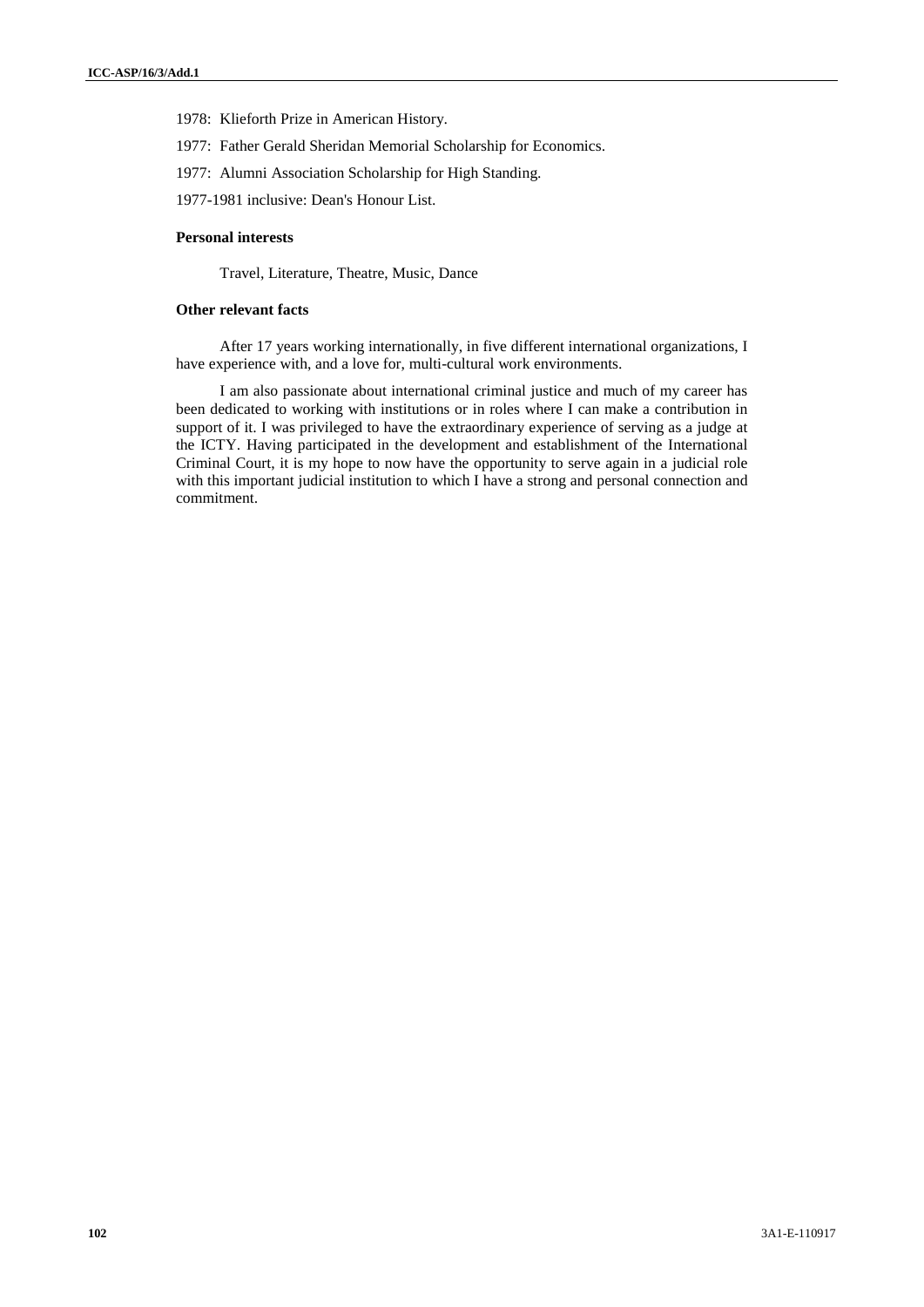# **12. VUKOJE, Dragomir (Bosnia and Herzegovina)**

[Original: English]

### **Note verbale**

The Embassy of Bosnia and Herzegovina in The Hague presents its compliments to the Secretariat of the Assembly of States Parties to the Rome Statute of the International Criminal Court, and with reference to the Secretariat's note ICC-ASP/16/SP/07 dated 7 March 2017 has the honour to inform that Bosnia and Herzegovina has nominated judge of the Court of Bosnia and Herzegovina, Mr. Dragomir Vukoje, for election as a judge of the International Criminal Court on List A, for the term 2018 – 2027, at the elections to be held during the sixteenth session of the Assembly of States Parties in New York from 4 to 14 December 2017.

Judge Dragomir Vukoje fully complies with the requirements of article 36 paragraphs 3, 4, 5, 7 and 8 of the Rome Statute. As a person of high moral character, impartiality and integrity, he has nearly 25 years' experience as a judge, exclusively working on criminal cases. At the Court of Bosnia and Herzegovina, he has performed duties of the Chairperson of the first instance trial chamber in cases covering crimes against humanity and values protected by international law, this being one of the most difficult fields of criminal law. He has also been a judge of the Appellate Department, Section I for War Crimes of the Court of Bosnia and Herzegovina, again in criminal cases.

Judge Vukoje is a Doctor of Juridical Science (doctoral thesis entitled "War Crimes Trials from a Human Rights Perspective – The Applicability of Fair Trial Standards pursuant to the European Convention on Human Rights in War Crimes Cases"), and he also published a number of relevant academic papers in the field of International Criminal Law (ICL). Judge Vukoje also had advanced training in courts in France, Great Britain, the United States of America and the International Criminal Tribunal for Former Yugoslavia.

The Authorities of Bosnia and Herzegovina are strongly convinced that Judge Vukoje's extensive qualifications and experience would contribute to the work of the International Criminal Court.

# **Statement of qualifications**

Statement submitted in accordance with article 36, paragraph 4, of the Rome Statute of the International Criminal Court and resolution ICC-ASP/3/Res.6, as amended by resolutions ICC-ASP/5/Res.5 and ICC-ASP/12/Res.8, annex II and ICC-ASP/14/Res.4, annex II relating to the procedure for the nomination and election of judges of the International Criminal Court

### **Detailed overview of how the candidate fulfills the requirements of article 36, paragraph 3 (a)**

Considering that Judge Vukoje was appointed by the High Judicial and Prosecutorial Council of Bosnia and Herzegovina to the position of judge with the Court of Bosnia and Herzegovina, a position which, aside from professional qualifications, also requires that the person possesses professional impartiality and high moral standing, thus the requirement of article 36, paragraph 3 (a) is satisfied;

## **Detailed overview of how the candidate fulfills the requirements of article 36, paragraph 3 (b)**

The curriculum vitae shows, as does the position of judge of the Court of Bosnia and Herzegovina which Mr. Vukoje holds, that the candidate in question has performed the duties of judge since 1994 to this day and exclusively working on criminal cases, while at the Court of Bosnia and Herzegovina he has performed duties of chairperson of the first instance trial chamber in cases covering crimes against humanity and values protected by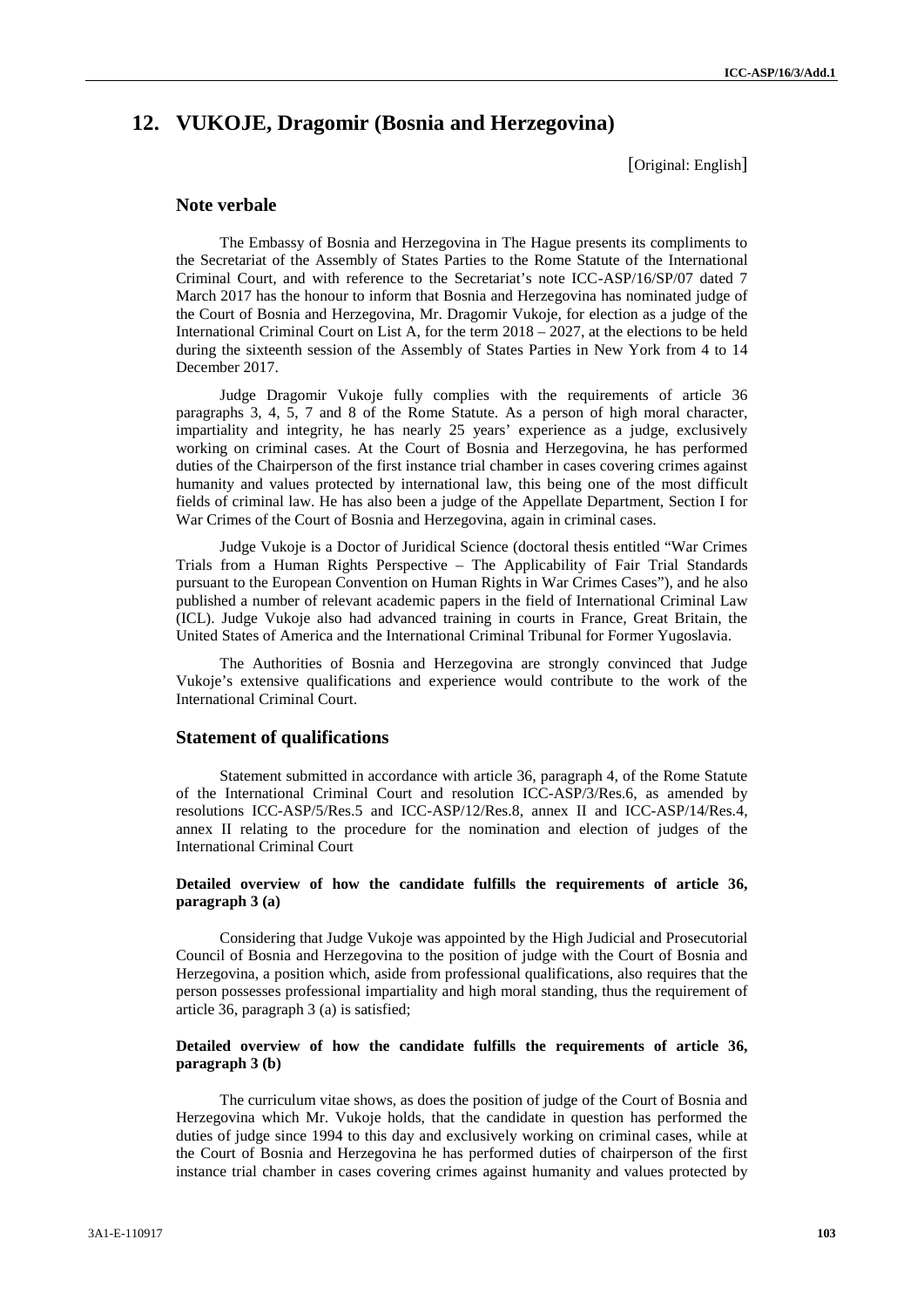international law, this being one of the most difficult fields of criminal law, he has also been a judge of the Appellate Department, Section I for War Crimes of the Court of Bosnia and Herzegovina, again in criminal cases.

Apart from the aforesaid professional experience, we must also add that Judge Vukoje graduated at the Pan-European University "APEIRON", Banja Luka, in 2015, acquiring the law degree "Doctor of Juridical Science" defending his thesis entitled "War Crimes Trials from a Human Rights Perspective – The Applicability of Fair Trial Standards pursuant to the European Convention on Human Rights in War Crimes Cases". He has also published a number of relevant academic papers in the field of International Criminal Law (ICL).

The aforesaid shows that the candidate satisfies the criteria from article 36, paragraph 3 (b) (ii) – the field of international humanitarian law.

## **Detailed overview of how the candidate fulfills the criteria of article 36, paragraph 3 (c)**

As proof that the candidate has excellent knowledge of the French language and that he speaks it fluently, seeing as it is one of the working languages of the Court, attached please find a copy of a certificate confirming the fulfillment of the requirement in reference to the French language. Also attached is a copy of a certificate on the successful completion of English language courses.

## **A detailed overview of how the candidate fulfills the requirements of article 36, paragraph 4 (a) of the Statute**

The election of the candidate for the position in question was carried out by the High Judicial and Prosecutorial Council of Bosnia and Herzegovina, being the competent authority for the election of judges for all levels in Bosnia and Herzegovina, in the manner as prescribed with the Law on HJPC Bosnia and Herzegovina and based on the procedure for the proposal of candidates for appointment to the highest judicial positions in Bosnia and Herzegovina, thus satisfying the election criteria of article 36, paragraph 4 (a) (i) of the Statute.

## **Information regarding which list the candidate is being nominated for pursuant to article 36, paragraph 5**

Considering that the candidate holds the qualifications as prescribed with article 36, paragraph 3 (b)(i), the candidate is nominated for List A.

### **Information in connection with article 36, paragraph 8 (a) (i) – (iii) of the Statute**

When electing the candidate, the High Judicial and Prosecutorial Council had in mind the provisions of article 36, paragraph  $\frac{8}{a}$  (a) (i) – (iii) of the Statute.

## **Information as to whether the nominated candidate possesses expertise as defined with article 36, paragraph 8 (b) of the Statute**

The curriculum vitae of the candidate shows that Judge Vukoje, in his day-to-day work as a judge of the Court of Bosnia and Herzegovina, encounters issues dealing with serious violations of international humanitarian law which requires the review of numerous legal publications and case law within such field, while at the same time he was able to exchange views with international judge colleagues who were with the Court of Bosnia and Herzegovina until year-end 2012, thus expanding on his legal knowledge of other legal systems. Also, Judge Vukoje has participated in numerous seminars dealing with, among other things, the application of the European Convention on the Preservation of Human Rights and Fundamental Freedoms as well as in the field of international humanitarian law and has had advanced training in courts in France, Great Britain, the United States of America and in the International Criminal Tribunal for the Former Yugoslavia.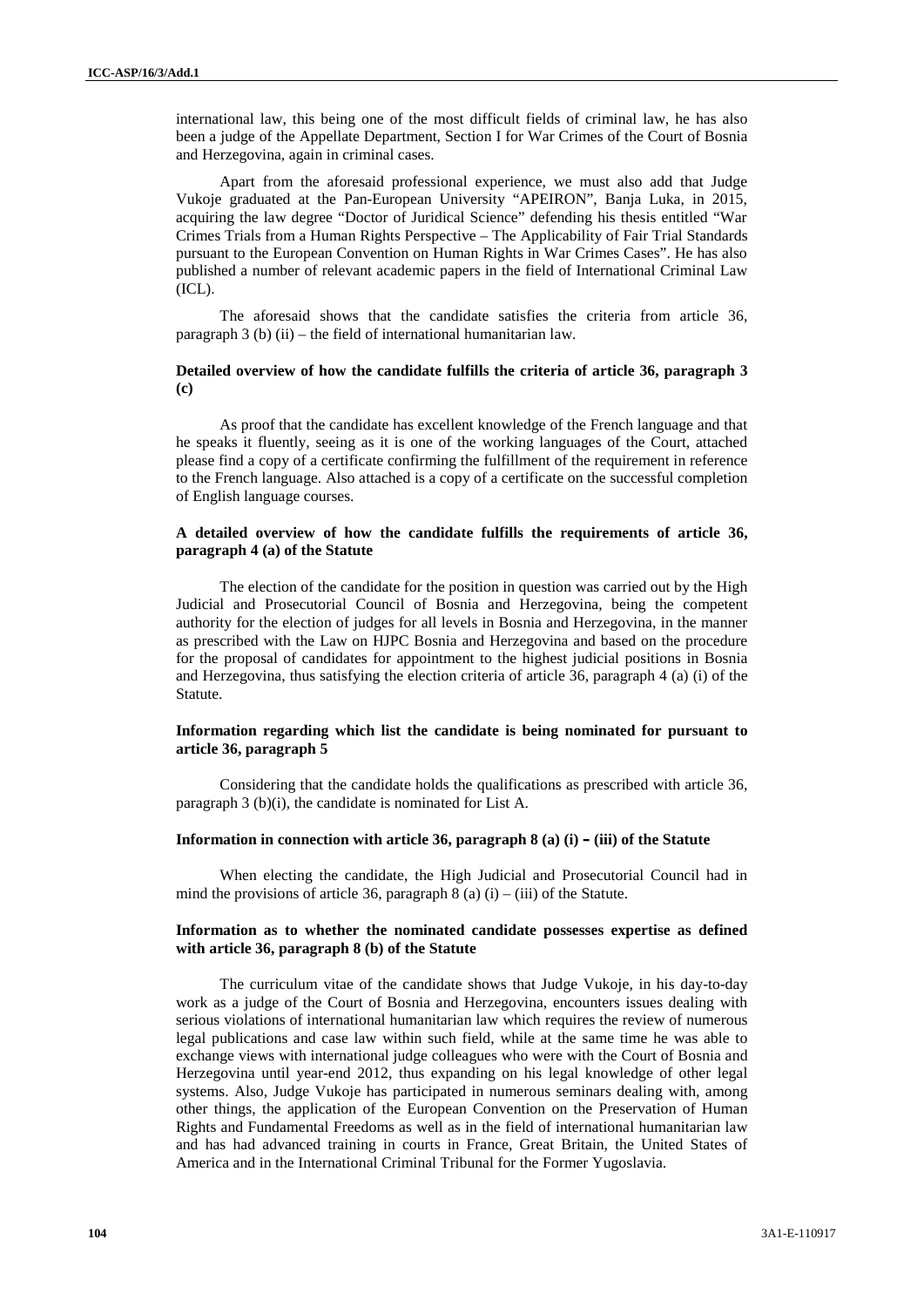## **Information regarding on behalf of which State the candidate is being nominated according to article 36, paragraph 7 of the Statute**

Judge Dragomir Vukoje is a citizen of Bosnia and Herzegovina and is nominated on its behalf.

# **Curriculum vitae**

# **Personal data**

| Name:           | Dragomir                                                               |
|-----------------|------------------------------------------------------------------------|
| Surname:        | Vukoje                                                                 |
| Gender:         | Male                                                                   |
| Date of birth:  | 27 August 1951                                                         |
| Place of birth: | Trebinje, Bosnia and Herzegovina                                       |
| Nationality:    | Bosnia and Herzegovina                                                 |
| Civil status:   | Married, two children                                                  |
| Languages:      | French: (reading) very good; (writing) very good; (speaking) very good |
|                 | English: (reading) good;<br>(writing) good;<br>(speaking) fair         |

## **Education and academic qualifications:**

| January 2017: | The member of High Judicial and Prosecutorial Council of Bosnia and |
|---------------|---------------------------------------------------------------------|
|               | Herzegovina on behalf Court of Bosnia and Herzegovina.              |

- May 2016: Assistant professor (docent) at the Independent University of Banja Luka, group of subjects including Criminal Law and Criminal Procedure Law.
- 3 October 2015: Acquired the academic title of PhD in law at the Apeiron University of Banja Luka.
- 2010-2011: The Board of the College of Law Sciences at the Apeiron University of Banja Luka, accepted the doctoral dissertation titled "The European Convention on the Human Rights Norms Applicable to War Crimes Cases".
- 2008-2010: The Apeiron University of Banja Luka, the College of Law Sciences (completing the LL.M), Master of Laws in the field of Crimes against Humanity.
- 1993: Bar Exam, Podgorica, Montenegro.
- 1970-1974: University of Belgrade, the Law School, Belgrade, Serbia.
- 1966-1970: Secondary School in Trebinje.

# **Relevant international conferences**

2017: Judicial Conference, Belgrade (Pravosudna konferencija) IPA 2015 Multi-user program, Project WINPRO III. Chris Albiston, project leader and chairman; International Scientific Conference: "The System of Legal Remedies in Contemporary Criminal Procedure Law", at Mt. Vlaši, organized by: the School of Law, University of Zenica, and others; Presenters: academician Prof.Dr.Sc. Stanko Bejatovi, academician Prof.Dr.Sc. Miodrag Simovi, Prof.Dr.Sc. Tadija Bubalovi and others.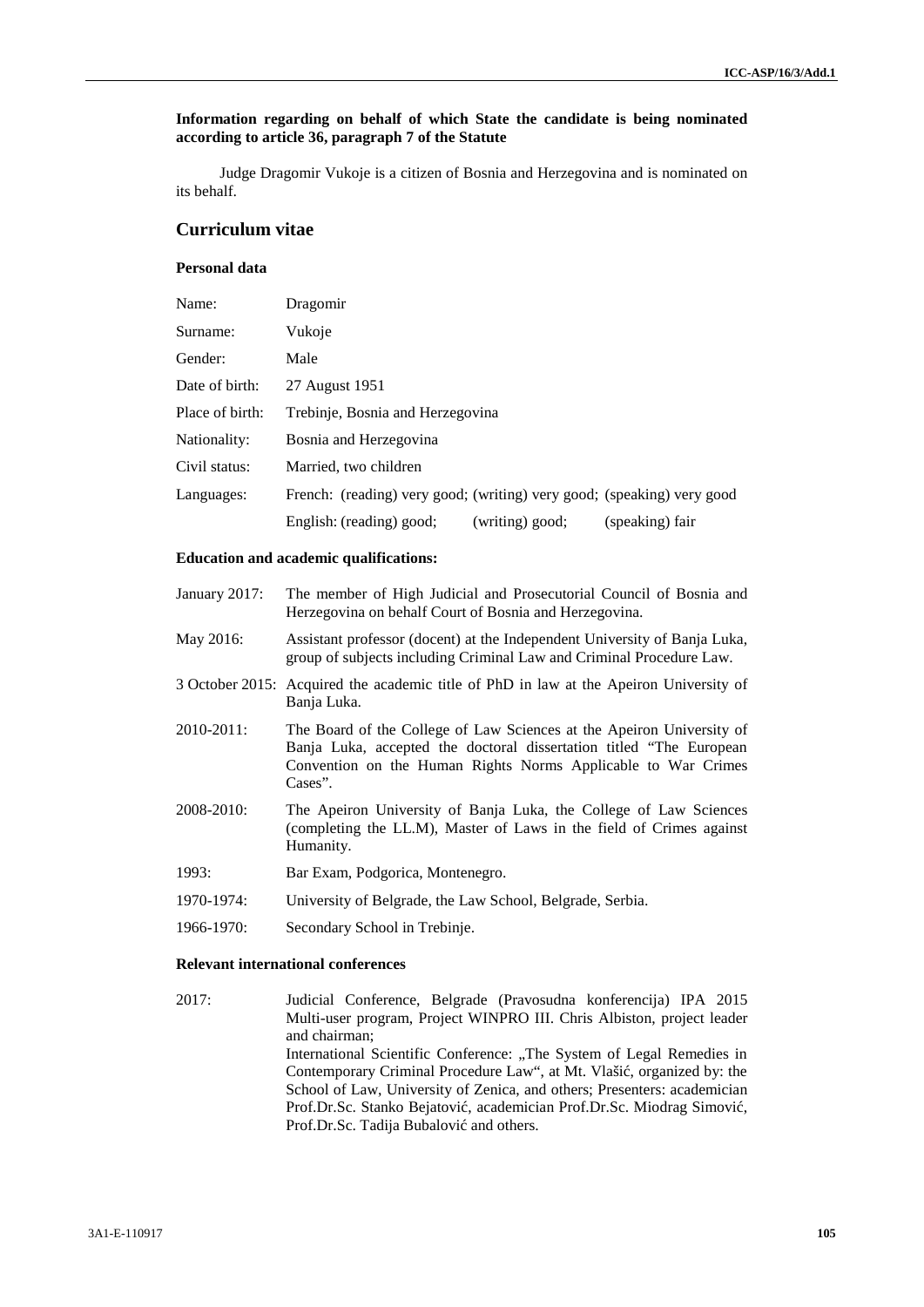| 2016: | International Conference "Judicial Adjudication of Terrorism Cases",<br>CEELI Institute, Prague. Rapporteur on behalf of the judicial delegation<br>from Bosnia and Herzegovina;<br>Round table panelist, Hotel "Bosna" in Sarajevo: "Criminal Legislation<br>Reform - Regional Prospects". Presentation on the topic of "Equality of<br>Arms in the Adversarial System and Protection of Defense Rights -<br>Experiences of Bosnia and Herzegovina and Serbia", Organized by:<br>USAID, ABA, Balkans Regional Rule of Law Network, Partners for<br>Democratic Changes Serbia, Serbian Bar Chamber, Macedonian Bar<br>Chamber, Bosnia and Herzegovina Bar Chamber and others.<br>Training for judges and prosecutors: "Antidiscriminatory Law and Criminal<br>Law - Suppression of Violence against LGBT Persons, Experiences from<br>Bosnia and Herzegovina and the Region," organized by CESTFBiH, Open<br>Center Sarajevo, Norwegian Embassy, Jahorina, 9-10 May 2016;<br>Seminar for judges and prosecutors, organized by OSCE and CEST RS in<br>Banja Luka in the framework of the project "Comprehensive<br>Strengthening of Capacities for Efficient Prosecution of War Crimes in<br>Bosnia and Herzegovina", Banja Luka, 12-13 May 2016. Licensed trainer<br>(OSCE): "Forms of Perpetration of Crimes and Types of Guilt";<br>Speaker at the Seminar for Law School students, University of Tuzla:<br>"Application of International Criminal Law Before International and National<br>Courts." Tuzla. Organized by OSCE Mission in Bosnia and Herzegovina;<br>Speaker at the International Scientific Conference: "Instruments of<br>Criminal Law to Combat Terrorism and other Violent Crimes", held in<br>Tesli, Bosnia and Herzegovina, 22-23 April 2016. |  |
|-------|----------------------------------------------------------------------------------------------------------------------------------------------------------------------------------------------------------------------------------------------------------------------------------------------------------------------------------------------------------------------------------------------------------------------------------------------------------------------------------------------------------------------------------------------------------------------------------------------------------------------------------------------------------------------------------------------------------------------------------------------------------------------------------------------------------------------------------------------------------------------------------------------------------------------------------------------------------------------------------------------------------------------------------------------------------------------------------------------------------------------------------------------------------------------------------------------------------------------------------------------------------------------------------------------------------------------------------------------------------------------------------------------------------------------------------------------------------------------------------------------------------------------------------------------------------------------------------------------------------------------------------------------------------------------------------------------------------------------------------------------------------------------|--|
| 2014: | Member of the CEPEJ, The European Commission for the Efficiency of<br>Justice ahead of Bosnia and Herzegovina.                                                                                                                                                                                                                                                                                                                                                                                                                                                                                                                                                                                                                                                                                                                                                                                                                                                                                                                                                                                                                                                                                                                                                                                                                                                                                                                                                                                                                                                                                                                                                                                                                                                       |  |
| 2011: | Belgrade, Serbia, Foundation for Humanitarian Law, ICTY Legacy;<br>Seminar "L'arte del dubbio", Sarajevo, presentation by Sen. Gianrico<br>Carofiglio.                                                                                                                                                                                                                                                                                                                                                                                                                                                                                                                                                                                                                                                                                                                                                                                                                                                                                                                                                                                                                                                                                                                                                                                                                                                                                                                                                                                                                                                                                                                                                                                                               |  |
| 2009: | One-week judicial training held at the Swedish Supreme Court and<br>organized by SIDA (Swedish International Development Agency).                                                                                                                                                                                                                                                                                                                                                                                                                                                                                                                                                                                                                                                                                                                                                                                                                                                                                                                                                                                                                                                                                                                                                                                                                                                                                                                                                                                                                                                                                                                                                                                                                                    |  |
| 2008: | Judicial and cooperation training at the European Court of Human Rights<br>in Strasbourg; Two-week judicial training in the United States organized<br>by the US Department of Justice; Together with Judge Almiro Rodrigues,<br>speaker at the conference held in Sarajevo-Ilidža, 25-26 June 2008, on the<br>subject of: "Courtroom Communication in Light of Securing Equal<br>Treatment of Participants in Criminal Proceeding of Various Sociological<br>and Culturological Profiles".                                                                                                                                                                                                                                                                                                                                                                                                                                                                                                                                                                                                                                                                                                                                                                                                                                                                                                                                                                                                                                                                                                                                                                                                                                                                          |  |
|       | March 2006 and 2008: Judicial training at the ICTY (International Criminal Tribunal for<br>the former Yugoslavia).                                                                                                                                                                                                                                                                                                                                                                                                                                                                                                                                                                                                                                                                                                                                                                                                                                                                                                                                                                                                                                                                                                                                                                                                                                                                                                                                                                                                                                                                                                                                                                                                                                                   |  |
| 2007: | One-week judicial training in the United Kingdom organized by the<br>United Kingdom Embassy in Bosnia and Herzegovina in cooperation with<br>the Council of the European Union.                                                                                                                                                                                                                                                                                                                                                                                                                                                                                                                                                                                                                                                                                                                                                                                                                                                                                                                                                                                                                                                                                                                                                                                                                                                                                                                                                                                                                                                                                                                                                                                      |  |
| 2002: | Two-month judicial training in France. Lectures were given at the Judicial<br>and Prosecutorial School and the Paris Court of Appeals. Practical<br>training was provided at the Supreme Court - Tribunal de Grand Instance<br>(TGI) Saint Etienne.                                                                                                                                                                                                                                                                                                                                                                                                                                                                                                                                                                                                                                                                                                                                                                                                                                                                                                                                                                                                                                                                                                                                                                                                                                                                                                                                                                                                                                                                                                                  |  |
|       | November 1997 - June 1998: Six-month judicial training in France. Lectures were given at<br>the Judicial and Prosecutorial School in Paris. Practical training was<br>provided at the TGI in Tarbes, including two-month intensive French<br>course at Vishy, University of Clermond - Ferand, and one-month French<br>course at Allianze, Paris.                                                                                                                                                                                                                                                                                                                                                                                                                                                                                                                                                                                                                                                                                                                                                                                                                                                                                                                                                                                                                                                                                                                                                                                                                                                                                                                                                                                                                    |  |
| 1997: | One-month programme organized by the Council of Europe and the<br>French Ministry of Justice.                                                                                                                                                                                                                                                                                                                                                                                                                                                                                                                                                                                                                                                                                                                                                                                                                                                                                                                                                                                                                                                                                                                                                                                                                                                                                                                                                                                                                                                                                                                                                                                                                                                                        |  |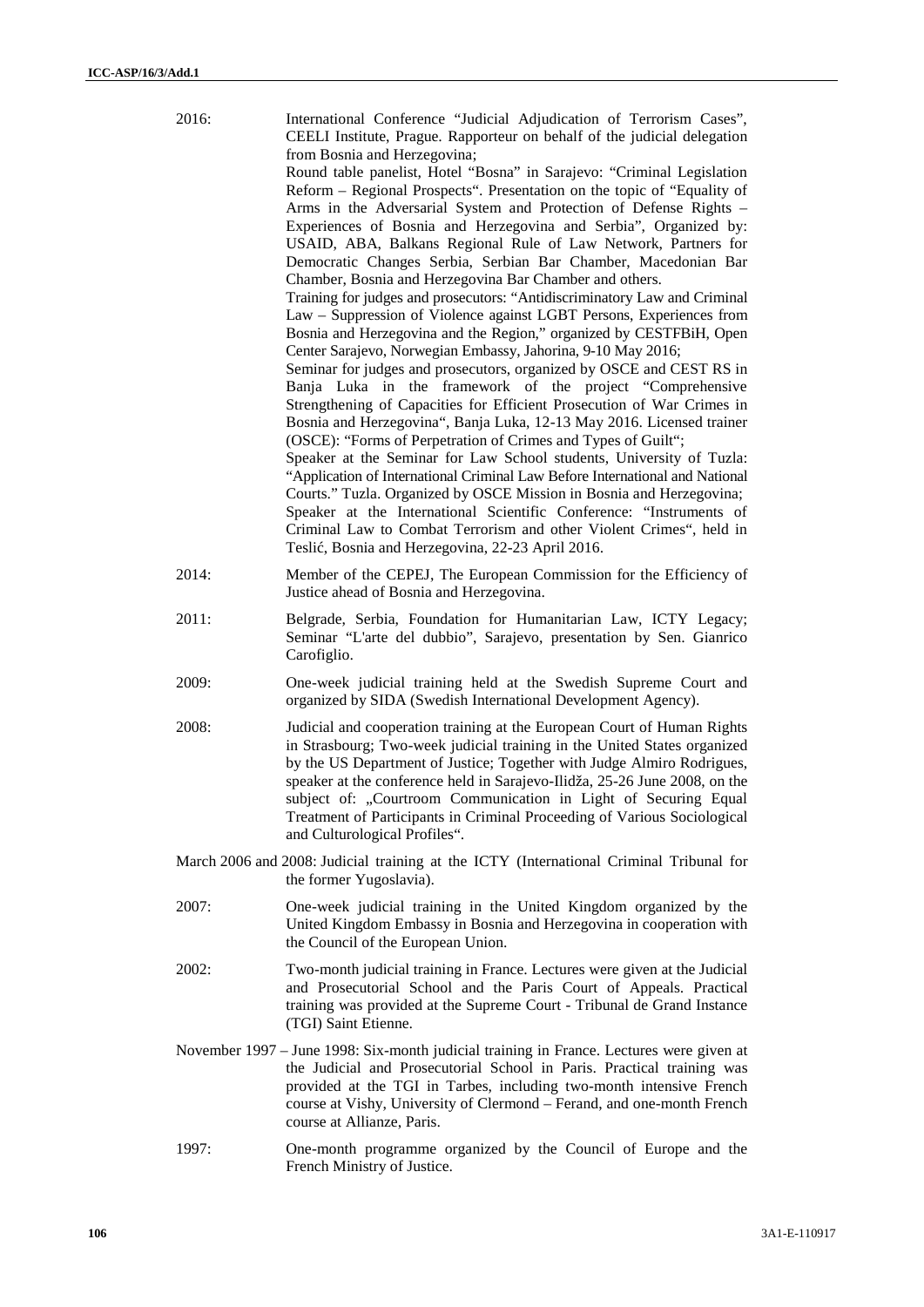### **Relevant professional activities**

*Judicial activities*

- 2010: Ad hoc judge of the European Court of Human Rights in Strasbourg Official List of ad hoc judges, for the year 2016.<sup>1</sup>
- 2009: Official Bosnia and Herzegovina candidate for a judge of the International Criminal Court for the Former Yugoslavia in the Hague at the Assembly of States Parties held in January 2009 in New York.
- 2005-present:Judge of the Court of Bosnia and Herzegovina (State Court) in Sarajevo, Appellate Division, Section I for War Crimes, Section II for Organised Crime; First President of the War Crimes Panel at the Court of Bosnia and Herzegovina.
- 1998-2005: Judge of the District Court in Trebinje, Bosnia and Herzegovina.
- 1993-1998: Judge of the Basic Court in Trebinje, Bosnia and Herzegovina.

### *Non-judicial activities*

- 2017 Nominated as the member of Committee on the Election of Judges to the European Court of Human Rights behalf Bosnia and Herzegovina.
- 1975 1993 Attorney in Elektrodistribucija (power-supply company) in Trebinje.

*Non-legal professional activities*

- 2009-2012 Appointed trainer for judges and prosecutors by the decision of the Public Institution Centre for Judicial and Prosecutorial Training of the Federation Bosnia and Herzegovina.
- 2010-2017 Member of the State Board of Bar Examiners for Criminal Law.

### **Activities and experience in the field of human rights**

Article II/2 of the Constitution of Bosnia and Herzegovina prescribes that the rights and obligations envisaged in the European Convention on Human Rights and its protocols directly apply to Bosnia and Herzegovina, and that these acts have priority over all other laws. For that reason as a judge in the Appellate Division, Section I for War Crimes, and Section II for Organised Crime, Economic Crime and Corruption, I have had the opportunity to decide on the grounds of appeal related to cases involving custody (contesting the legality of custody) when a complainant cited violation of article 5 of the European Convention on Human Rights (ECHR), as well as appeals related to violation of article 6 of the European Convention on Human Rights. It is also worth noting that I have ruled on violations of human rights, that is, grave violations of international humanitarian law i.e. article 3 of the European Convention on Human Rights prohibiting torture. While acting in the capacity of a judge at the Administrative Division, I usually decide and deliberate on appeals related to violation of the right to property guaranteed by article 1 of the 1 st Protocol to the European Convention on Human Rights.

After nine years of my duty as a judge at the Court of Bosnia and Herzegovina, most of the time I spent working on war crimes as a member of the International Appeals Team. I can guarantee that my knowledge of international humanitarian law, international conventions and international common law is on the highest level.

### **Public activities**

The High Judicial and Prosecutorial Council of Bosnia and Herzegovina has adopted the Code of Judicial Ethics aimed at promoting professional and ethical standards in the

<sup>&</sup>lt;sup>1</sup> See appendix 3, Council of Europe, Parliamentary Assembly, Committee on Legal Affaires and Human Rights, Ad hoc judges at the European Court of Human Rights. An overview, Information report, AS/Jur (2011) 36, 19 October 2011, ajdoc36 2011.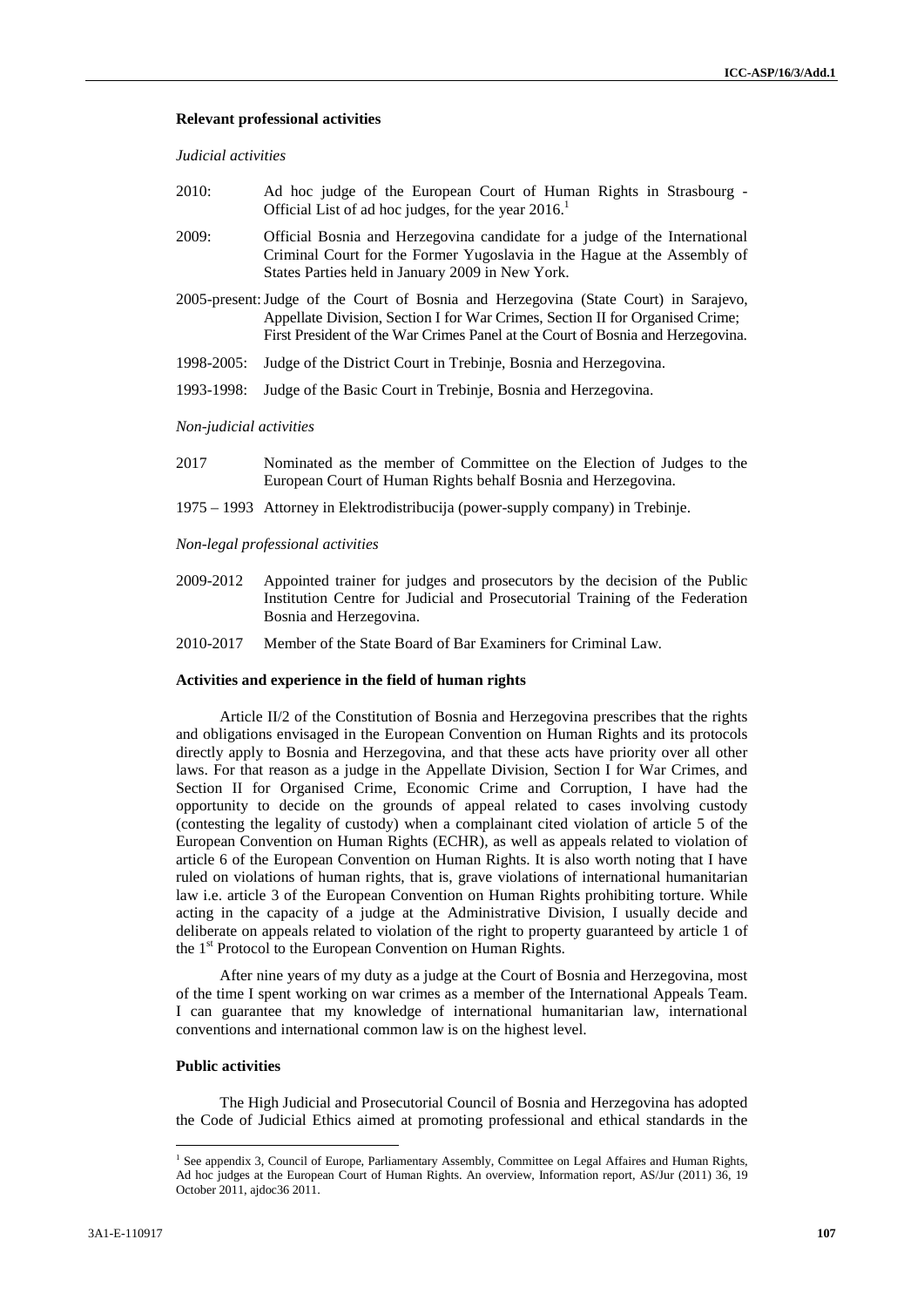functioning of the judicial system in Bosnia and Herzegovina. The Code stipulates that, *inter alia*, judges are free to participate in the civic, charitable and religious activities provided that they should avoid any activity or association that could reflect adversely on their impartiality or interfere with the performance of judicial duties (article 2.2.3). Also, according to article 2.2.3, judges should refrain from:

- (a) Membership in political parties;
- (b) Attendance at political gatherings and political fund raising events;
- (c) Contributing to political parties or campaigns;

(d) Taking part publicly in controversial political discussions except in respect of matters directly affecting the operation of the courts, the independence of the judiciary or fundamental aspects of the administration of justice; and

(e) Signing petitions to influence a political decision.

The foregoing clearly imposes rather restrictive conditions on the judges concerning their potential public activities, with the aim of securing their impartiality. Thus, in order to comply with the deontology of judicial profession, I, being a judge, have never in my life performed any activity that could raise doubt about my independence, impartiality or integrity. Therefore, my answers to items a), b) and c) below are negative:

- (a) Public office;
- (b) Elected posts; and
- (c) Posts held in a political party or movement.

### **Other activities**

| Field: | The Association of Citizens – Admirers of the French Language – The |
|--------|---------------------------------------------------------------------|
|        | Trebinje Francophone Club.                                          |

Duration: 2000 – 2006.

Functions: President of the Club.

### **Publications and other works, as well as conferences**

- Dragomir Vukoje, "Criminal and Criminal Proceedings of Organized Crime in Bosnia and Herzegovina", Neum, 07-10. June, Law and Justice, Journal of Case Law and Theory; Sarajevo.
- Dragomir Vukoje, **"**The legality of the evidence in Criminal law", International Scientific Conference (Mili i, 21. I 22. April 2017).
- Dragomir Vukoje, "Aspects of Organized Crime in Bosnia and Herzegovina Under Criminal Law and Criminal Procedure Law", XVI criminal law conference, Neum, 7-10 June 2017, published in the "Pravo i Pravda (Law and Justice)" journal, Sarajevo, 2017.
- Dragomir Vukoje, Dr.sc. "Terrorism and the Role of Law in Fighting Terrorism Experiences of the Judiciary in Bosnia and Herzegovina", International Scientific Conference – Security Concepts and Policies-New Generation of Risks and Threats, 4-5 June 2017, Ohrid, Volume I, Skopje 2017, (99-110), UDK: 323.285:347.962.096 (497.6).
- Dragomir Vukoje, "The Notion of Terrorism and the Role of Law in Combatting Terrorism", Republika Srpska Ministry of Justice, Serb Association for Criminal Law Theory and Practice, International Association of Criminalists Banja Luka, International Scientific Gathering "Criminal Law Instruments for Combatting Terrorism and Other Violent Crimes," Compendium, Book of papers, Tesli, 21, 22 April 2016.
- ICRC Expert consultation on the Judicial sector and International Humanitarian Law, Geneva, 28–29 May 2015, Working group 1, "Gain a better understanding of ways in which national courts have contributed, or could contribute, to the interpretation, clarification, enforcement and development of IHL", Rapporteur: Dragomir Vukoje, Judge at the Appellate Division, Court of Bosnia and Herzegovina. Other participants: Judge Wolfgang Schomburg, Honorary Professor, Doctor of Civil Law H.C., Johan du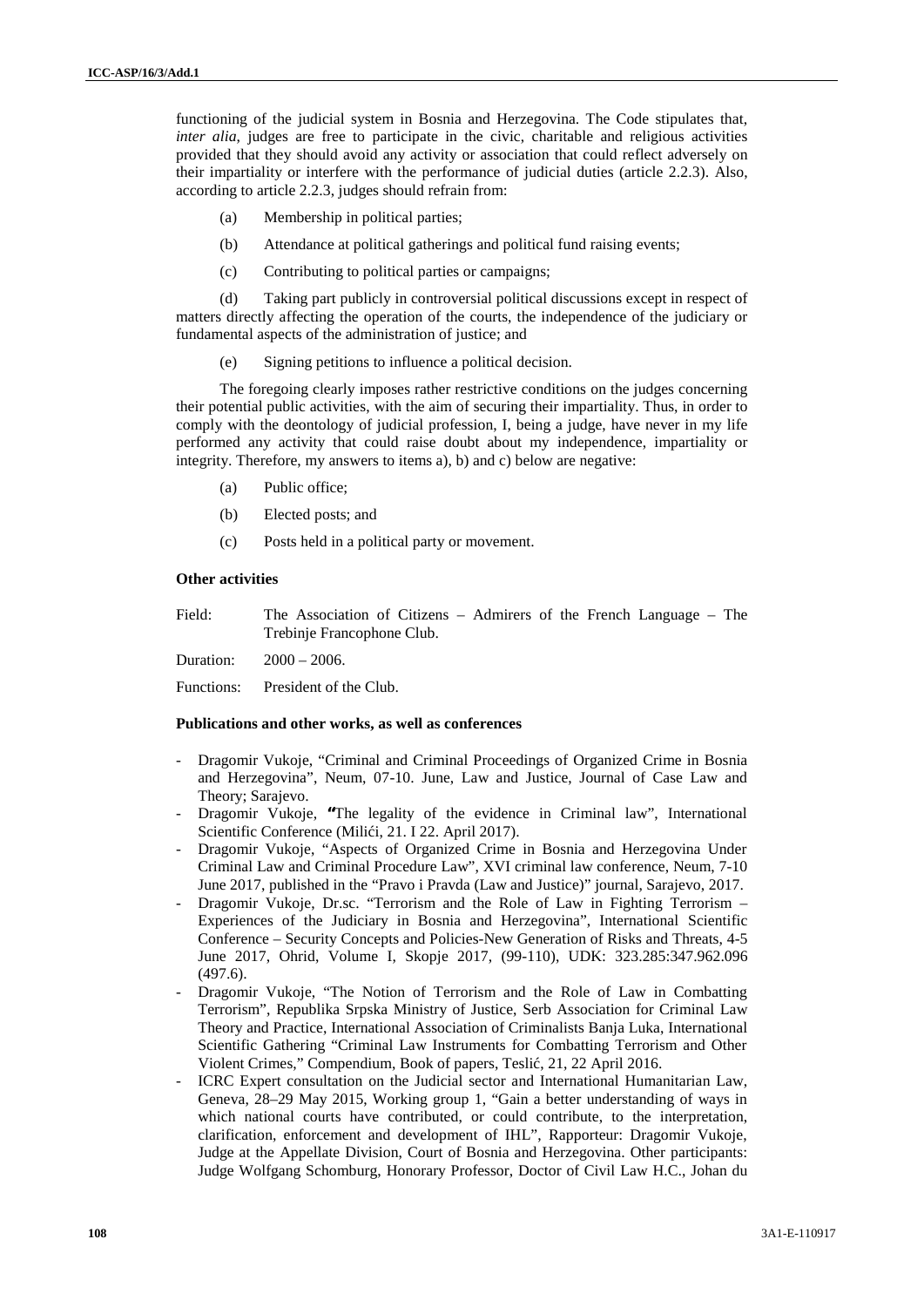Tot, High Court of South Africa, Jorge Errandon, jurist, Inter - American Court for Human Rights, David Tolbert, President, International Center for Transitional Justice, NYC, M Cherif Bassiouni, Emeritus professor and President at the International Human rights law Institute, De Paul University College of Law (Chicago); President, International Institute of Higher Studies in Criminal Sciences (Syracuse, Italy); Honorary President, International Association of Penal Law, and many others.

- Standards of proof in war crime cases International Scientific Conference: Topical issues of the application of criminal legislation, Collection of Papers, the Faculty of Law Banja Luka, 4 and 5 February 2011.
- With Božidar Banovi, PhD, co-authored a paper titled "The Prohibition of Torture as *ius cogens* of the International Criminal Law and International Human Rights Law", ISSN 1820-2969, 2010, vol. 48, . 2, . 147-168, COBISS.SR-ID 181455372. . 147-168, COBISS.SR-ID 181455372.
- Judicial College of Bosnia and Herzegovina, June 2008 (Neum, Bosnia and Herzegovina). Lectured on the use of facts adjudicated by the ICTY decisions;
- The Historical Importance of the French Civil Code and Its Codification Serb Legal Thought, Journal of Legal Theory and Practice; Banja Luka, Issue 41 (2007).
- Judicial College of Bosnia and Herzegovina, June 2007 (Neum, Bosnia and Herzegovina). Lectured on the new Criminal Procedure Code.
- Training Programme for Appellate Judges of Bosnia and Herzegovina; May, 2007 (Banja Luka, Bosnia and Herzegovina). Lectured on sentencing in war crimes and organized crime cases before the Court of Bosnia and Herzegovina.
- Training Programme for War Crimes Judges, September 2006 (Vlaši, Bosnia). Moderated a panel on war crimes which included internationally distinguished speakers: Professor Dr. Zoran Paji from King's College of London and Professor Dr. William Schabas, Director of the Irish Centre for Human Rights, National University of Ireland, Galway, Ireland.
- Regional Conference on National War Crimes Trials, October 2006 (Milo er, Montenegro). Lectured on war crimes issues. Speakers at the conference included Clint Williamson, US War Crimes Ambassador, Sam Nazzaro, Permanent Legal Advisor to the US Department of Justice (OPDAT/US Embassy in Belgrade, Nicholas Ackerman, Regional Director of the US Department of Justice for Central and East Europe, Nataša Kandi, Director of the Humanitarian Law Fund, David Tolbert, ICTY Deputy Chief Prosecutor and Joseph Paonesa, US Marshals Service.
- The first state level Conference "Processing of War Crimes Achievements  $\&$ Challenges" organized within the Support to WCC Project held in June 2006 in Sarajevo. The Conference is organized within the UNDP - Government of Japan Project "Support to the Establishment of the War Crimes Chamber". I actively participated in the topic "Current Legislation on Transfer of Evidence and War Crime Cases (The Hague – Bosnia and Herzegovina – Entities) – Survey of Regulations.
- New Legal Solutions and How They Contribute to Efficiency In Criminal Proceedings.
- Law and Justice, Journal of Case Law and Theory; Sarajevo, Issues 1-2 (December 2004); Criminal Justice in France: An Outline of the Journal of Justice, Case Law and Theory; Banja Luka, Issue 12 (March 2004).
- Law School Symposium on Civil Law in Europe, October 2004 (University of Sarajevo Law School). Lectured at an international symposium on the historical significance of the civil law in France.
- Third Annual Conference on Substantive Criminal Law, June 2004 (Neum, Bosnia). Lectured at the conference concerning solutions that would contribute to the efficiency of criminal proceedings.

## **Other courses, programmes and study visits**

- Analysis of the ECHR verdicts; seminar held in Sarajevo on 14-15 September, 2009
- Visited the ECHR in Strasbourg on three occasions (1997, 1998 and 2008)
- A member of a delegation of judges and prosecutors from Bosnia-Herzegovina visiting the United States from 11 - 25 October 2008; the delegates visited the courts, prosecutors and investigative offices as well as law schools in Pittsburgh and Boston. The programme covered the investigation and trial management of complex organized crime cases.